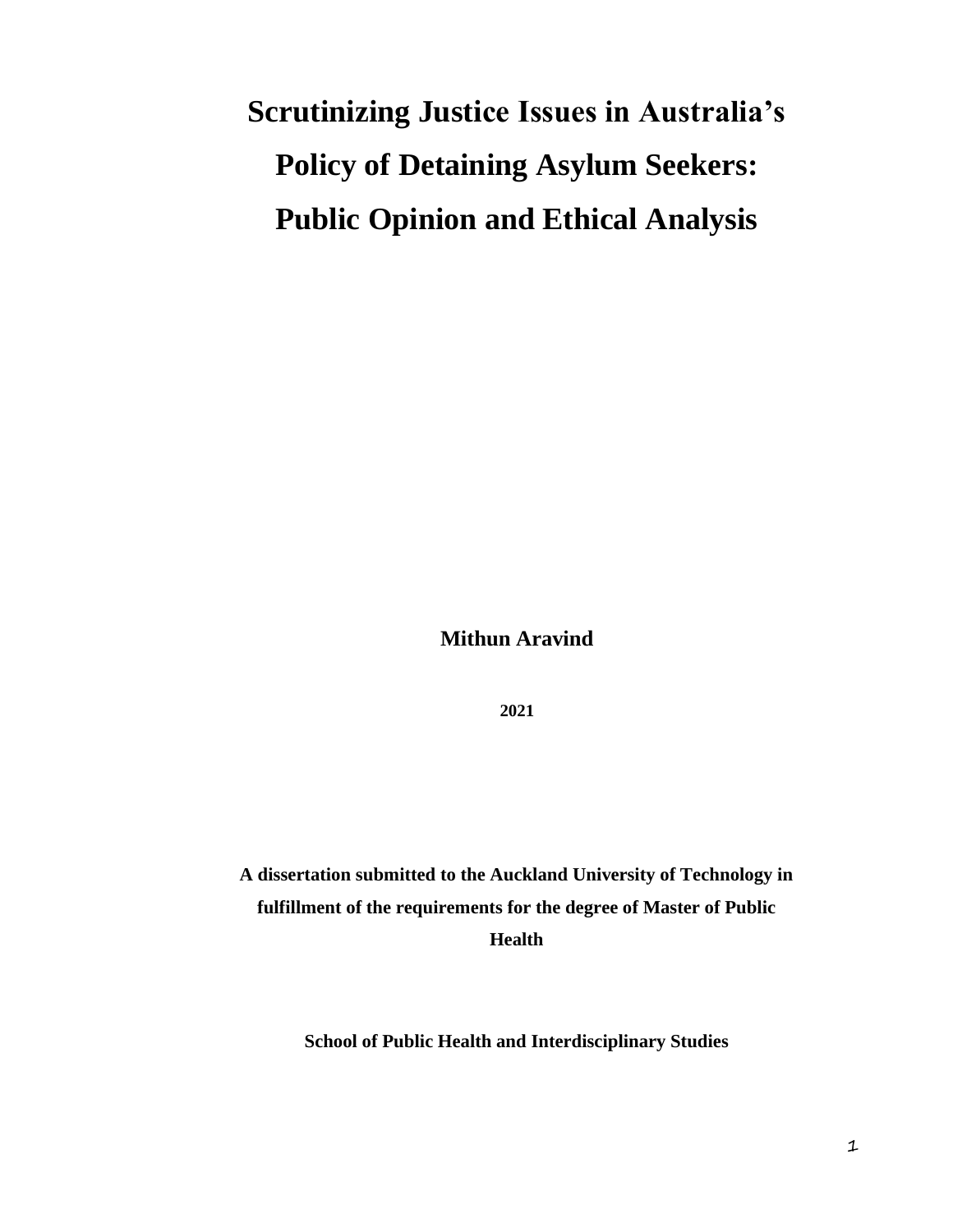# **Acknowledgements**

I would like to thank many people for helping me complete this dissertation. Without supporting people walking with me, it would not have been possible to finish this research.

Dr. Charles Mpofu, I would first and foremost like to extend my sincere thanks to you for guiding me, believing in me and supporting me on this journey as a supervisor or rather a good friend. I thank you from the bottom of my heart for sharing with me your experience and knowledge. Once again, thank you for all the feedback and encouragement that you provided throughout the journey.

I would also like to thank my friend Balakrishnan Nair at the Auckland University of Technology for his immense support at crucial points and for directing me towards the correct paths of research. I would also like to thank my friend Priyanka Kumar at AUT for encouraging me at relevant junctures and sharing her knowledge with me. At this point, I also remember and thank Beibei Chiou and other staff at the Auckland University of Technology for helping me at specific points on this journey. It would not have been possible without all your help.

Finally, I would like to thank my family who stood as a pillar behind me to complete this work in these tough times the world is going through. A word for my parents and wife, along with my friends. Thanks for being with me and emotionally supporting me to achieve my goals, as you have always done.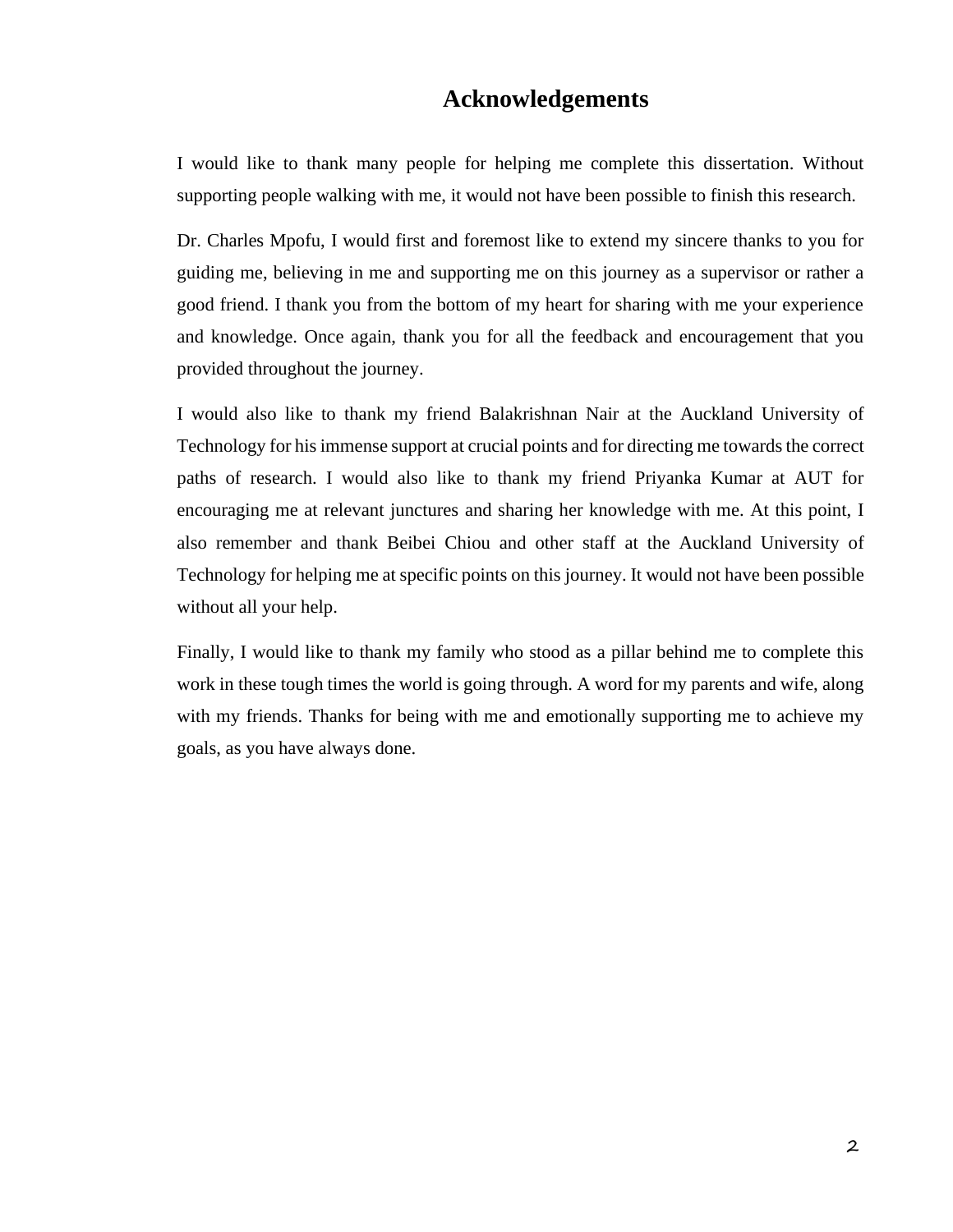# **Table of Contents**

| 3 |
|---|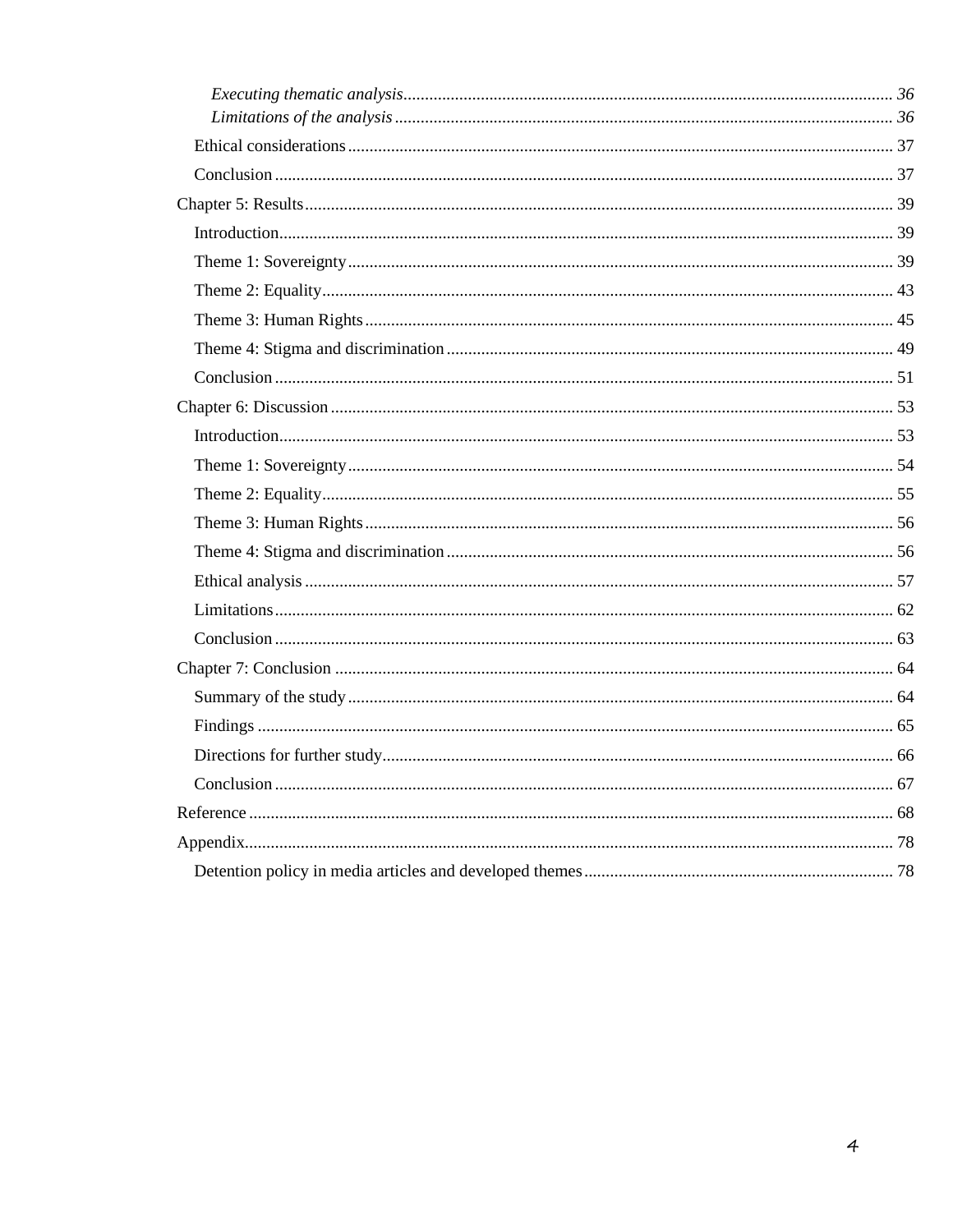# <span id="page-4-0"></span>**Attestation of Authorship**

I hereby declare that this submission is my own work and that, to the best of my knowledge and belief, it contains no material previously published or written by another person (Except where explicitly defined in the acknowledgements), nor material which to a substantial extent has been submitted for the award of any other degree or diploma of a university or other institution of higher learning.

Signature:

Date: 28-09-2021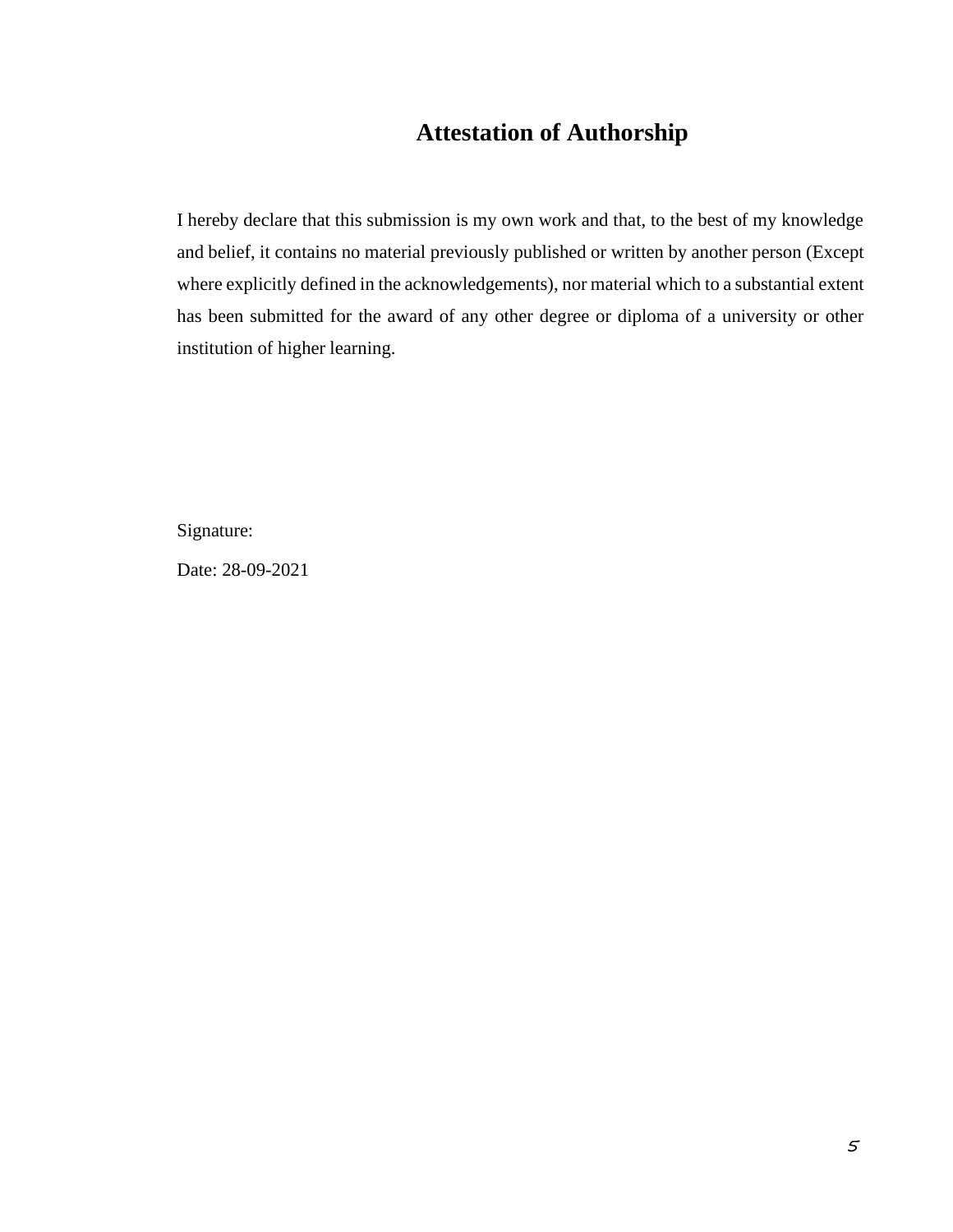# **Abstract**

<span id="page-5-0"></span>As the number of refugees displaced from their home countries has grown in recent years, the debate has grown over what policies liberal countries should pursue to address this crisis. This dissertation conducts a qualitative thematic analysis of the media articles regarding the Australian government's much-debated refugee detention policy. The media articles concerning refugees were analyzed from the period 2015 to 2021. Public opinion was examined to assess the extent to which the theories of global justice reflect the positions taken by the authorities.

In order to address the research questions, the viewpoints and policies adopted by the successive Australian governments were examined along with the public opinion. The term 'public' in the context of this study includes the general public, politicians, and government officials. Furthermore, the study examines specific incidents in recent history regarding refugees that started key debates in Australia. The first incident was the Rohingya refugee crisis in 2015, followed by the Medevac law repeal issue in 2019. The matter of deportation of 'Biolela' family is the last incident that is happening currently in Australia. Along with that, public opinion on refugees in Australia throughout the period under consideration was also explored.

Additionally, to answer the research questions, the views of major global justice theorists are carefully examined. The communitarian theory, along with John Rawls' theory of justice, is discussed as both theories have emphasized the rights of refugees. In addition, the viewpoints of libertarian, cosmopolitan, and liberal philosophies are also examined. The study then attempts to explore the philosophical justification for the detention policy by Australia through constructing themes from the opinions expressed in media and interpreting them. An ethical analysis part then discusses the possible alternatives for the current detention policy.

The study concludes that the Australian government's refugee detention policy does not reflect the arguments and ideologies of major philosophical schools of thought mentioned above. Even though there are exceptions, the majority of the political opinions reflected a negative attitude towards refugee resettlement. Contrastingly, the public discourse reflected a welcoming attitude towards accepting refugees and including them in the community.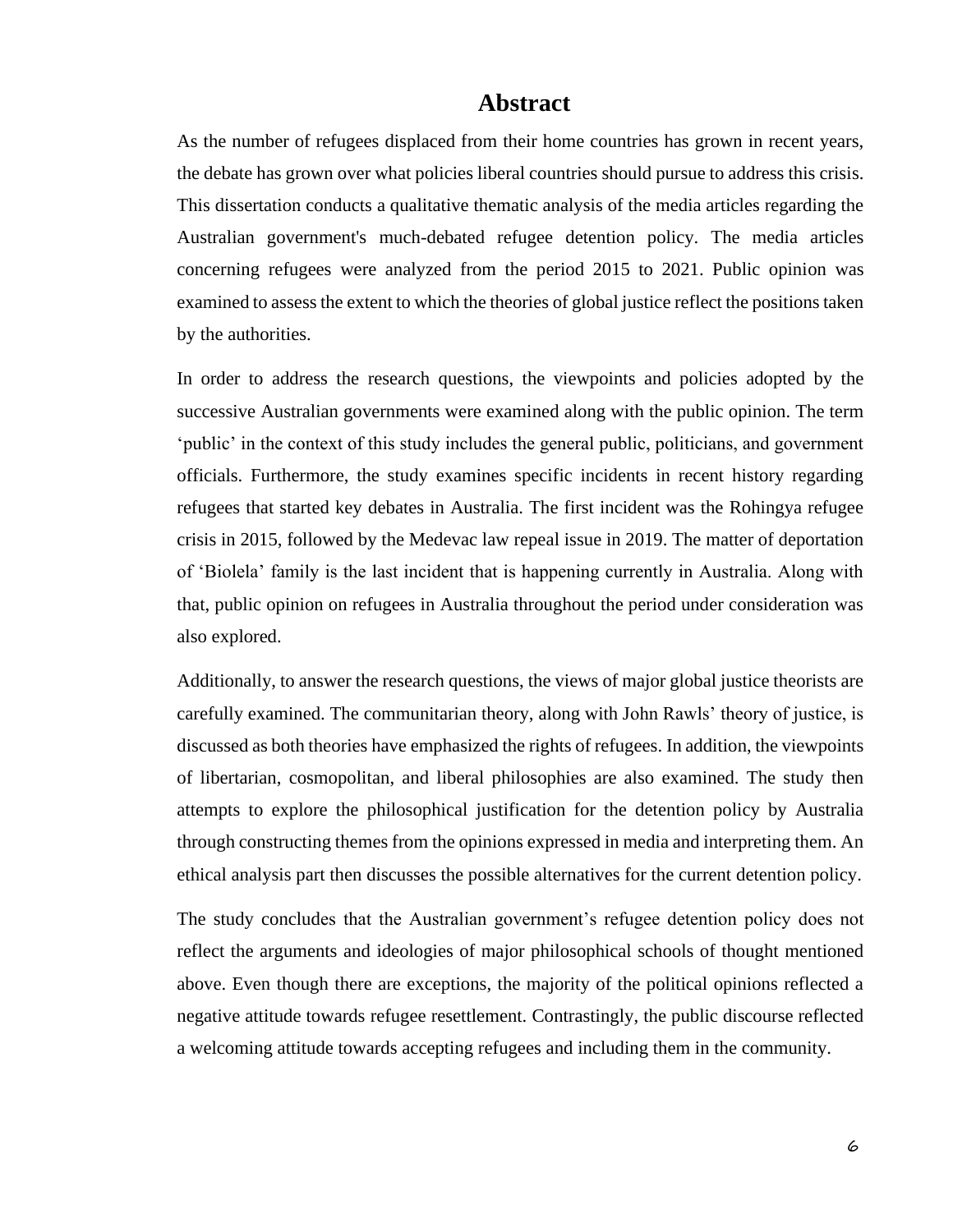## **Chapter 1: Introduction**

<span id="page-6-0"></span>The introduction chapter starts with an overview of refugees in the global context, followed by the Australian context. The gap identified after studying the literature and the relevance of the study is pointed out as well as the major research questions are also explained. The methodology and methods adopted for the study, along with the researcher's interest in the topic, are also detailed. The chapter concludes by giving a structural overview of the dissertation.

#### <span id="page-6-1"></span>**Overview**

Refugees, or the "refugee crisis," is a term which has been gaining global interest in recent times. Article one of The Geneva Convention of 1951, a United Nations multilateral treaty, defines a refugee as "a person who is outside his/her country of nationality or habitual residence; has a well-founded fear of persecution because of his/her race, religion, nationality, membership in a particular social group or political opinion; and is unable or unwilling to avail himself/herself of the protection of that country, or to return there, for fear of persecution." (Lister, 2012, p. 646). This definition has broadened in the modern world, where a person becomes a refugee for reasons not stated or those that are beyond explanation.

Since the 2000s, the global refugee crisis has increased, with over 232 million international migrants as of 2015. Potential migrants affect all countries, asthey are sources or destinations. The dispersion of refugees, many of whom have fled situations that threaten their lives, is a topic of great importance regarding migration. At the end of 2014, the United Nations High Commissioner for Refugees, henceforth UNHCR, noted that over 60 million forcibly displaced refugees were present in the world. The impact is immense on the bordering nations. Refugees and internally displaced people (IDP) in such circumstances are significant since most people have now been dispersed for years without alternatives insight into persistent circumstances (Martin, 2016). UNHCR asserts that millions are stateless worldwide and are denied access to fundamental human rights, and the numbers continue to rise over time (UNHCR, 2021).

In recent times, the number of refugees resettled by liberal countries has been at the forefront. Various countries all over the world took steps to minimize the quota of annual refugee intake, citing threats to national security. Proponents applauded and opposers ridiculed the presidential order signed in 2017 by Donald J. Trump, prohibiting all refugees for four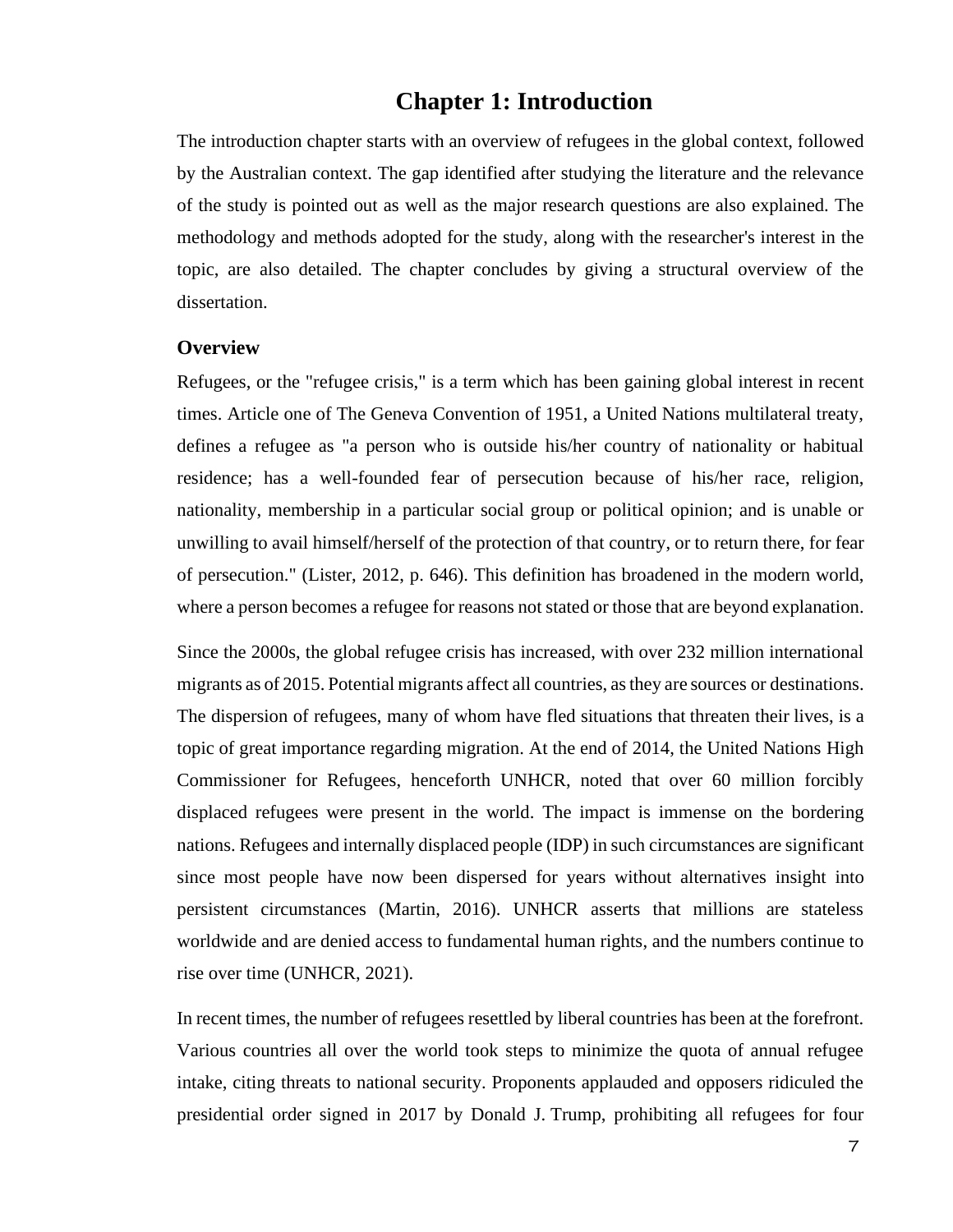months from coming to the United States (USA) and suspending all immigration from Iran, Libya, Somalia, Sudan, and Yemen for three months (BBC News, 2017). The newly elected US president, Joe Biden, who promised fair treatment of refugees, is facing criticism for continuing Donald Trump's harsh policies and ill-treating refugees (Sullivan & Miroff, 2021). European countries like Austria and Denmark have adopted restrictive rules to secure the borders by reducing asylum seekers' entry following the Syrian refugee crisis (Huggler, 2016). However, in the context of the recentAfghanistan refugee intake, world states seem to be divided. While the European Union is yet to arrive at a collective decision, Greece and Turkey have refused to take Afghan refugees. The United States, Britain and Canada have expressed that they would take more refugees from Afghanistan, following the procedures (Parker, 2021).

Australia has always adopted a strict, restrictive stance towards illegal refugees and immigrants with criminal backgrounds. In a recent instance, it involved the governments of Australia and New Zealand in a heated debate over resettling Suhayra Aden, wife of an Islamic State of Iraq (ISIS) member. Ms. Aden, who had dual citizenship of Australia and New Zealand, wanted to come back, but Australia opposed and canceled her citizenship. However, she was later resettled in New Zealand (Whyte, 2021). The stance remains unchanged, with the country warning Afghan refugees not to attempt an illegal entry into Australia and stating that it would consider granting asylum only to the most deserving and vulnerable (Zhuang, 2021). The Australian government's response to major incidents that triggered the refugee crisis in different periods will be discussed in the literature review chapter later in this study.

#### <span id="page-7-0"></span>**Research questions**

- 1. What is the policy justification for Australia's stance on refugee detention?
- 2. How can Australia's refugee policy be conceptualized in ethical frameworks of justice theories?
- 3. What is the public opinion about the Australian government's detention policy in Australia?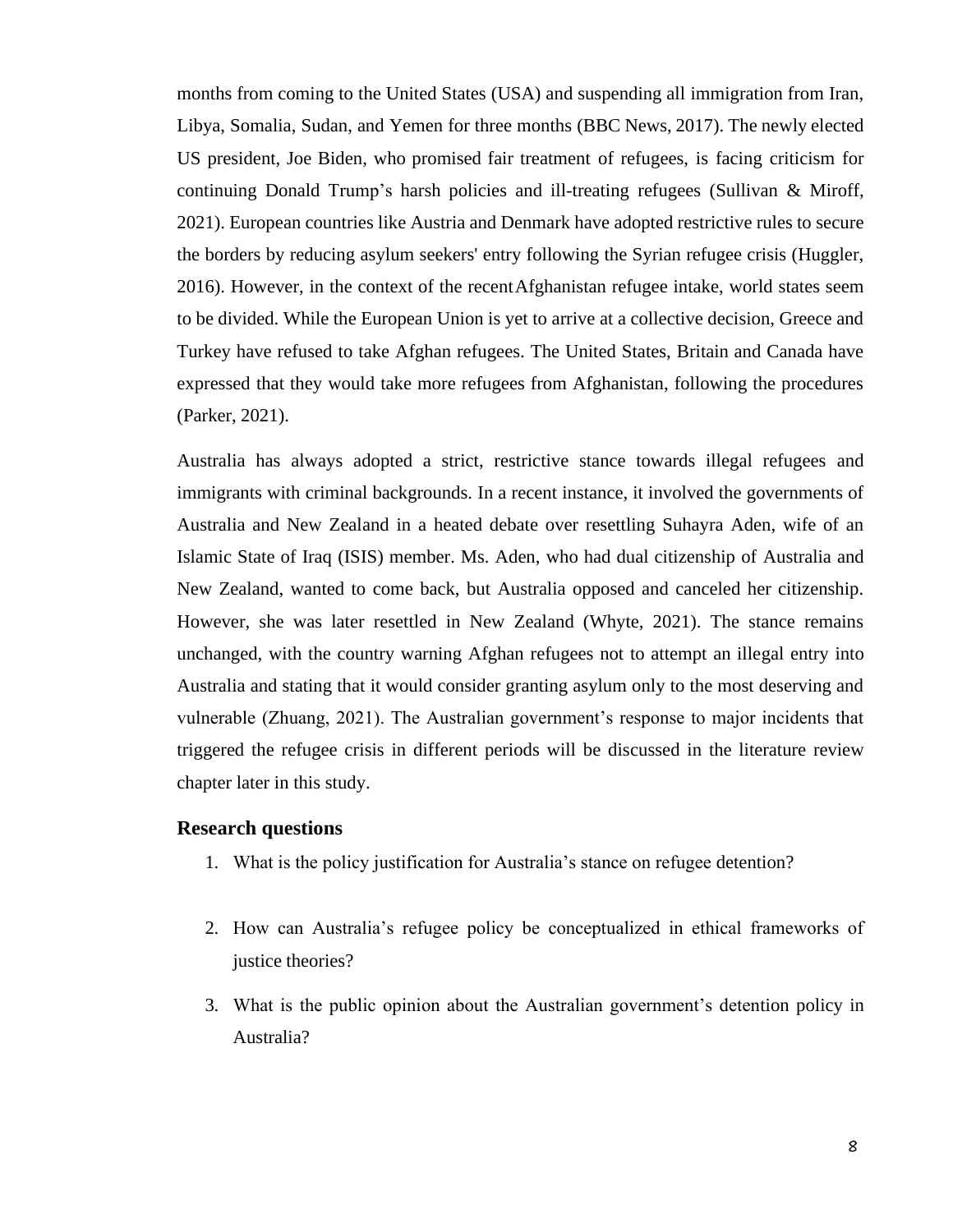#### <span id="page-8-0"></span>**Rationale of the research**

This dissertation will study public opinion on Australian refugee policy over the last five years and its ethical justification within the framework of global justice theories. The main question that this dissertation seeks to answer is: to what extent and in what ways do various social justice theories reflect Australian refugee policy positions? Statements byresearchers who assert a humanitarian viewpoint will therefore be analyzed to answer this question. However, it is significant to observe that this dissertation emphasizes the points made from the point of view of human rights. This is precisely because member nations of the global community respond to emergencies with a human rights viewpoint, for instance, the present refugee crisis (United Nations, n.d).

The role of modern day media in portraying refugee related issues is an area of concern. According to Esses et al. (2013), Immigration rules and how immigrants and refugees are treated are complex problems filled with ambiguity and anxiety. The media may capitalize on this ambiguity to develop a catastrophe environment in which refugees are depicted as "enemy at the gate" (p. 518) aiming to infiltrate the country. Studies by Cooper et al. (2016) and Lueck et al. (2015) point out that refugees are mostly portrayed in the Australian news media in a negative manner and as a threat to national security. As the world is facing more challenges post COVID-19 outbreak, the refugee crisis is also expected to worsen. Therefore, the researcher finds it significant to study the role of media in portraying refugees and their issues.

The researcher has chosen this topic for study for several reasons listed below.

- 1. A global debate is now under way about the refugee crisis and the need for more refugees to be resettled by liberal countries. The topic was selected forstudy since this is an extensively debated contemporary issue.
- 2. Being an international student and having a natural interest in working with struggling refugees, the researcher has personal regard for this topic.
- 3. The Australian government's refugee detention policy has been termed restrictive and against humanitarian values (Cooper et al, 2016; Killedar & Harris, 2017; Minns et al. 2018) by various scholars over the time. However, few relevant studies were found involving media analysis (Klocker & Dunn, 2003) and those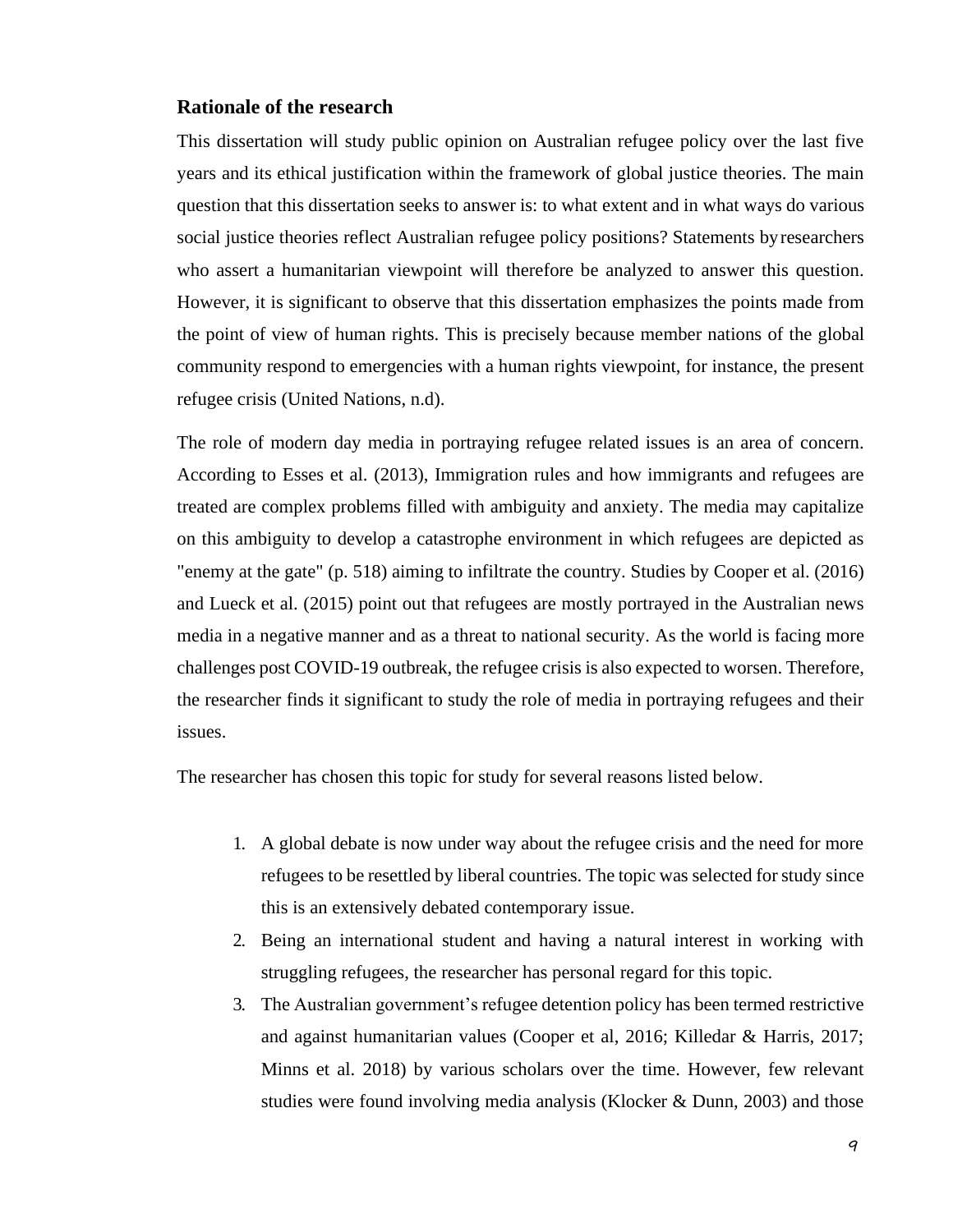examining the policy discourse (Van Berlo, 2015) surrounding the detention of refugees. The media is not an impartial mirror of reality, but rather a center of influence that marginalises differing views by representing dominant viewpoints held by socially powerful groups (Ott & Mack, 2010). Furthermore, by reflecting 'public opinion' media permits and influences the positions that make government policies feasible (Hodgetts & Chamberlain, 2006). Therefore, the researcher considers it relevant to analyze the media regarding Australia's refugee policy as media discourse is significant both in terms of what it exposes about a society and in terms of what it contributes to that society's identity (Oroujlou, 2012).

Accordingly, with this dissertation, the researcher expects to contribute to academia along with the policy development regarding refugees in Australia, as there is limited research done in this area involving public opinion.

#### <span id="page-9-0"></span>**Structural overview**

Chapter 2: Literature Review summarizes prevailing accessible and relevant literature for this dissertation. It explores how the present literature considers refugees and the vital discussions, besides pointing out the gaps in the research and indicating possible consequences of this. It examines the situation of refugees in the global context, along with the policies adopted by the countries in dealing with them. While concluding, it also discussed the relevance of the study for future research.

Chapter 3: Philosophies discuss the different global justice theories in the context of refugee resettlement and elaborates on the concepts of various theorists. The philosophical theories serve as a background for the researcher while conducting the ethical analysis.

Chapter 4: Methodology and methods, describes and substantiates the methods selected for the research. It describes why the selected methods were employed to gather media articles and discusses the methods of data collection along with the data analysis choices. It gives the timeframe and mentions ethical considerations for this research. The chapter concludes by discussing the limitations of the methods adopted.

Chapter 5: Results present the findings of the data analysis. It discusses the results based on the thematic analysis conducted quoting relevant public opinions in different contexts and its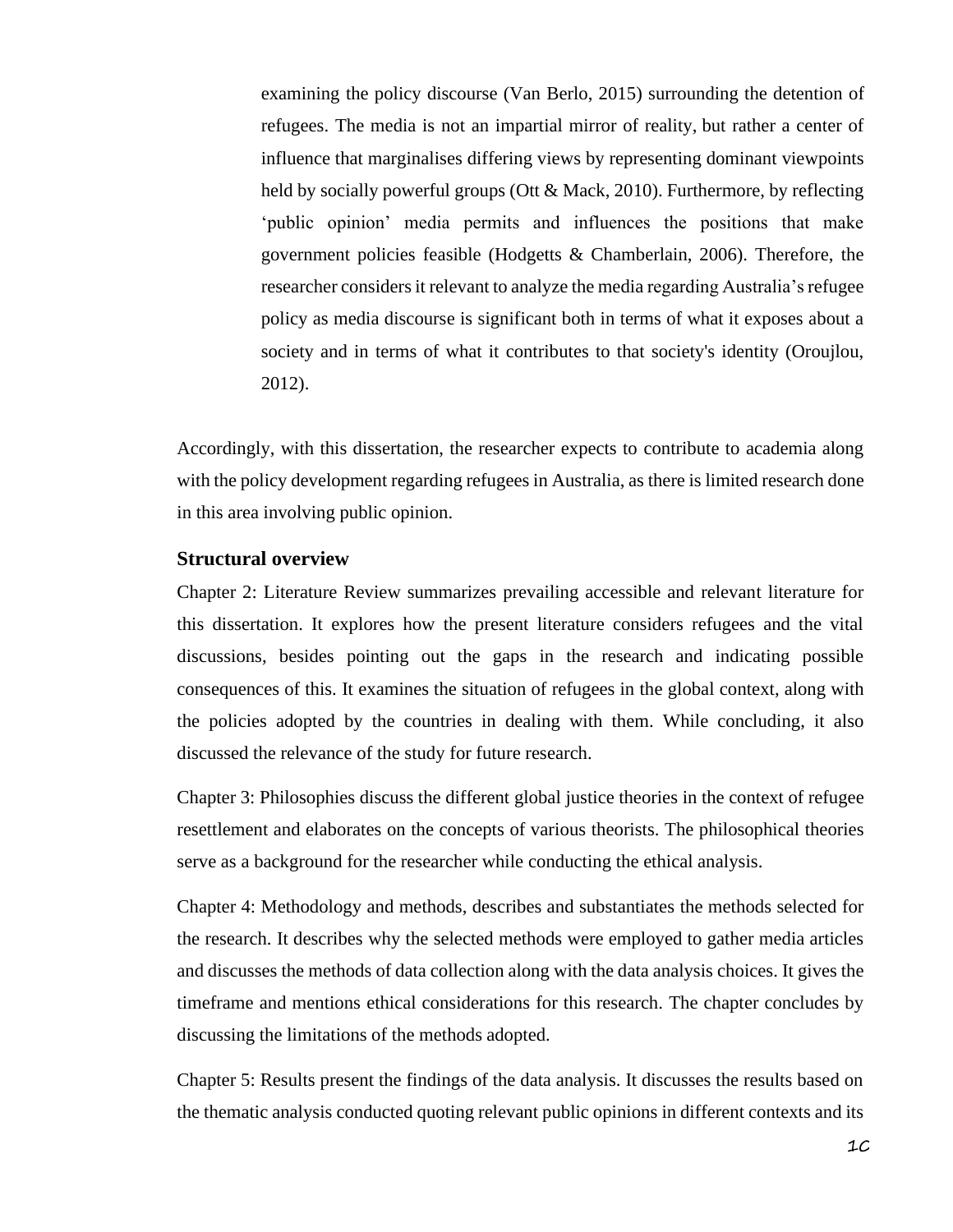reflection on the generated themes, is also discussed.

Chapter 6: Discussion discusses in detail the results of the study regarding the literature on refugee policy and global justice theories. This chapter tries to identify the justification of the opinions and the generated themes to various philosophical schools of thought. It concludes by mentioning the problems encountered while executing the entire research process.

Chapter 7: Conclusion and implications discusses the scope for further research in this area and implications of the study, followed by a conclusion of the dissertation that underlines the results and key points of the research undertaken.

#### <span id="page-10-0"></span>**Summary**

This chapter discussed and summarized the global refugee situation in the current context. The research questions, along with the reasons for conducting the study, were also detailed. The researcher's interest in the topic was also described and a brief description of the dissertation structure was also highlighted. The succeeding chapter discusses the literature relevant to the study in detail, along with the explanation of various global justice theories concerning refugees.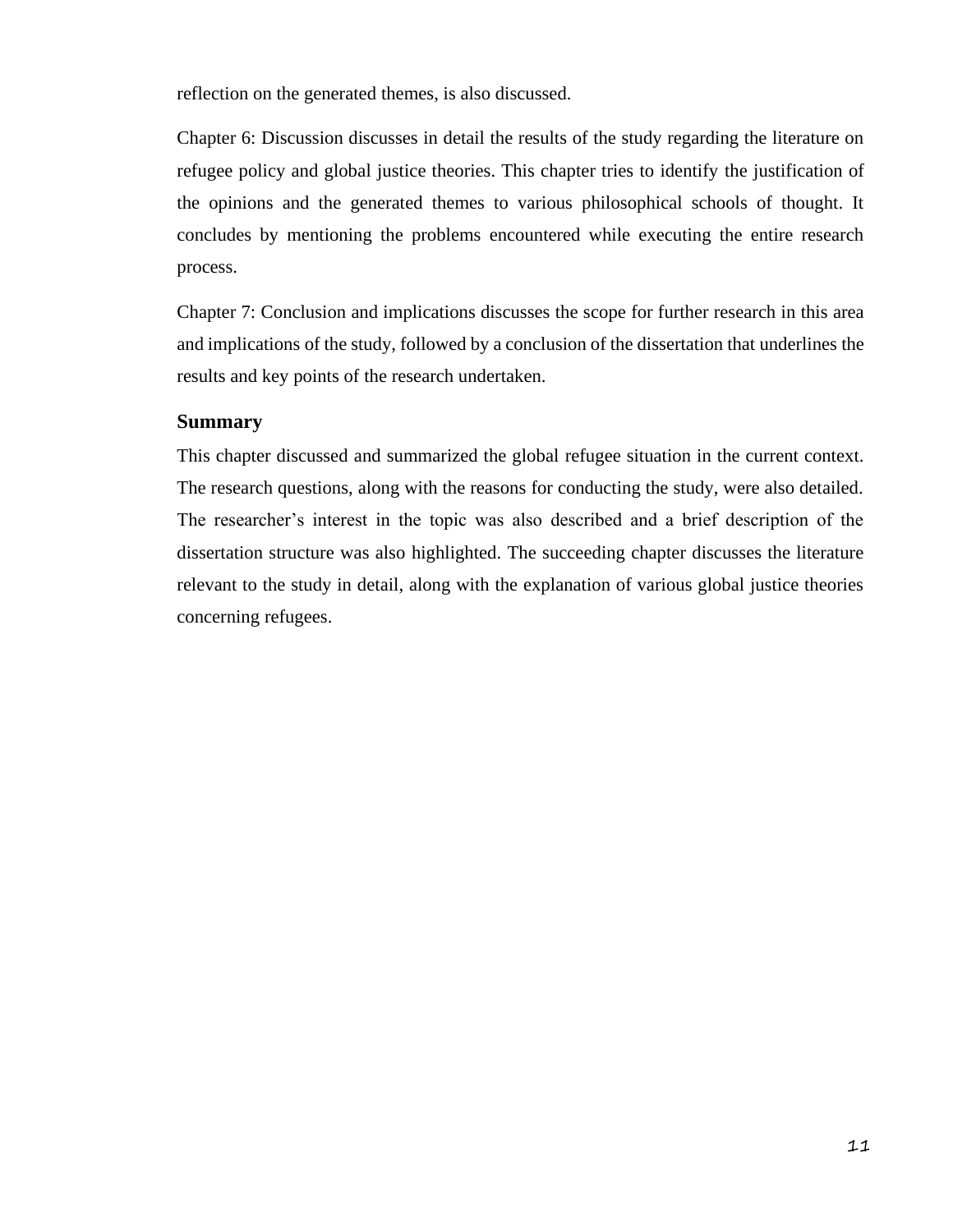# **Chapter 2: Literature review**

#### <span id="page-11-1"></span><span id="page-11-0"></span>**Introduction**

The chapter reviews the literature regarding Australia's treatment of refugees and the justification of its detention policy in the theoretical framework of justice theories. The chapter also describes the situation of global refugees and tries to explore theirconditions in detention, with the help of available literature. This chapter starts with an overview and describes the background of refugees in Australia. The current global refugee situation and measures implemented by different countries to deal with it are discussed, followed by the Australian context. The chapter concludes by mentioning the gaps in research and stating the researcher's position.

#### <span id="page-11-2"></span>**Overview**

The laws and decision-making processesthat govern states' responses to refugees are referred to as the global refugee regime (Keely, 1996). It consists of a collection of rules, mainly included in the 1951 Refugee Status Convention, which specify who qualifies as a refugee and the rights to which they are entitled. It also includesthe Office of the United Nations High Commissioner for Refugees (UNHCR), an international body tasked with ensuring that states fulfill their responsibilities to refugees. The refugee regime's ethos is based on a mutual commitment to the principle of non-refoulement, or the duty not to return a citizen to a place wherethey are likely to face persecution. The principle of the refugee regime, as stated in the preamble to the 1951 Convention, is international cooperation; specifically, that states commit to provide refugee security to one another. Political scholars have long argued about states' responsibilities in relation to foreign migration. Most political theorists accept a special right to refugee security in general, while communitarians and liberal theorists have different perspectives on the scope of this right (Betts, 2015).

Gibney (2015) identifies that more than 80% of the world's refugees (approximately 8.5 million) are housed in developing countries, a number that is 10% higher than a decade ago. Pakistan, Iran, Germany, Kenya, Syria, Ethiopia, Chad, Jordan, and Turkey were the top ten refugee-hosting nations, in that order. Germany is the only wealthy country found in this list. In 2012, the 49 least developed countries took in 2.5 million refugees, accounting for 24% of all refugees worldwide. One way to explain these differences is to differentiate between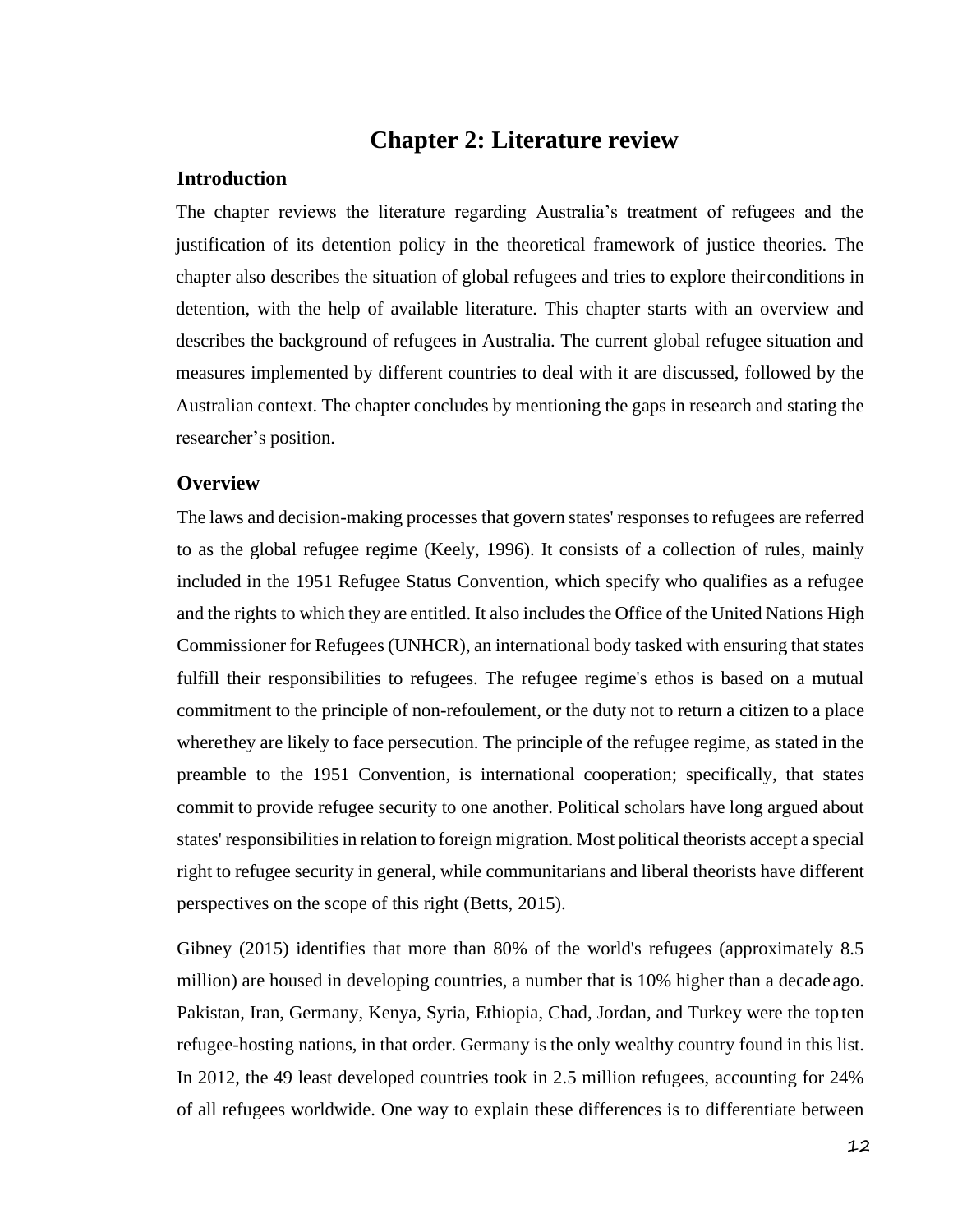the pressures of less-developed and developed countries, claiming that the former merely 'host' refugees while the latter takes on the more difficult task of integrating (or resettling) refugees into society (Gibney, 2015).

This inequitable allocation of refugee security did not happen by accident. It demonstrates the dominance of a powerful international legal standard for allocating refugee responsibilities among states. Inequalities are exacerbated by this theory of sharing obligations since the majority of refugees come from less-developed countries. It is the neighboring countries that bear the brunt of the burden since they are the easiest to access. Furthermore, policies used by Western states to restrict refugees from entering their territory, such as stringent visa regimes, interdiction, and carrier sanctions, exacerbate these disparities. These policies build a barrier around the world's wealthiest nations, confining the majority of the world's refugees to less-developed countries (Gibney, 2015).

#### <span id="page-12-0"></span>**Global context**

After the reunification in the 1990's, Germany continued its positive stance towards refugees. However, ethno-nationalist leaders have always stood by 'securitisation' theory, which intends to protect the country from 'existential' threats. Refugees and immigrants are considered as 'existential' threats to the core values of the country (Ilgit & Klotz, 2018). After the 2001 terror attacks in the United States, a phobia has developed globally towards Muslims, and there were repercussions in Germany too. There were periodic xenophobic attacks and current anti-immigrant rhetoric, particularly from conservative leaders in areas where right-wing populism was on the rise. Amidst different political opinions, in more recent times, the country has adopted a welcoming attitude towards refugees. Nonetheless, despite political differences, Germany's commitment to human rights remains fundamental, owing to a tenacious alliance of political parties, economic players, and human rights advocates (Ilgit & Klotz, 2018).

Wiącek (2017) identifies that Poland has one of Europe's most homogeneous societies, with 91.6% of citizens having a Polish ethnic-national identity. Poland's demographic landscape is homogeneous not only in terms of ethnicity but also in terms of faith, with Poles being predominantly Roman Catholic (88.4%). Religious minorities and atheists account for less than 12% of the population. Multiple surveys conducted in Poland demonstrate that Poles are not open to accepting immigrants. The prominent worry is about preserving homogeneity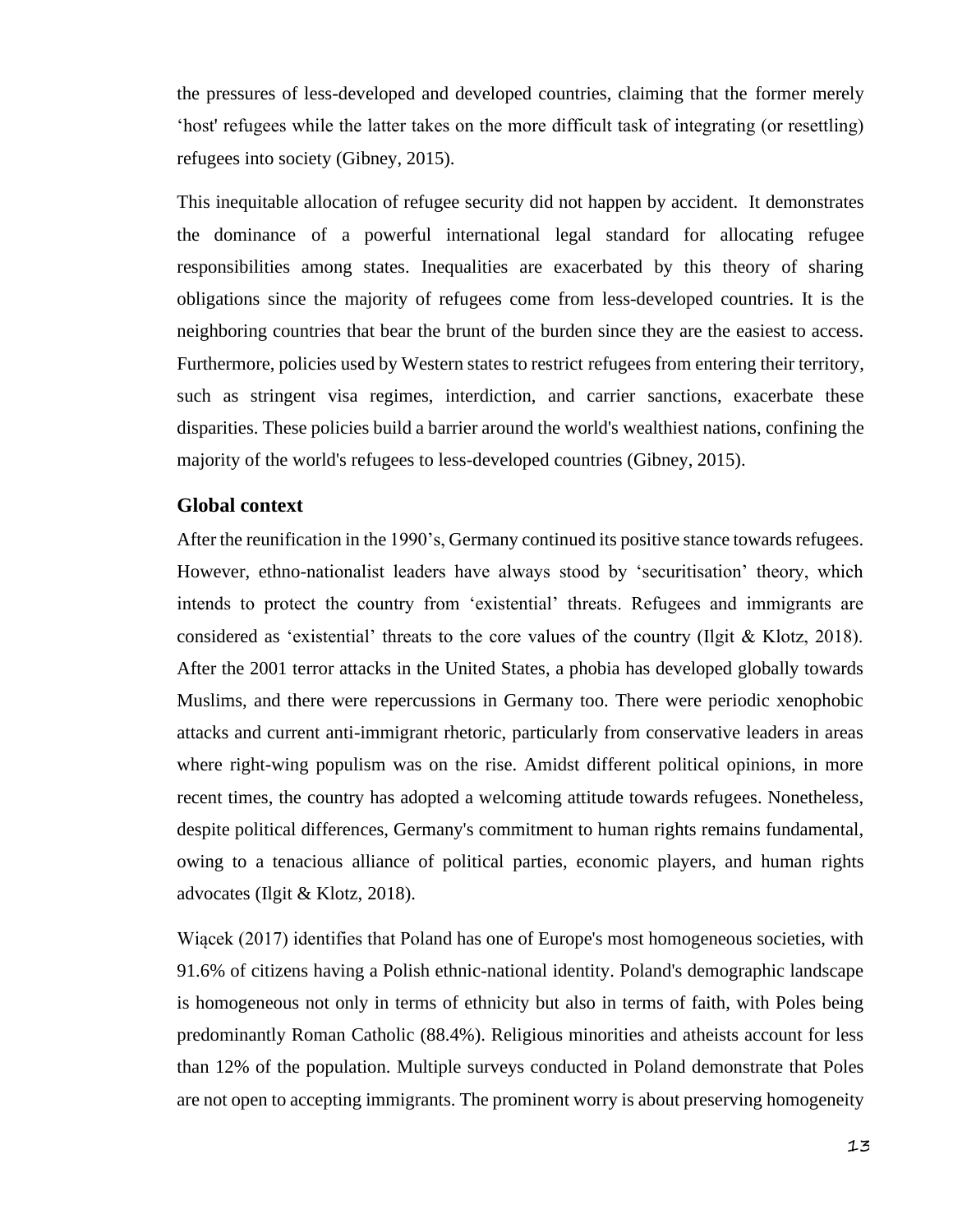and the threat of terrorism. For instance, the Polish government's decision to accept 6,800 refugees fleeing Syria and Eritrea at the beginning of November 2015 sparked a fierce debate that polarized Polish society. Two-thirds of Poles opposed bringing in refugees from the Middle East and North Africa, according to a survey conducted by the Polish Research Centre. In the streets, tens of thousands of demonstrators and counter-protesters gathered (Wiącek, 2017).

In the year 2015, Europe witnessed a major inflow of refugees, especially to Sweden, Norway and Denmark. In order to limit incoming migration, new policy suggestions were developed in all three Scandinavian countries (Hagelund, 2020). The choice of policy instruments, as well as the style and content of policy players' legitimizing and coordinating discourses, differed, despite the fact that the direction of policy change was comparable; which was to restrict the refugee intake. The response of the Scandinavian countries show how a similar refugee crisis was interpreted differently in different national public spheres, resulting in varied policy responses–particularly in terms of refugees' social rights (Hagelund, 2020).

Following the refugee crisis in 2015, all three Scandinavian countries adjusted their policy to be more restricted. This includes tougher regulatory rules as well as limitations on refugees' social rights. Despite the fact that the direction of change is similar, the countries used distinct policy instruments to achieve their objectives, demonstrating path-dependency. This includes tougher regulatory rules as well as limitations on refugees' social rights (Hagelund, 2020). In view of fears that immigration politics is devolving into a race to the bottom, this observation of persisting national features, even during times of a refugee crisis and a general tendency toward restrictive policies, is intriguing. However, it also requests deeper consideration of what it is that works to develop domestically specific responses in the respective national contexts and beyond, at a time when many calls for international coordination and policy concerns appear to be transnational in character (Hagelund, 2020).

Despite many parallels in size, culture, language, politics, labor markets, and welfare systems, intra-Scandinavian disparities in immigration policy still persist. Sweden's approach to immigration and cultural diversity was relatively liberal throughout the 2015 crisis (Hagelund, 2020). While political theory disputes highlight moral parameters, they do not provide conclusive answers as to whether liberal state responses to the refugee crisis are legitimate. States clearly have responsibilities to both their own citizens and those seeking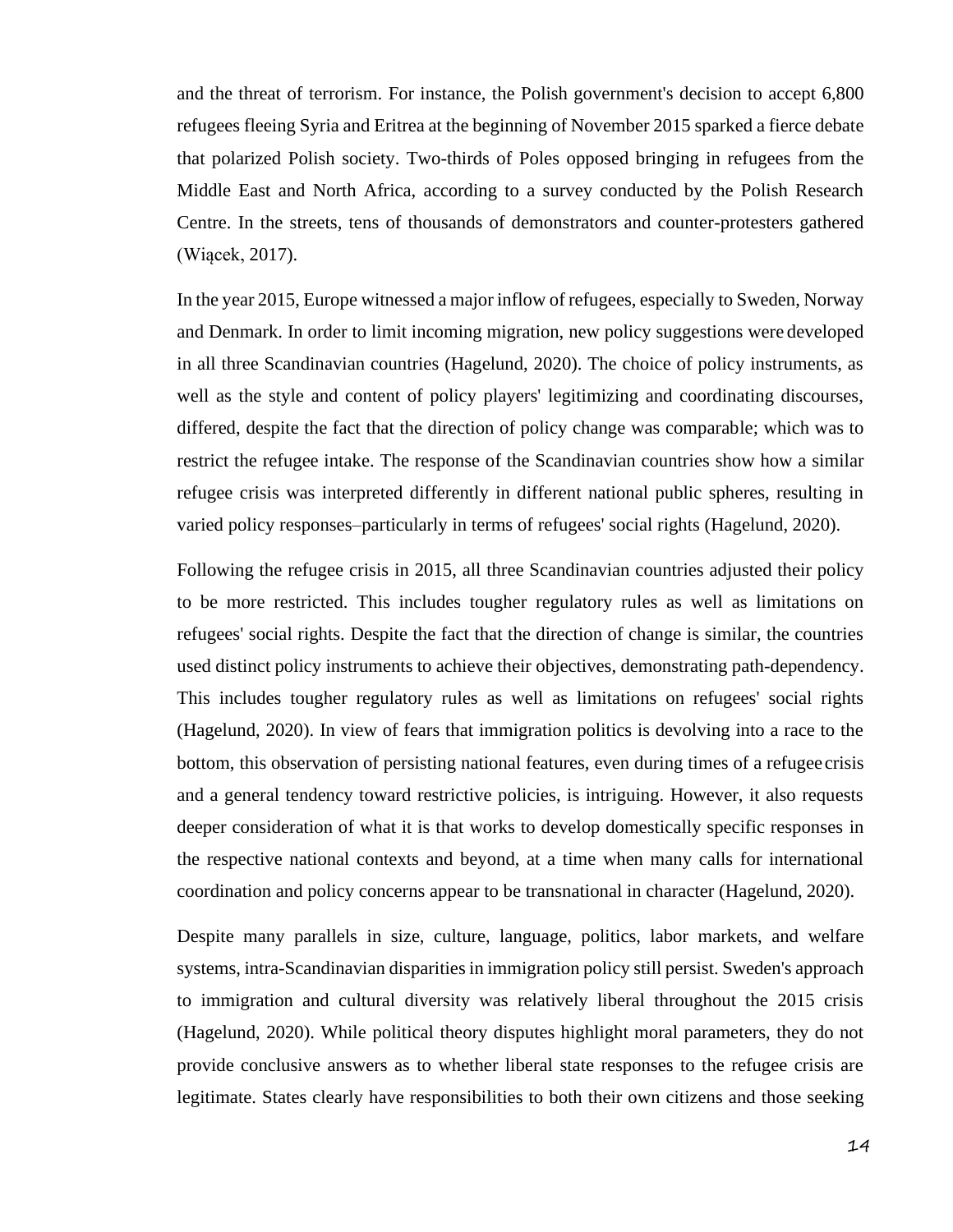protection. The notion that states have a moral responsibility to give protection to refugees is widely acknowledged in political theory and practice, and it is reflected in international human rights law (Newman, 2018). Sweden abided to this in 2015 and many refugees arrived in the country; newcomers enjoy the same social rights as residents, and the country's residency and citizenship rules are particularly accommodating. Until recently, immigration policy was rarely debated in the legislative arena, and the country prided itself on having a welcoming environment for cultural variety and a strong anti-racist position (Hagelund, 2020).

Denmark, on the other hand, has chosen more restricted regulations and a more evident ethno-national approach to dealing with immigration-induced variety. There have been hints of welfare dualism, with new residents receiving lower social benefits. Although the antiimmigration right-wing Danish People's Party (DPP) has backed successive conservative governments, restricting policies are not limited to the right (Hagelund, 2020). Norway is usually found in the middle of the two Scandinavian countries, while considering its refugee policy. It has never been as liberal as Sweden, but it has also never gone as far in the opposite direction as Denmark. Since 2013, the anti-immigration Progress Party has been a member of a coalition government, but it looked to be more moderate than the DPP in dealing with the refugee crisis. In Norway, an agreement between all parties was put forward to deal with the refugee crisis. Faster returns and other measures to deter asylum seekers were included, as well as various articles restricting asylum seekers' and refugees' social rights. It required the government to ensure that asylum seekers' social benefits are at a level that makes Norway less economically attractive than comparable European countries (Hagelund, 2020).

Hagelund (2020) identifies that the disparities in Scandinavian government policies are also reflected in the media articles regarding the refugee crisis. The principal problem structure looked different. Whereas Swedish media condemned European politicians for failing to aid, Danish editorials saw Europe's refugee policy's liberality as part of the problem. In the beginning, Swedish newspapers tended to portray the refugee issue as essentially an international tragedy in which all countries were required to contribute to the resolution of a humanitarian disaster. The crisis was argued in Danish publications in terms of its consequences for Danish policy, suggesting the possibility for policymakers to limit the refugee crisis' impact on Denmark. The initial reports of the refugee crisis in Norwegian newspapers were marked by a considerable focus on what steps Norway, as a distinct player,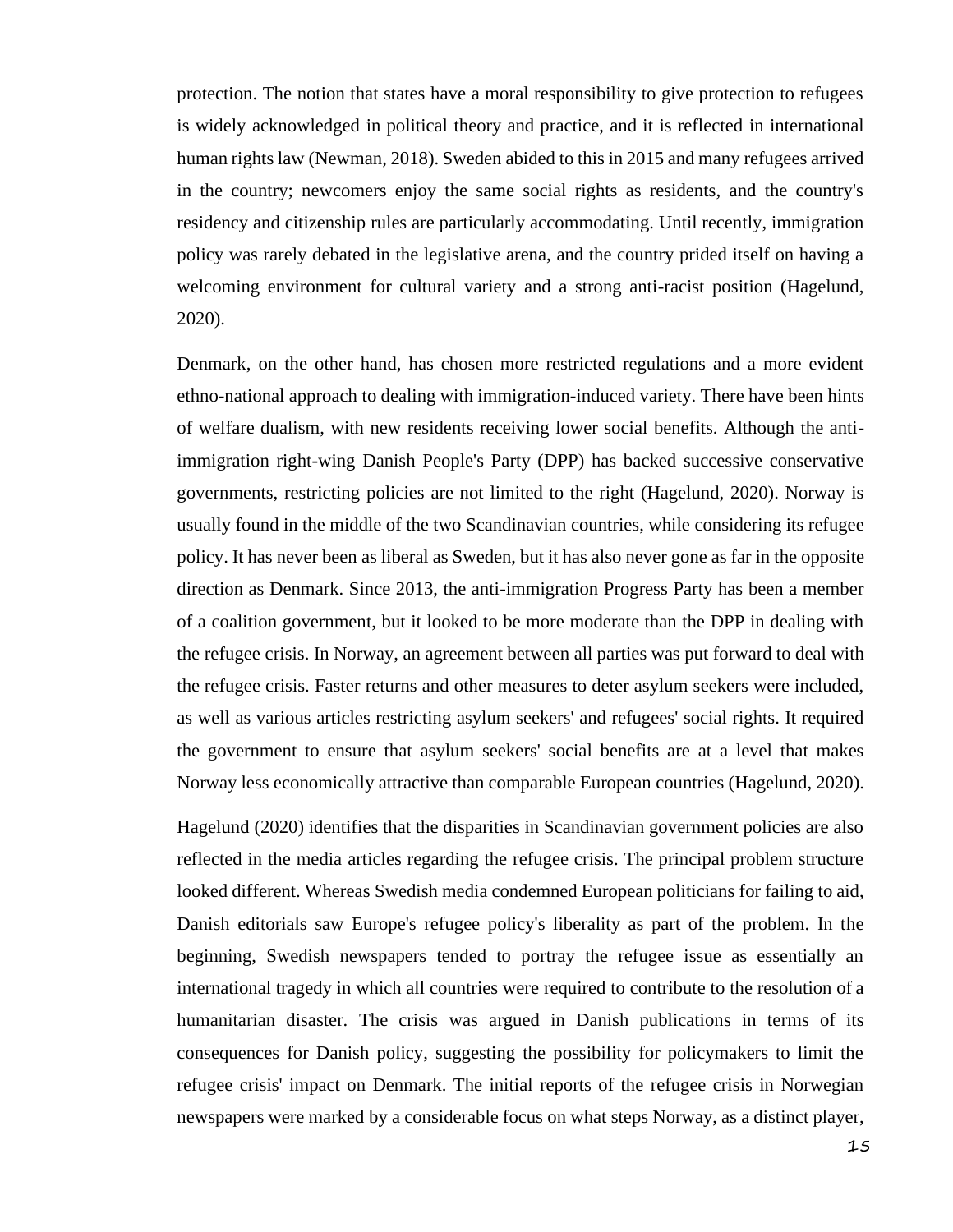should take to alleviate a problem that was mostly characterized as occurring elsewhere. As the crisis escalated and a large number of refugees queued up at the borders, the media started reporting on the significance of restricting refugees (Hagelund, 2020).

In Zimbabwe, post 2000's, the devastation of the agricultural sector, in turn, had an impact on companies that relied on it for inputs, resulting in the loss of thousands of formal jobs. People fled to other nations in pursuit of better economic possibilities, while some turned to the highly overcrowded informal sector for survival. Simultaneously, rising political repression prompted thousands of Zimbabweans to abandon the nation and seek political asylum in neighboring countries (Chikanda, 2017). The Zimbabwean scenario is a one-of-akind case study of varied kinds of migration, comprising both economic and forced migrants. The term "mixed migration" or the "migration-displacement nexus" (p. 60) has been used to describe movements in which "people with diverse goals migrate alongside one another using the same routes and modes of transportation used by smugglers" (Chikanda, 2017, p. 65). Zimbabwean refugees escaped to nations with welcoming policies for refugees and immigration, such as Australia, Canada, New Zealand, and the United Kingdom, among the developed world (Chikanda, 2017).

The current Emmerson Mnangagwa government in Zimbabwe has been trying to bringback Zimbabweans who left the country due to adverse situations in the early 2000's. Following a meeting between Zimbabwe's foreign affairs ministry and the British embassy on June 23, 2021, it was agreed to charter a flight from London to Harare for the purpose of "returning Zimbabwean people having no permission to remain in the UK (Bulman, 2021). The decision invited widespread criticism and protests in the UK, from the public and politicians alike. Seventy-five lawmakers signed a statement produced by the all-party parliamentary group on Zimbabwe, expressing their worry over Zimbabwe's deteriorating political and human rights situation. However, despite the protests, the first deportation flight after decades left for Harare on 21<sup>st</sup> July 2021. Multiple difficulties, as well as Covid-19 self-isolation, are thought to have resulted in only 14 people being on board (Taylor, 2021).

#### <span id="page-15-0"></span>**Australia in focus**

#### <span id="page-15-1"></span>*Background*

Australia has a total of 13,750 refugee places available per year. Normally, 6,000 resettlement places are set aside for refugees from other countries that have been identified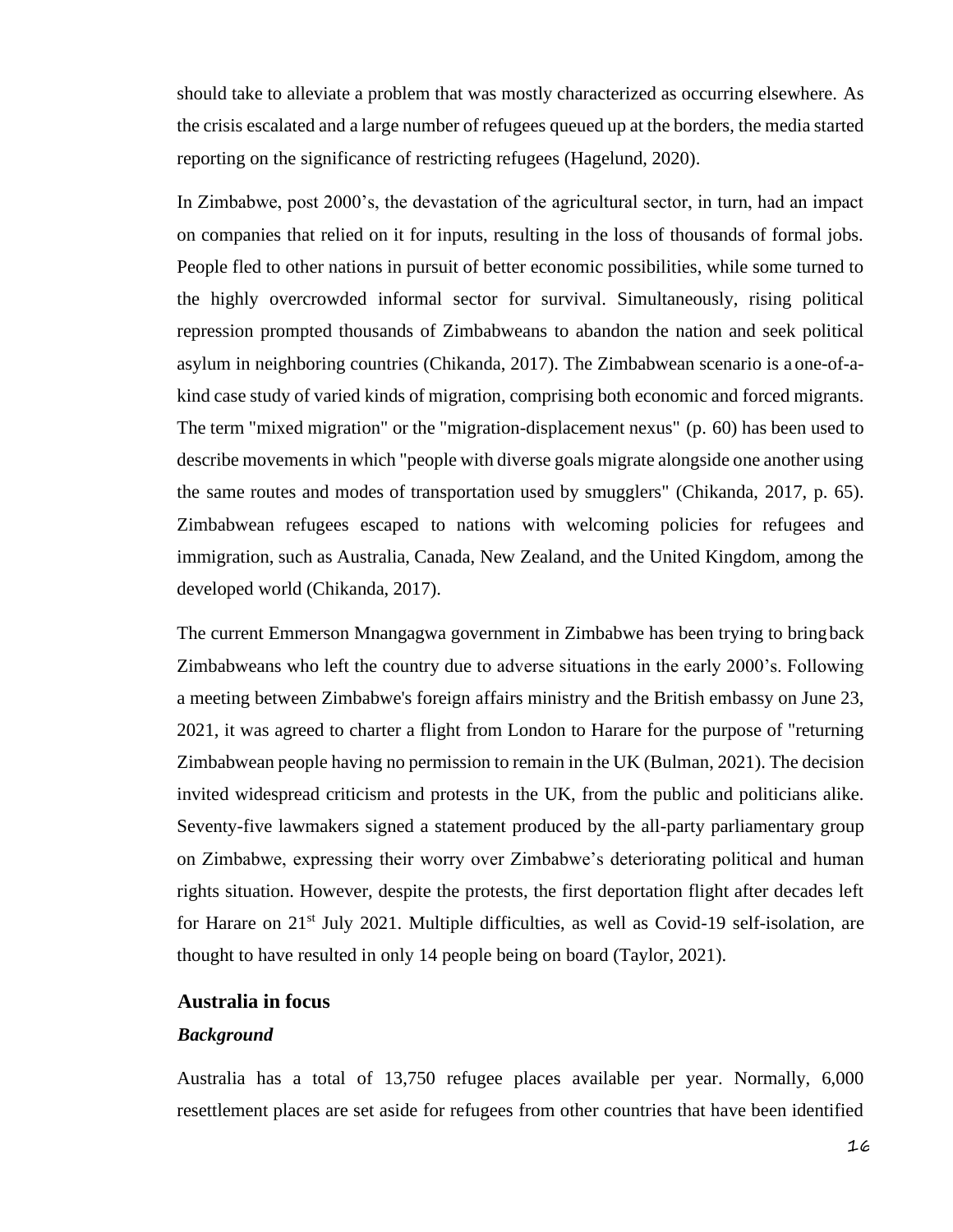as having a security need by the UNHCR (McAdam, 2013). The number of refugees who arrive in Australia on their own has no bearing on this figure. In Australia's "special humanitarian initiative," (McAdam, 2013, p. 437) there are also 7,750 spots available. These spots are reserved for humanitarian entrants, or people who face significant discrimination in their home country that amounts to a gross violation of human rights, such as 'women at risk'. Many refugees use this channel to sponsor family members who were left behind in their home country. However, as more refugees arrive onshore in Australia by boat and plane, fewer places for humanitarian entrants abroad become available. The term "queue jumper" derives from this situation (McAdam, 2013, p. 440).

In Australia, since the start of the so-called 'Tampa crisis" on August 27, 2001, when a boat carrying 438 unauthorized arrivals bound for Australia perished in international waters near Christmas Island, the term 'queue-jumpers' and variations on this theme have been regularly used in public discourse (Gelber, 2003, p. 25). The Migration Legislation Amendment (Immigration Detainees) Bill (No2)2001, which strengthened Australian officials' power to respond to detainee escapes and the use or acquisition of weapons by detainees, was debated in the House of Representatives on August23, 2001. During the debate, De-Anne Kelly, a National Party MP, cited 'queue-jumpers' as people who try to enter Australia by illegal means. Senator Robert Ray, a Labor Party member, reaffirmed the idea of a queue, saying that the Labor Party wants to create an orderly refugee scheme, and allow people to queue orderly. The print media also took up the issue and published several articles (Gelber, 2003).

Tony Abbott was the Prime Minister of Australia from 2013 to 2015. He was globally criticized for his numerous decisions and his tenure as Prime Minister is considered to be one of the most contentious in Australian political history. His hardline immigration policy has been branded "shameful" and "cruel" by critics. There was widespread criticism by major media platforms. "Whatever your political beliefs, the indefinite detention of thousands of people – in conditions that made children try to kill themselves – isn't something to be celebrated," the Human Rights Law Centre's legal director, David Burke, tweeted about it (Symons, 2020).

In September 2014, Australia's Immigration Minister Scott Morrison signed a pact with Cambodia, its partner for resettling the refugees it had forcibly diverted to Nauru. Australia agreed to pay \$40 million over a period of four years as the resettlement cost. The agreement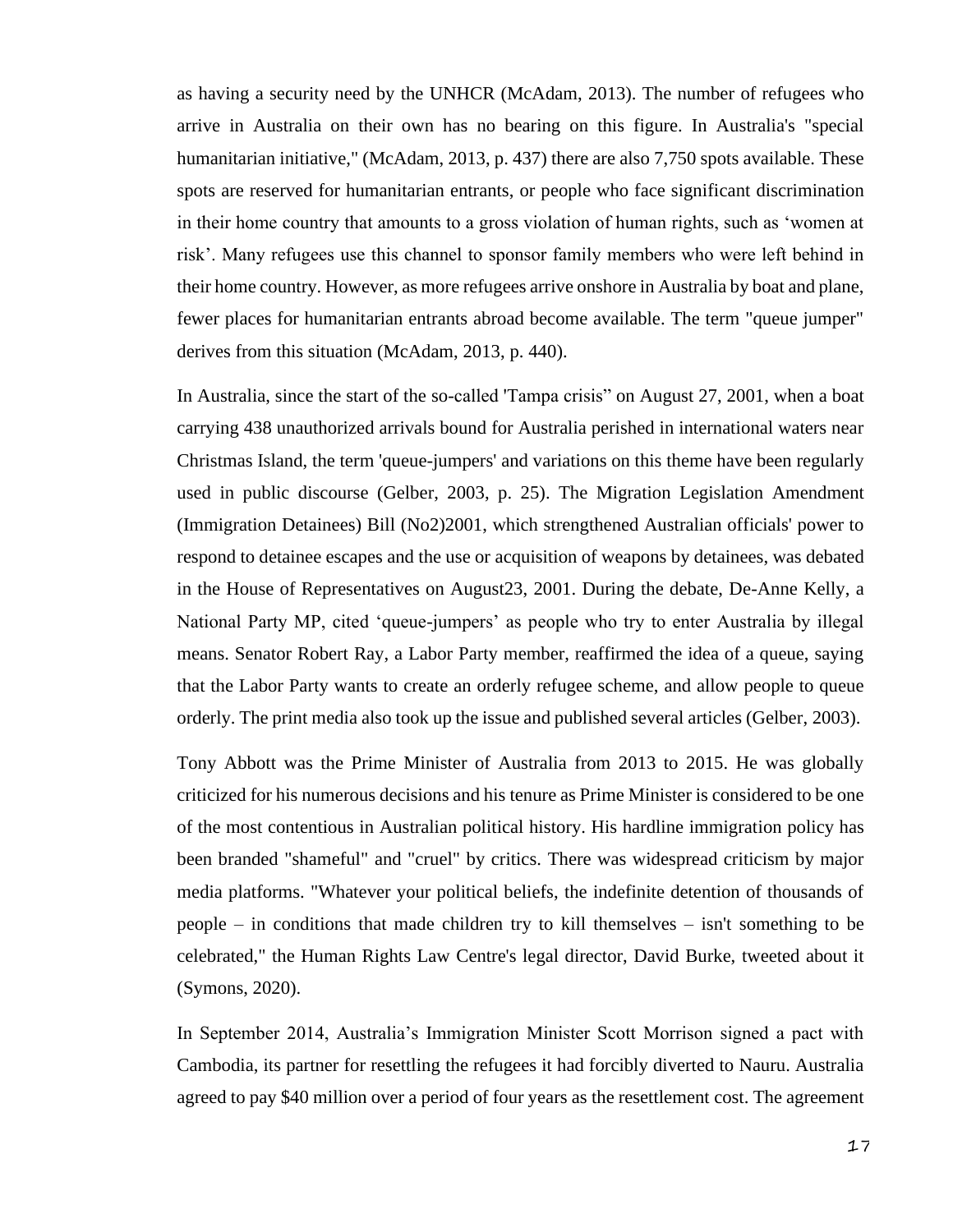was widely criticized by the media and sparked protests in Sydney and Phnom Penh. Human rights activists claim that it is unfortunate to "dump" refugees in a country like Cambodia without proper resettlement planning. Nevertheless, Minister Morrison stated that the deal "enables us to fulfil on the policy which says no-one will be resettled in Australia" (BBC, 2014).

#### <span id="page-17-0"></span>*Literature*

McAdam (2013) states that Australia's refugee detention policy dates back to 1992 when the Hawke and Keating led Labor government initiated a policy of mandatory detention. Initially intended as a temporary and atypical measure for a second wave of Indochinese 'boat people,' (p. 440) mostly from Cambodia, it was later expanded to include all 'unlawful non-citizens' for administrative efficiency. The immigration minister at that time, Gerry Hand, illustrated that the government was persistent 'that a clear signal be sent that migration to Australia may not be achieved by simply arriving in this country and expecting to be allowed into the community'. From then, politicians from both sides have emphasized the distinction between the "good refugee" (who waits for resettlement in a camp) and the "bad refugee" (who "jumps the queue" by arriving in a boat) (McAdam, 2013. p. 442).

Australia has tight immigration policies toward refugees, and multiple incidents have happened in recent times which substantiate this. In 2012, illegal immigrants were forced to stay at detention centers in Nauru and Papua New Guinea with pending refugee status and an uncertain future (McAdam & Gleeson, 2020). There were instances where the Australian authorities said 'no' to Rohingya refugees in 2015 which caused public outrage in the country and international community. However, the forced migrants were forcefully directed to detention centers (Medhora, 2015). Newman et al. (2013) stated that people sent to detention centers developed serious health conditions, precisely, mental health diseases such as 'posttraumatic stress disorder' (PTSD) and 'depression'. They also emphasized the importance of ensuring basic human rights in order to avoid instances of self-harm and violence. According to Killedar and Harris (2017), children are the worst affected in Australian detention centers. Along with the threat of developing health conditions, children are subjected to abuse and assault. Furthermore, a high incidence of self-harm is also being reported. The refugees who were detained for many years believed they would be resettled in Australia. Nonetheless, the majority of them were informed by the authorities that "you are free to go now", leaving their future in darkness (Whiteman, 2020).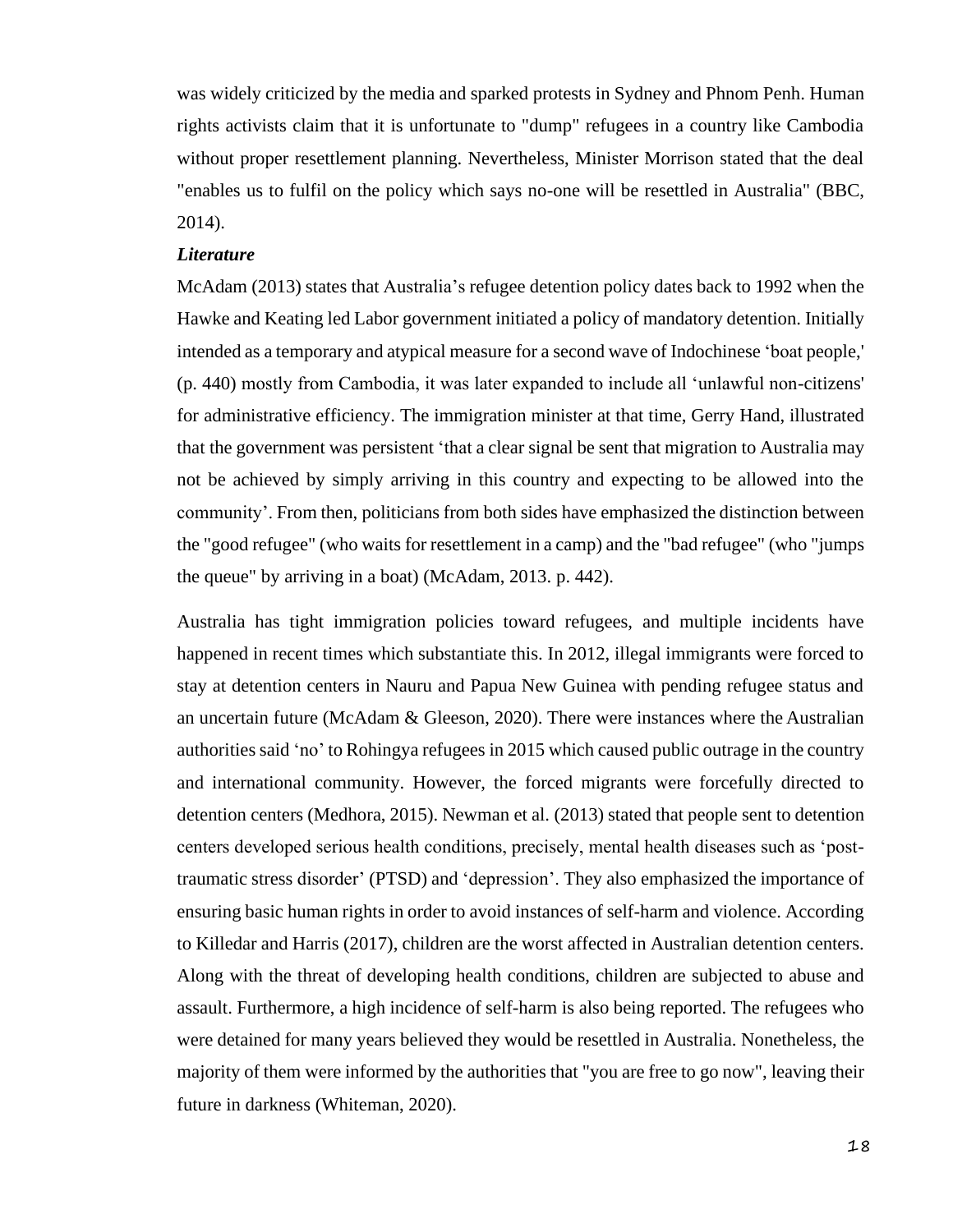Refugees who obtain temporary visas and even resettlement in Australia are subjected to racism and unfair treatment, which has a negative impact on their mental health (Ziersch et al., 2020). A study among Sudanese refugees in Australia asserts that those who were subjected to trauma developed wide-ranging mental health issues and learning disabilities are prevalent among children (Savic et al., 2015). Stress factors like inability to access medical care, along with physical assault and trauma, are common among refugees in Australia and are a major risk factor for mental health conditions among them (Rees et al., 2013). Australia's approach towards immigrants could be summarized as welcoming to economically desirable and restricted to economically undesirable or to people who have 'nothing to offer' (Lueck et al., 2015).

Bleiker et al (2013) state that the Australian media have become highly selective in displaying images of asylum seekers in recent times. The print media portray pictures of large masses of refugees and avoid identifiable victims. Accordingly, photographs of a group of people are unlikely to elicit the same level of compassion in viewers as images of a single victim with clearly identifiable facial features. These psychological processes at play shed light on how images of large groups of refugees influence public perceptions and political sentiments. The dehumanization of migrants is linked to a long-standing political narrative that depicts the influx of boats and refugees as a threat to Australia's security and border control. Accordingly, Australia's refugee crisis ceases to be a humanitarian matter and instead becomes a question of sovereignty (Bleiker et al., 2013).

Hamlin (2012) argues that "state sovereignty" (p. 35) refers to a country's national borders and the government's ability to control and regulate who enters and exits the country. When an unlawful entrance occurs, refugees, as non-nationals of the state, violate the state's sovereignty. Refugees who arrive through 'illegal channels' may be perceived as a danger to national sovereignty because they enter without the state's permission, thereby infringing on its sovereignty. McKenzie and Hasmath (2013) state that Australia's immigration policy is aimed at addressing anxieties about penetrable borders and upholding sovereignty. Refugees are seen as a danger to the country's territorial integrity. This refers to the belief that a country's border should be impenetrable in order to retain territorial integrity. Refugeeswho are able to pass through 'holes' in the borders pose a threat to a country's sovereignty. McKenzie and Hasmath arguably state that wealthier countries like the United States and Australia should tighten their security policies to restrict illegal immigrants and thereby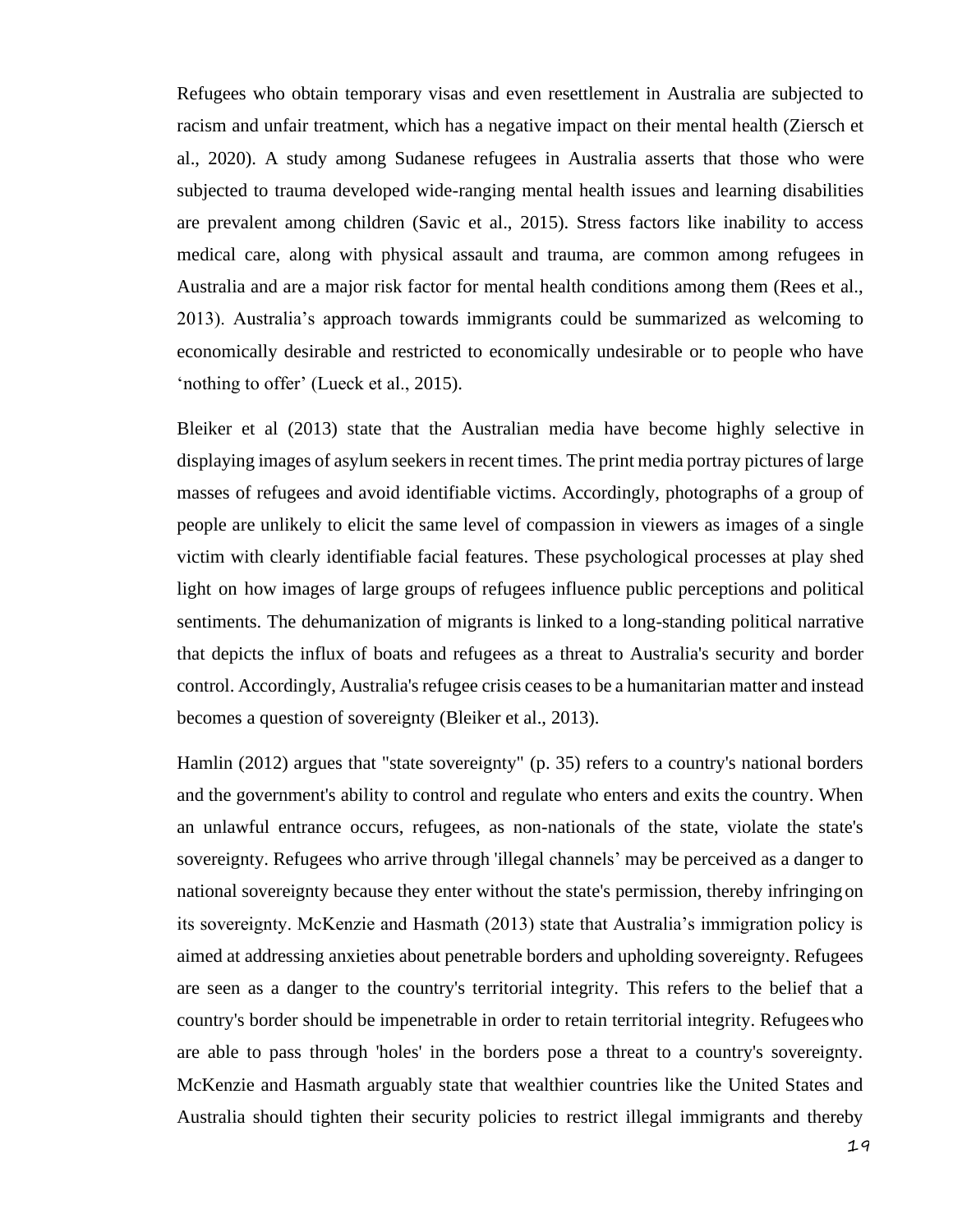uphold state sovereignty.

Bleiker et al. (2013) state that the major political parties in Australia have depicted the problem of refugees as one of border protection and sovereignty for over a decade, backed by the prevalent visual framing. Although they disagree on specific policy measures, the political parties and their leaders have tried to outdo each other in terms of promoting their abilities to strengthen Australia's borders and limit the flow of refugees. In recent years, the government has tightened its authority on photos of refugees. The Department of Immigration and Citizenship established a new media strategy in October 2011. A fundamental aspect of this policy, which is designed to control media access to asylum seekers, is to govern the use of photos and, in particular, to ban journalists from showing the faces of refugees. The explanation given for this was to protect the privacy of refugees, but it was widely criticized by human rights advocates. They strongly believed that authorities did not want any empathetic responses from the public towards refugees (Bleiker et al., 2013).

#### <span id="page-19-0"></span>**Review**

The topic of the research is the detention policy of the Australian government. Before writing this chapter, the researcher went through literature about refugees both in the global and Australian context. The idea was to gain knowledge about the previous research done in the same area. Studies showed the background of refugees in Australia, their history along with the recent events in Australian immigration history and the country's response to those incidents.

Many studies expressed concern about refugees' health and well-being. The search terms used to find the literature, to name a few, were "health," "torture," and "trauma" of refugees. Australian detention centers are infamous for their ways of dealing with refugees since they were established. A handful of studies have displayed the sufferings and tortures that refugees are subjected to in detention centers outside Australia (Nauru and other islands). The mental health conditions and incidents of suicide and self-harm were also noted by the researchers. The conditions were quite similar for those who managed to get refugee status in mainland Australia. Studies show the development of health conditions among refugees and identify the causes as racial discrimination, restricted access to medical care, and trauma.

Another interesting fact noted in the literature study was the response of various politicians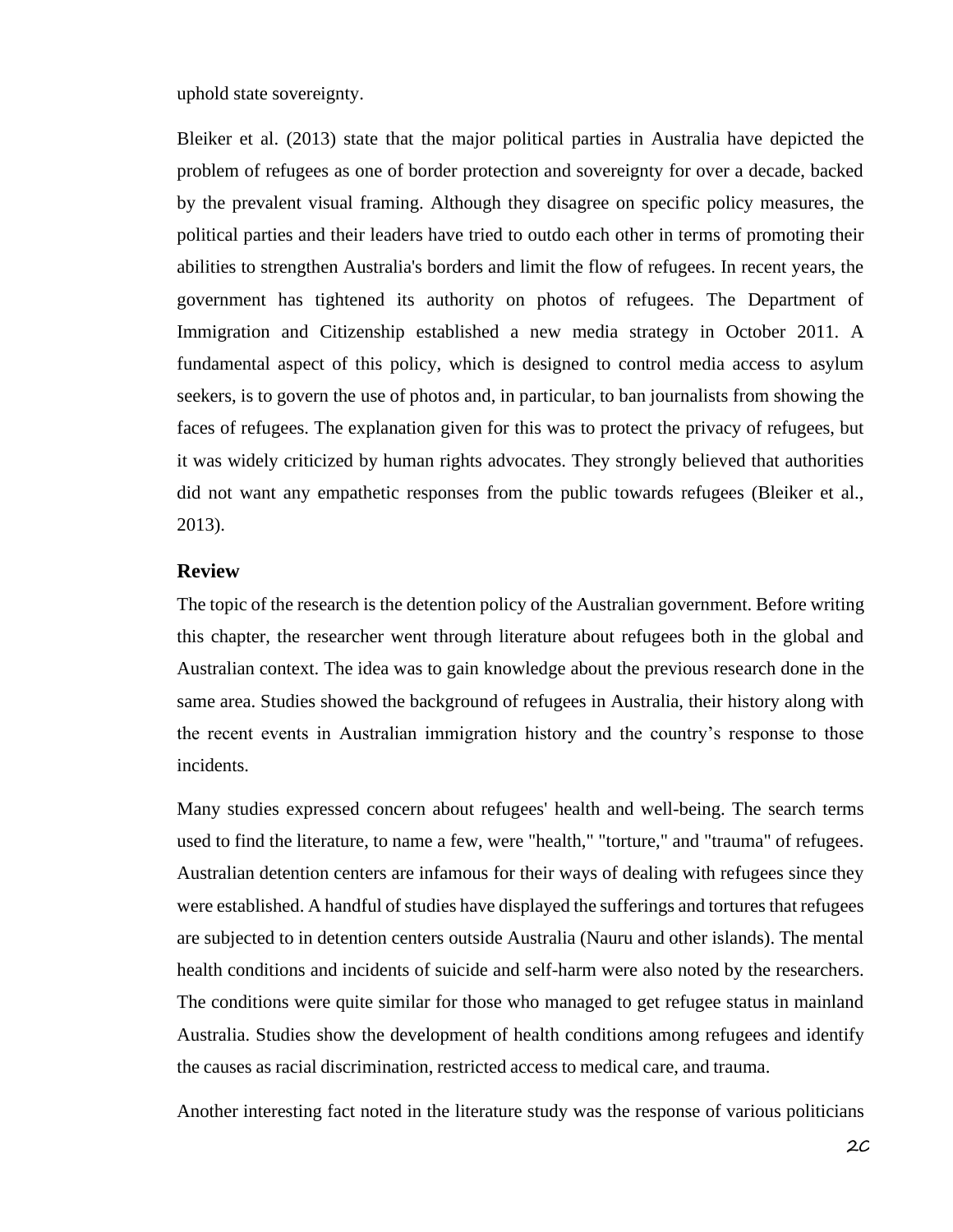to the policy of detention. Multiple media reports and studies have pointed out that the opinions of politicians varied when they changed from ruling to opposition. The theme reflected in the studies and the discourse was that the majority of the politicians opposed the intake of more forced migrants, citing them as a threat to Australia's democracy and sovereignty. Adding to this, the studies also echo the censoring of media employed by government authorities. Successive laws in Australia have tried to restrict the news about refugees being published, citing security reasons. However, studies suggest that the motive behind this could be to avoid the 'sentiments' factor among the Australian public which might challenge the stance of the government. Keywords such as "stance of politicians," "government response," and "media restrictions" helped in finding the relevant literature.

#### <span id="page-20-0"></span>**Research gap**

Extensive research has been done on the effects of Australia's refugee detention policy. However, few relevant studies were found, involving media analysis. Media analysis constitutes 'public opinion' which itself is beneficial in assessing the 'general mood' of the public. The term 'public' in this study's context includes the politicians, government officials as well as the general public. In the age of technological resonance, the proposed study becomes relevant, considering the growing influence of media platforms in our daily lives.

#### <span id="page-20-1"></span>**Researcher's position**

The literature review conducted in the global and Australian context describes their treatment of refugees. By far, the research conducted suggests that refugees and asylum seekers are facing hardships in the modern era. In accordance with the philosophical positions, the researcher believes that refugees should be allowed to stay permanently in whichever country they intend as this is their fundamental right. However, the researcher also considers the fact that every country develops their policies considering factors such as national security and public system costs, as explained by various liberal scholars.

#### <span id="page-20-2"></span>**Summary**

This chapter discussed the literature regarding refugees and their present global situation, followed by the Australian context. The chapter mainly tried to explore the literature relevant to the research topic, which is the ethical analysis of Australia's refugee detention policy. The researcher's conclusion after reviewing the literature and corresponding research gaps identified were also listed. The following chapter will discuss the various global philosophies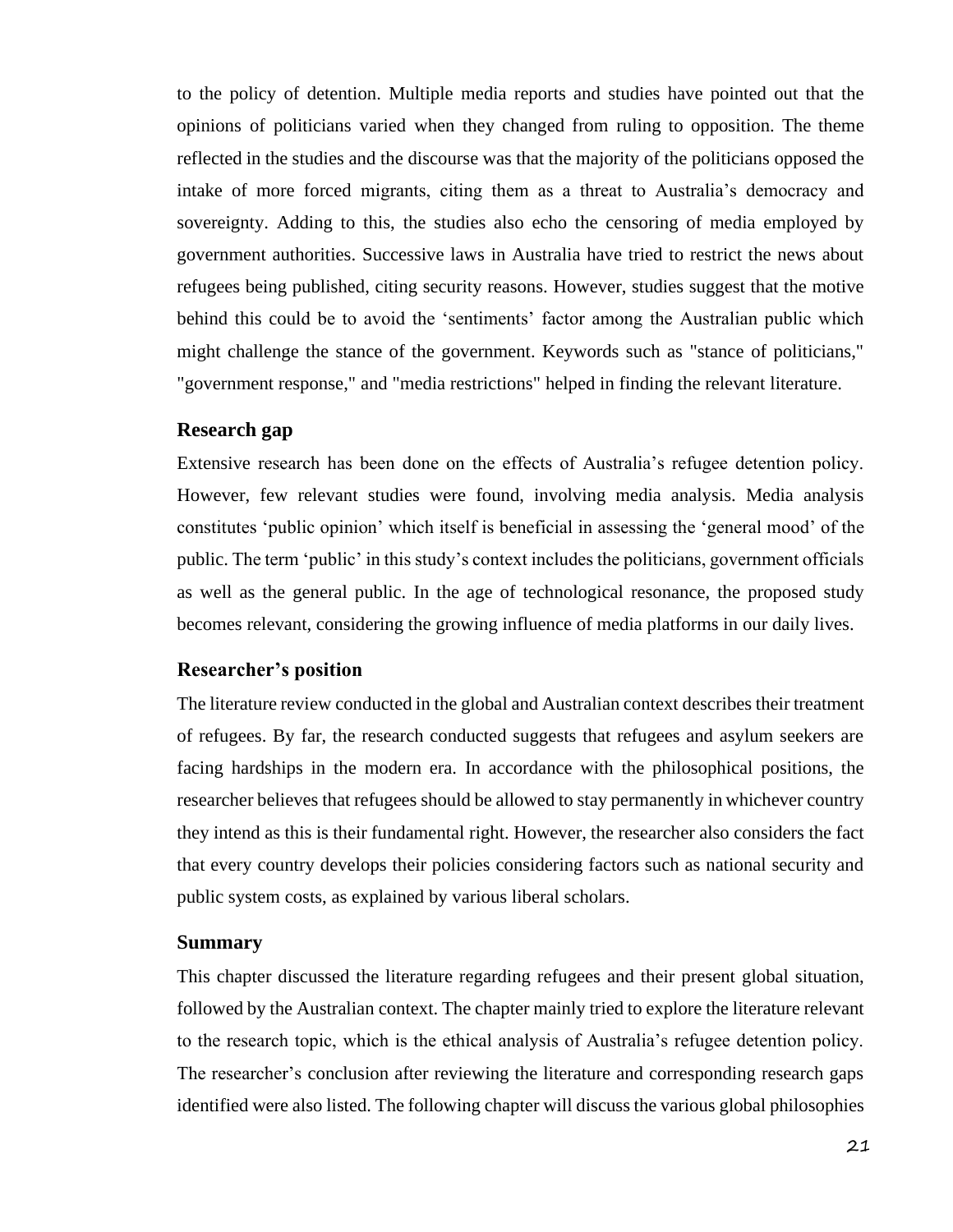with regard to refugeehood.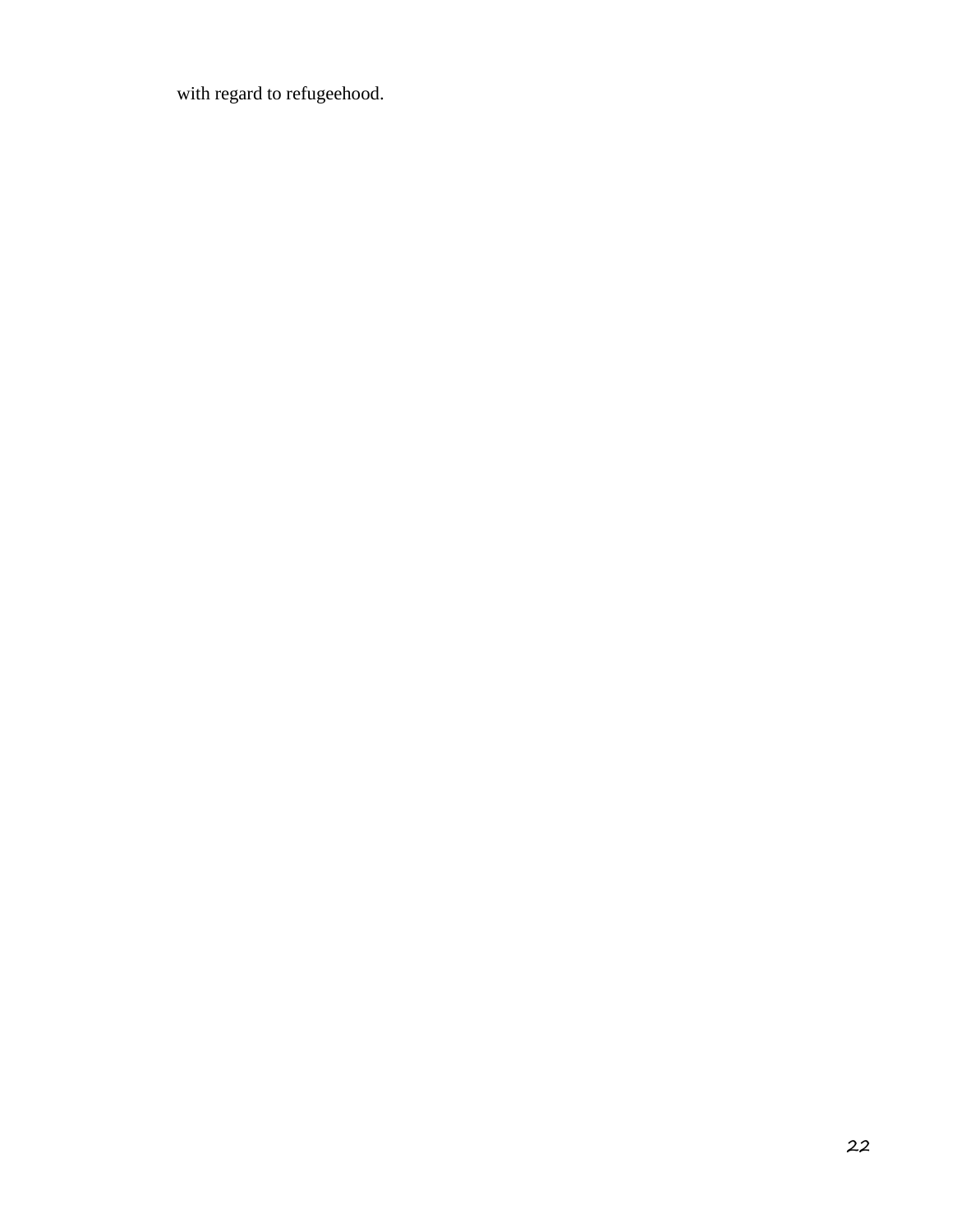# **Chapter 3: Philosophies**

#### <span id="page-22-1"></span><span id="page-22-0"></span>**Introduction**

This chapter discusses various philosophical schools of thought and their viewpoints regarding refugees. The chapter mainly discusses the ideas of John Rawls and other communitarian philosophers. The viewpoints of libertarianism, cosmopolitanism, utilitarianism and liberalism are also analyzed. The chapter intends to explore the perspectives of philosophical scholars regarding refugees and resettling them.

#### <span id="page-22-2"></span>**Rawlsian ideology**

According to Rawls (1999), justice is the first virtue of social organizations, just as truth is the first virtue of philosophical systems. If laws and institutions are unjust, they must be modified or removed, no matter how efficient or well-organized they are. Rawls describes two principles in the context of justice: The first one, the Liberty Principle, establishes that all individuals have the same fundamental liberties. The freedoms of faith, cooperation, and communication, as well as democratic rights, are all part of fundamental liberty. The second principle of equality focuses on ensuring that everyone in a community has meaningful options and maintaining distributive justice. The equality principle assures that people with similar talents and motivation have nearly equal life opportunities, and that societal inequities help the least fortunate (Rawls, 1999).

Rawls asserts that even the good of society as a whole cannot overcome each person's sanctity based on fairness. The liberties of equal citizenship are taken for granted in a just society and the rights safeguarded by justice are not susceptible to political negotiations or social interest analysis. Moreover, truth and justice, as the primary qualities of human endeavors, are implacable. A social system is methodical when it is not only organized to promote the welfare of its members, but also when it is successfully governed by a universal conception of justice. In a system where everybody accepts and realizes that everyone else acknowledges the same principles of justice, and where the fundamental social institutions normally comply and are known to respect these principles (Rawls, 1999).

Carens (1987) states that a contrast between ideal and non-ideal theory is made by Rawls. In ideal theory, people would accept and mostly adhere to the principles adopted in the original stance, even after the "veil of ignorance" (p. 542) is lifted, and that there are no historical barriers to the implementation of just organizations. Non-ideal theory takes into account both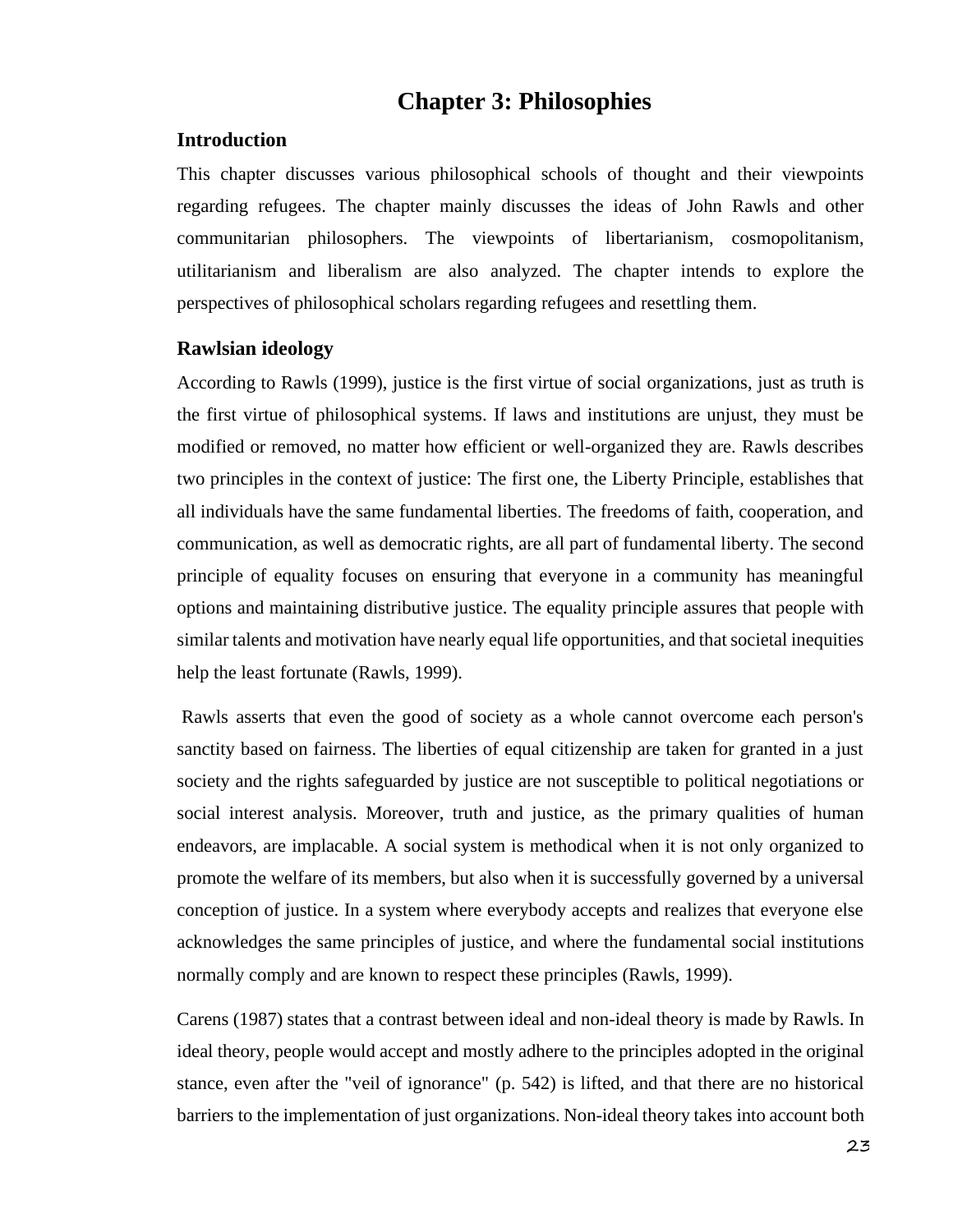historical barriers and other people's unfair conduct. Non-ideal theory is thus more instantly applicable to practical issues, but ideal theory is more substantial, outlining the fundamental goal of social reform as well as a basis for determining the relative importance of deviations from the ideal (Carens, 1987).

Carens (1987) identifies that, in Rawls' view, liberty can be limited for the sake of liberty, and all liberties are contingent on the persistence of social order and national security, even in ideal theory. Uncontrolled immigration would wreak havoc and destabilize society. In terms of basic liberties, everyone would be worse off. Even if they took the worst-point off view and recognized the importance of liberty, individuals in the original position (the parties decide on the principles that will determine the structure of the society they live in) would support immigration controls in such situations. This would be an instance of suppressing liberty for the sake of liberty, and everyone would consent to such limits, even if, once the "veil of ignorance" (p. 542) was withdrawn, the individual right to immigrate would be restricted. Restrictions would be validated only if there was a realistic assumption that unrestricted immigration would harm social safety, and this anticipation would have to be centered on "evidence and ways of reasoning acceptable to all" (p. 546). Furthermore, restrictions would be justified only to the limited extent necessary to maintain social safety; the requirement for some restrictions would not legitimize any order of restrictions (Carens, 1987).

Carens further identifies that according to Rawls, the priority given to liberty stays true even under non-ideal circumstances. If there are restrictions on immigration for public safety concerns, this argues that people wishing to immigrate because they have been refused basic liberties should be given priority over those trying to immigrate for financial purposes. Only in the long term does liberty take precedence over all else. In non-ideal circumstances, restricting liberty for the sake of economic gain can be justified if it improves the position of the poorest and speeds the formation of conditions in which everyone enjoys equal and complete liberties. However, non-ideal theory offers more reasons to limit immigration than ideal theory, although these reasons such as non-compliance and feasibility, are virtually nonexistent. In addition, ideal theory views free migration as a necessary component of a just social system (Carens, 1987).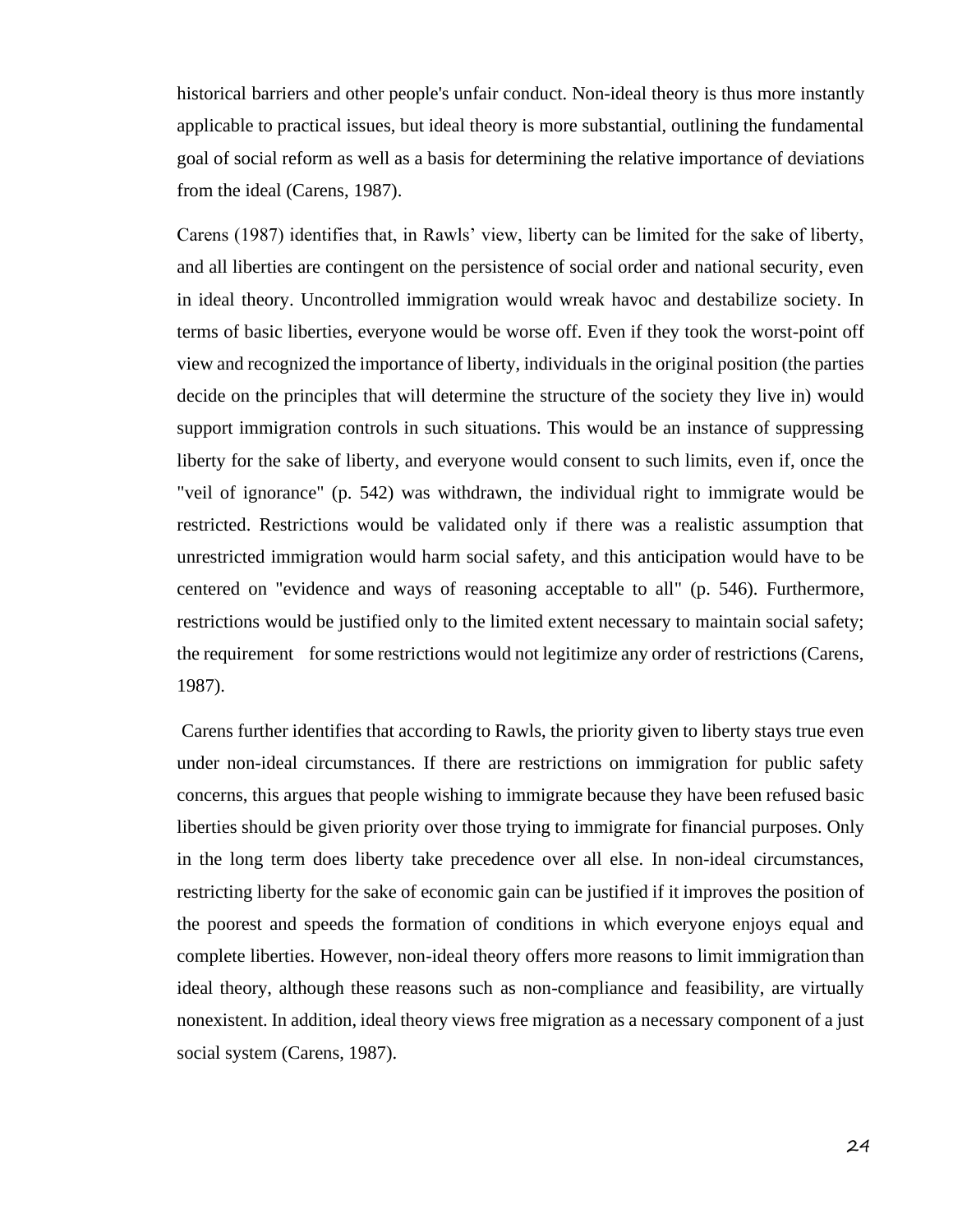#### <span id="page-24-0"></span>**Communitarian perspective**

Communitarianism incorporates an extensive set of substantive philosophical stances as opposed to utilitarianism and liberalism, considering there are mixed views about what comprises individual and social integrity (Roberts & Reich, 2002). Who chooses what is to be regarded as a fundamental dilemma in communitarianism. Communitarians respond to this question in two ways. According to one viewpoint, each group establishes its own set of standards. Morality is seen as essentially contextual in this sort of relativist communitarianism. Relativists argue for honoring each society's unique cultural tradition since they lack a universal location to stand outside of any cultural context. Universalist communitarians, on the other hand, believe in a single authentic type of good society and the qualitiesthat go with it. In public health, this approach is defined asthe concept that particular behaviors and cultural patterns should be encouraged for all countries, regardless of local cultural norms (Roberts & Reich, 2002).

Knight (2005) states that the idea of communitarianism has looked into the topic of refugee resettlement in a generous way. In contrast to other political and social ideologies that emphasize the value of the individual, it weighed on the role of the community in social and political life. According to communitarian theorists, the government's primary responsibility is to ensure that citizens' liberties and financial capital are distributed fairly so that theymay live their lives as they see appropriate (Knight, 2005). The idea of fair distribution of rights and resources applies to refugees as well. 'Liberal nationalism,' as defined by communitarian theorists, has been debated regularly. They claim that national identification has a considerable influence on people's personal identities. Furthermore, 'nationality' is the primary component that fosters solidarity among the members of a community or nation. Communitarians believe that states have a legal right to be sovereign and self-governing (O'Leary, 1996).

According to Sicakkan (2004), communitarianism points out that community belonging, people's rights in terms of dignity, identity, culture, and belonging to a historical-cultural community need to be protected. This includes historical minorities, people whose right to belong to a community is not recognized or who are discriminated against because of their belonging and loyalty to their particular community. Discrimination or persecution by a state or discrimination by non-state actors combined with state negligence makes the community vulnerable. Sicakkan also asserts that states in the affected region are primarily responsible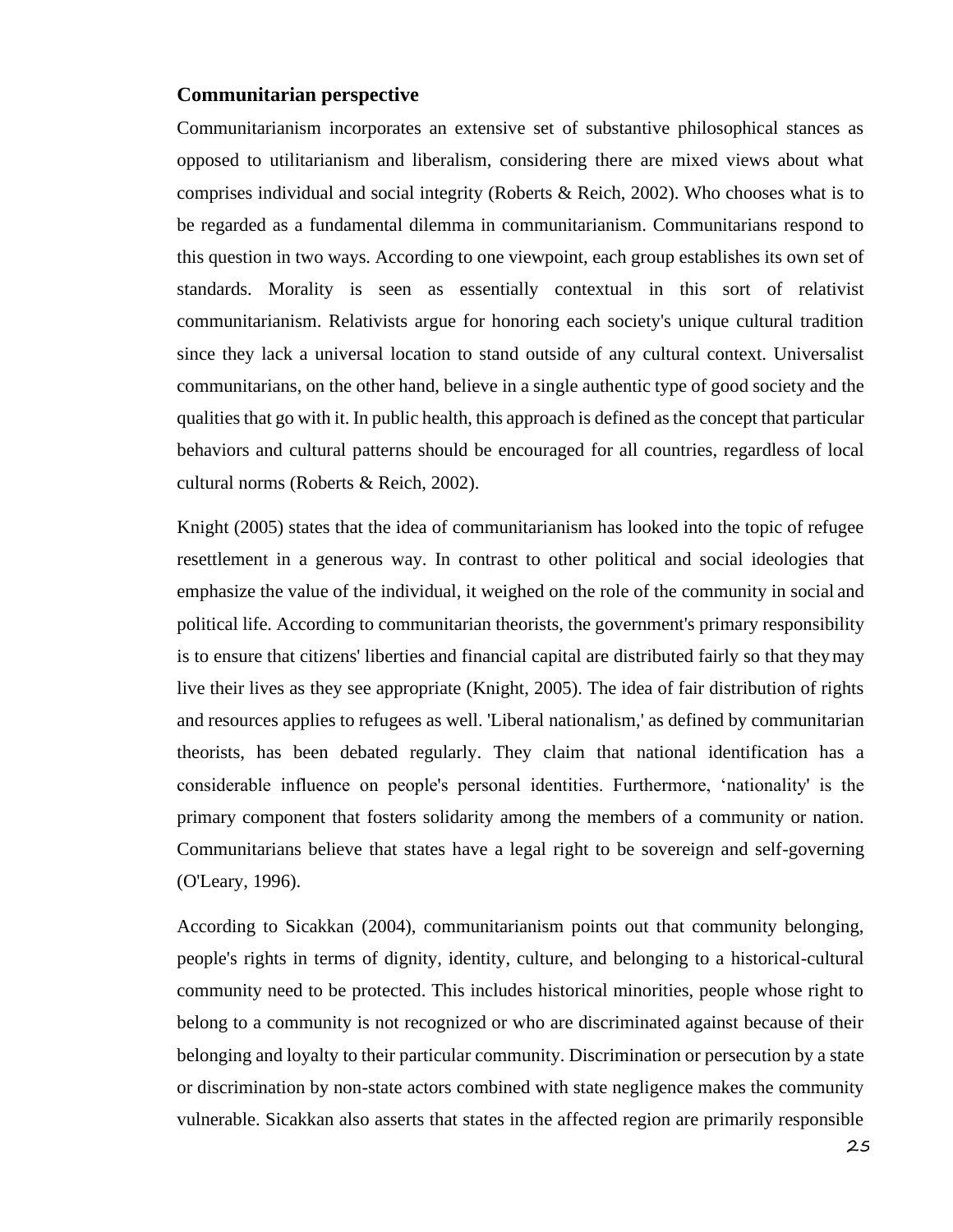for the region's refugees, hence regional multilateral cooperation among states and economic aid and relief from unaffected regions should be mobilized. The policy of refugee protection should focus on regionalizing refugee problems, emphasizing the root causes; extensions of sovereignty to stateless communities; regional devolutions; temporary collective protection; creating regional safe zones and repatriation.

Orgad (2019) states that the dominant citizenship models have two basic characteristics that have an impact on the concept of refugee. The first is the assumption that people primarily choose an established life, that is; being a citizen of a state, living in a neighborhood, having a home, and so forth. This assumption is based on an ethics of establishment, which states that the best mode of being is an established existence. The second assumption is that people need and want to identify with one another and belong in certain ways. This assumption is based on an ethics of homogeneity, which states that individual satisfaction or collaborative existence is only probable if there is some level of homogeneity in the form of a collaborative individual or group identity. These two ethics, albeit they emerge in different forms in different citizenship paradigms, are the foundation of mainstream citizenship and refugee hood (Orgad, 2019; Sicakkan, 2004).

#### <span id="page-25-0"></span>**Libertarian perspective**

Libertarianism is a philosophical viewpoint that weighs in on the question of whether liberal states have a moral obligation to welcome refugees. Individual liberty and freedoms are the cornerstones of libertarianism. Libertarians think that human life should be built on mutual respect for each other's freedoms and rights. Individual rights to liberty, property, and life should be preserved by states, according to libertarianism, and the state must not engage in activities that infringe on those rights. Majority of the libertarians are in favor of 'open borders' for refugees as they believe it is unethical to deny individual liberties (Brennan, 2012).

Refugees have two rights, according to libertarians, in favor of refugee resettlement (Hospers, 1998). The right to move to any state if they are in jeopardy is the first. The right to take up residence in the host nation is the second right, which supplements the first. Libertarians who support refugee resettlement believe that refugees' rights should be treated the same as those of any other citizen, arguing that refugees should be given the same rights as ordinary citizens. As a result, people should not be forced to simply reside in detention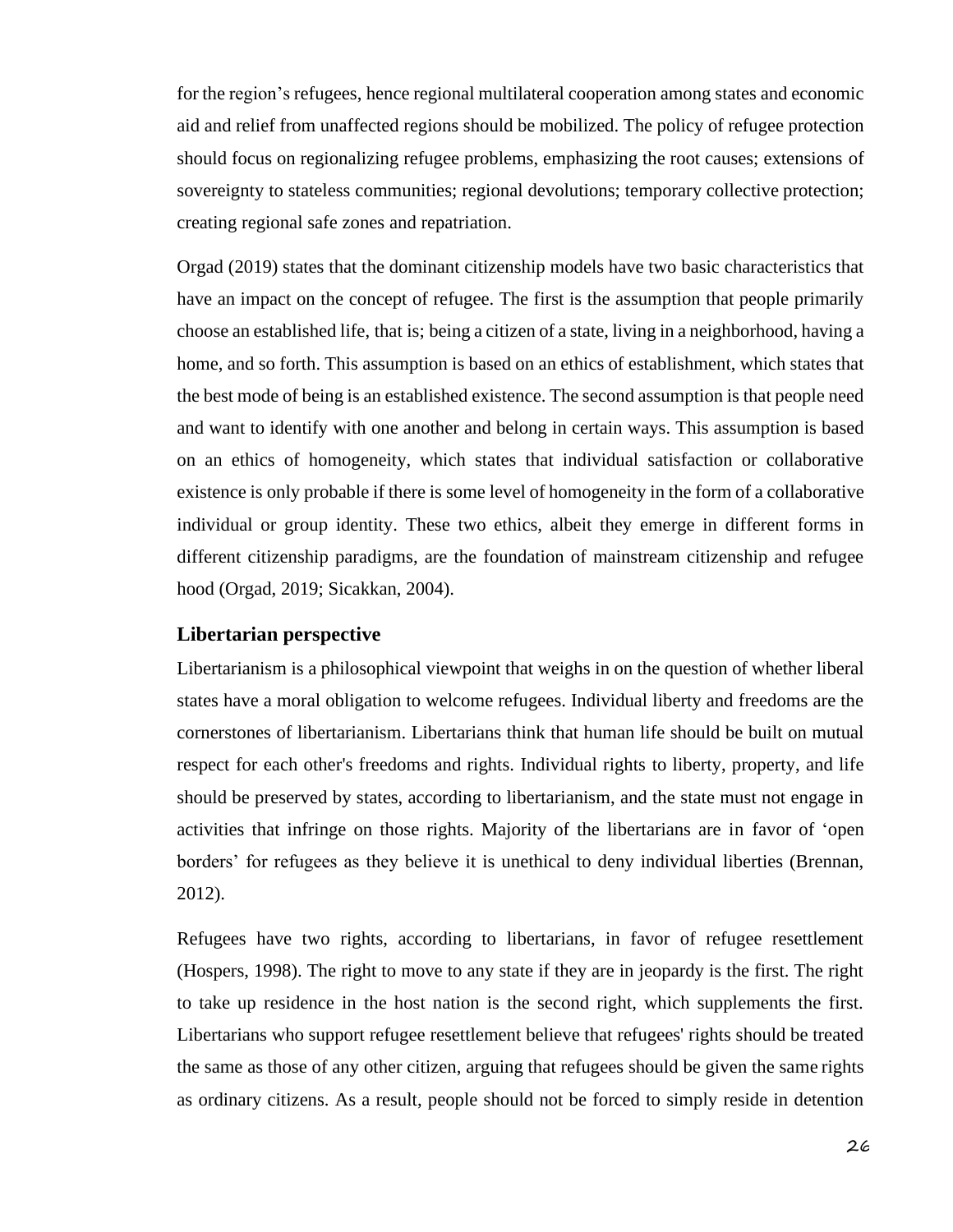centers. They should also be permitted to participate in economic and other useful pursuits. Libertarians claim that refugees do not select their condition, but that it is imposed on them by events in their home countries. Libertarians believe that restricting refugee travel is ethically equivalent to sending them back to their countries to perish. They argue that other nations have a moral obligation to protect people in need, and that governments should not turn their backs on refugees as a result (Hospers, 1998). According to libertarians, despite the fact that refugees may bring minor restrictions such as security and economic issues such as the distribution of government funding, they also bring a considerable flow of resources in the matter of human capital and financial resources. Material goods that have been reclaimed from their original countries may be considered assets. Refugees also contribute to the host country's economy through their entrepreneurship (Jacobsen, 2002).

Hospers (1998) identifies that some libertarians echo different opinions while mentioning about refugee resettlements. Their stance is against permitting refugee migration. The majority of libertarian thinkers advocate for privately owned land and believe that the state should not be a property possessor. As a result, some theorists believe that permitting migrants and refugees into liberal democracies would be a breach of private property rights that the state does not have the authority to violate (Hospers, 1998). An open border policy will entice migrants from low-income communities to migrate to affluent liberal countries because the social welfare benefits provided will appear attractive and desirable. Some experts highlight security worries about refugees, arguing that they could destabilize the host community. They contend that, while we should not return refugees to the countries from which they fled, liberal states have no obligation to relocate them (Hospers, 1998).

#### <span id="page-26-0"></span>**Cosmopolitanism**

According to Haukvik (2015, cosmopolitanism is a normative view of global affairs that recognizes a moral and ethical obligation for all of humanity, not only fellow citizens. The term cosmopolitanism stands for "citizen of the world" (Horstmann, 1976, p. 1176). Political cosmopolitanism and moral cosmopolitanism are the two basic types of cosmopolitanism. Political cosmopolitanism arose from the relationship between states in which they constructed a global political order. Moral cosmopolitanism, on the other hand, defends the fundamental concept of global citizenship. Scholars have proposed that, while the existence of boundaries is necessary, they are not ethically justifiable (Haukvik, 2015). Borders, cosmopolitans believe, are unethical because we, as humans, have moral responsibility to all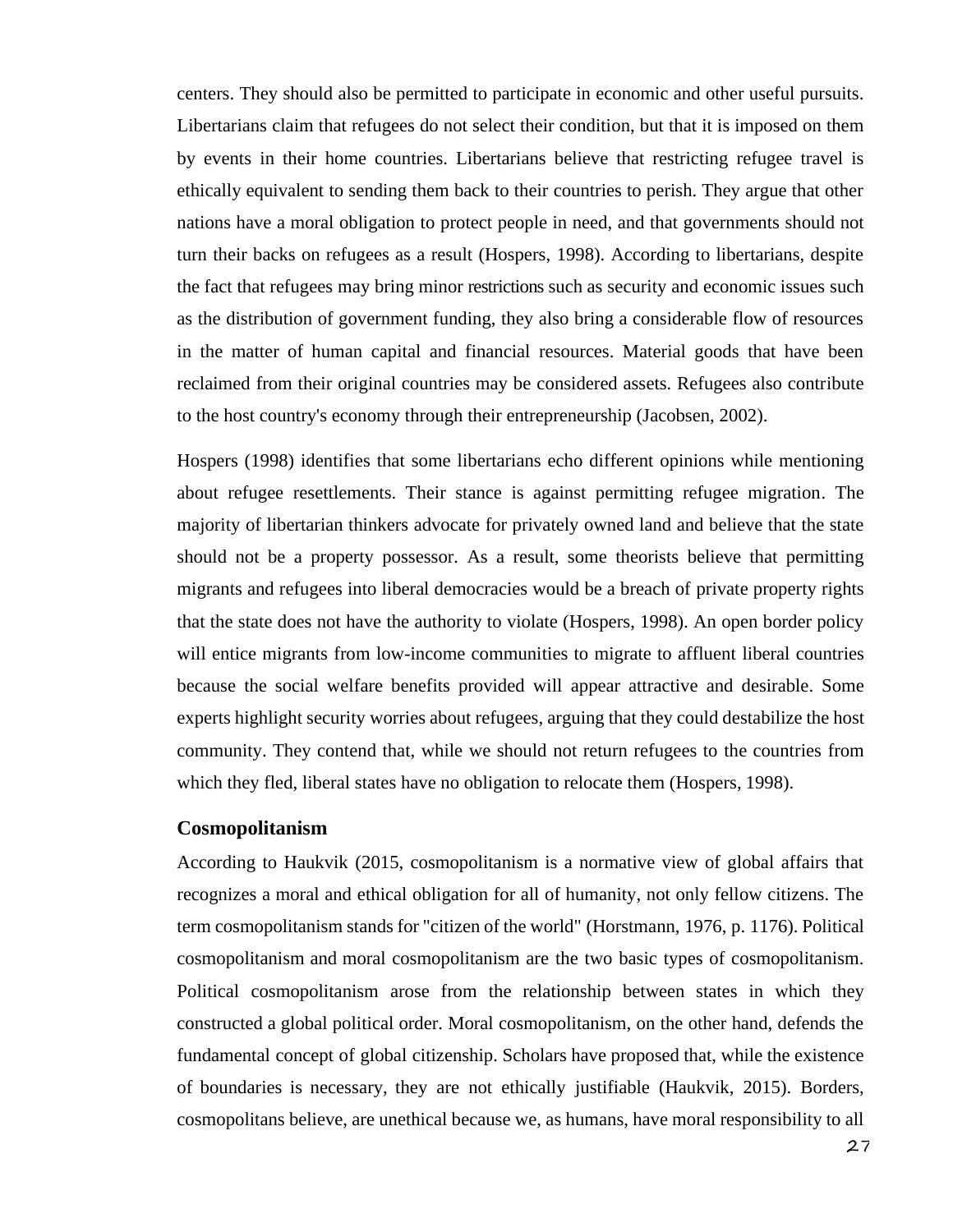people, not just citizens of one country. As a result, the majority of cosmopolitanism debates center on whether or not limits should exist, and if so, to what extent. While the famous philosopher Immanuel Kant does not advocate for a unified world system, he recognizes the moral obligation to refugees based on the principle of hospitality for all human beings (Haukvik, 2015).

Although cosmopolitanism has evolved from an intellectual philosophy to an institutionally anchored global political awareness, the asymmetrical nature of global capitalism has called into question cosmopolitanism's institutional grounding (Kleingeld  $& Brown, 2019$ ). There is a misalignment between global capitalism's material connection and the degree to which global solidarities are formed. In contrast to older theoretical frameworks, some advocates of new cosmopolitanism try to separate it from universal reason, claiming that cosmopolitanism is now a collection of provisional practical stances that can lead to strategic coalitions and networks across geopolitical boundaries (Kleingeld & Brown, 2019). However, the relationship between transnational migrant experiences of universal multiculturalism and established forms of cosmopolitan solidarity is largely unexplored. The world is unquestionably interrelated, and cross-border migration is on the rise. Nevertheless, true cosmopolitanism in the substantial sense of capitalized international political communities is not inevitably generated as a result of this migration surge (Kleingeld & Brown, 2019).

#### <span id="page-27-0"></span>**Utilitarianism and Liberalism**

Gibney (1999) states that global liberal and utilitarian political theories represent articulations of the impartial perspective, stressing the universal moral claims of human beings to equal consideration by states. When applied to entrance policy, these theories severely restrict the grounds on which states are justified in denying admittance to foreigners. In contrast, communitarian and conservative political views are manifestations of the partial view, emphasizing the moral rights of communities. When it comes to admission, these approaches usually preserve citizen communities' rights to broad control over who joins and becomes a member of the community (Gibney, 1999).

Liberalism is an economic and political theory that focuses individual freedom, equal opportunity, and the promotion of personal rights (mainly to life, liberty, and property). Liberal theorists believe that an individual is the most significant unit of a society and he or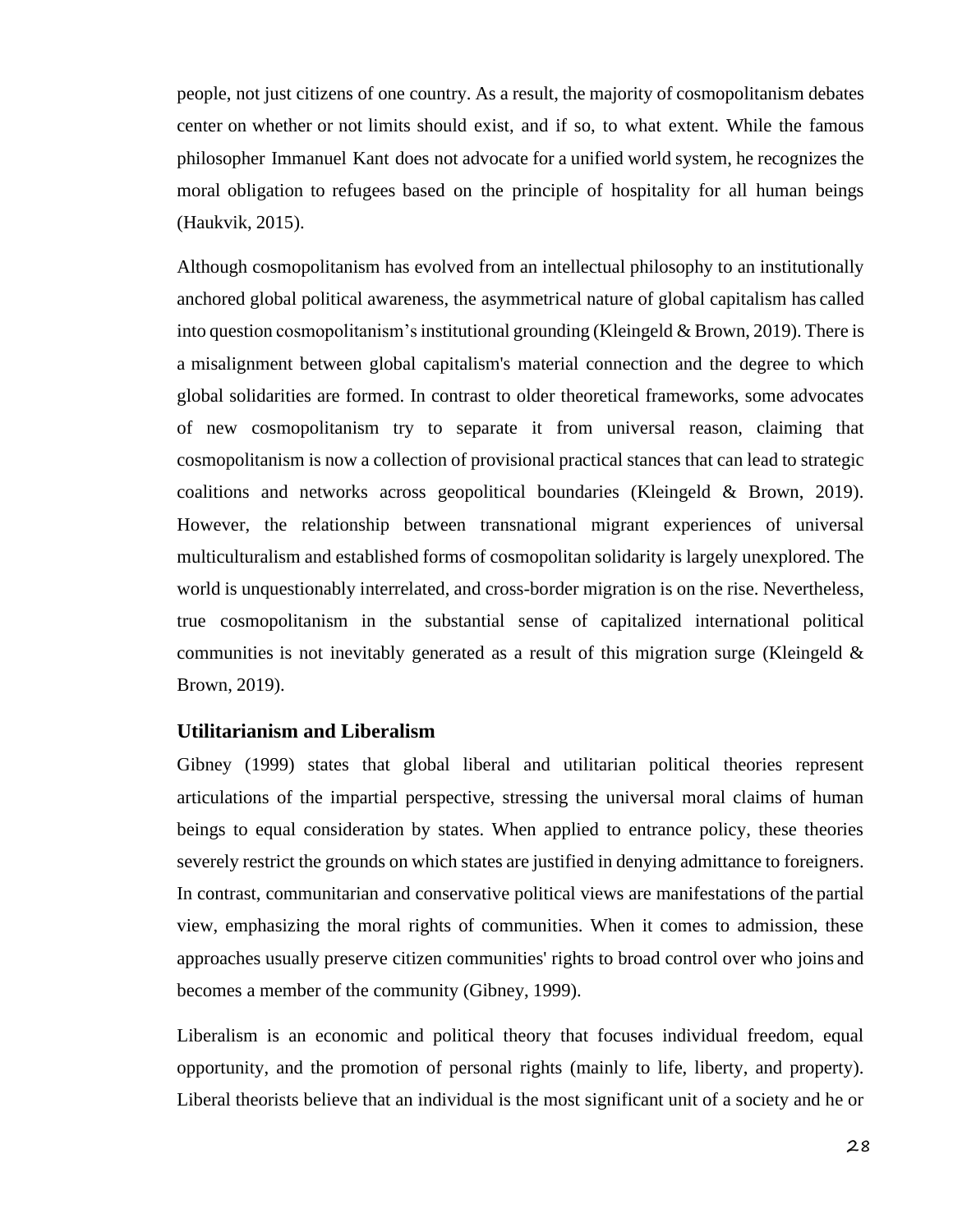she should be granted complete autonomy to make their own decisions so that they can completely develop and attain their maximum potential (Ferguson, 2016). Entrance limitations on refugees and immigrants are a severe infringement of human liberty, according to liberals functioning within a rights-based framework. They believe that the freedom of a community to construct its own admission policy is ethically restricted by the right of all individuals to reside where they desire, taking seriously the Universalist implications of liberalism. If the liberal freedom to leave one's state is to be successful, it must be accompanied by a matching individual right to enter a new state. There is also something unethical about liberal states' support for unrestricted international trade of products and services while restricting people's freedom of movement (Gibney, 1999).

According to Gibney (1999), the utilitarian approach follows a different path to a surprisingly similar conclusion. Recognizing that universal moral norms need equal consideration of all interests, they propose that in a conflict between refugee and citizen interests, the more fundamental interests should take precedence over the less fundamental. Liberal democracies are thus obligated to raise their intake of new entrants, taking into consideration both the benefits to them and the costs to locals, until an equilibrium occurs between the marginal utilities earned by both residents and potential immigrants as a result of increased immigration (Gibney, 1999).

Global liberals believe that states are justified in limiting immigration if more people would risk public order, national security, or the preservation of liberal institutions. When the costs to the state of admitting one more individual outweigh the benefit to the individual involved, utilitarians consider entry restrictions to be justified. Despite the fact that a rapid rise in a country's population caused by open borders could put pressure on the supply of public goods, impartialists remain hesitant to accord states the power to restrict entry in order to safeguard the welfare state (Gibney, 1999).

Gibney (1999) argues that the humanitarian principle, like global liberalism and utilitarianism, asserts that people and states owe specific responsibilities to outsiders as a result of their shared participation in a single human community. It argues that while the costs of doing so are low, everyone has a responsibility to help those who are in tremendous distress or suffering. The refugee is frequently used as a modern analogy for the damaged and defenseless stranger left by the side of the road. Many liberal democratic states could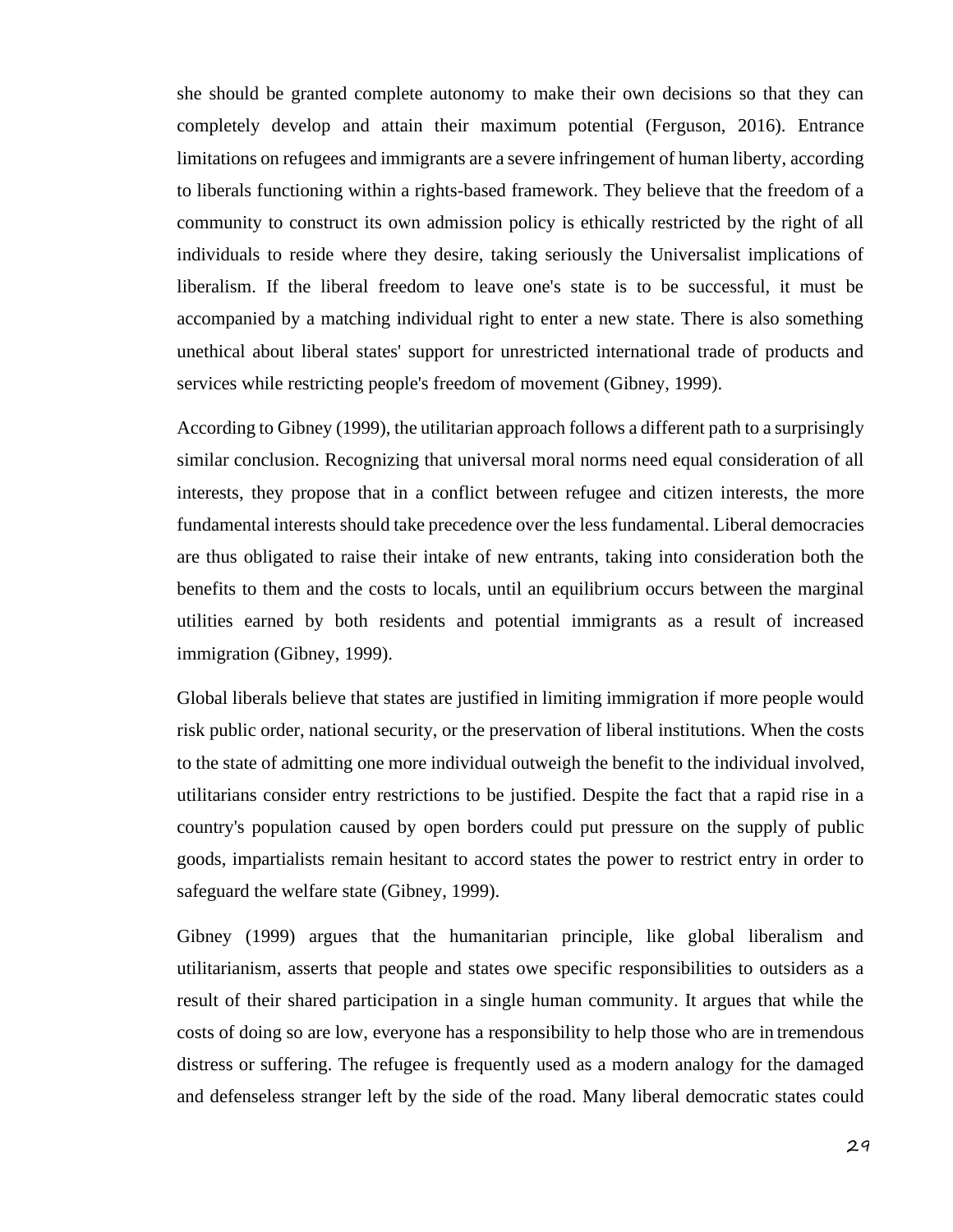certainly do a lot for a large number of refugees at little or no expense to themselves. For instance, refugees could be incorporated into the community and could have the same rights and duties as citizens. Refugees could be given legal work permits and, thereby, become taxpayers. They could benefit the host country rather than become a burden (Norman, 2018).

#### <span id="page-29-0"></span>**Summary**

The chapter discussed various global justice theories and other humanitarian philosophies and their concept of refugee resettlement. Various scholars from different schools of thought have viewpoints regarding refugees and accommodating them in different countries, considering factors such as multiculturalism and the sovereignty of the state. However, it shows that global justice theorists adopt a welcoming attitude towards refugees and voice support for equal rights for them as citizens of the state. The following chapter will discuss the methodology and methods used for conducting the study.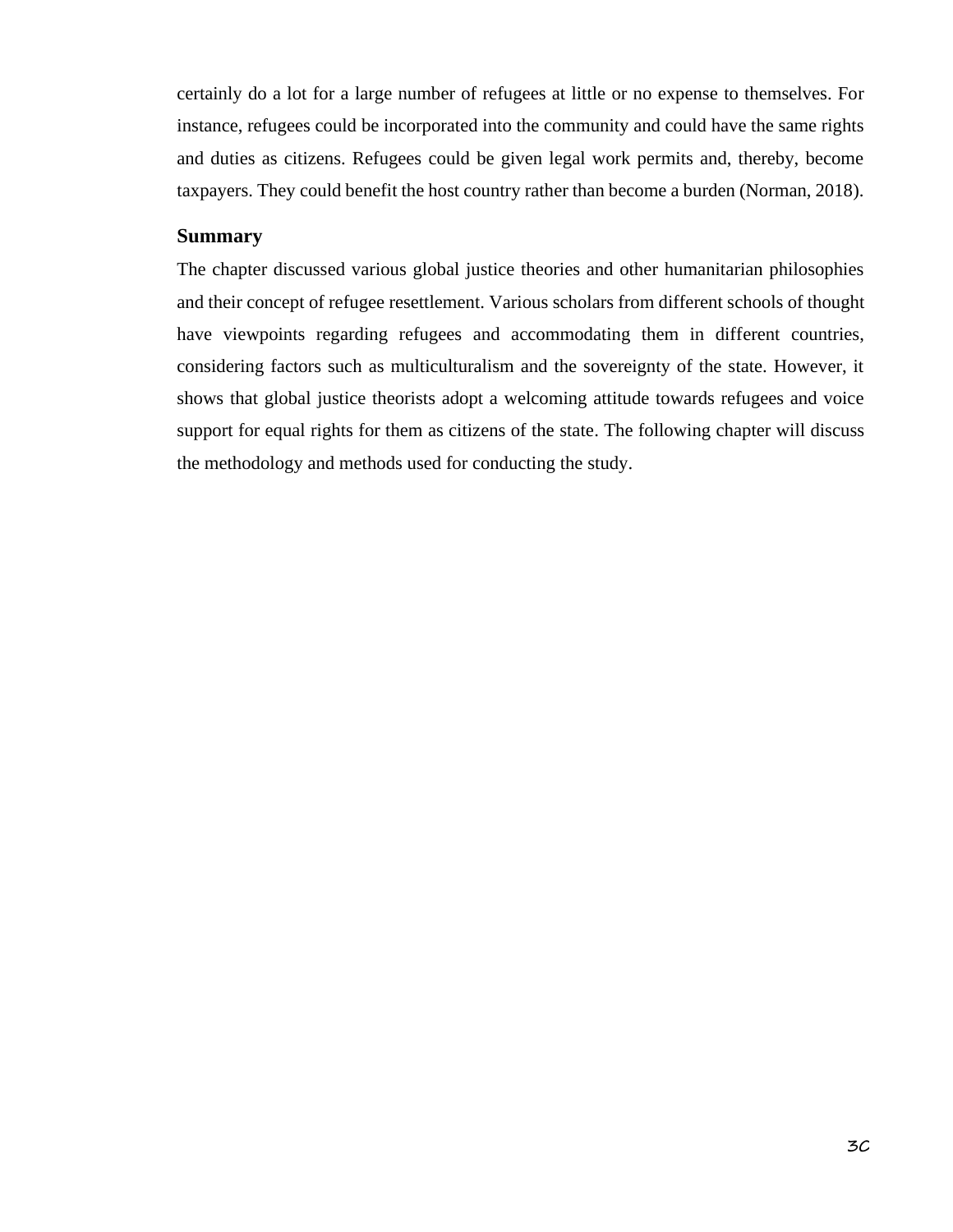# **Chapter 4: Methodology and methods**

#### <span id="page-30-1"></span><span id="page-30-0"></span>**Introduction**

As evident from the literature review, multiple studies have been done on the effects of Australia's refugee detention policy. However, few relevant studies have been done, involving media analysis. Media analysis constitutes 'public opinion' which itself is beneficial in assessing the 'general mood' (p. 46) of the public (Fitzgerald, 2008). There have been recurrent discourses in the media whenever any major incidents have happened in Australia's immigration history. Nonetheless, studies that analyze public opinion are rare. In the age of technological resonance, the proposed study thus becomes relevant, considering the growing influence of media platforms in our daily lives.

This study looks at the treatment of refugees by Australian government over the years. The study focuses to what extent, the government's detention could be justified within the ethical framework of global justice theories. In this chapter, aspects of ontology, epistemology, and methodology have been defined and chosen to identify public opinion with regard to Australia's refugee policy through an interpretivist paradigm using qualitative methods.

#### <span id="page-30-2"></span>**Research design**

This study follows an ontology, epistemology, and research methods similar to the studies by Cooper et al. (2016) and Booth and Blake (2020), which were media exploratory studies regarding social issues. An interpretative approach was adopted in this study. Gregory (1983) states that "The interpretive paradigm directs researchers to understand lived experience from the insiders standpoint, by observing and interpreting the complexity of their interactions, relationships and cultural values" (p. 360). Ontology deals with what reality is. In particular, researchers must take a stand on what situations really are and how they actually work. The ontology connected with interpretivism is relativism, the idea that reality is subjective and changes from one person to another (Scotland, 2012). As this research examines the public opinion on refugee policy in the media and ethics, relativism is an appropriate approach. It is subjective, since every person is different and can have different ideas and ways of dealing with refugees. Qualitative research often believes that interpretive understanding is the only possible strategy by which the significance of a situation can be revealed, contrary to the positivist approach, which argues that reality is what the senses can see, smell, and touch (Gray, 2018).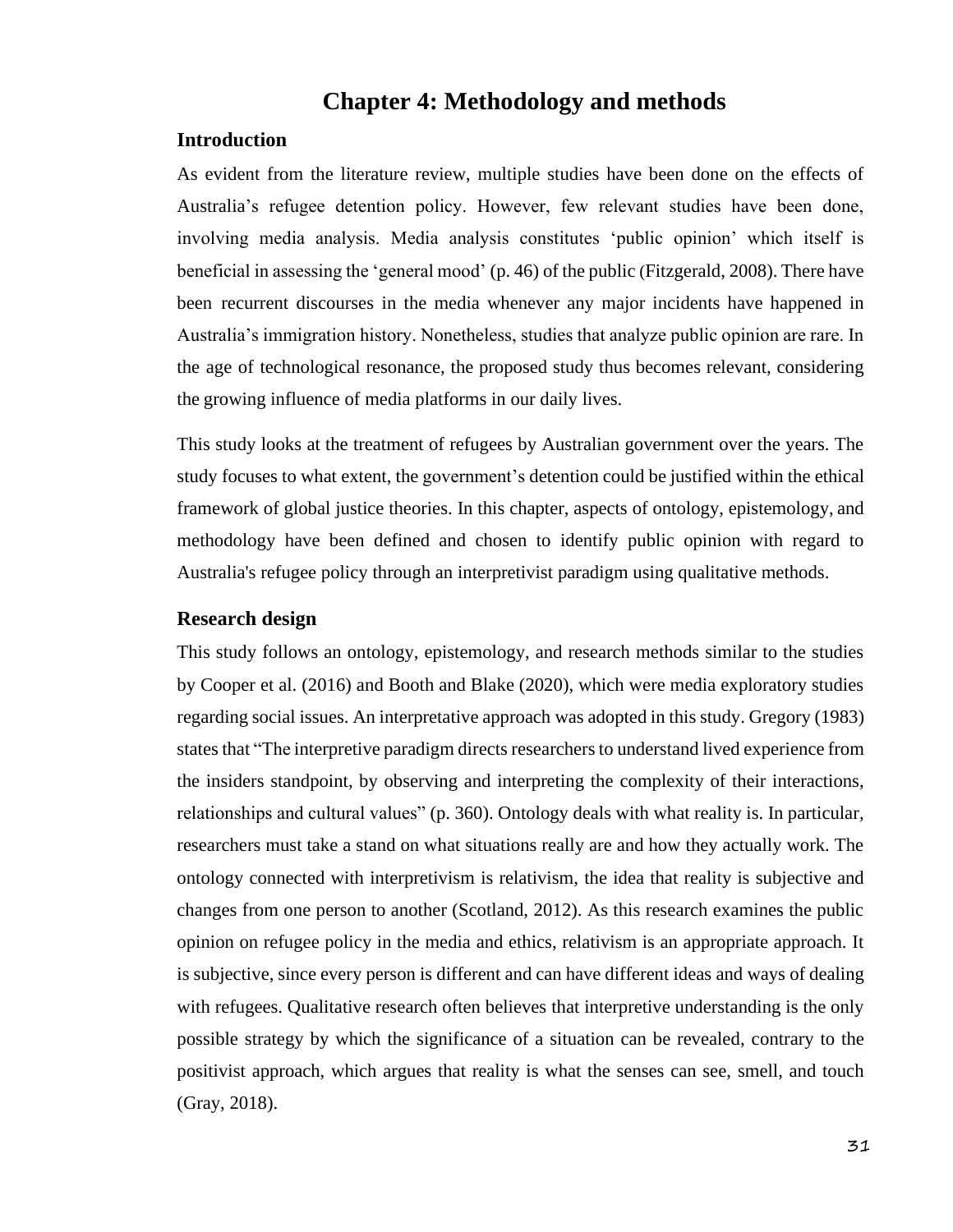Epistemology gives ethics as a basis to determine the valid and appropriate aspects of information. It is about creating, gaining, and communicating knowledge. Epistemology could comprise objectivism, constructivism or subjectivism (Gray, 2018; Scotland, 2012). For this study, the epistemology used is constructivism, which presumes that fundamental beliefs regarding being, self, and society are formed by people residing in a cultural and historical environment which is generated and replicated by their acts of speech (Fairclough, 2003). Using constructivism; thus, becomes meaningful as the opinions of the public and politicians regarding accommodating refugees in their community could be carefully studied.

This study intends to answer questions about how to better comprehend the sense and experience components of people's lives and social situations, which is a major goal of qualitative research (Fossey et al., 2002). Qualitative research is multi-methodical in nature and takes an interpretive, naturalistic approach to its topic. This implies qualitative researchers investigate phenomena in their natural environments, aiming to understand or interpret occurrences in terms of the meanings individuals assign to them (Denzin & Lincoln, 1994). Non-numerical data, such as text, video, pictures, or audio recordings, are referred to as qualitative data, whereas quantitative research collects data in the form of numbers and statistics (Braun & Clarke, 2013). This study is a media analysis and uses texts available in the media and therefore fits into a qualitative study. This type of information can be gathered through journals, media articles, or in-depth interviews, and examined through an inductive approach or thematic analysis (Nowell et al., 2017). In the proposed study, the data will be gathered from media articles.

Thematic analysis can be applied to a variety of qualitative research projects. It is not a single method, but rather a tool that may be applied to a variety of approaches. Thematic coding is a method used in major analytic approaches like grounded theory, rather than a distinct approach in and of itself. Thematic analysis provides a very flexible approach that may be changed for the demands of numerous investigations, delivering a rich and detailed, yet complex description of data, owing to its theoretical liberty (Braun & Clarke, 2006), which is significant for this study as the data is gathered from media articles. Thematic analysis is a valuable tool for assessing different study participants' viewpoints, showing parallels and variations, and uncovering unexpected findings (King, 2004). This is critical while drawing conclusions from individual media articles with different point of views expressed by individual members.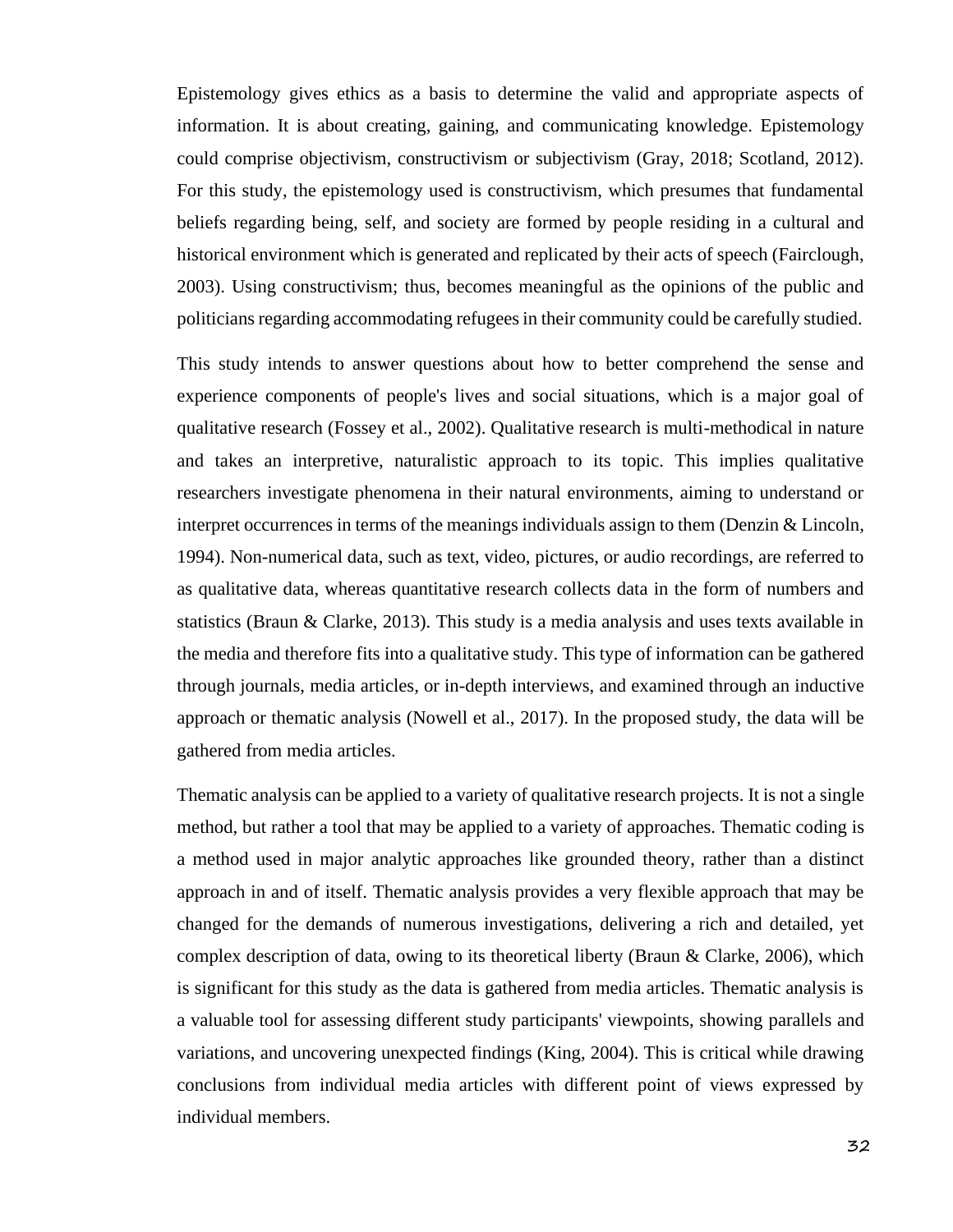Thematic analysis is a flexible method that is not bound by specific research philosophies or theoretical viewpoints (Braun & Clarke, 2006). As a result, thematic analysis can be used for both deductive and inductive reasoning. The deductive technique involves laying out the researcher's position at the start of the study, generating hypotheses from existing research or theories, and then analyzing data to confirm or disprove these hypotheses. In contrast, the inductive method is more prone to novel analysis and ideas that emerge from facts (Woiceshyn & Daellenbach, 2018). This study intends to draw conclusions from the gathered data by generating relevant themes. Consequently, an inductive method would be usedhere.

Braun and Clarke (2006) explained thematic analysis in six phases:

- 1. Familiarization with the data: This phase involves being really immersed in the available data and getting in to depth.
- 2. Coding: This phase consists of creating short labels for key properties of the data that are relevant to the broad research topic that guides the study.
- 3. Generating themes: In this stage, themes are generated which is a logical and significant characteristic in the findings that relates to the research questions.
- 4. Reviewing themes: This step includes ensuring that the themes are consistent across both the coded extracts and the entire data collection.
- 5. Defining and naming themes: In this stage, the researcher needs to analyze the themes thoroughly and ensure that the themes fit in well with the whole research process.
- 6. Writing up: Thematic analysis necessitates the use of writing. The writing-up process entails weaving the analytic narrative and data excerpts together to provide the reader a logical and convincing narrative about the facts, as well as categorizing it in light of previous literature.

This research aims to explore the ethical justification of Australia's refugee detention policy through qualitative methods. Therefore, an ethical analysis section is also included to strengthen the study. Ethical analysis involves the use of logical techniques of ethical evaluation in reasoning about social issues. The basic goal of ethical analysis is to outline and acknowledge the conflicting parties' preferences, principles and values, consequently describing the primary factors of the conflict (Gritten et al., 2009). Ethical philosophers state that ideal societal values regard people as active and include them in their decisions and make the system committed to ensuring the prerequisites and resources needed to be beneficial for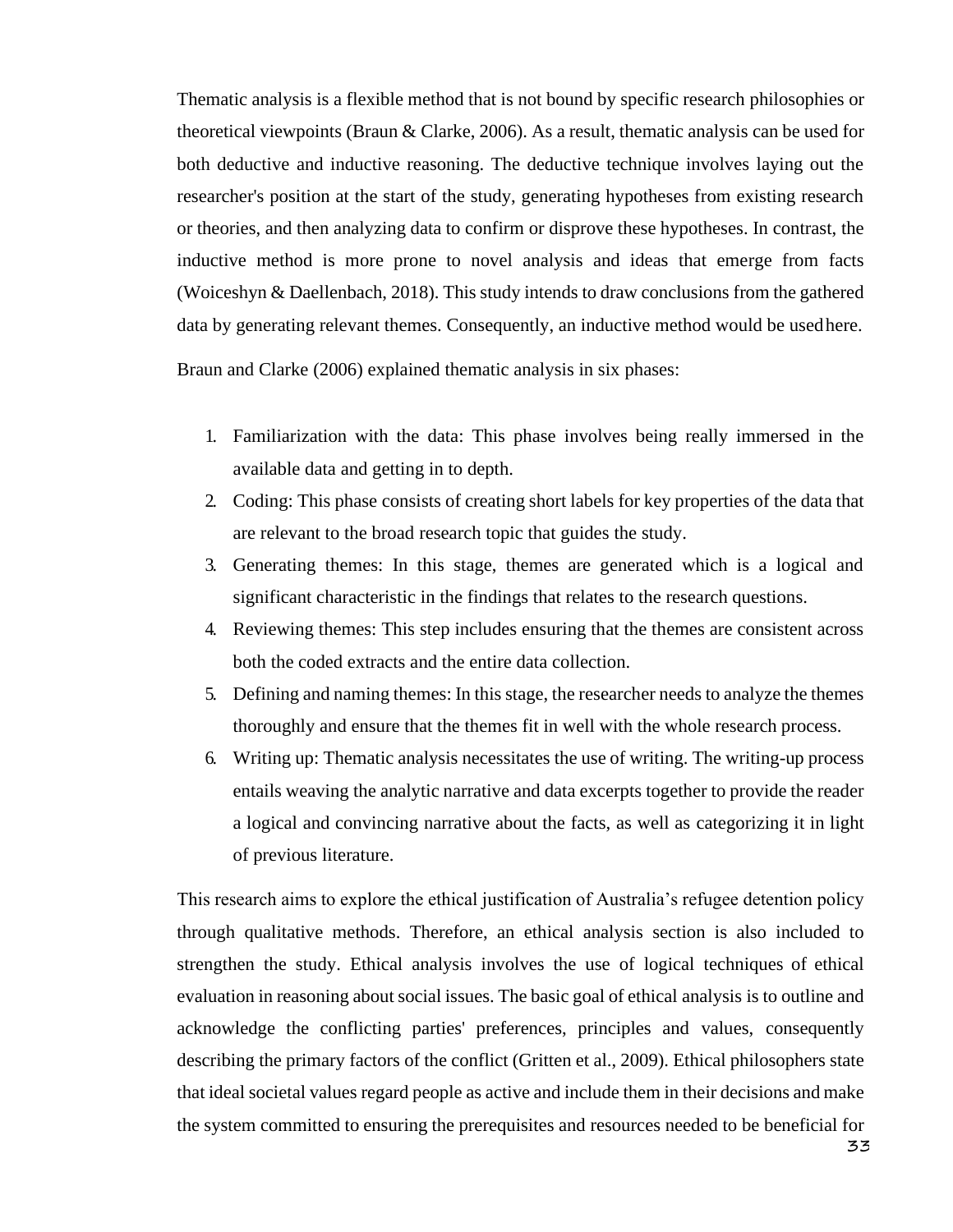all community members, regardless of how privileged or underprivileged they are (Carter, 2014).

While considering different types of ethical analysis, individual philosophers often assert only one approach, yet they are often opposed to other acknowledged theories for their preferred perception. As a result, three broad types of ethical analysis formats are widely recognized: consequentialist theory, which analyzes behavior in terms of its consequences; deontological theory, which analyzes behavior in terms of certain rules; and virtue-based theory, which evaluates behavior in terms of certain virtues (Szostak, 2002).

#### <span id="page-33-0"></span>**Data collection**

Data was gathered online using AUT's Australia/New Zealand reference center along with the newztext database. The Google search engine was used to explore databases of major newspapers and news channels for articles relating to Australia's immigration policy. The key search words, to list a few, were, 'refugee', 'asylum seeker', 'illegal boats' and 'Nauru'. The data was collected from online databases of major newspapers and television channels in Australia and New Zealand that mentioned Australia's refugee policy. Credible news sources outside these countries were also searched for relevant articles along with academic journal articles which mentioned media influence and importance in dealing with refugees. The major data sources, to name a few, were The Sydney Morning Herald, The Australian, The New Zealand Herald, The Guardian,BBC and Reuters. Along with the key search words mentioned before, media reports relating to other relevant incidents in Australian immigration history were also analyzed. Data were collected from media reports over the period of 2015-2021, when refugeemigration increased on a large scale to Australia. Since the early 2000's, when the "Tampa affair" occurred, Australia has started tightening its already strict immigration policy and, over the years, has enacted measures to keep its borders safe. I chose the period from 2015- 2021 for my research because the events that occurred in this time period attracted widespread public attention and corresponding media discourse, even internationally. Moreover, it is evident from the literature that the global refugee crisis is worsening over time and more people are being displaced from their home countries. The time period selected thus becomes relevant as the data were collected regarding recent incidents.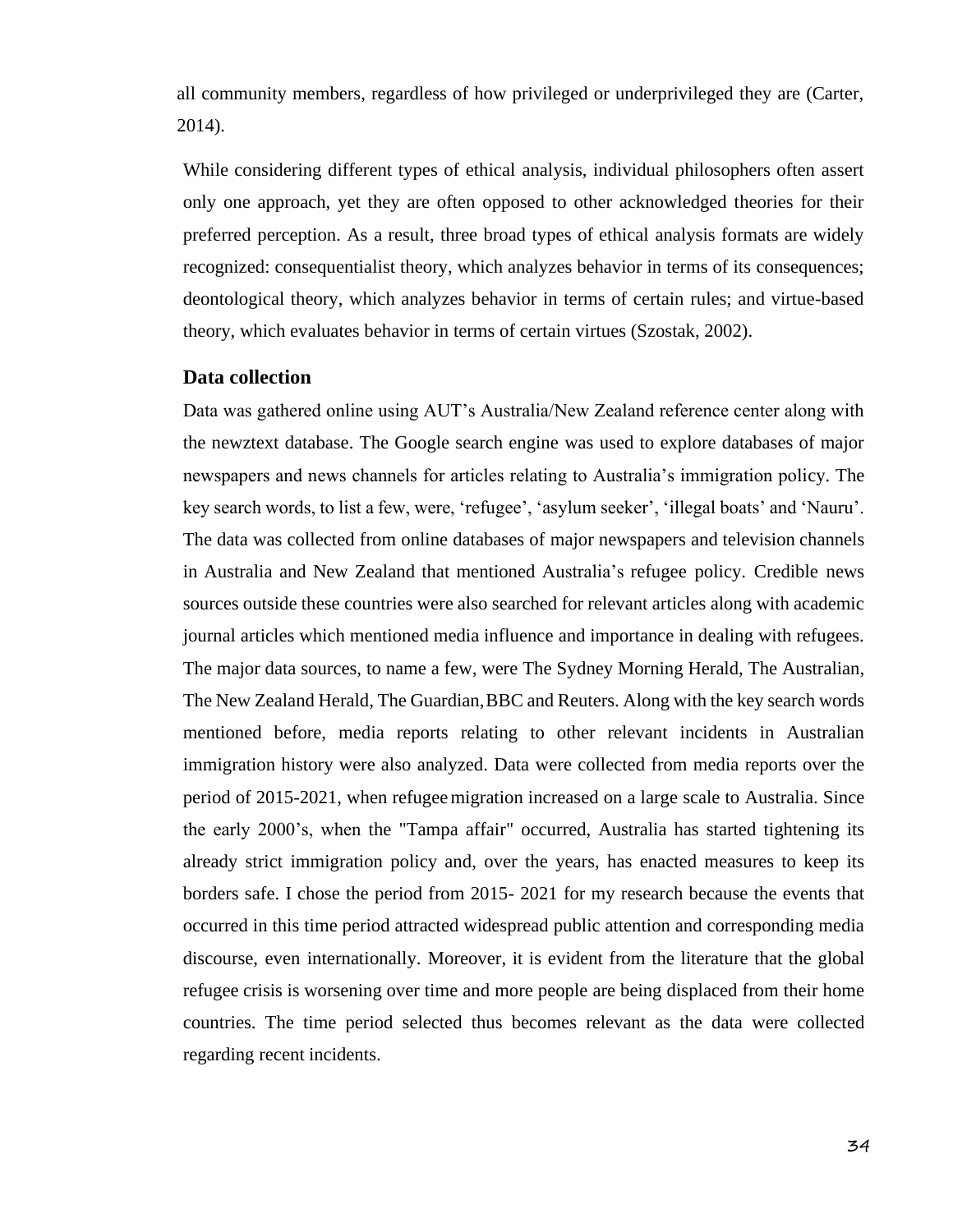#### <span id="page-34-0"></span>**Sample**

The researcher desired a data set of a size that would offer reasonable results without being too enormous for a lone researcher like myself, especially because I was completing the analysis and all of the reading and coding by hand. A study conducted by Booth and Blake (2020) to explore the ways that media acted in the debate about euthanasia in New Zealand, also followed the method of small sample selection. In the opinion of Rose (2016), "The sample should not be so large that it overwhelms the resources you have available for analyzing it."

The criteria for selecting the sample was that the data source/news media should have been broadcasting/publishing for at least fifteen years; and have an editor/s. The texts/stories selected had to be non-fiction and should contain the keyword/s mentioned before. Articles were selected from the time period of 2015–2021. After analyzing 95 articles related to the topic, 28 of them were shortlisted which the researcher found relevant. For each theme selected, seven to eight articles were analyzed. Some articles were used in more than one theme as they had multiple codes and keywords. The purposive sampling method was used to shortlist the articles, which indicates that the gathering and screening of information had been performed in a "conscious and deliberate manner" (Palinkas et al., 2013, p. 536). The researcher included articles that had the keywords mentioned earlier and had opinions from the public and politicians related to the topic. Articles that appeared to be biased and in support of a particular group or agenda were excluded. The major exclusion criteria for this study was the opinions of the public on social media platforms. Even though social media has outperformed print and news media in the current technological world, the researcher prefers to study only news media articles. This is primarily due to the lack of credibility and monitoring on social media platforms (Li  $\&$  Suh, 2015). The researcher also considers that a portion of social media accounts with racist backgrounds (which might be fake) display hate and give biased opinions whenever a major incident happens (Matamoros-Fernández & Farkas, 2021). Although the news media is not immune to bias, the researcher still chose them considering the fact that they are moderated by the broadcasting ministry in the majority of countries.

#### <span id="page-34-1"></span>**Data analysis**

Braun and Clarke's (2006) six steps were followed while completing the thematic analysis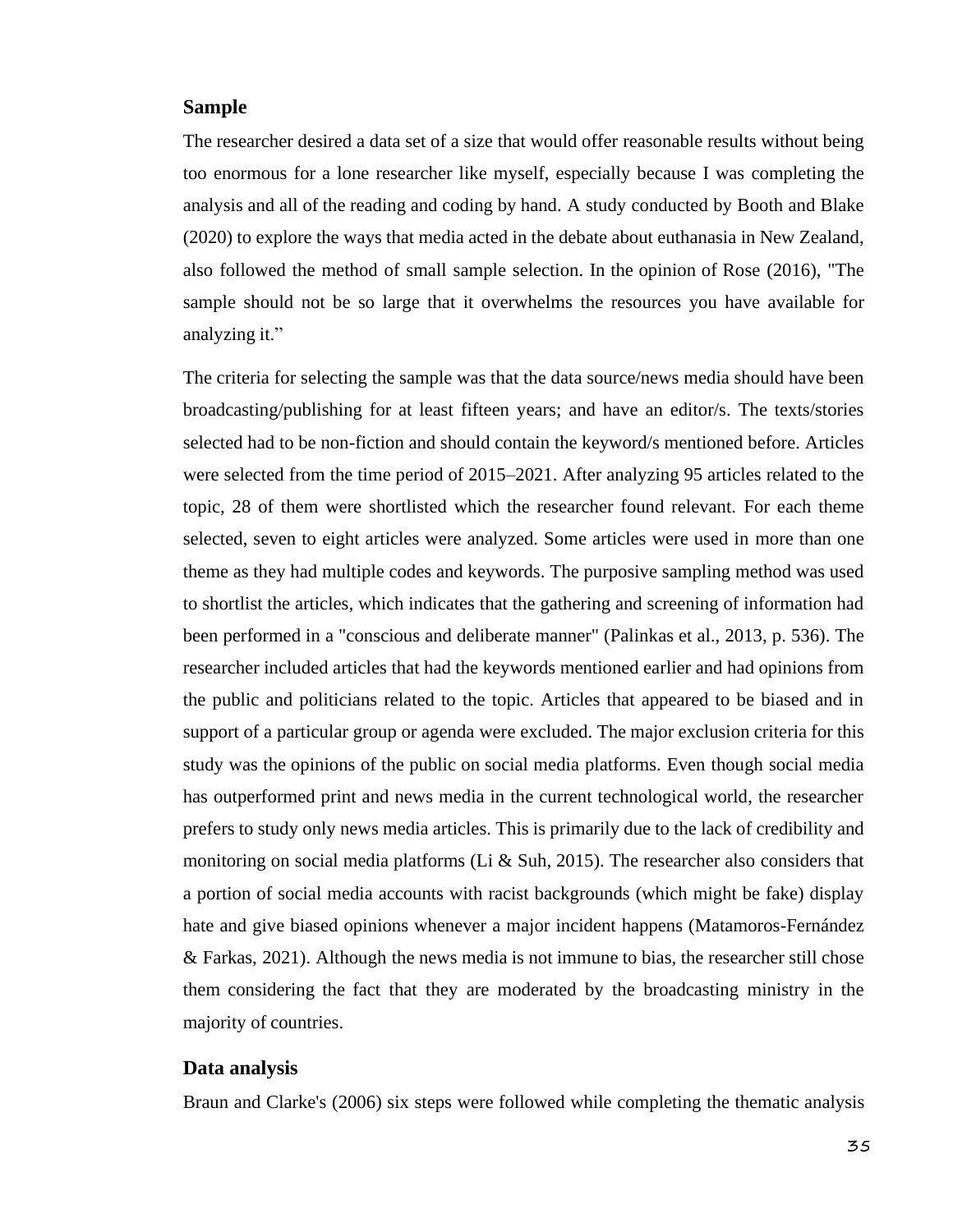as this was considered to be the most effective method for guiding analysis and ensuring the findings' validity.

#### <span id="page-35-0"></span>*Executing* **thematic analysis**

In this first phase, all of the articles in the dataset were read twice throughout the data collection procedure, once before and after they were gathered as PDFs. The transcribing procedure was included in this phase as verbal data is being analyzed. In the next stage, every piece of content was coded. This was accomplished by analyzing each media article for the relevant keywords and then emphasizing on the textual content to keep the context intact. The next stage comprised of identifying relevant topics. Themeswere built from the selected media article codes by filtering, eliminating and merging (Braun & Clarke, 2006).

In the next phase, the themes were reviewed. The themes are not really final, therefore this stage is all about reevaluating them and determining whether or not they "work" (Braun & Clarke, 2006). This phase helped me to include the latest incidents involving refugees in Australia and to analyze the public opinion on the subject. Further, the themes were defined and named using the ethical framework of justice theories and were evaluated. In the final phase, the conclusions of the analysis were illustrated.

As mentioned before, this research intends to explore the ethical justification for the Australian government's detention policy. Therefore, an ethical analysis would be done following the thematic analysis. As explained by Hartman (2003), the process of ethical analysis involves different steps. Since this study is about analyzing a government policy, Bardach's (2000) eightfold policy analysis framework would be used here. Eugene Bardach's framework is frequently employed in administration, government policy and public health research. The policy analysis comprises (1) problem-setting, (2) evidence assembling, (3) alternative building, (4) criteria-selection, (5) results projecting, (6) confronting trade-offs, (7) decision-making, and (8) sharing the results of the whole process (Engelman et al., 2019). The ethical analysis section would be elaborated in the discussion chapter.

#### <span id="page-35-1"></span>*Limitations* **of the analysis**

The failure of thematic analysis as a research tool to capture context is a recurring critique. Though thematic analysis is adaptable, it might result in inconsistencies and a lack of sense when constructing themes based on study findings (Holloway & Todres, 2003). While doing ethical analysis, this could be a drawback, as it is important to understand the context in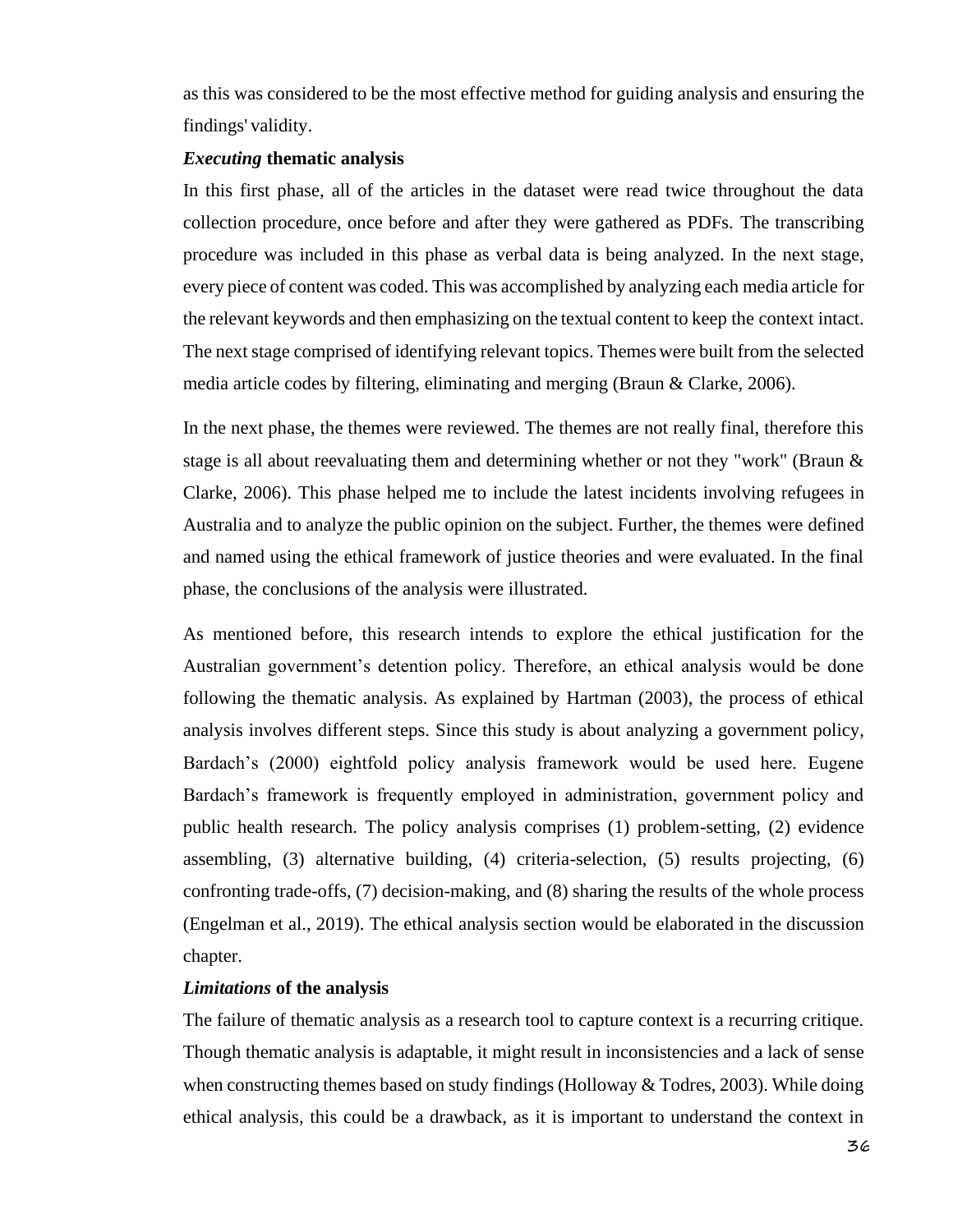which the opinion was expressed. Thematic analysis is a qualitative method that can suffer from the flaw: samples of text are coded for analysis, while the remainder of the material is deleted. In the context of this study, an example may be a mostly good article about refugees that only uses the term "refugees" once in a single negatively-toned paragraph. Only that paragraph isthen discovered and coded as a result of the search. There is also the issue of nuance and humor; understanding the whole meaning requires context. As this study is an ethical analysis, the above mentioned scenario could be a barrier to attaining the expected outcome.

This problem was resolved as much as feasible by following Braun and Clarke's instructions in stages one and two. Stage one allowed for a thorough check of the entire collection, allowing for the capture of first codes with full context information. As a result, some coded writings were only a few sentences long, while others were extended to a full paragraph. This allowed the researcher to minimize error and correctly generate the codes from the opinions expressed in the articles.

Another difficulty was the limited time and the quantity of the data. Over the selected time period from 2015-2021, only a fractional number of articles regarding refugee policy were obtained from Australian media. Because the analysis had to be done manually, the data had to be kept small. It would have been more efficient to use software to analyze a much bigger body of evidence, but this means that the conclusions of the research cannot be standardized to the same degree as data acquired over a longer timeframe.

## **Ethical considerations**

Ethical approval for this study was not considered necessary since the information was publicly available. However, internet ethics has become increasingly prominent as modern researchers regard online platforms as a wealthy source of information. The data used in this study was gathered completely through online sources that are available to everyone. Nonetheless, the individual names, in certain instances, were replaced with fictitious names for ease of reading and where the researcher found it appropriate.

#### **Conclusion**

This study employed methods similar to those used by researchers in the field of psychology (Dapkus, 1985), (Walsh et al., 2019), in health research (Braun et al., 2016), and for analyzing media (Andreotta et al., 2019), (Nycyk, 2020). The reason for that could be the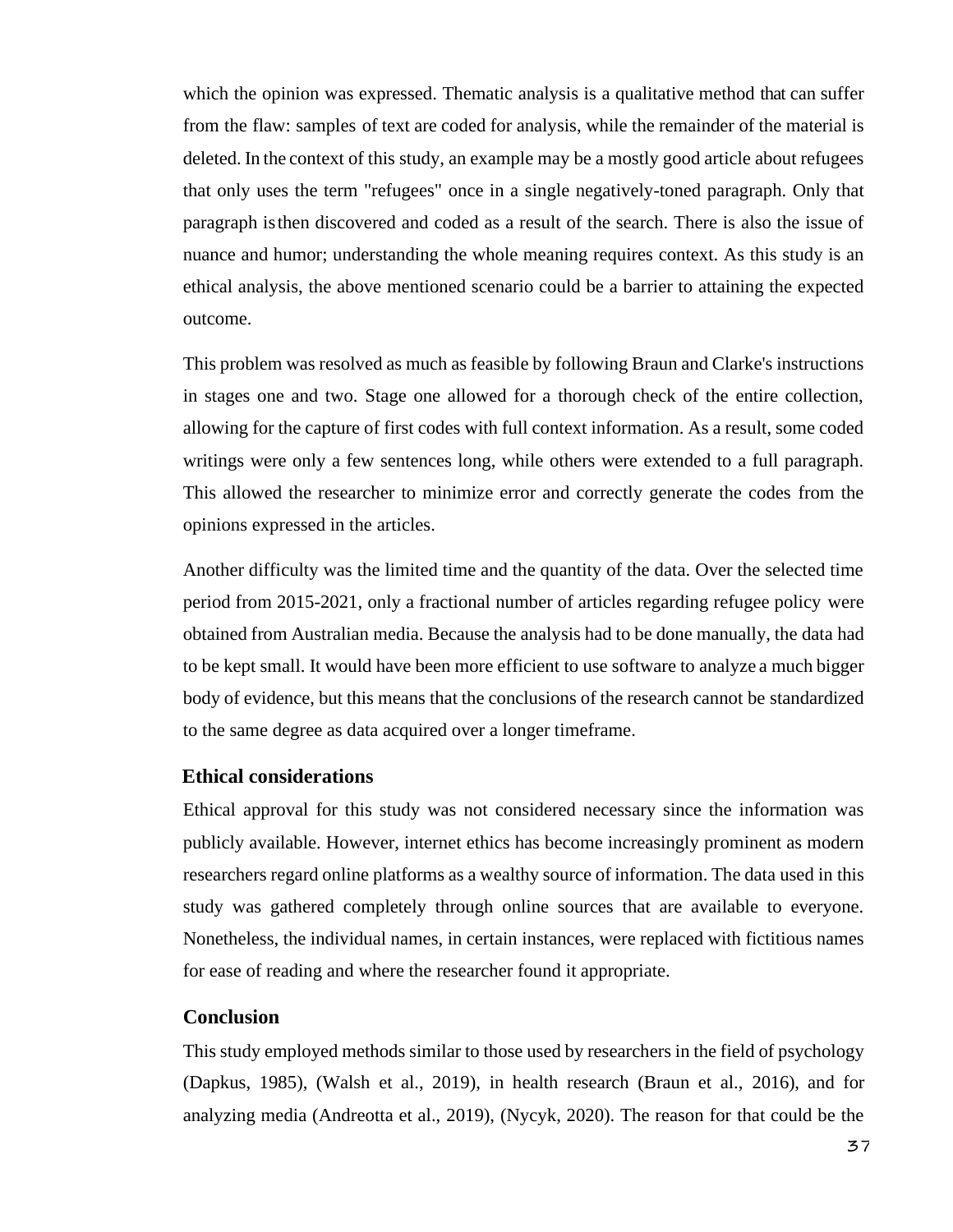ease of the methods adopted and the credibility of the results. The study extensively went through the public discourse in relation to the refugee crisis in Australia. Data was categorically analyzed and results were generated. The detailed description of the results will be given in the next chapter.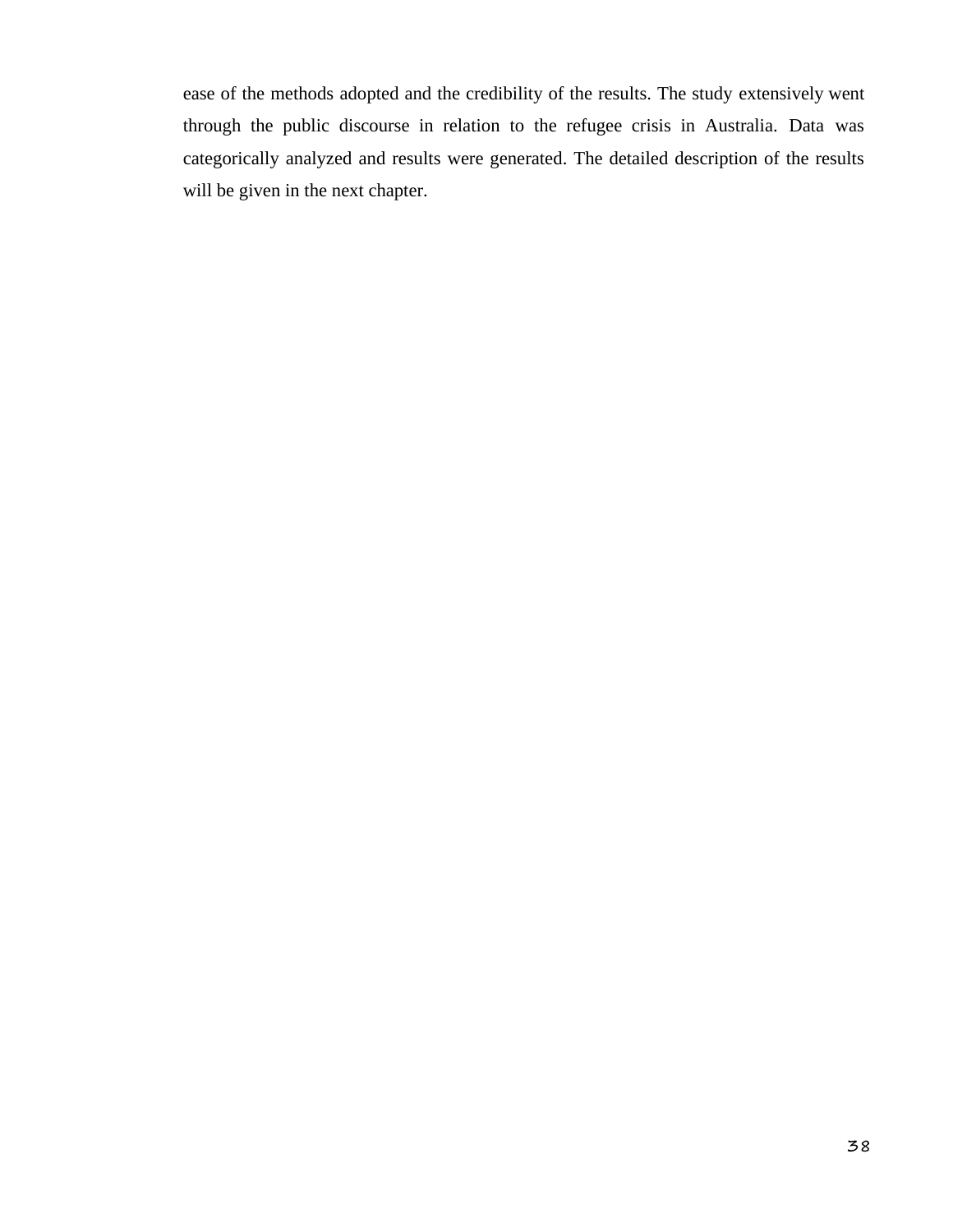# **Chapter 5: Results**

### **Introduction**

The major objectives of this study are to explore the policy justification for Australia's stance on refugee detention and to analyze whether the policy can be conceptualized within the ethical frameworks of justice theories. This chapter presents and discusses the findings based on the thematic analysis conducted on the data obtained from various media articles. The major portion of this chapter comprises of evaluating the generated themes carefully and making arguments in relation to each other. The results are analyzed, organized and categorized in accordance with each of the following sections.

#### **Theme 1: Sovereignty**

The first theme identified is sovereignty which include the codes 'Border protection policy', ' Illegal entrants', 'National security risk', and 'Challenge to democracy'. This theme describes the concerns of public about refugees becoming a threat to the sovereignty of the state.

The first code generated under this theme is 'Border protection policy'. This code comprises of quotes by the public which highlights the significance of strong border protection policies in safeguarding the country and ensuring sovereignty.

'Border protection policy'

*It was a silly action, but I managed to catch one out of two. We live in a democracy and not everyone agrees with our strong border protection policies (Branco, 2015, Brisbane Times).*

*Our policy on border protection is the best in the world. Public opinion will not accept a generous humanitarian program, a substantial migration program, unless the government is seen to be in command of its borders (Karp, 2016, The Guardian).*

The first quote was said by Australian Immigration Minister Peter Dutton while a shoe was thrown at him at a refugee welcome event in 2015.The protesters claimed that it is hypocritical for the minister to take part in such an event while his government is indefinitely detaining innocent people. The minister's replies tend to suggest that everyone has a right to differ in a democracy, yet protests cannot stop the government from protecting Australia's sovereignty by implementing strict legislation.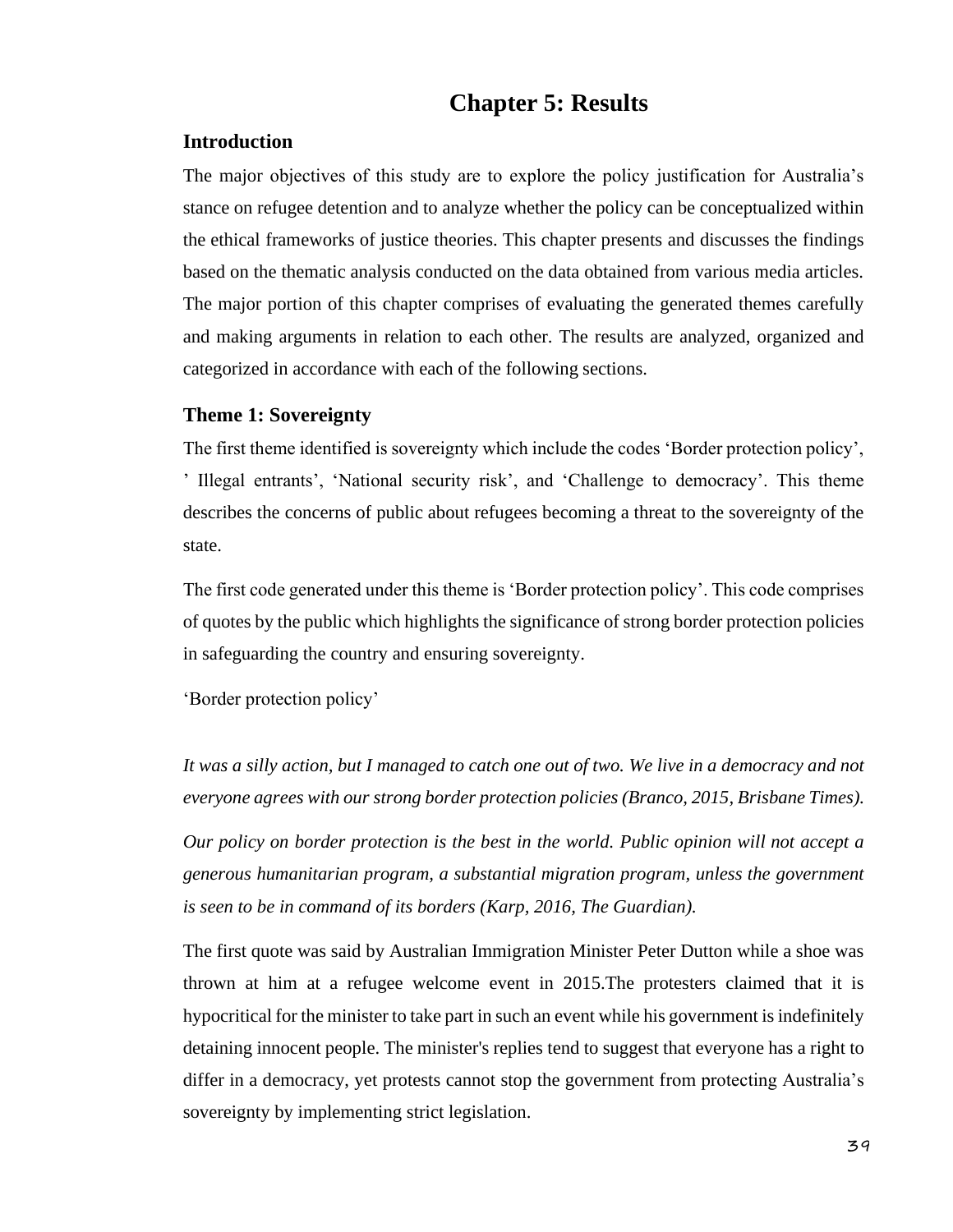The second quote was said by Australian Prime Minister Malcolm Turnbull in 2016 after Australia's offshore detention system came under scrutiny following the Rohingya refugee crisis. In his statement, the minister tends to state that Australia has a generous humanitarian program despite the criticism. Furthermore, the summary of the quote tends to say that the reason Australia is a refugee-friendly country is because it has strong border control policies and, accordingly, public support.

The next code generated is 'illegal entrants'. This code comprises of quotes that reveal what the public thinks about people entering illegally into Australia and how they become a threat to the sovereignty of the state.

'Illegal entrants'

*Nope, nope, nope, to start a new life, come through the front door, not the back door. Australia will do absolutely nothing that gives any encouragement to anyone to think that they can get on a boat, that they can work with people smugglers to start a new life (Medhora, 2015, The Guardian).*

*If you want to stop the deaths, if you want to stop the drownings you have got to stop the boats, thankfully, we have stopped that in Australia because we have stopped the illegal boats (BBC, 2015).*

The first quote was said by Australian Prime Minister Tony Abbott in 2015 when the Rohingya crisis unfolded. The developed countries, including the United States, expressed their interest in accommodating Rohingyan refugees, but Australia did not offer a welcoming stance. The quote by the Prime Minister tends to state that people who try to enter Australia illegally will not be encouraged and would be considered as criminals and they clearly pose a threat to the state's sovereignty. The minister also echoed that Australia supports only legal immigrants.

The second quote was also said by Tony Abbott in the context of the death of Alan Kurdi, a three-year-old Syrian boy who died on the way to Greece in an illegal boat in 2015. The minister's statement came as advice to Europe to stop people illegally entering their territories. The quote shows the minister's attitude of simplifying a humanitarian issue which then had generated widespread responses globally. The quote could be interpreted as meaning that if illegal entries into the country could be stopped, then there would be fewer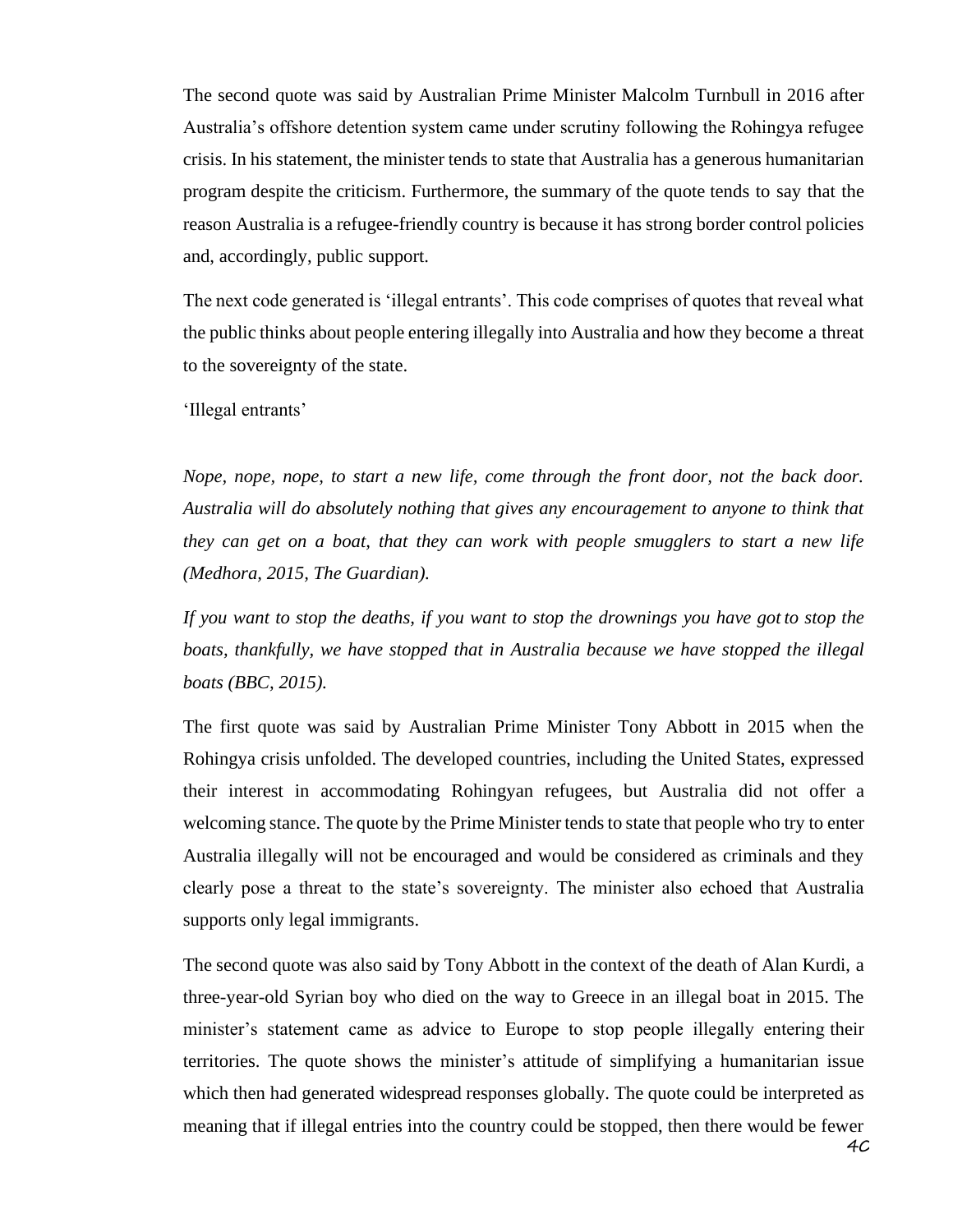chances of humanitarian issues happening and, thereby, the state's sovereignty could be protected.

The next code generated is 'National security risk'. This code comprises of quotes which echoes the concerns of the public about refugees becoming a threat to national security and the state's sovereignty.

'National security risk'

*The Medevac law poses a national security risk (Cousins, 2019, The Lancet).*

*The weak and bad medevac laws must be repealed in order to strengthen our national security again (BBC, 2019).*

*No refugees would be able to travel to New Zealand and thereafter return to Australia through the backdoor (Harris, 2021, The Sydney Morning Herald).*

The first and second quotes were said by Australian Prime Minister Scott Morrison and the Senate leader, Mathias Cormann, respectively. The context was regarding the Medevac law, which was passed to transport sick people in Australian detention centers to the mainland. The government opposed the law strongly as they believed human rights advocates were considering it as a loophole to bring illegal refugees to Australia. The above mentioned quotes clearly indicate the attitude of the authorities that Medevac law is a threat to Australia's sovereignty.

The third quote was said by Karen Andrews, Australia's Home Affairs Minister in 2021. Australia was considering New Zealand's long-standing offer to resettle 150 refugees from its detention centers. Australia decided to accept the offer after years of persuasion from human rights advocates and the public. However, Ms. Andrews' statement clearly indicates that she is concerned about the refugees who might get residency in New Zealand could later come back to mainland Australia and become a threat to their national security and sovereignty. It is evident from the similar articles that Australia did not consider this longstanding offer from New Zealand Prime Minister Jacinda Ardern because they were skeptical about the refugees returning to their country as legal entrants.

The next code generated is 'Challenge to democracy'. The quotes supporting this code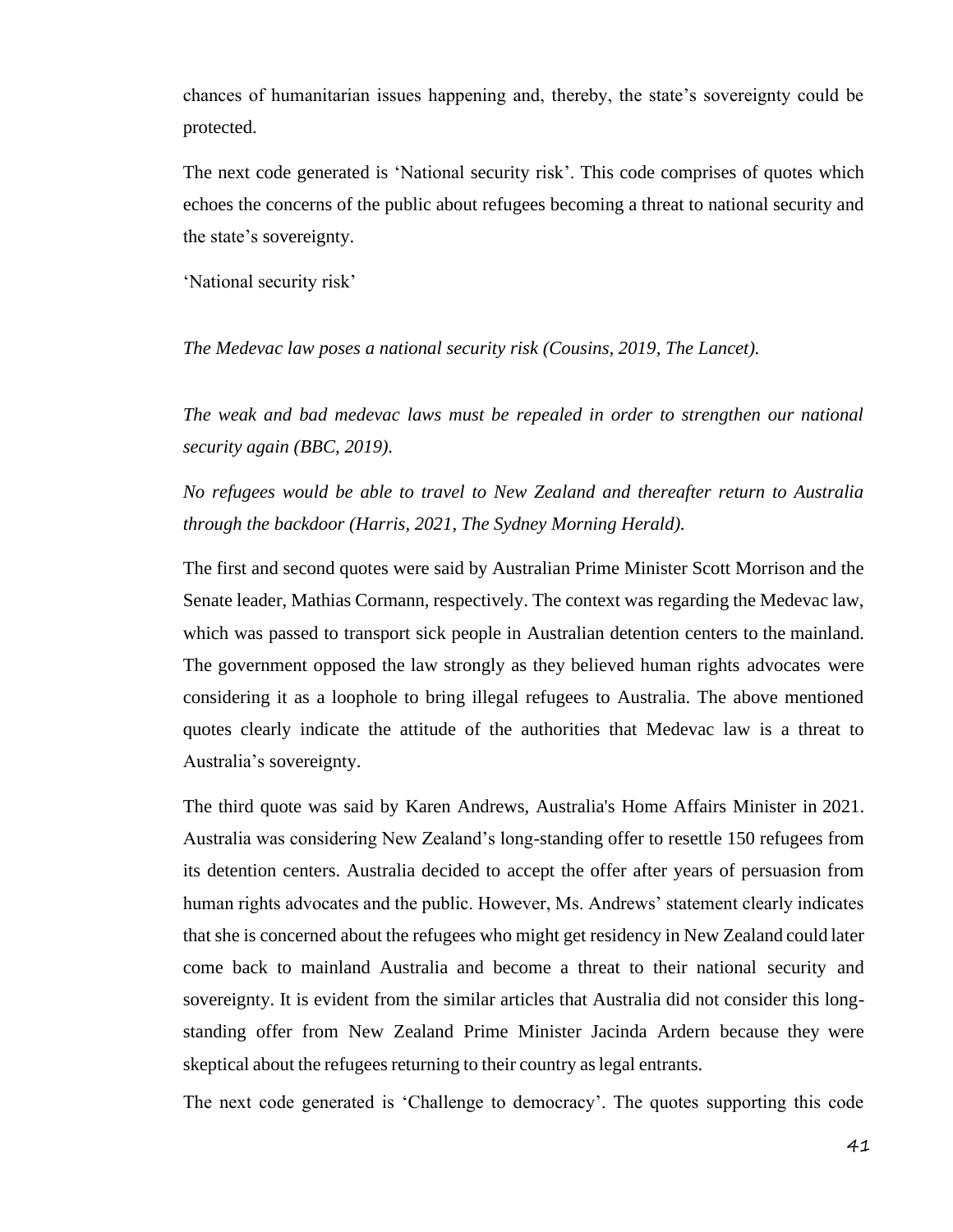displays the agony and concern of the public relating to refugees becoming a challenge to Australian democracy. It also shows the damage caused to certain communities by another part of the society.

'Challenge to democracy'

*Do we reward those who would seek to stop this parliament operating by walking away from them and giving in to them? This is the exact opposite of democracy (Westcott, 2016, CNN). Muslims are imprisoned at almost three times the average rate. The rate of unemployed and public dependency is two to three times greater than the national average. Muslims are prominent in organized crime with associated violence and drug dealing (Murphy, 2016, The Guardian).*

*Anti-social behavior is rampant, fueled by hyper-masculine and misogynist culture. Multiple social surveys find that neighbors of Muslim settlements are suffering from collapsing social cohesion and fear of crime (Murphy, 2016*, *The Guardian).*

The first quote was said by Australian labour party leader Bill Shorten following an incident that occurred in 2016. A group of thirty protesters made their way into parliament and disrupted the session, claiming that Australia's policy of refugee detention is illegal and unethical. Mr. Shorten was among the many politicians who condemned the protest. The quote clearly indicates the anger towards the protesters and the underlying attitude that illegal refugees and those supporting them are a threat to democracy and the sovereignty of Australia. Other supporting articles also reveal that the public considers any violent protests by refugees or their supporters as a threat to democracy.

The second and third quotes were given by Australian senator Pauline Hanson in a speech at Parliament in 2016 in the context of increased immigration flows to the country. Ms. Hanson had always opposed the flow of immigrants to Australia. The above quotes made by her clearly target a specific community. The quotes clearly state that the members of that community are involved in criminal activities everywhere they are present. The summary of the quotes suggests that migrants with anti-social behaviors and a misogynist culture are always prone to committing criminal offenses and thereby posing a threat to Australian democracy and sovereignty.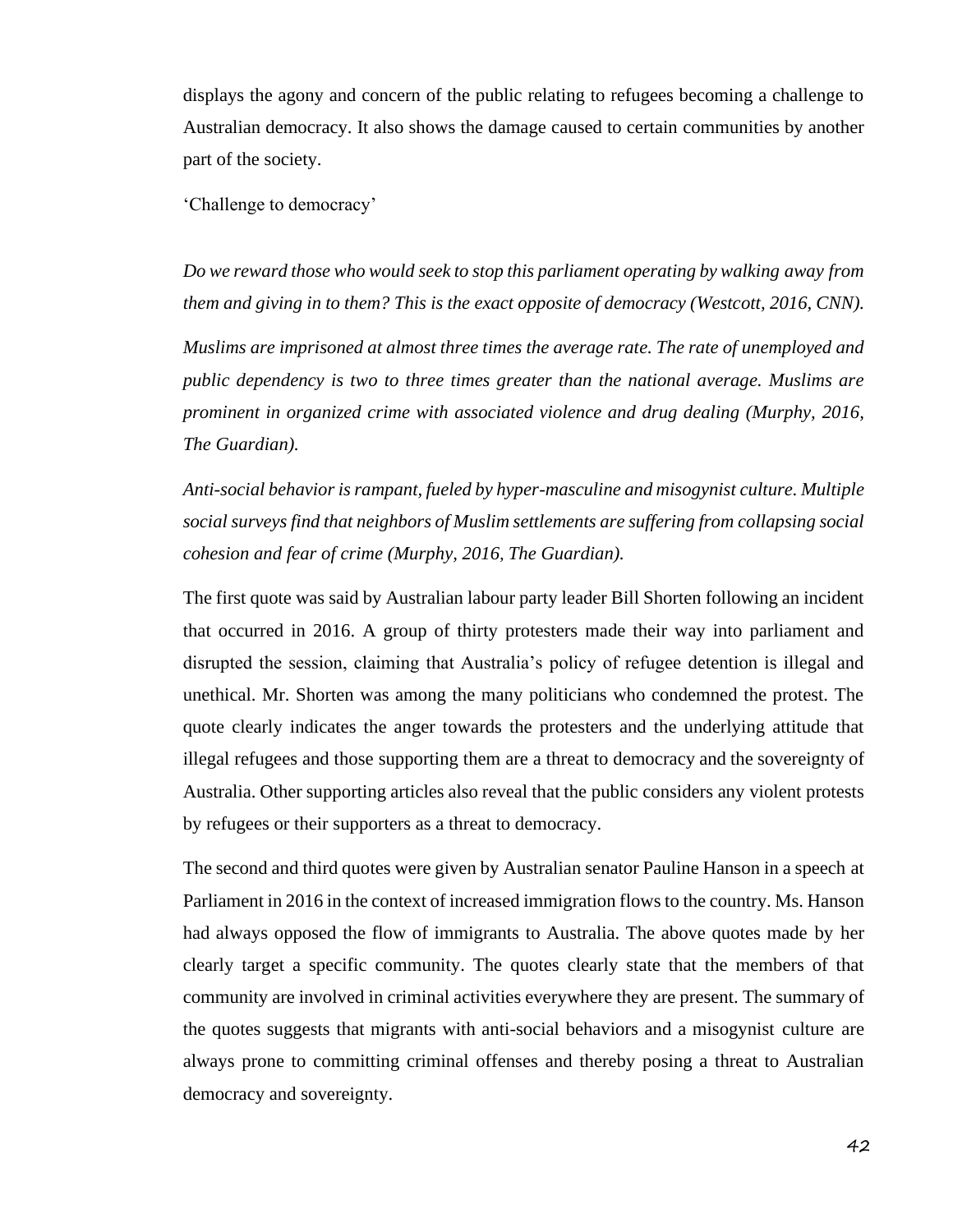# **Theme 2: Equality**

The second theme identified is equality which include the codes 'Equal opportunity' and 'Inclusion'. This theme echoes the general mood of the public in including refugees in their community and considering them equivalent to citizens of the state.

The first code generated under this theme is 'Equal opportunity'. The quotes supporting this code displays the public opinion about providing equal opportunity to refugees without any flaws and the concerns of human rights organizations on this subject.

'Equal opportunity'

*More than 60% of the public said that no asylum seeker coming to Australia by boat should be allowed to settle in Australia. Interestingly 65% of the general public said that Australia's refugee intake should not favor Christians and other religions over Muslims (Lowy Institute, 2021).*

*It sets the tone of an inclusive Australia, committed to implementing its multicultural policies and programs and respecting, protecting and promoting the human rights of all (Davidson, 2016, The Guardian).*

*Yet the cure lies ultimately with Australia, which has the responsibility to settle those from the regional processing centers who are found to be refugees. Any agreement regarding third country resettlement must be meaningful – in terms of numbers, timeliness and opportunities to rebuild – and adhere to Australia's international humanitarian and human rights obligations (Davidson, 2016, The Guardian).*

The above opinion comes from a survey conducted by the Lowy Institute in Australia in 2017.It is not a statement but a survey opinion of the public. This was included in the data because I found it relevant to the research, and, moreover, it describes the general mood of the public. In the survey, a majority of Australians said that refugee intake should not give priority to any specific religion, and everyone should be given equal opportunity. The opinion could be summarized as that the general public of Australia does not consider people from any precise region or religion as a threat to the country' sovereignty.

The second and third quotes were given by François Crépeau from the UN following a visit to Australia in 2016. Mr. Crépeau expressed his concerns over the treatment of refugees by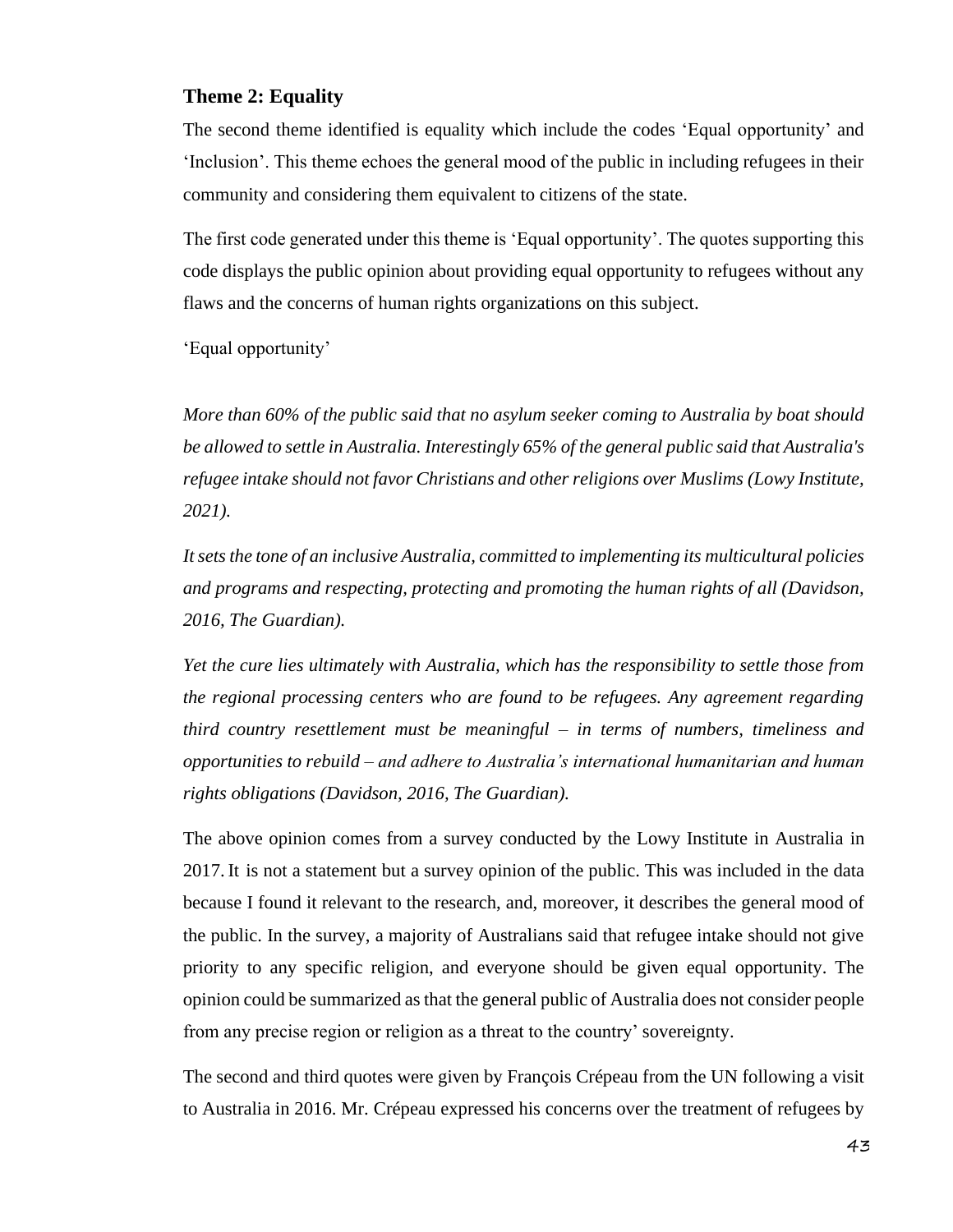Australia. The quotes clearly suggest that the UN is concerned about the situation of refugees and the discrimination they are facing in Australia. The summary of the quotes suggests that immigrants should have equal opportunities whether they are resettled in Australia or in other countries, irrespective of any religion or race, in process of ensuring equality.

The next code generated is 'Inclusion'. The quotes supporting this code demonstrates the attitude of Australian to consider refugees as a part of their community without any discretion.

*'*Inclusion'

*They're one of us. They belong to Biloela (Mao, 2021).*

*This is a case involving children born in Australia who have spent years in detention… far away from a community which really wants them (Mao, 2021, BBC News).*

*It's hard to think of a more compelling case. It requires just a little act of compassion. All the minister would need to do is just sign it off. A stroke of a pen and they can come back to the community that loves them (Mao, 2021, BBC News).*

*This family are valued members of that local community. These two girls are not a threat to Australia's national sovereignty (Hope et al., 2021*, *The Sydney Morning Herald.).*

The first three quotes were given by the general public regarding the deportation of a refugee family in Australia. The 'Biolela family', as they are popularly known, lived for many years on temporary protection visas in the town of Biolela. The government rejected their refugee claim and asked them to leave the country. This invited widespread protests by the community and the public. The first three quotes clearly suggest that the refugee family is considered as an inseparable part of the community and the public does not observe them as a threat.

The final quote was said recently by Australian opposition leader Anthony Albanese while responding to questions about the 'Biolela family'. The leader criticized the government for being unfair to the refugees by saying that the two small kids in the family are not a threat to national sovereignty. His statement also suggests that he considers the refugee family as a part of the community.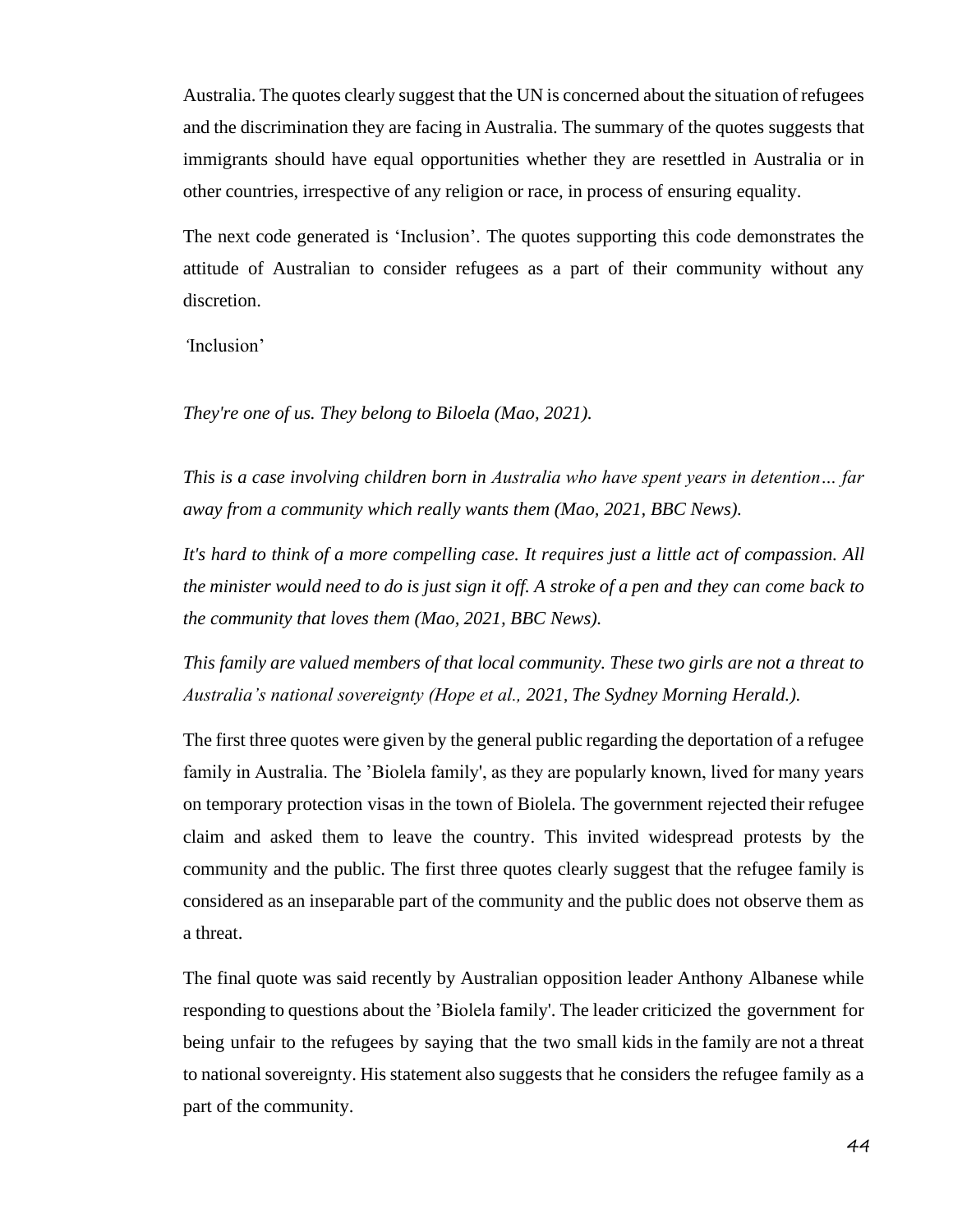# **Theme 3: Human Rights**

The third theme identified is human rights which include the codes 'Freedom', 'Citizenship, 'Duty of care', 'Imprisonment, and 'Rejection'. This theme echoes the general public's concerns about the denial of refugees' basic human rights, particularly in detention centers, as well as the underlying views expressed in corresponding testimonials from refugees held up in detention camps.

The first code generated under this theme is 'Freedom'. The quotes under this code reveals detainee's concerns about denying freedom to refugees and their health conditions.

'Freedom'

*I cannot fully celebrate because so many people who were incarcerated with me on Manus Island are still struggling to get freedom (BBC, 2020).*

*I can't stand another day in detention, I am a sick person, I can't heal in detention. I need freedom to heal. I need your kind support. My health and condition will only improve once I have freedom (Doherty, 2021. The Guardian).*

The first quote was given by Behrouz Boochani, a Kurdish-Iranian journalist who was detained fortrying to illegally enter Australia. Mr. Boochani escaped the detention center and reached New Zealand and was given asylum later there. In this quote, Mr. Boochani expresses his mixed feelings. Even though he is happy, he is still worried about other refugees in the detention centers who are denied freedom of movement, which is a basic human right.

The second quote was made by Kaveh, a detention refugee who was recently brought to Australia in order to receive emergency medical treatment. He is in Australian custody since 2013 when he tried to enter the country in an illegal boat. The refugee quote shows his pain and desperation, and the effects of years of illegal detention are also apparent. The quote shows that freedom is essential in order to preserve ideal health as a human right.

The next code generated is 'Citizenship'. The excerpts supporting this code displays the mixed opinion of the public regarding the concern of providing residency status to refugees in Australia.

'Citizenship'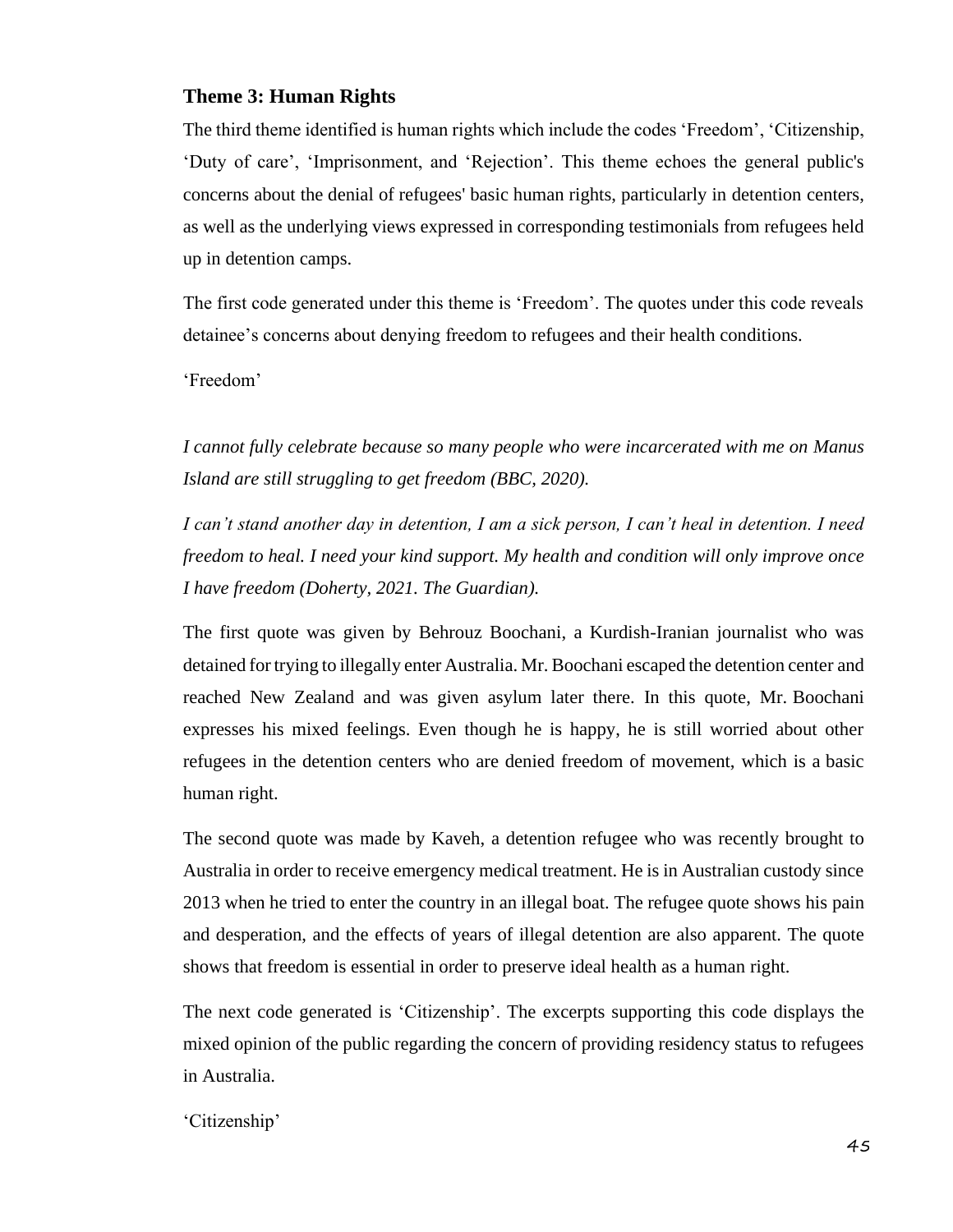*Half of the population had opinion that asylum seekers should be granted temporary protection visas which give rights to work and some welfareservices but prevent permanent residency, family reunions and overseas travel (Lowy Institute, 2021).*

*If people were so upset then they would vote the government out of power and they would vote in OneNation or whoever. Wewould have Fraser Anning as our minister of immigration if people were so upset (Marr, 2018, The Guardian).*

The first quote is an excerpt obtained from a public survey conducted by the Lowy Institute in Australia in 2016 (Lowy Institute, 2021). Following a question regarding giving permanent residency to refugees, 53% of the participants responded negatively and observed that family reunions should also be restricted. Even though 53% is not a high proportion, this data echoes the mindset of the public against refugees' right to claim asylum and citizenship, which is a human right according to the 1951 UN Refugee Convention.

The second quote was made by Professor Andrew Markus of Monash University in Australia. The quote was made in 2018 when a growing number of politicians began to express their concerns over increased immigrant flow to Australia. Markus, who is also a political analyst, echoes that the concern is only for the politicians, not the public. The quote suggests that the Australian public is not really concerned about multiculturalism and immigrants being a part of the country.

The next code generated is the 'Duty of care'. The quotes supporting this code display the concerns of the general public and international organizations about the denial of human rights in Australian refugee detention centers.

'Duty of care'

*No one died after medevac was in place. Australia has a duty of care towards asylum seekers and refugees under our jurisdiction (Cousins, 2019, The Lancet).*

*Medevac ensured that decisions about the need for urgent transfer for medical care would be made by doctors, not politicians. There is great concern among doctors that the government is prepared to sacrifice the health of adults who are Australia's responsibility (Crowe & Harris, 2019, The Sydney Morning Herald).*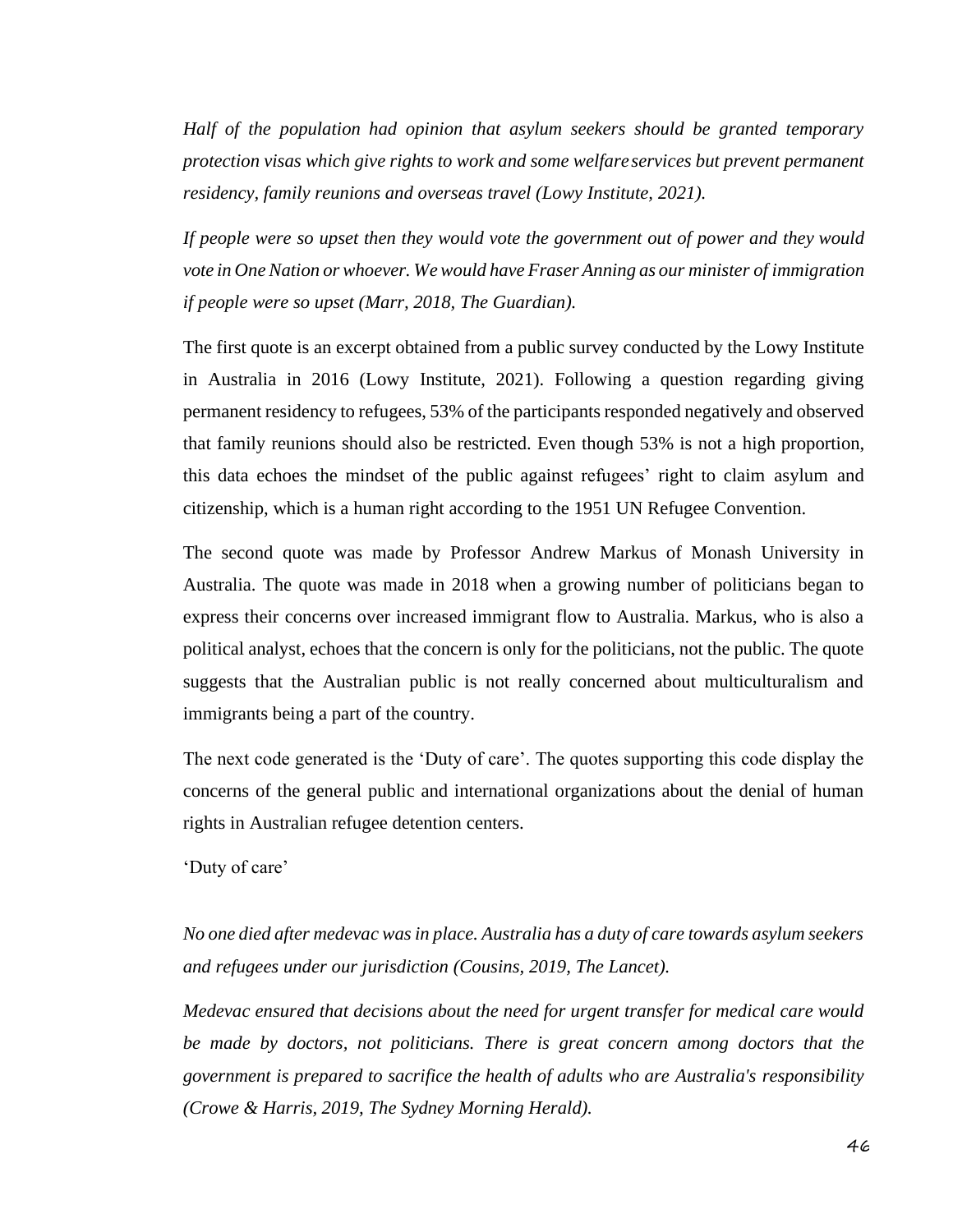*UNHCR is extremely concerned that the health situation of asylum seekers and refugees will continue to deteriorate (Crowe & Harris, 2019, The Sydney Morning Herald).*

The first and the second quotes were given by doctors while Australia repealed the much debated 'Medevac law' which was passed to transport sick people in Australian detention centers to the mainland in 2019. This decision drew widespread criticism from all corners of society, including the medical fraternity. The statements clearly describe the distress among doctors, and they echo that Australia is not executing the 'duty of care' it owes to refugees, which is a legal obligation, and are eventually denying human rights.

The third statement was issued by UNHCR when the Medevac law was repealed by Australia (Crowe & Harris, 2019). UNHCR has always been critical of Australia's refugee detention program, and this particular statement echoes the concern of the organization regarding the denial of the right to health, which is fundamental to human rights. Corresponding literature also indicates that various internal organizations have condemned Australia's strict refugee detention policy.

The next code generated is 'Imprisonment'. The first quote under this code is an argument about Australia protecting the rights of refugees while the second one is a testimonial of the situation inside the detention centers.

'Imprisonment'

*It would send a strong message that we are committed to upholding human rights (Doherty, 2021, The Guardian).*

*After 13 months locked in the Mantra prison without sunlight I was so sick they said they would take me to a better place. But that was a lie, the situation in the Park hotel was much worse. In Mantra sometimes I could put my hand out of a small window to touch sunlight with my hand, but in the Park prison, there was a dark glass facing a cement wall, I felt I was in an invisible prison. I couldn't see trees, or wave to people outside (Doherty, 2021, The Guardian).*

The first quote was given by Australian immigration minister Alex Hawke in 2021 after the parliament passed the controversial 'Migration Amendment Bill' which gave the government more power and authority to indefinitely imprison refugees and people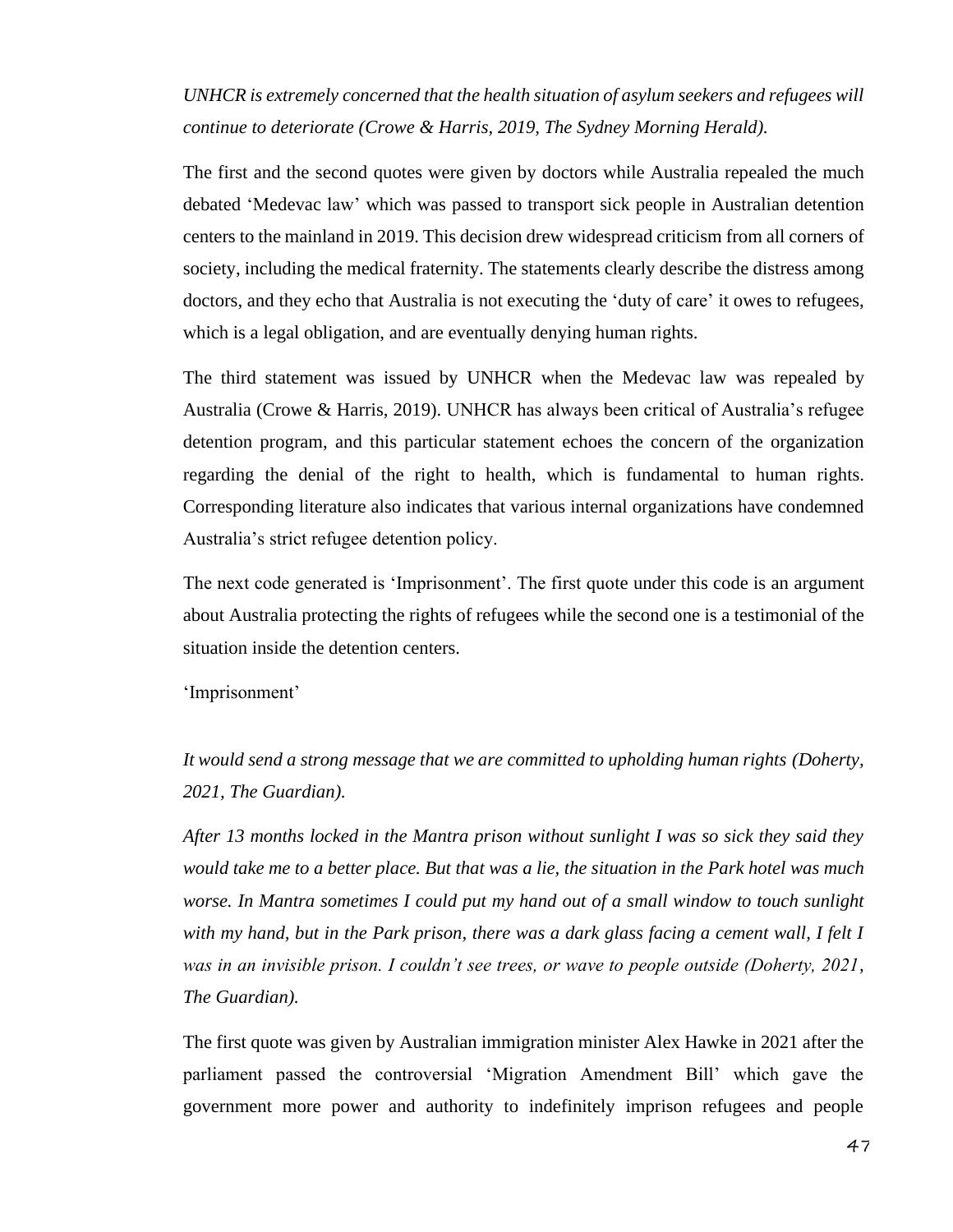supporting them. Supporting literature helps to conclude that the statement is specious and, ironically, the introduction of the new bill would result in a more severe denial of the rights of refugees.

The second quote was made by Azimitabar, an Iranian refugee who was in a detention center for many years and later moved into a hotel. He filed a legal case against immigration, alleging illegal detention. The quote suggests the degree of treatment the refugees in the detention centers receive. The quote clearly gives a picture of the human rights violations happening at the detention centers or prisons, no matter if it is an offshore center or a hotel in mainland Australia.

The next code generated is 'Rejection'. The first quote under this code indicates that rejecting innocent refugees is inhuman and a denial of human rights, while the second one doubts Australia's refugee resettlement plan.

*'*Rejection'

*We are at a point in this nation's historywherewe have a government,supported by the Labor party, who have said that it's acceptable for innocent people seeking our help and protection to be turned away (Westcott, 2016, CNN).*

*It shows clearly that they didn't have a plan when they went into this and certainly not a plan for what to do with the human beings who are going to be trapped up in their system (Ryan, 2020, The Guardian).*

The first quote was given by Australian Greens Party Leader Richard di Natale in 2016 after meeting the people who made it into parliament and protested against the detention policy. The Greens Party has mostly been supportive of accepting refugees. The statement above clearly criticizes the government for rejecting innocent refugees relentlessly and denying their rights. Supporting literature also suggests that the Greens party was also critical of the authorities for mistreating the refugees in detention camps.

The second quote was given by Graham Thom of Amnesty International in 2020 while mentioning Australia's refugee policy. Mr. Thom was critical of the authorities for not having a plan to resettle refugees, even after dealing with the refugee crisis for so many years. The quote echoes his concerns over refugees in detention centers who could be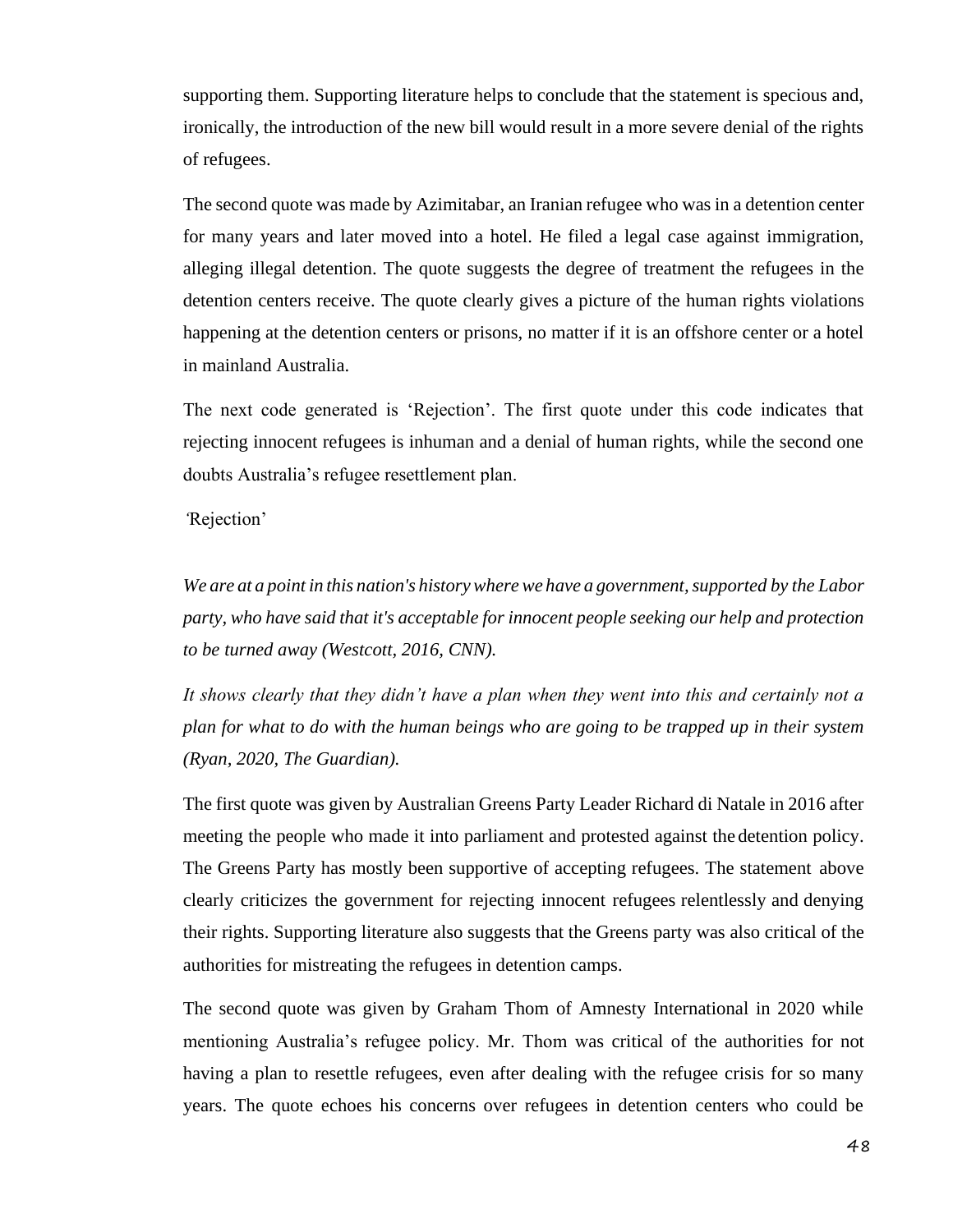rejected and may be sent back to their country of origin, which could prove critical for them.

### **Theme 4: Stigma and discrimination**

The fourth theme identified is stigma and discrimination which include the codes 'Dangerous other', 'Intolerance' and 'Vulnerability'. This theme refers to the categorizing of refugees as a set of different people by the society and exploiting their vulnerabilities.

The first code generated under this theme is 'Dangerous other'. The first quote under the code depicts how the authorities typecast refugees as criminals or 'problem-makers' and deny their rights, while the second one expresses the harmful effects of portraying refugees as criminals.

'Dangerous other'

*Just in the past two weeks I had parents come into my office because their kids in year 11 and 12 were picked up by police and accused ofstealing from a shop, because CCTV footage apparently just showed them near the area. According to them, they were not responsible (Davey, 2016*, *The Guardian).*

*The use of handcuffs has had a deleterious effect on the psychological health of your patients who reportedly feel like they were being paraded like criminals in public (Knaus, 2020, The Guardian).*

The quote was given by Bright Chinganya, the director of "Carers of Africa", an NGO, while describing the racial discrimination that refugees encounter in Australia. The statement is a narrative of an incident that happened, but from supporting literature (Polonsky et al., 2018), it could be summarized that refugees who reach Australia's mainland after suffering numerous hardships are subjected to discrimination and considered as a different set of people.

The second quote was given by 'Doctors for Refugees' following a series of incidentsin which refugee patients were taken for medical treatment locked in their handcuffs in 2020. The quote clearly states the concerns of the doctors over refugees being paraded like criminals and the detrimental effects that this could cause to their mental health. The whole article echoes the fact that it is unlawful and discriminatory to unnecessarily handcuff refugees who might have a history of trauma, mental illness, or even torture.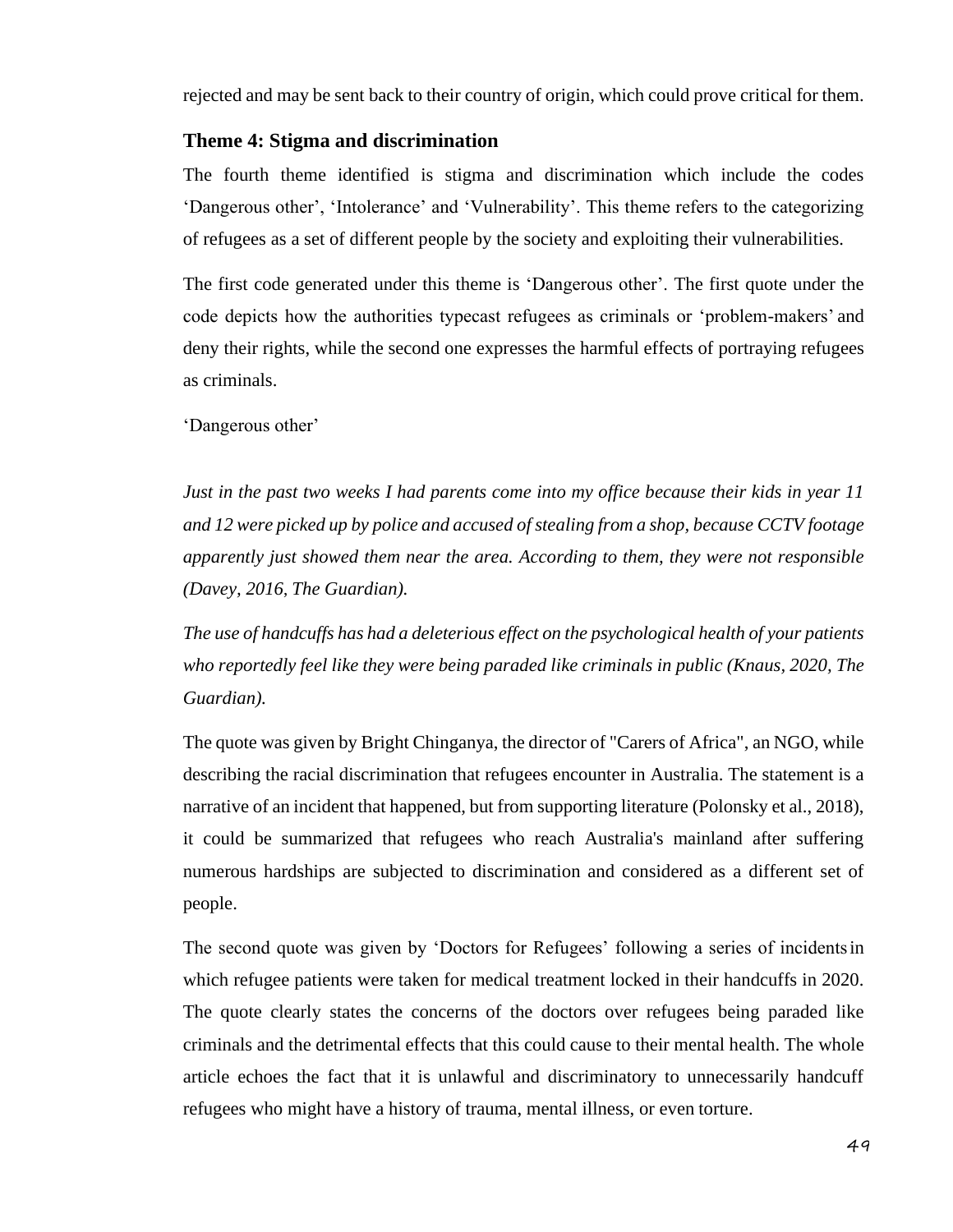The second code generated under this theme is 'Intolerance'. The first quote supporting this code relates to the bigotry against refugees and the government's agenda to conceal it, while the second one doubts the presence of racism among the public.

'Intolerance'

*These books represent a reflective of pressing societal issues even though the government is trying its very best to prevent individual stories being published in the media (Delaney, 2018, The Guardian).*

*When racism and xenophobia are unleashed they can be directed from one group to another very quickly and very easily, because once it's out there people feel they have the license and permission to vent hostility and intolerance towards others (Dalzell, 2021, ABC News).*

The quote was given by Kelly Fagan, an Australian publisher, in context of the release of "No Friend But the Mountains", a memoir published by Behrouz Boochani in 2018. This was one among the many books which were published around the same time criticizing Australia's refugee detention policy. The government's agenda of suppressing news relating to the discrimination of refugees is mentioned here. To summarize, the statement and the supporting literature narrate the stigma around refugees and the breadth of discrimination that they are subjected to by society and authorities.

The second quote was given by Tim Soutphommasane, former race discrimination commissioner and an academic, while discussing increasing intolerance against the Australian Asian community in Australia. The quote clearly suggests that the effects of racism could spread so fast and become uncontrollable. According to the supporting literature (Fozdar & Torezani, 2008), there is a hidden reality of intolerance toward non-white refugees that has kept them stigmatized and makes them feel discriminated against in society.

The final code generated under this theme is 'Vulnerability'. The first quote supporting this code echoes the concerns of the public regarding the safety of refugees at detention centers, while the second and third quotes display the stigmatization of refugees.

'Vulnerability'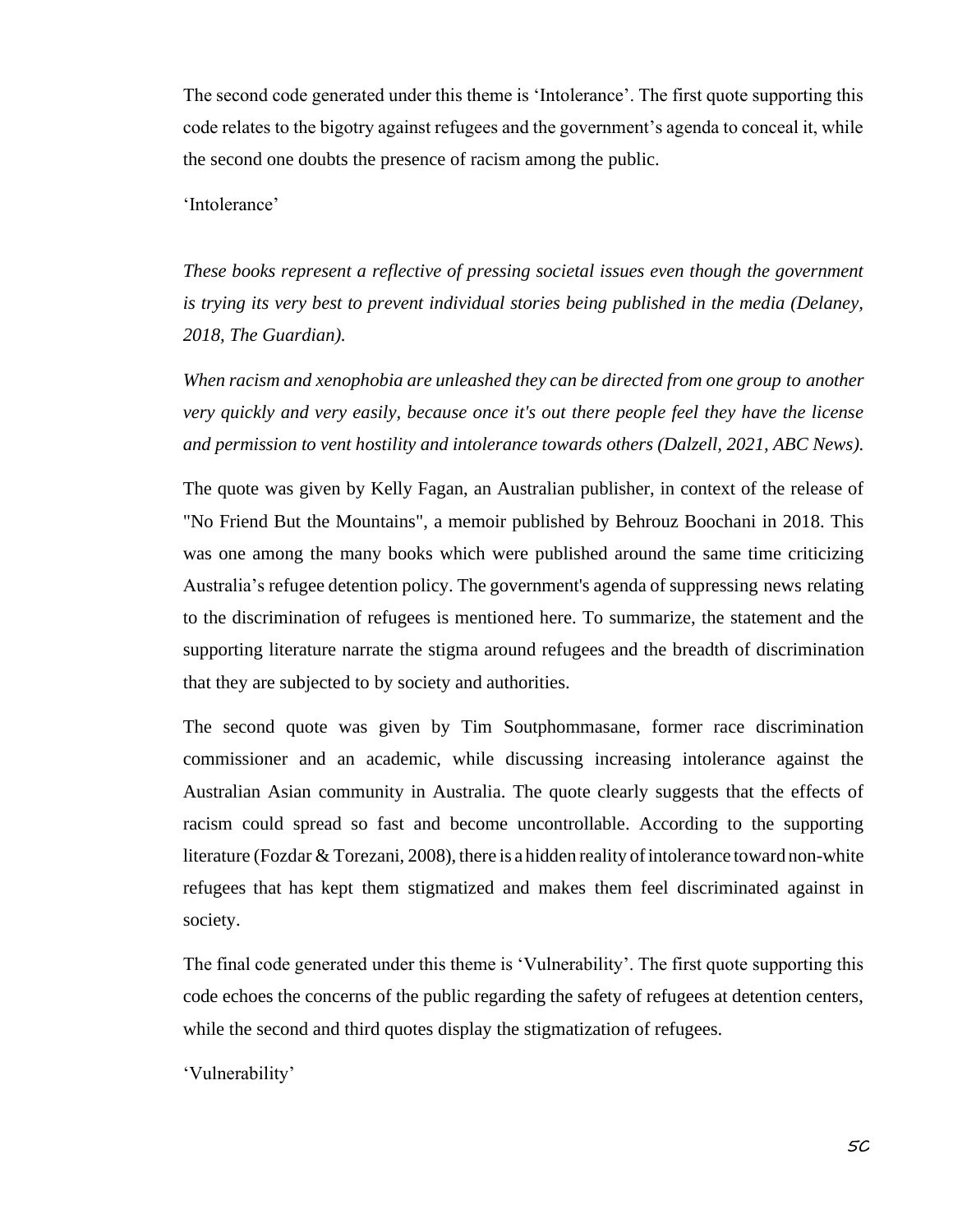*It's a tragedy that ad hoc decisions are being made by the Turnbull Government, we don't know what will happen to these very vulnerable people who've been kept trapped in limbo for many years now. We've seen high rates of suicide among this group and we are very concerned these latest decisions the Turnbull Government has made will increase that psychological duress these people are under and that suicide rate may increase as a result (Hart, 2017*, *ABC News).*

*Australia's abusive offshore processing policy has caused immeasurable suffering for thousands of vulnerable asylum seekers (Doherty, 2021, The Guardian).*

*Over its 70 years, the UN refugee agency has seen time and again the profound harmful effects of long term detention on people seeking asylum – many of them being people who have already suffered great hardship, trauma and danger (Doherty, 2021, The Guardian).*

The quote was given by Tim O'Connor of The Refugee Council of Australia in 2017. The statement was put forward when the government started rejecting a lot of refugee claims, citing minor errors. The statement suggests the stigma surrounding the refugees in Australian detention centers. Supporting literature also suggests that the discriminatory policies by the government towards vulnerable refugees are causing serious health issues, and delays in delivering justice to them will only intensify the situation.

The second quote was made by Sophie McNeill of Human Rights Watch, and the third one by the office of the UNHCR. Both the quotes display the stigma and helplessness of the refugees who are spending their lives in Australian detention centers. Human rights organizations have been urging the Australian government to remodel their detention policy for years with hardly any positive feedback. The mentioned quotes and corresponding literature demonstrate the sad reality of refugeehood in Australia.

## **Conclusion**

The study analyzed multiple media articles that included public opinions on Australian refugee detention policy. The opinions expressed were those of the general public, politicians, and government officials. Relevant codes were generated from the quotes that helped to develop four different themes. A genuine attempt was made to evaluate the themes and formulate arguments which related to one another in many contexts and aspects.

The section tried to explore the themes hidden in public opinion in Australia about the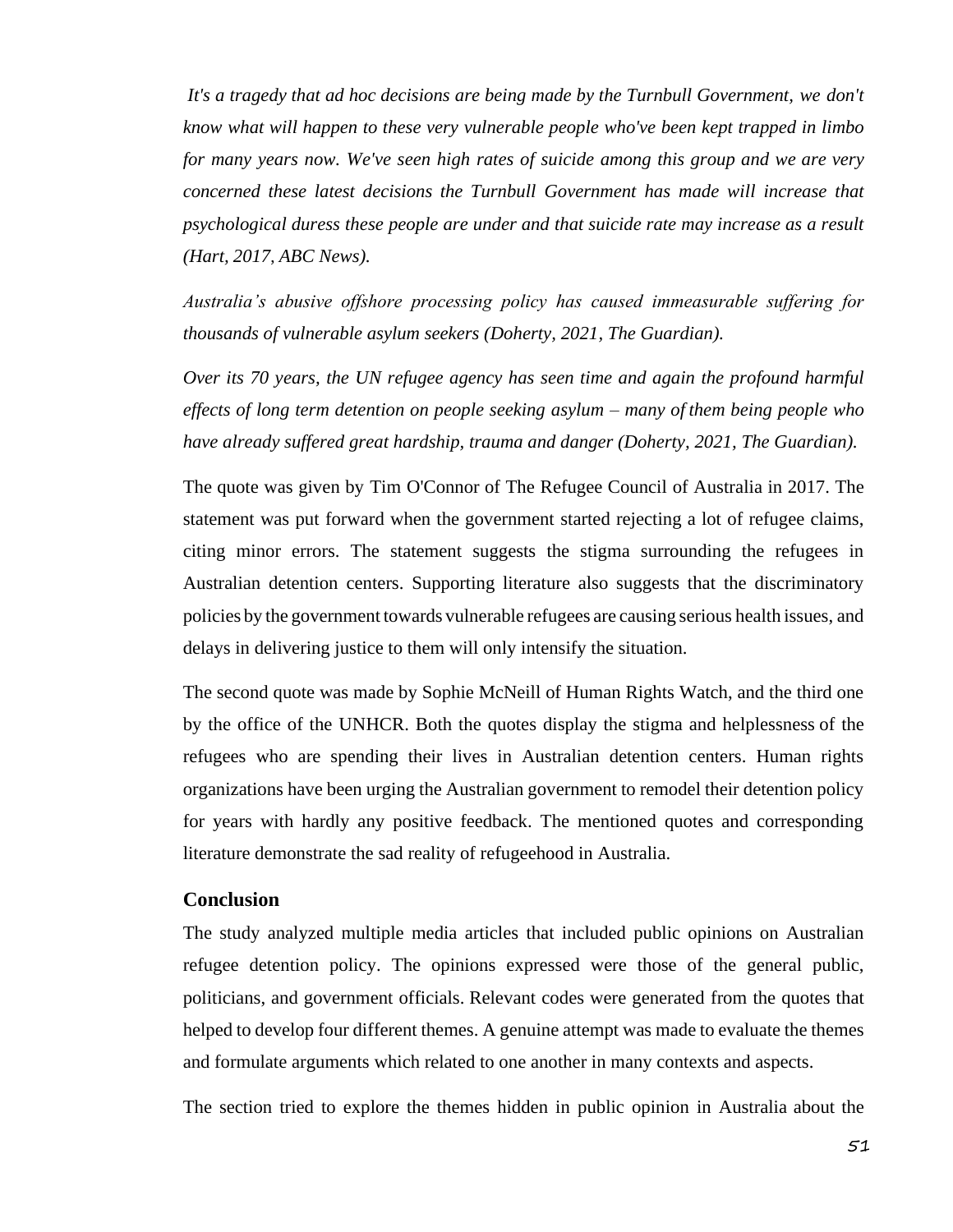refugee crisis. The arguably contrasting themes of 'Sovereignty' and 'Equality,' were examined initially. 'Human rights' and 'Stigma and discrimination' against refugees, were analyzed later. The researcher's overall assumption after the analysis is that the majority of the common public of Australia does not consider refugees a threat to them, while politicians express mixed opinion, but the majority of the latter's opinions display an unwelcoming attitude. More details of the analysis would be given in the discussion section.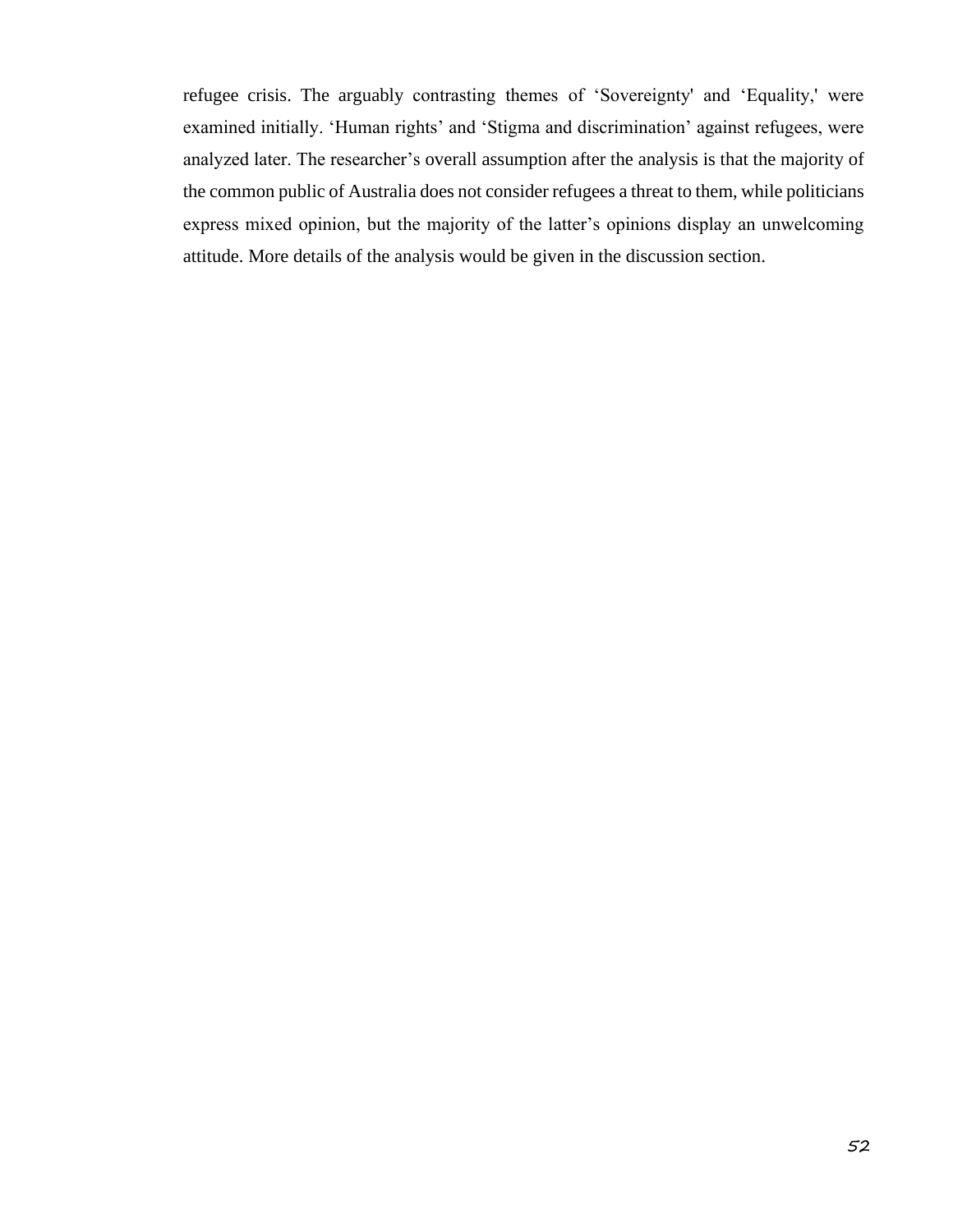# **Chapter 6: Discussion**

# **Introduction**

The chapter discusses the findings of this study regarding the public opinion on Australia's refugee detention policy and relates these findings to the identified themes and the relevant literature. This chapter focuses on the situation of refugees in Australia, philosophical justification of the public attitude towards refugee resettlement, an ethical analysis section and concludes with the limitations that the researcher faced while doing the study.

The central purpose of this dissertation was to explore Australia's policy basis for refugee detention, as well as its ethical justification. The major research gap identified after the literature review was that there is little relevant study involving media analysis of Australian refugee policy. As media analysis is beneficial in assessing the general mood of the public, the study is relevant, considering the growing influence of media platforms in our daily lives. Media reports undoubtedly affect the minds of the public on sensitive issues and arguably influence the framing of national policies (Cooper et al., 2016; Robinson, 2000). The study aimed to identify the ethical justification for Australian government's refugee detention policy. For this purpose, an ethical analysis was also conducted. The study demonstrates that, on a whole, the general public adopts a liberal human rights perspective concerning refugee resettlement in Australia, contrasting with the stance of the majority of its politicians. However, it is important to note that from time to time, and depending on incidents, the public alter their perspectives on refugees, and their policies reflect other justice theories. In general, it could be summarized that the attitude of the public towards refugees was welcoming, in contrast to the negative attitude of politicians.

The themes that were identified are listed in the table below and are discussed in detail further.

| Code                            | <b>Theme</b> |
|---------------------------------|--------------|
| Strong border protection policy | Sovereignty  |
| Illegal entrants                |              |
| National security risk          |              |
| Challenge to democracy          |              |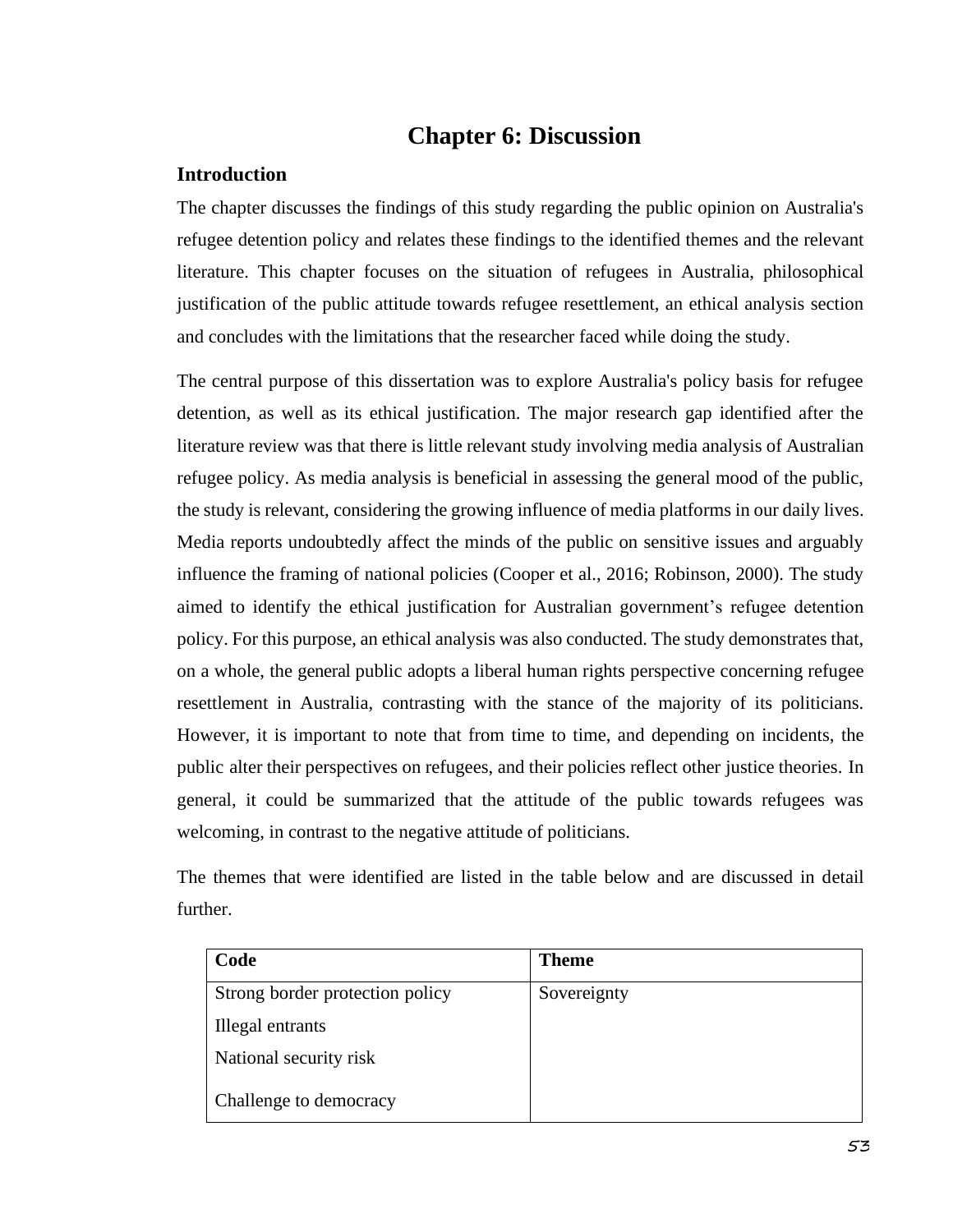| Equal opportunity | Equality                  |
|-------------------|---------------------------|
| Inclusion         |                           |
| Freedom           | Human rights              |
| Citizenship       |                           |
| Duty of care      |                           |
| Imprisonment      |                           |
| Rejection         |                           |
| Dangerous other   | Stigma and discrimination |
| Intolerance       |                           |
| Vulnerability     |                           |

## **Theme 1: Sovereignty**

The first theme identified was sovereignty, which was reflected in majority of the discourse on the articles. The codes generated contained phrases such as 'Border protection policy',' Illegal entrants', 'National security risk', 'Challenge to democracy'. Australia has always weighed in on the significance of protecting its borders, especially after large-scale illegal migration has escalated in recent times. A majority of politicians have opposed the idea of accepting additional refugees, and their opinions in the context of various incidents reflect this. This position is an obstacle to the principles of communitarianism, which are promigrant and strongly opposed to forced deportations and other measures separating families by force (Carens, 2014). According to O'Leary (1996), communitarian philosophers believe that countries have a legal right to be sovereign and self-governing. Simultaneously, they have a duty to protect refugees and asylum seekers who desire to stay in their country permanently as well. It reflected in the research that the political opinions mainly focused on the rights mentioned above and there was a suspicious silence on the duties.

The opinions included phrases such as "dangerous", "illegals", "criminals", "opposite to democracy" and "right responses". The factors that influence public opinion on refugees are related to their framing by media reports, politicians, and interest groups, together with the influence of socioeconomic and demographic components. Inclination towards an antirefugee approach was clear in the majority of the political opinions. The stance adopted by Australian ministers at the time of the Rohingya refugee crisis and similar situations was that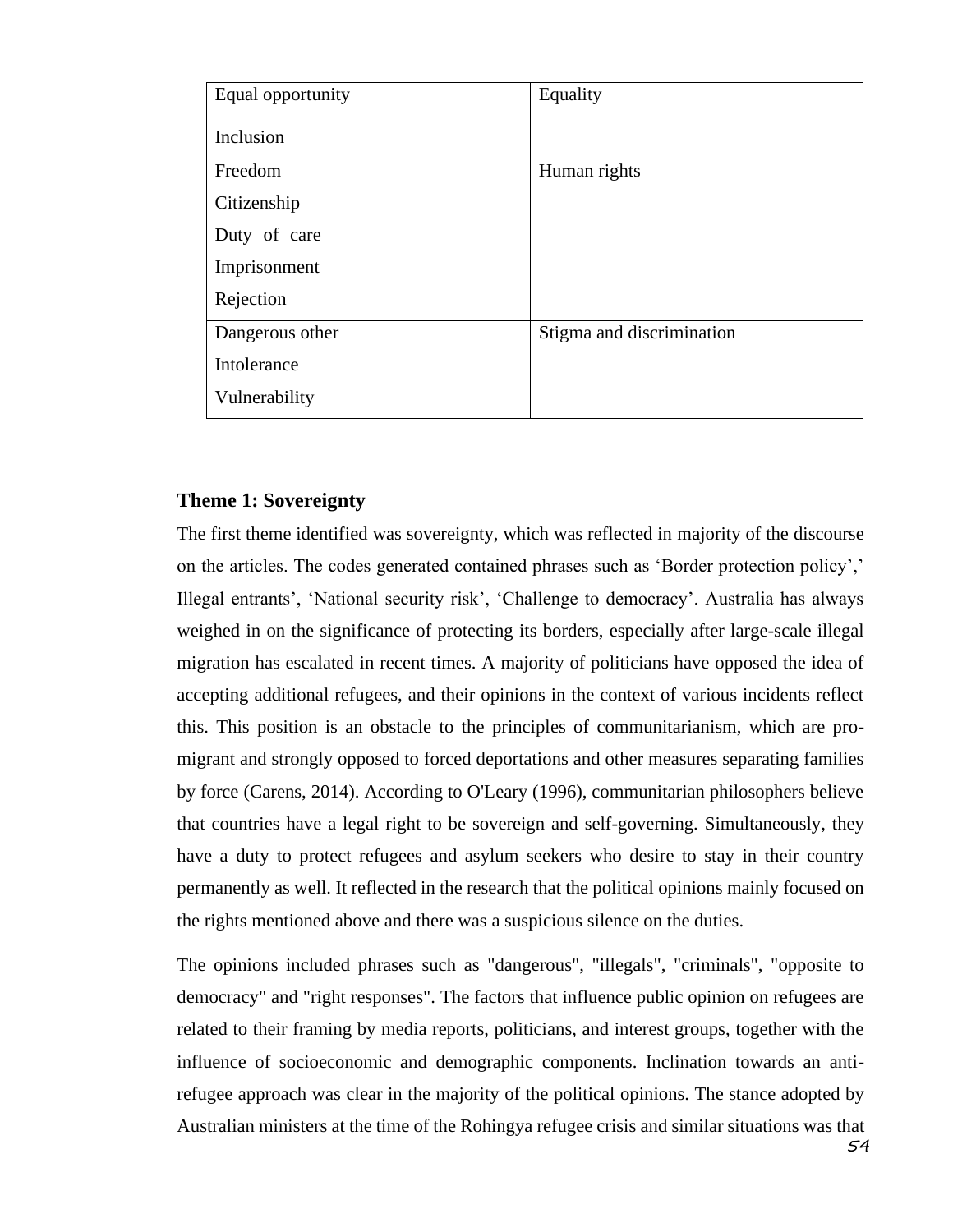illegal immigrants are a threat to the country's well-being. The recurrent statements given by authorities about protecting the borders and sovereignty against criminal activities are found to have caused confusion among the public about refugee resettlement. This is parallel to an analysis by van Berlo (2015) on the public discourse about Australia's border protection policy. Ironically, opposition political parties have given statements in favor of accepting refugees from time to time, but it is believed to be more for political gains rather than out of empathy towards refugees. However, human rights activists and the public have displayed a positive and welcoming stance towards refugees while expressing their opinions.

#### **Theme 2: Equality**

The second theme identified was equality. The codes generated were 'Equal opportunity' and 'Inclusion'. A significant proportion of the public has always stood by refugees whenever any major incidents have happened in Australian immigration history. The study reflects that the Australian common public has the opinion that refugees should be given an equal opportunity to enter the country and should not be discriminated against based on religion or geographical differences, whereas, majority of the politicians have opposed this. The public also argue that once the refugees reach the country, they should be included in the community and given rights equal to those of citizens. Thisrelates to the communitarian ideology, which upholds the ideas of equality for all and community relationships (Avineri  $\&$  De-Shalit, 2011).

There were instances when the authorities had to revoke their decisions to deport refugees, mostly due to public protests. The public opinion on these incidents reflects the theme of equality and a sense of inclusion in the community. This positive attitude could have been because of the involvement of local media in developing meaningful communities and the humanization of local refugees, as news reporters seek acceptability by building connections with refugee experiences. Communitarians believe that the functioning of consultative democracies requires certain levels of mutual trust and understanding between individuals in the community (Sicakkan, 2004). However, government authorities have always observed that people who reach Australia illegally will not be incorporated into the community and would be resettled elsewhere. This conclusion was drawn from the opinions in multiple contexts of immigration issues. Accordingly, this unwelcoming attitude towards refugees was found prominently in conservative political discourse, in similarity to a study by Canetti et al. (2016) regarding the threats faced by asylum seekers in Israel and Australia.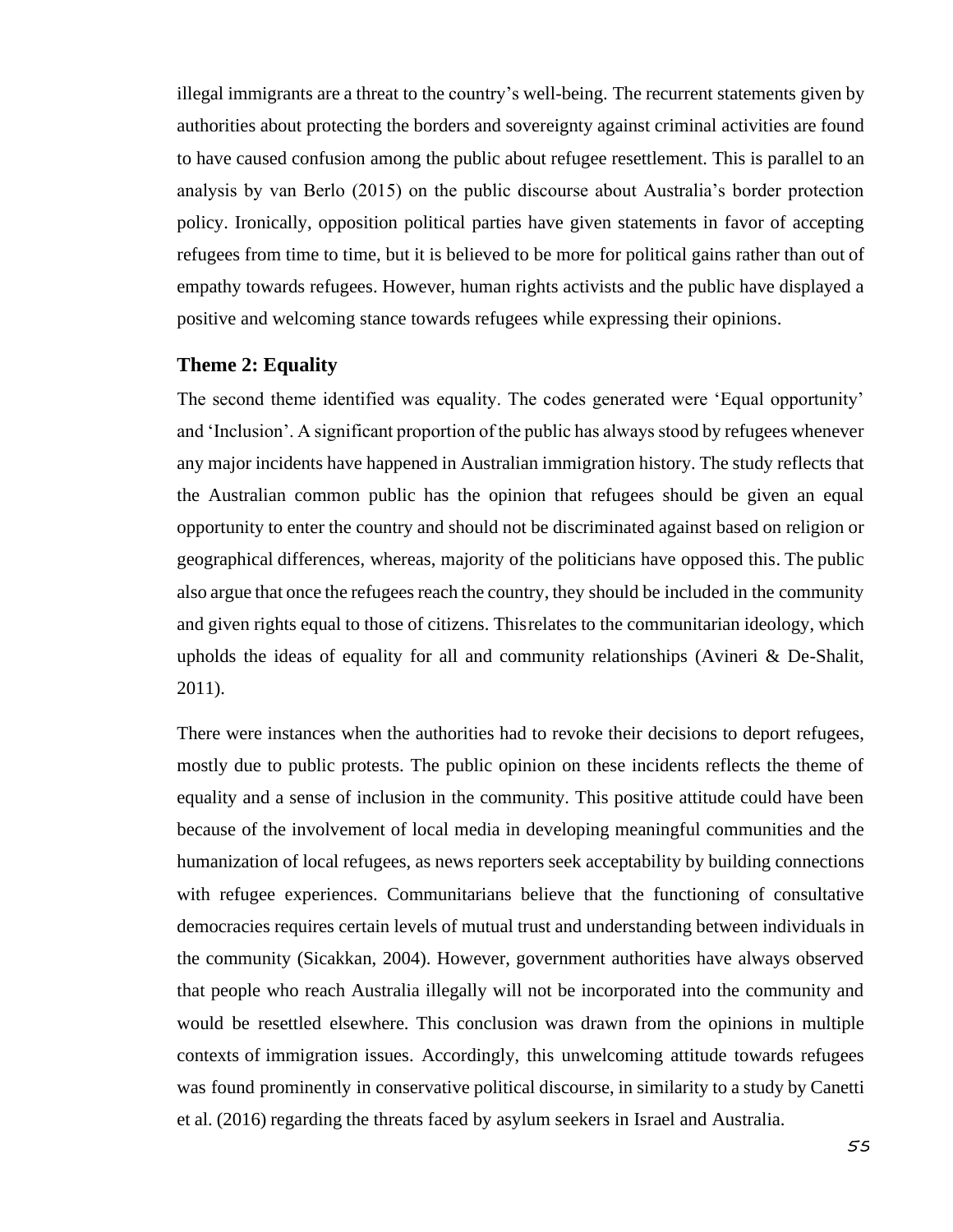#### **Theme 3: Human Rights**

The third theme identified was the human rights of refugees. The codes generated were 'Freedom', 'Citizenship, 'Duty of care', 'Imprisonment, and 'Rejection'. This theme identified the concerns about the fundamental rights of refugees who end up in detention centers in the process of entering Australia. The theme explores that basic human rights of refugees are at stake in many detention centers, and the "duty of care" that Australia owes to those in custody is not carried out perfectly. Opinions expressed by different channels show the concerns of the medical fraternity, the public, and organizations such as the UNHCR. A study by Killedar and Harris (2017) reflects similar findings regarding the denial of health rights of refugees at Australian detention centers. Cooper et al. (2016) contend that inrecent years, leading Australian news organizations have been portraying refugees more positively and advocating for their rights. This transition happened following the riots and deaths that occurred at the detention centers. However, during this study, it was found that thecoverage of certain specific incidents was absent from Australian media platforms, but was detailed in international media. This could be part of a hidden agenda to protect Australia's status as a "good international citizen" (p. 81), a terminology that its government officials use regularly. Earlier research highlighted the influence of governments on refugee media attention (Bleiker et al., 2013; Klocker and Dunn, 2003). Nonetheless, there is scope for further study, including regional and urban media, to substantiate this argument.

The public opinion in general could be interpreted as in favor of the refugees, parallel to the concepts of John Rawls, who had a positive attitude regarding the right to life and to freedom for burdened people (Wilkins, 2007). Contrastingly, the research also found some data about the concerns of the public about refugees attaining citizenship in Australia. A significant proportion of the public opined in a survey that refugees should be allowed to work and live in the country, but had mixed opinions on giving them permanent residency. Even though no visible opinion was found supporting the denial of human rights, specific instances suggest that there is a 'do not care' attitude towards this matter among certain sections of society.

# **Theme 4: Stigma and discrimination**

The fourth theme identified was stigma and discrimination against refugees. The codes generated were 'Dangerous other', 'Intolerance' and 'Vulnerability'. This theme examined the intolerance refugees are subjected to, both in detention centers and also when they reach mainland Australia. The discourse presented many instances where authorities were skeptical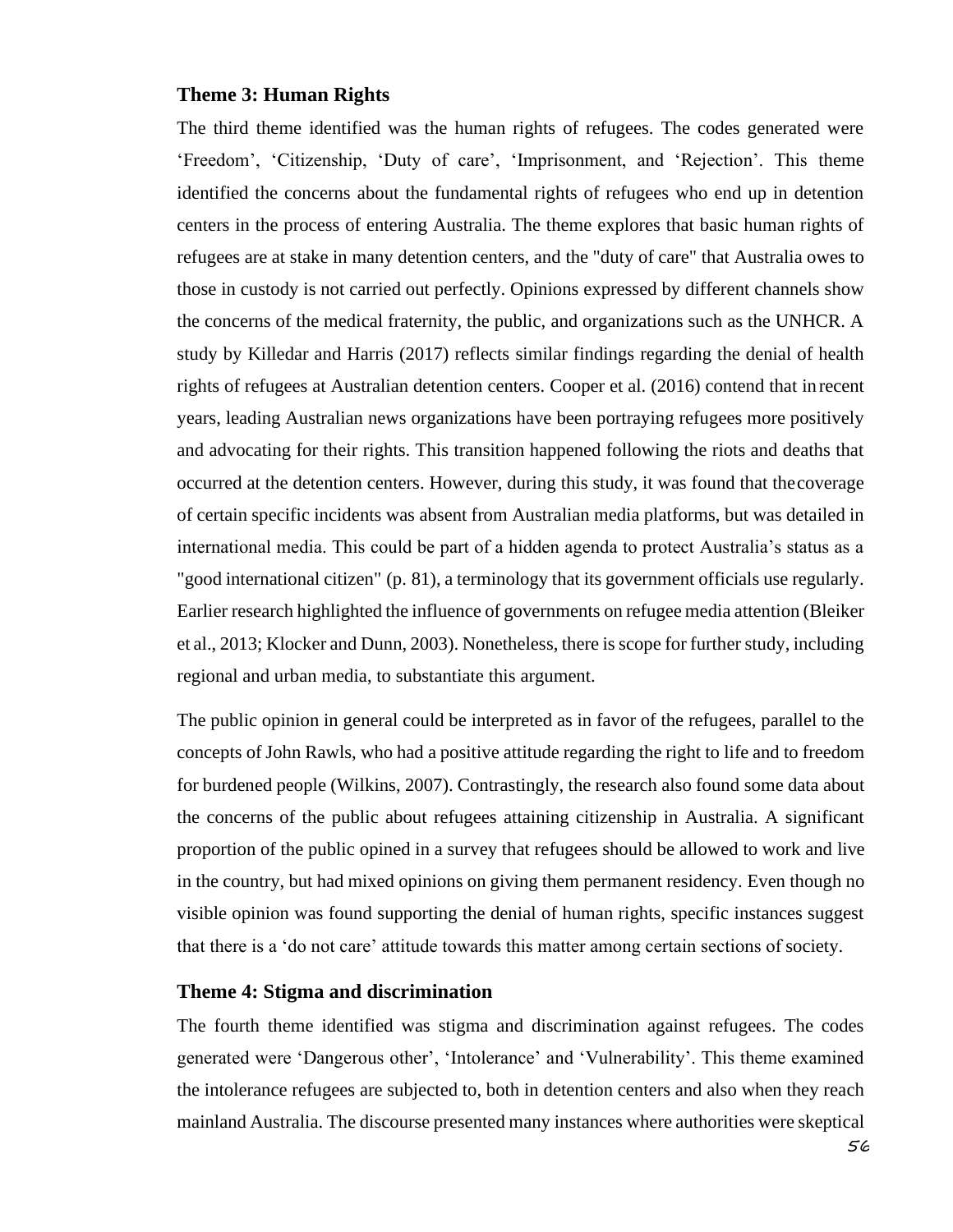about the refugees just because of their color or religion. Rawls considers that the dominance of public values such as equality, freedom and fairness serve as the foundation of a liberal country (Wolin, 1996). This thought itself suggests no individual should be discriminated against in a just society. In the research, it was reflected that, in many instances, this Rawlsian concept of a just society is not mirrored in the attitude of the authorities.

The theme also identifies the stigma surrounding refugees and their exclusion from society. There were testimonials which displayed the trauma that refugees are going through in detention centers. Contributors also discussed the vulnerable conditions that refugees encounter in detention centers due to long periods of indefinite imprisonment. The media have a privileged social role that enables specific realities to be legitimized and public sentiment to be shaped (KhosraviNik, 2010). Consequently, the reports on the sufferings of refugees are found to have influenced public opinion. It reflects in the study that years of stigma have resulted in the development of mental health conditions among refugees, and suicide rates have increased accordingly. It may draw a general conclusion that the attitudes of Australian authorities towards refugees are substantially unwelcoming and discriminatory, and contrary to Rawlsian ideals of a society without racial preferences. In Rawls' view, an individual would not be discriminated against because of his economic or race status in a just society. If it were the opposite, society would be unjust (Nagel, 2003).

#### **Ethical analysis**

As explained in the methodology part, an ethical analysis process was done with the available data to explore the ethical justification for the Australian government's detention policy within the framework of global justice theories. Plante (2004) introduced five principles to consider while doing the analysis: competence, concern, integrity, respect and responsibility. These five principles, while significant, provide a solid platform for studying how a focus on ethics could support good practices among academic researchers. Asgary and Mitschow (2002) add additional principles, including honesty, respecting individual freedom and human rights, respecting the sovereignty of the state, fairness, and trust. The researcher used these principles as a background while evaluating the detention policy of the Australian government, at each step in the process.

Eugene Bardach's (2000) eightfold policy analysis framework was used to conduct the study. This framework is frequently employed in administration, government policy and public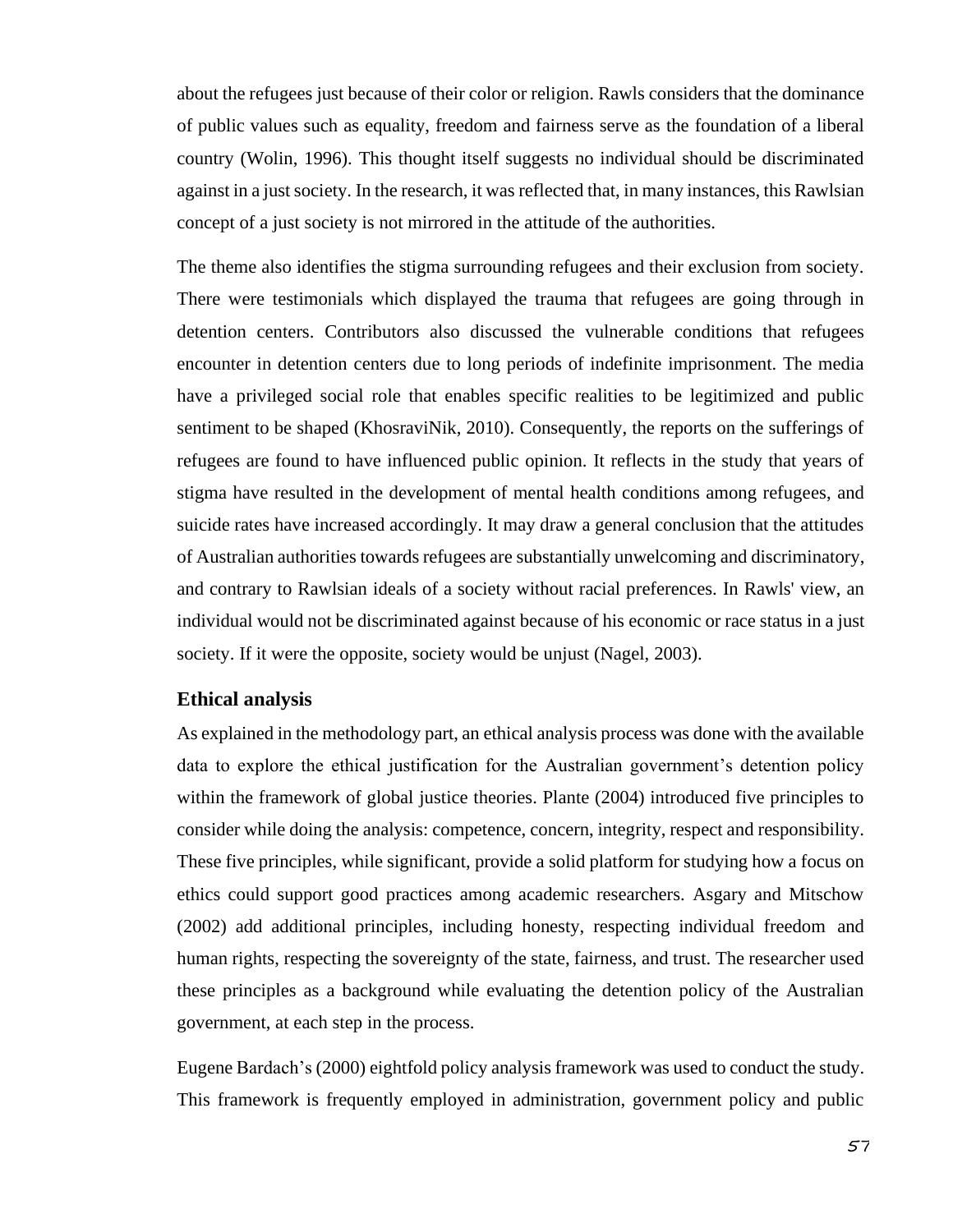health research. The steps of the process include (1) problem-setting, (2) evidence assembling, (3) alternative building, (4) criteria-selection, (5) results projecting, (6) confronting trade-offs, (7) decision-making, and (8) sharing the results of the whole process (Engelman et al., 2019).

*Problem-setting:* The process of defining the problem has already been done in the literature review part. However, a quick summary is given here. The refugee detention policy of the Australian government is the focus of this study. According to the UNHCR, Australia's average intake of refugees is around 13000 and the numbers change every year considering specific situations and incidents. The number of 'illegal entrants' (as mentioned by the Australian government) who try to enter the country has also increased in recent times. The government intercepts the majority of boats and sends the refugees to detention centers as part of their globally criticized detention policy. The study explored literature, opinions by politicians and the public, along with the concerns of the international communityregarding the conditions and sufferings of those refugees. Ironically, the Australian government justifies the policy by citing that it is critical for them to safeguard their borders and state sovereignty. However, in the process, the government is arguably failing to comply with basic human rights, and the policy appears contrary to the concepts of global justice theorists.

*Evidence assembling*: Multiple scholars have criticized the detention policy adopted by the Australian government, which has been discussed in the literature review section. Significant information and articles were noted in the literature review that were critical of the policy. Studies conducted by Newman et al. (2013), Killedar and Harris (2017), Savic et al. (2015), Rees et al. (2013) explained the health issues and concerns regarding refugees in the detention centers. Literature also describes the history of the Australian government's detention policy (McAdam, 2013) and the associated concerns. The restrictions imposed by the government on the media in reporting news about refugees (Bleiker et al., 2013) were also noted. Along with this, the opinions expressed by the politicians, public and the international community were also gathered from media articles and analyzed.

*Alternative building:* After reviewing the literature and opinions of the community and stakeholders, it reflects that the detention policy of the Australian government is a threat to the human rights of refugees. However, it is a fact that states have the fundamental right to protect their borders and uphold sovereignty. Considering these facts and the findings of the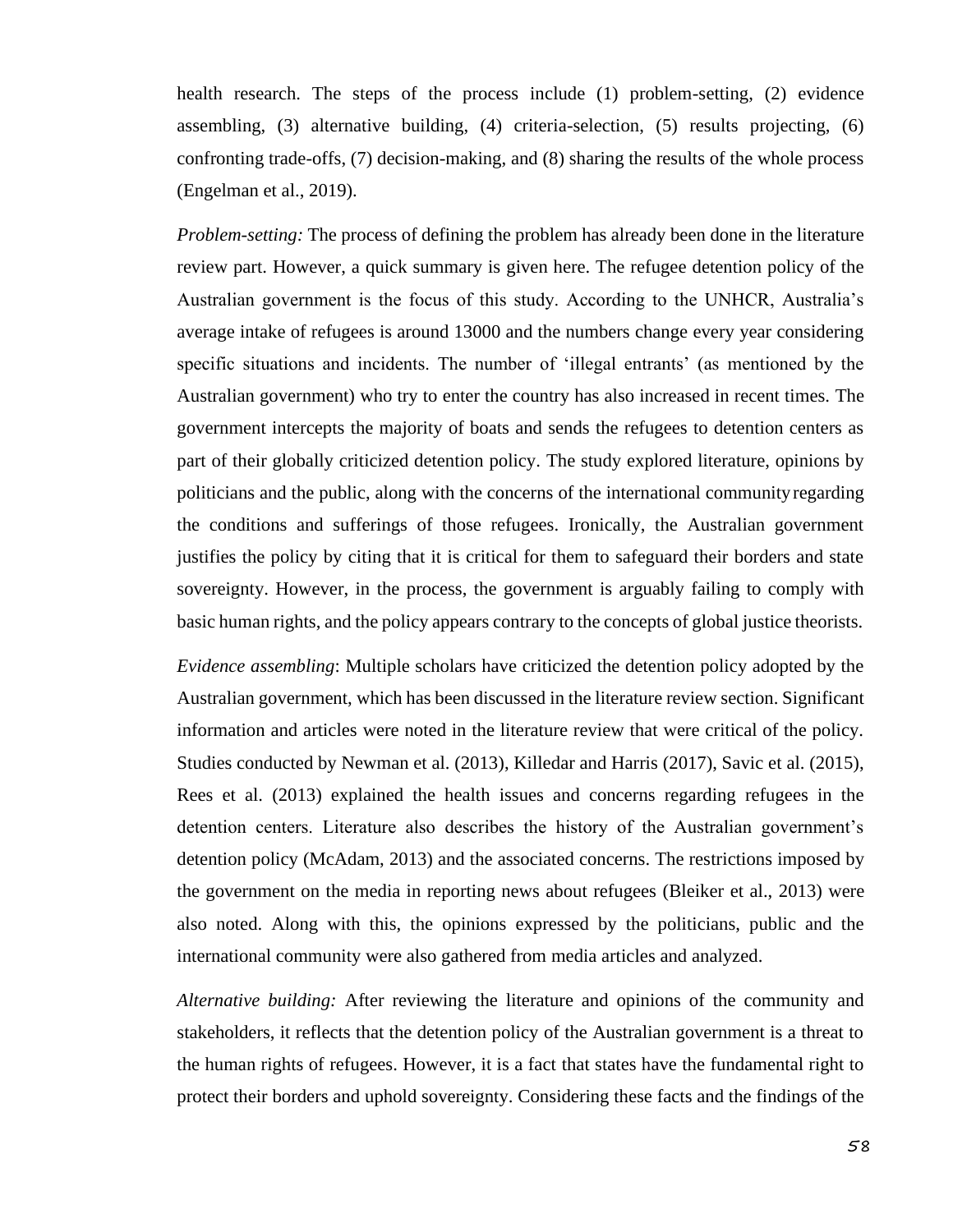study, along with UNHCR's (1999) guidelines regarding resettlement of refugees, the proposed alternatives to the policy would be:

- 1. Accommodating refugees at a place in the mainland rather than in offshore detention centers
- 2. Report to the authorities at specified places and at specific intervals.
- 3. Providing a guarantor (Australian citizen)
- 4. Access to timely and appropriate healthcare
- 5. Exploring options other than deportation

*Criteria selection:* Accommodating refugees on the Australian mainland would definitely foster their mental health, as this would provide a different kind of freedom to them. The precise idea of the proposal is to accommodate refugees in specific places where the authorities could easily monitor them (could be individual houses). This could increase the financial costs but would provide freedom and dignity to the refuges along with the simplification of administrative procedure.

The idea of periodic reporting would ensure that there is constant communication between refugees and the authorities. If this idea is applied rightly, it averts the worry of absconding as well as the authorities would be alerted if the refugee does not present themselves at the required time. From the refugees' point of view, they would always prefer to comply with this idea rather than staying in a detention center. Furthermore, if the refugee has a guarantor, it would be beneficial for the refugee as well as for the government. The guarantor could be a friend and guide and a bridge to the community for the refugee, and at the same time, the person could report to the authorities if there is non-compliance with the law by the refugee (UNHCR, 1999). This would improve efficiency and administrative simplicity.

The major concern reflected in the research was the health of the refugees. Restricted or denied access to healthcare would increase trauma and deteriorate mental health. Given this, the proposed alternative may be advantageous, as access to timely and appropriate healthcare would address a wide range of issues that have resulted in suicides and riots in detention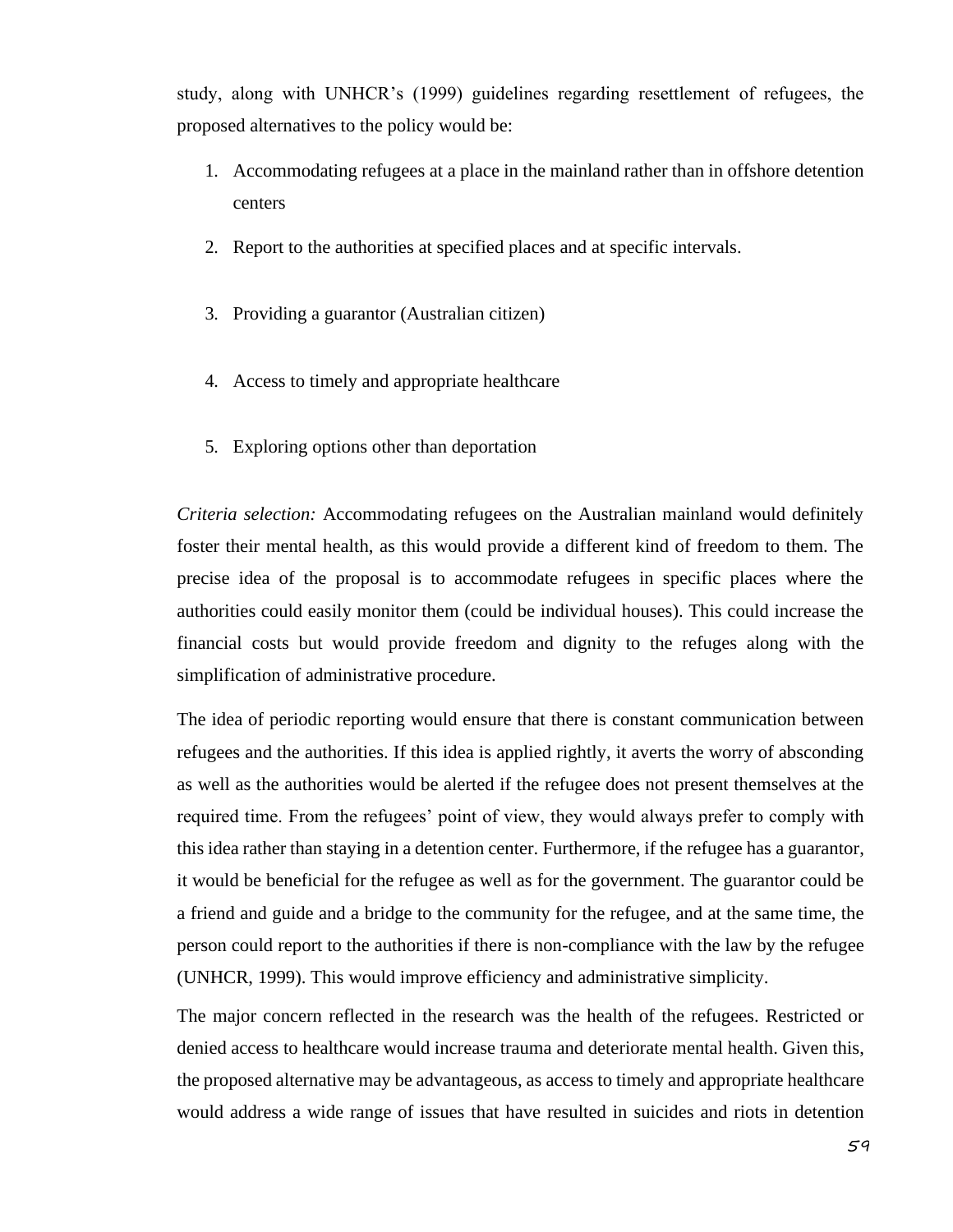centers in the recent past. Moreover, this promotes equity, fairness, and would uphold the dignity of refugees.

The final alternative proposed is an open suggestion of finding a substitute for the deportation of refugees, which is unethical and contrary to all justice theories. For instance, many countries in the Middle East do not follow a policy of giving asylum or permanent residency to non-citizens (Abella, 1995). Similarly, a two year work visa may be granted and after the completion of the issued visa, if the refugee reapplies with a good character certificate from the authorities, the process could be continued. It is a reality thatnon-residents will not have the same rights and privileges as citizens, yet this alternative will prove far better than deportation (Wicker, 2010).

*Projecting results and confronting tradeoffs:* As noted by Bardach, this is the most challenging step in the process. The feasibility of the alternatives proposed would be detailed here. The first proposal, the transfer of refugees from detention centers to mainland Australia, might appear to be an increase in the financial burden for the government. This may spark debates about the importance of border security, but the researcher assumes that the proposal is feasible given that the country spends \$812 million per year on its detention policy (Doherty, 2021).

Given the modern workforce's multitasking ability and efficiency, reporting to authorities on a regular basis is feasible. Since Australia is a large country, considering the fact that there are currently fewer than 2000 people in the detention centers (Doherty, 2021), they may be relocated to different states of the country, and this would make the task feasible for local authorities. However, there is this risk of absconding. This could be averted to a considerable extent by implementing the next alternative of allotting a guarantor. Even though the practicability of assigning a guarantor for each refugee is challenging, this could be overcome by consulting with human rights advocates and Australian citizens with similar cultural backgrounds to the specific refugee.

Providing timely and appropriate healthcare is a fundamental obligation of all governments. A general concern expressed by all researchers in the literature review was regarding the health, precisely the mental health of refugees in detention. Global states arguably spend a large portion of their annual budget on covering the health care costs of their citizens. However, the researcher would like to take the liberty of prioritizing this alternative, based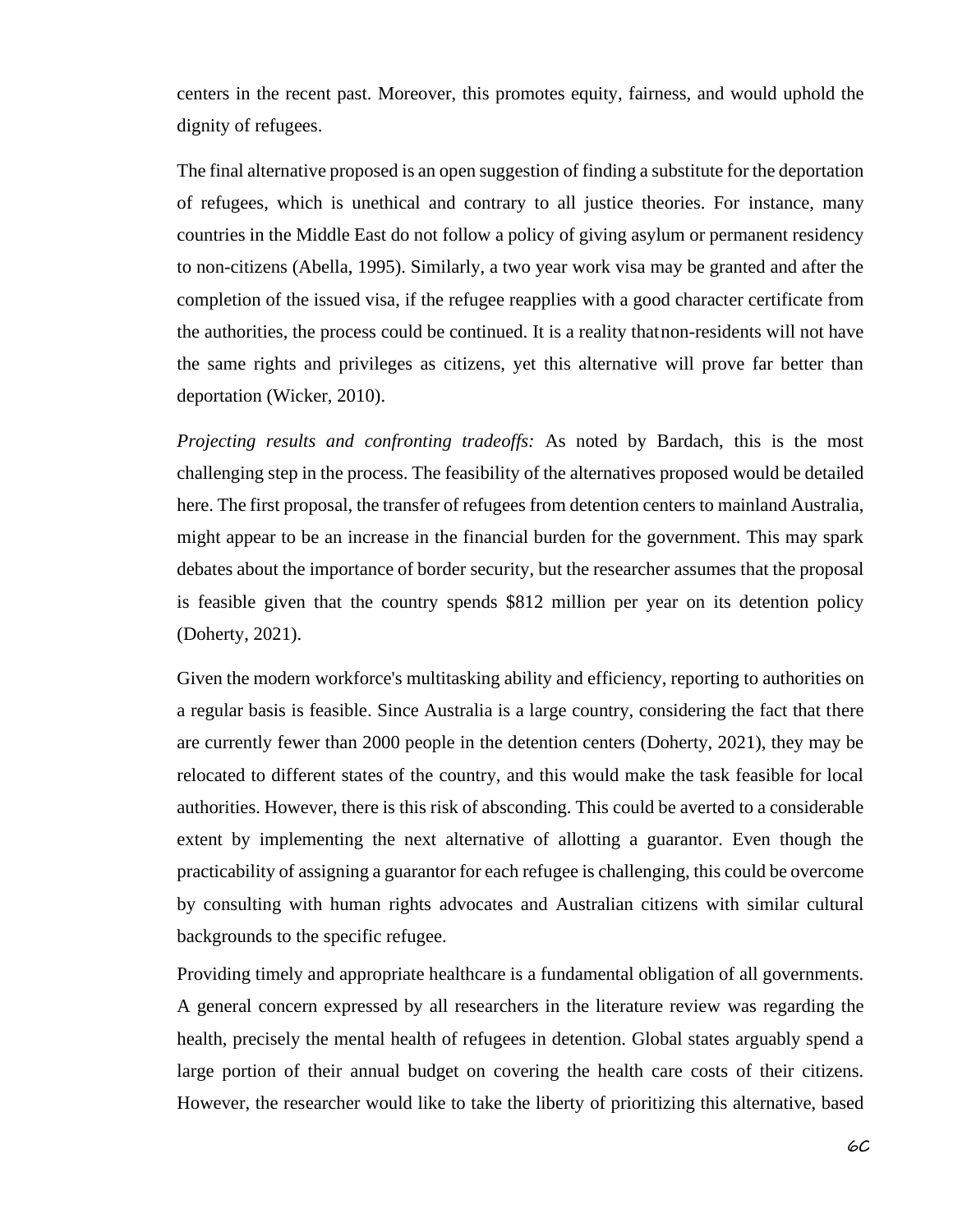on the values of fairness, justice and equity. Moreover, this proposal is feasible considering the amount of money spent by the government on operating the detention centers. The final alternative of exploring other options rather than deportation is also viable considering the fact that issuing work visas is less complicated compared to running detention centers orthe complex permanent residency processing. However, this would involve a lot of procedures and policy discussions within the government, so the researcher would like to keep this alternative as the last priority.

*Decision making:* As explained in the previous step, the alternatives put forward in this study consider both ethical values and practicability. It is reflected in the literature review that the detention policy of the Australian government is arguably a failure considering the human rights violations and the huge cost. The researcher assumes that the proposed alternatives would help to reduce the financial burden of the government and would also contribute to forming a humane policy. The alternatives are prioritized and listed in ascending order below.

- 1. Access to timely and appropriate healthcare
- 2. Accommodating refugees at a place in the mainland rather than in offshore detention centers
- 3. Report to the authorities at specified places and at specific intervals.
- 4. Providing a guarantor (Australian citizen)
- 5. Exploring options other than deportation

*Sharing the results:* The researcher would like to share the proposed alternatives with the Australian government as the study has recommendations for a robust and humane policy. The focus of this study was to ethically analyze the Australian government's detention policy. After reviewing the literature and media articles, the study proposed five alternatives or additions that could improve the effectiveness of the policy. The alternatives were reevaluated and prioritized, considering both their practicability and ethical values. However, the findings of the thematic analysis part should also be read together with this section.

The study proposes timely and appropriate healthcare for refugees as the primary alternative. As evident from the literature review, the current procedures in detention centers are causing delays or denials of healthcare for refugees. Considering this, the second alternative becomes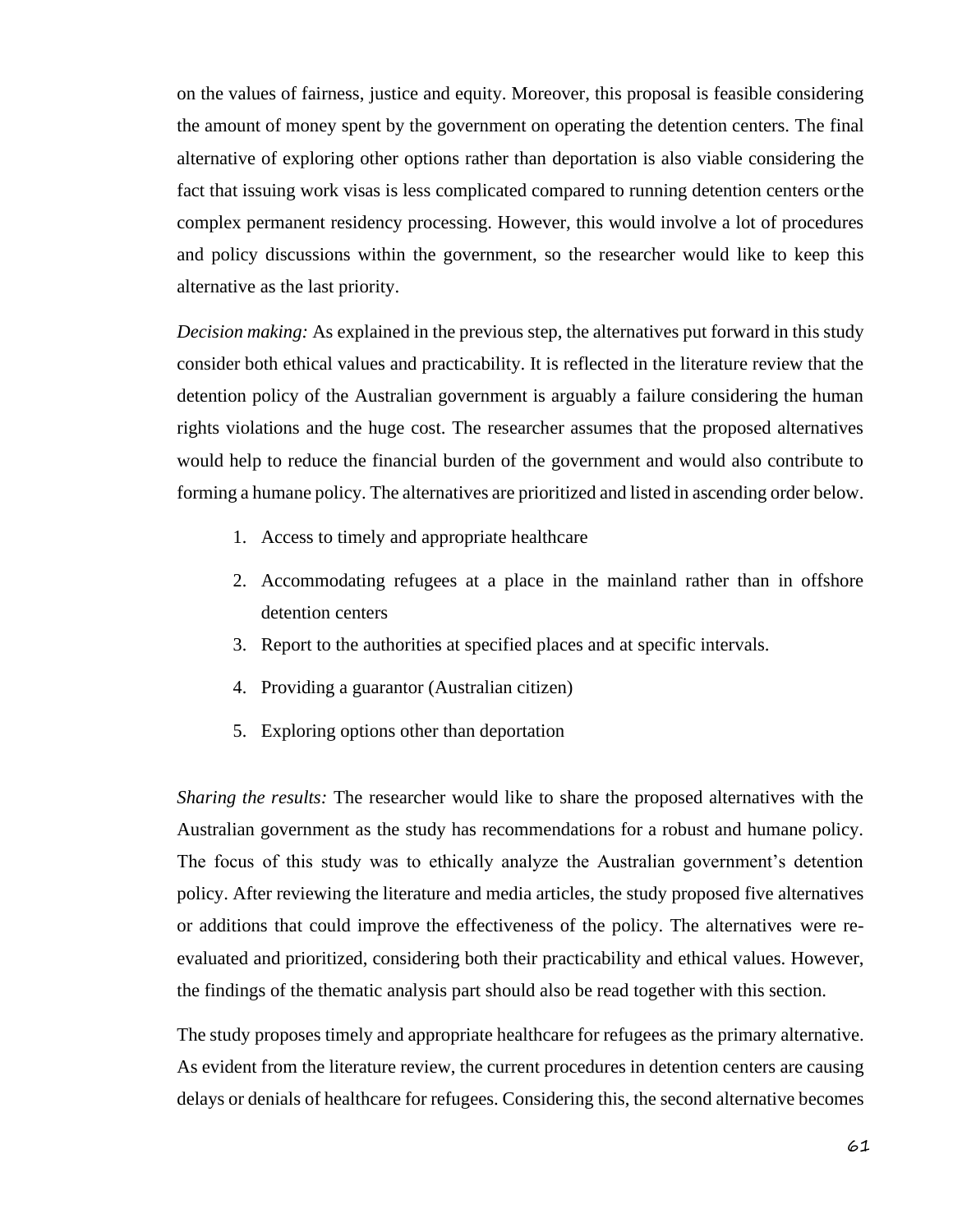relevant as accommodating refugees in mainland Australia would lighten the procedures and accommodating them in communities will ensure their fundamental rights are ensured. The question of security and national sovereignty arises here, but it could be addressed to a considerable extent by implementing the following alternatives. Periodic inspections by authorities and organizing a guarantor for each refugee would address the safety and security concerns that may arise regarding these alternatives. This could continue while the refugees' plea for asylum is under consideration by the government. The final alternative proposes the idea of issuing short-term work visas as an alternative to deportation of refuges, considering the ethical values. If the government considers a specific refugee as a national threat or burden to the public system, by practicing the above alternatives, the person could be given a short-term visa and this could be extended by considering character reports. This proposal is both ethical considering refugees and beneficial to the government of Australia as the refugee would add to the workforce of the country and be a taxpayer also.

#### **Limitations**

Even though this research provides several meaningful insights into the area of Australia's treatment of refugees, there are still some limitations that need to be acknowledged.

First, this study used qualitative research methods and the backward snowball technique. Information was left with limited data available from Australian media platforms, hence information was collected from international media articles which mentioned the refugee crisis in Australia. The study sample was relatively small for this reason. The limited timeframe available for the research also could have affected the quality of results.

The design of the study, therefore, may have affected the findings, in particular the selection of relevant articles and collecting the data. Media articles selected were from the time of 2015-2021. It was found in the research that Australian media had softened their stance on refugees and represented them in a more humanizing manner after 2015. This could have led to the omission of certain relevant news from being published. Subsequently, the researcher might have missed some relevant information and corresponding opinions.

Second, the information was collected, analyzed, and transcribed by a single researcher. The researcher's lack of experience in doing the methods adopted for the study might have affected the results. As mentioned above, due to the time frame, only limited articles were selected for the study, which were relevant, according to the researcher. Selection bias was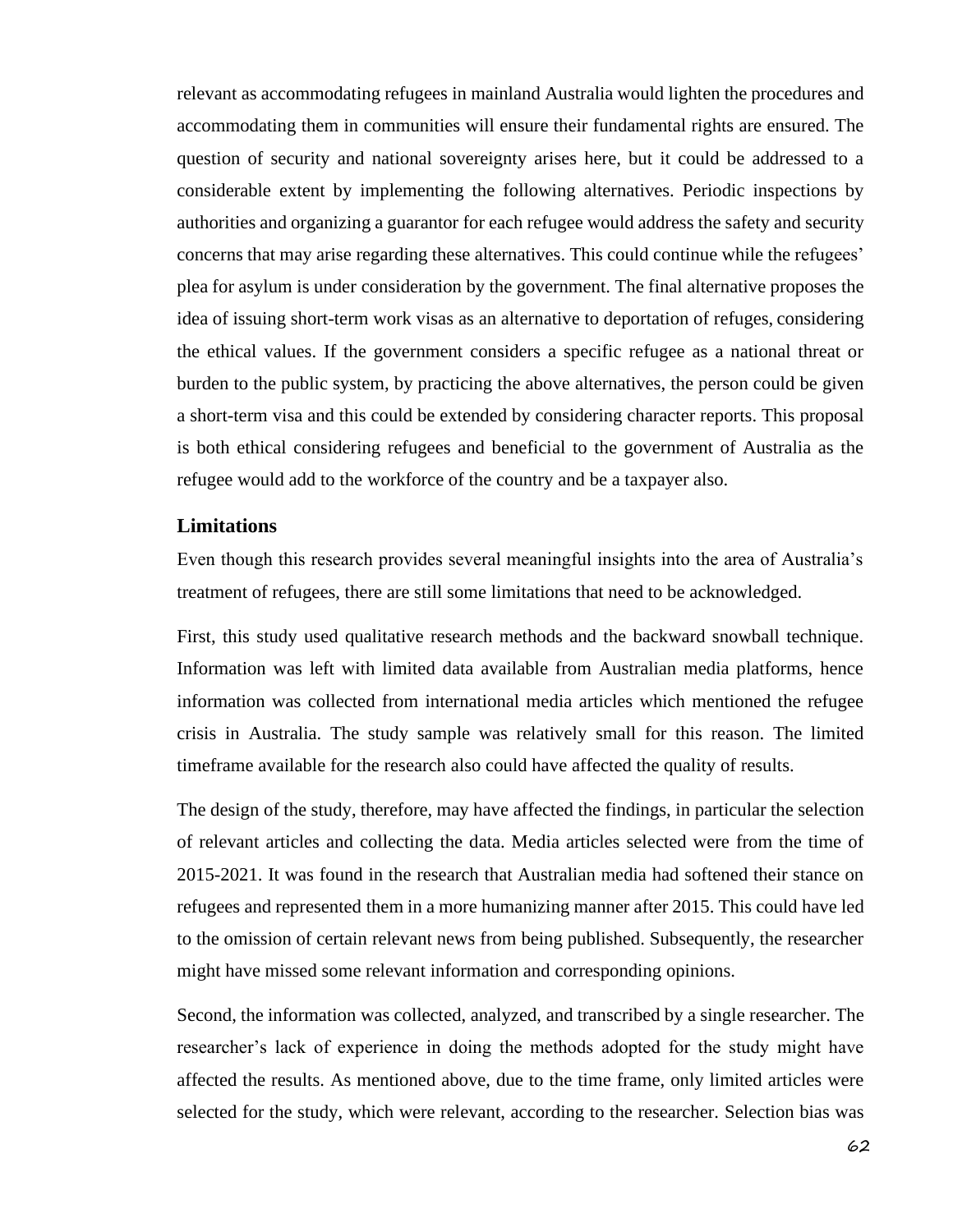avoided to the maximum and the choice of the articles was solely based on the research questions and key search words.

Finally, as the majority of the data was obtained online using search engines, the researcher might have missed some reports and photographs that were available only in the printed editions. Access to certain articles was also denied by particular news portals and the researcher could not overcome these obstacles due to monetary and time limitations.

Taking into consideration the above limitations, this study still provides very useful information about public opinion on Australia's refugee policy. However, this analysis focuses primarily on the study of general trends; the direct characteristics of the study are outside a more comprehensive and meaningful discussion on the wider relevance of these patterns for refugee debates and insight with respect to the Australian government's refugee policy.

# **Conclusion**

This chapter discussed the findings of the study in detail. The study analyzed the refugee crisis in Australia and the country's response to it considering the theories of global justice. The results were obtained after the thematic analysis were discussed and the themes were related to corresponding ideas of justice theorists and the relevance they had to the topical literature. An ethical analysis section discussed the alternatives for the current detention policy considering the values and feasibility. Finally, the limitations of the study were discussed. The implications and directions for further research will be detailed in the next chapter.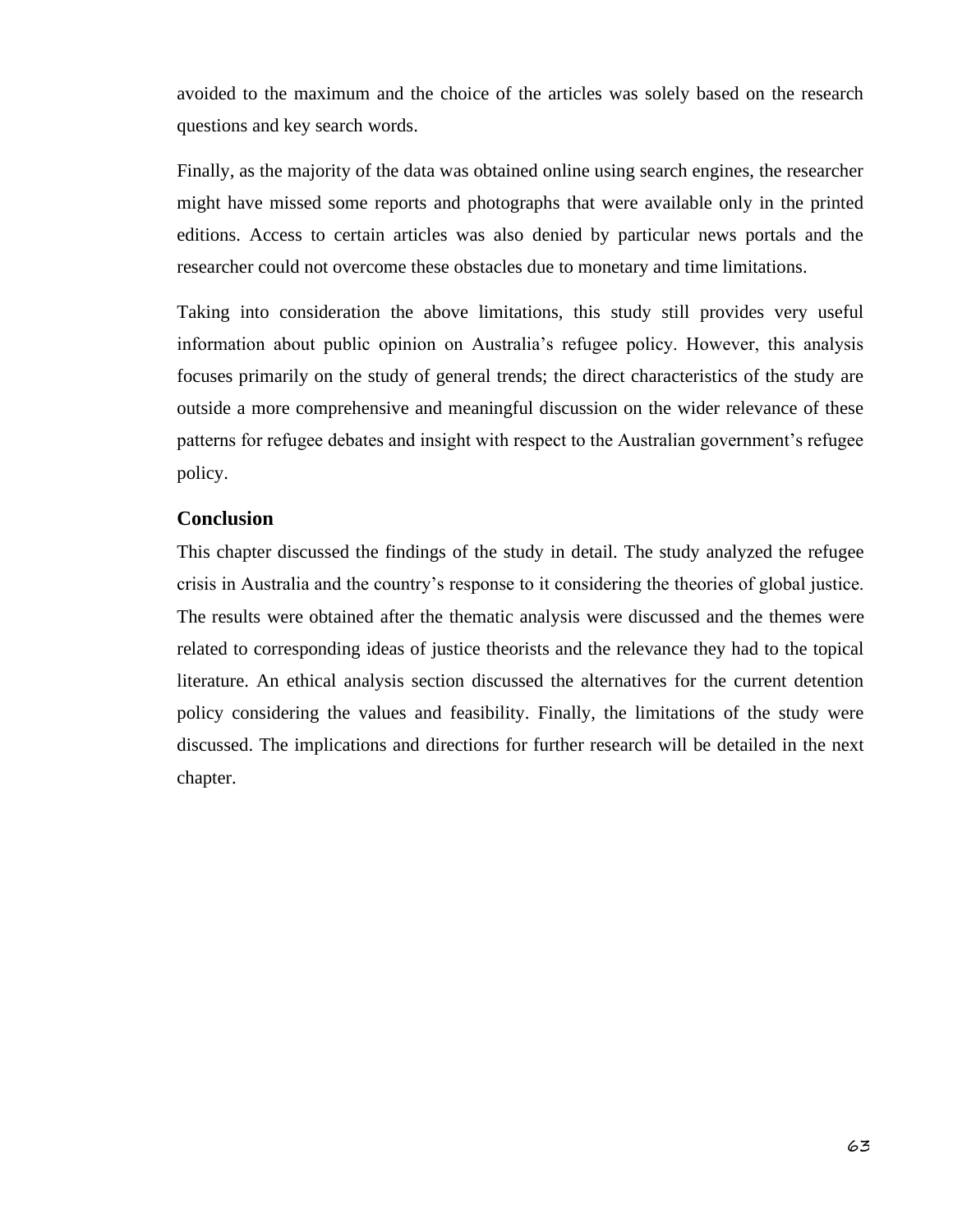# **Chapter 7: Conclusion**

#### **Summary of the study**

The fundamental purpose of this dissertation was to investigate the policy basis for Australia's refugee detention policy, along with its ethical implications considering global justice theories. The public opinion on refugee resettlement was analyzed in this study, focusing on Australian media from the period of 2015-2021. This study began with an overview of the present worldwide refugee crisis in the first chapter. The chapter then went through the reasons for conducting the research and the study's objective. Research design was next detailed, with an emphasis on qualitative content analysis and case selection concerns.

The significant incidents that caused political controversy among the public were thoroughly analyzed to help answer the research questions and obtain a better understanding of the Australian refugee policy. The Rohingya refugee crisis, which drew the country's attention in 2015, was the first instance. Following that, there was a debate in Australia in 2019 about the Medevac law repeal. The matter of the deportation of the 'Biolela' family, which occurred lately, was the last instance. All three events sparked heated debate and discussion among the Australian public over the country's refugee resettlement policies. Besides these three particular incidents, the discourse on refugees in Australia and New Zealand throughout the time period under consideration was also explored. Political parties shifted from opposition to governance during the selected time period. As a result of altering views between government and opposition, the parties' stances on these incidents have occasionally diverged. Consequently, most parties' policy shifts reflected a variety of views, some of which were contradictory. The general population also had opposing viewpoints on each incident.

The research then looked at the history of international refugee resettlement. It also looked at some of the most significant instances involving refugees around the world. The refugee crisis that occurred in Europe as a result of a series of civil conflicts in the Middle East and Africa, for instance, was studied. The UNHCR's long-term solutions for resettling refugees, such as voluntary repatriation, local integration, and relocation to a third country, were also investigated. It also looked at Australia's current refugee resettlement policies as well as the country's history of refugee resettlement. A detailed explanation of the circumstances of each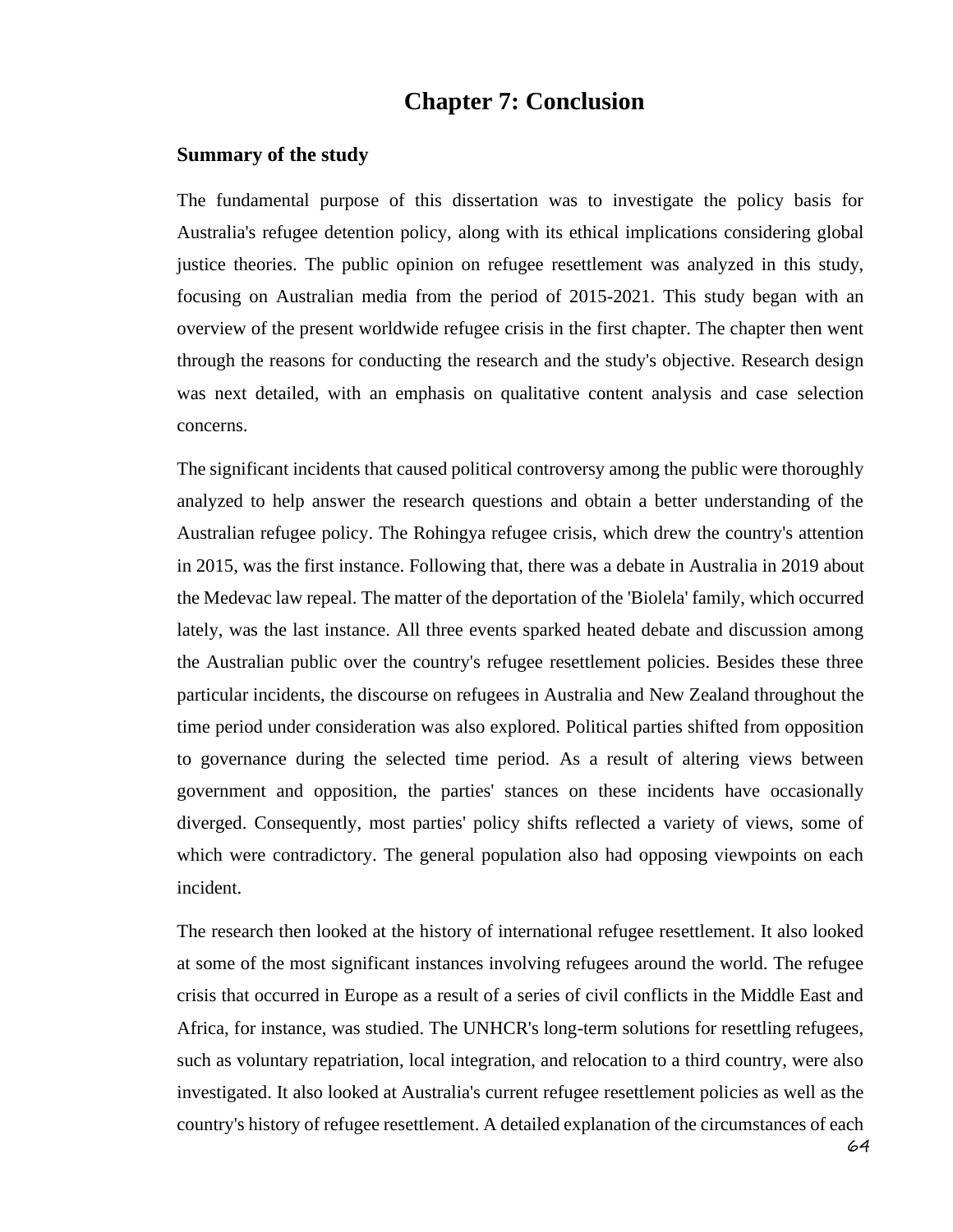of the incidents examined followed this.

The next section looked at the viewpoints of global justice theories that apply to immigration and the relocation of displaced refugees in order to answer the research questions. John Rawls' theory of justice and communitarianism were the two major theories explored. Different experts' opinions were examined, including those of John Rawls, Joseph Carens, and David Miller. This chapter examined the theoretical underpinnings of which the dissertation's research questions may be solved by focusing on these broad schools of philosophy.

In the next chapter, the data gathered was analyzed by coding using the Braun and Clark method and relevant themes were generated and results were discussed. The discussion section looked at the policy stances taken by politicians and the public in response to the incidents discussed earlier. This chapter closely reviewed what social justice theories were represented in the attitudes of the public regarding the major immigration incidents and to what degree the theories were represented in their positions. An ethical analysis section closely evaluated the detention policy and discussed the feasible alternatives considering the findings of the study.

# **Findings**

This study reflects that, in most instances, the public adopted and embraced the arguments made by proponents of the liberal human rights perspective. For instance, with 'Bioloela family', which is an ongoing issue in Australia, the public opinion reflected a humanitarian approach and the majority opined that the family should be resettled in Australia. The public discourse reflected the fact that Australia, being an international citizen, has the duty to protect refugees who seek to stay in the country. This mirrors the thoughts of major humanitarian philosophers who support the rights of refugees. Contrastingly, the majority of the politicians contradicted this and called for the deportation of the family even though there were some exclusions.

While analyzing the backdated events in Australian immigration history, a similar approach as mentioned above was reflected in the opinions. For instance, when the Medevac law was repealed, the public and the medical community opposed the decision and opined that it was a denial of fundamental human rights of refugees. Their opinions reflected a humanitarian approach, and the majority of the discourse reflected that Australia is disregarding the duty of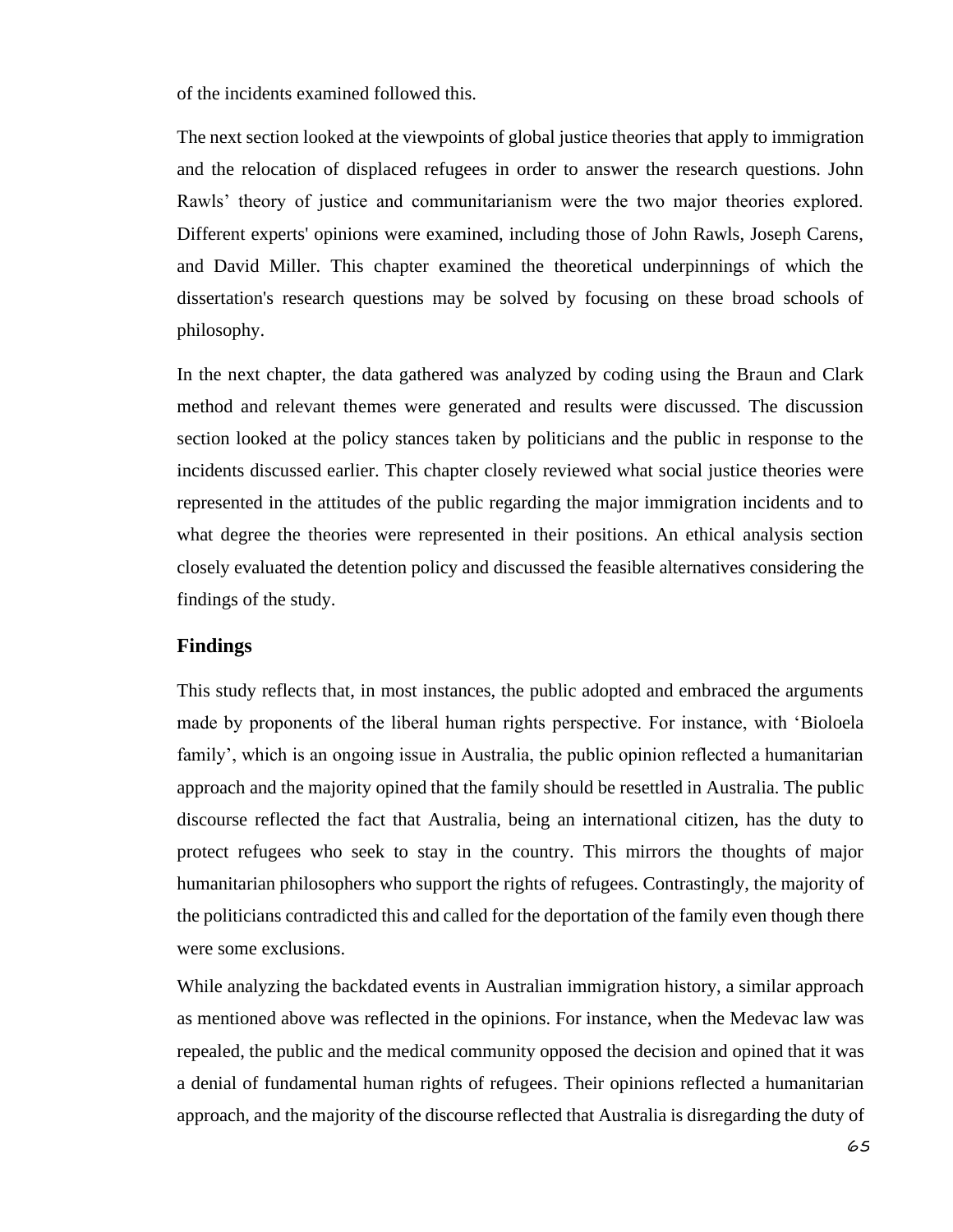care that every nation has towards refugees as a signatory to The 1951 Refugee Convention. In contrast, the government officials reflected that the repeal of the law would ensure that the nation's sovereignty would be protected as the government gained the decisive power over transportation of unwell refugees from detention centers. This viewpoint does not complement any philosophical schools of thought and is a direct denial of justice to refugees. This trend was noticeable in opinions whenever any major incident happened in Australian immigration history, even if there were some exclusions.

Overall, it may be summarized that the common public in Australia has a welcoming attitude towards refugees, even though there are some concerns regarding safety and mixing of culture. The concerns about multiculturalism were reflected in some discourses, yet this could not be considered as a general opinion, as the majority of the public was in favor of including refugees in the community. Therefore, it may be stated that the public opinion and mood in Australia are in favor of accepting refugees and mirrors the thoughts of liberal philosophers with a human rights perspective. Conversely, it could be concluded that the government and a large fraction of politicians do not have a welcoming attitude towards refugees. The study could hardly detect any opinions that favored refugees from government officials and politicians, except some countable ones from opposition parties. The researcher assumes this is more for political gains rather than out of compassion towards refugees. Political opinions reflect that immigrants could pose a threat to national sovereignty and the public system. This viewpoint does not reflect any humanitarian ideologies and is totally against the concept of justice. The study concludes that there is no justification for the unique refugee detention policy of the Australian government and it does not mirror any of the global justice theories.

#### **Directions for further study**

As mentioned in the limitations part, this study was carried out in a narrow time frame and with limited literature. The researcher believes these factors are crucial while studying a policy adopted by any government. However, these limitations could prove to be an inspiration for subsequent research to add on to the implications of this study. For further study, the research could be broadened in several ways. First, a comparative study could be done involving countries like the United States and Poland. The policies involving refugees in these countries are comparatively similar to those of Australia, so it could be useful to analyze public opinion about the policies adopted.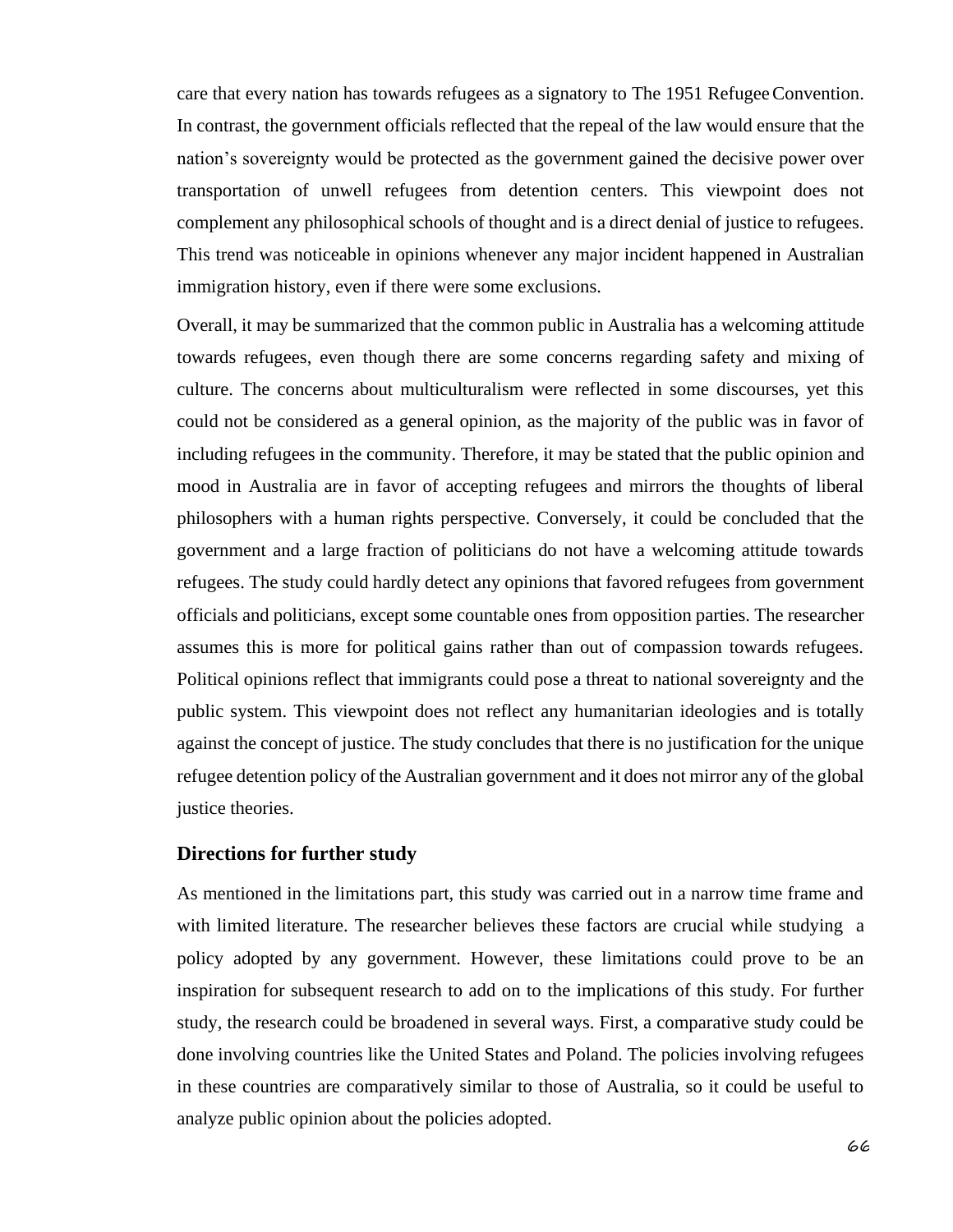Second, a broader study, including a survey, could be done involving a larger population, as this could prove helpful in attaining a considerable amount of information. The research in this area, including this study, has gathered data from the media articles, analyzed them, and has drawn conclusions. In addition, surveys could broaden the information and both qualitative and quantitative analysis could generate more significant results. The researcher assumes this method would provide robust results and would add value to the literature in this area.

Finally, this study could be used as a tool for studying New Zealand's refugee detention policy. New Zealand also follows detention procedures for refugees who arrive in the country. However, limited study involving this area and especially including public opinion was found by the researcher. Therefore, this study could be used as a stepping stone and guide for future research on this relevant topic.

## **Conclusion**

The growing number of global refugees is a concern for all liberal states around the world. It is reflected in the research that countries that initially adopted a welcoming stance towards refugees have since closed their gates, citing multiple concerns. It is a matter of debate whether refugees should be resettled in a geographical area near their country of origin orin a developed state. However, this study reflects that there is divided opinion on resettling refugees in a different country and even on returning them back to their country. Therefore, more research is necessary regarding this concern to gain knowledge about public opinion and also to understand the ethics behind refugee policies adopted by liberal states. In the researcher's opinion, a refugee should be allowed to stay permanently in a country they want to, as it is their fundamental right, provided they do not pose a threat to that country.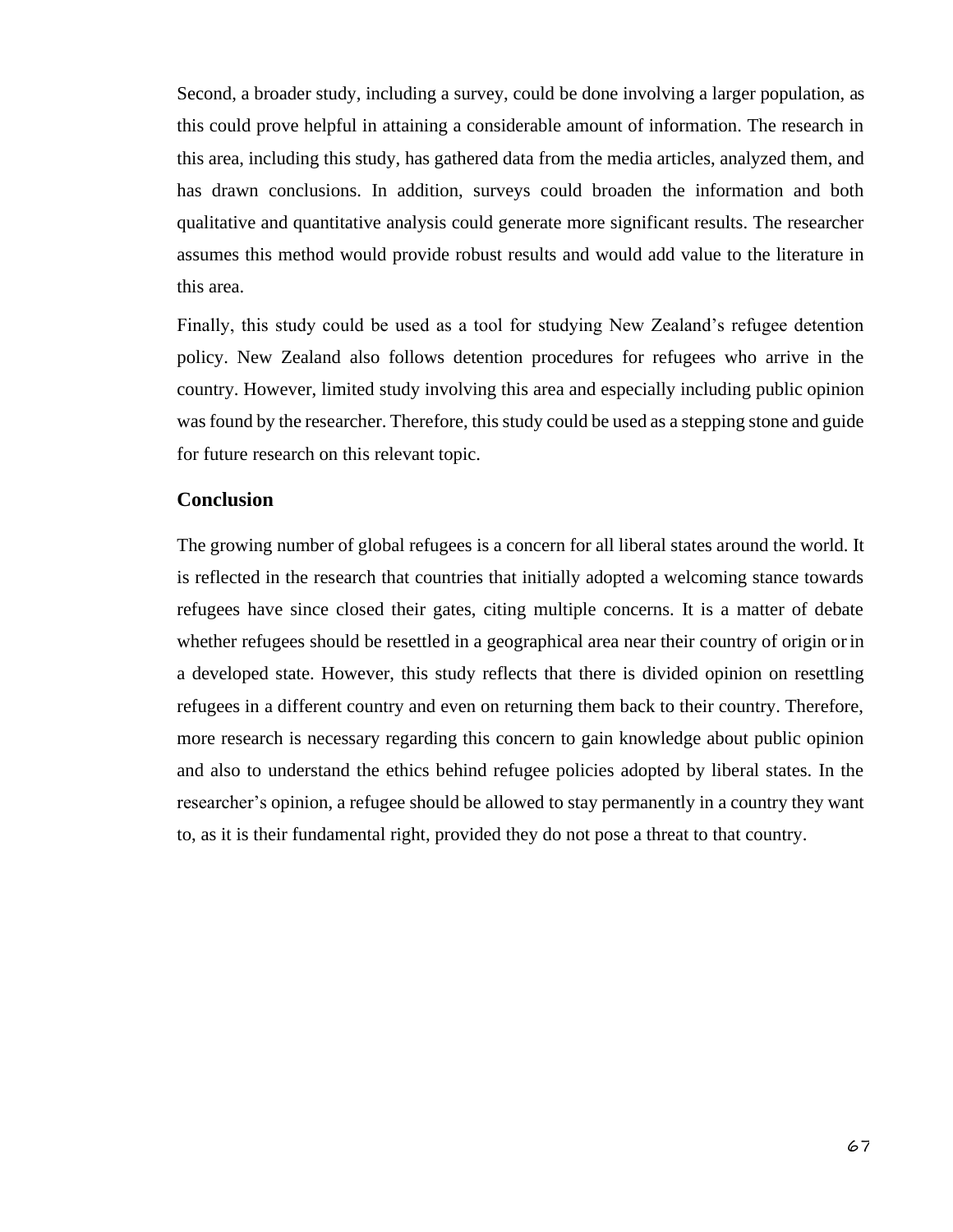- Abella, M.I. (1995). *Asian migrant and contract workers in the Middle East.* The Cambridge survey of world migration, 418, 423
- Andreotta, M., Nugroho, R., Hurlstone, M. J., Boschetti, F., Farrell, S., Walker, I., & Paris, C. (2019). Analyzing social media data: A mixed-methods framework combining computational and qualitative text analysis. Behavior Research Methods, 51(4), 1766– 1781. <https://doi.org/10.3758/s13428-019-01202-8>
- Asgary, N., & amp; Mitschow, M. C. (2002). Toward a Model for International Business Ethics. Journal of Business Ethics, 36(3), 239–246. https://doi.org/10.1023/a:1014057122480
- Avineri, S., & De-Shalit, A. (2011). Communitarianism and individualism. Oxford University Press
- Bardach, E. (2000). *A practical guide for policy analysis: The eightfold path to more effective problem solving*. Chatham House Publishers (Seven Bridges Press, LLC).
- BBC News. (2014). *Australia and Cambodia sign refugee resettlement deal*. BBC News. [https://www.bbc.com/news/world-asia-29373198.](https://www.bbc.com/news/world-asia-29373198)
- BBC News. (2020). *Behrouz Boochani: Refugee author granted asylum in New Zealand*. BBC News. <https://www.bbc.com/news/world-asia-53522251>
- BBC News. (2019). *'Medevac' law: Australia Denies medical evacuations for refugees*. BBC News. [https://www.bbc.com/news/world-australia-50653195.](https://www.bbc.com/news/world-australia-50653195)
- BBC News. (2015). *Migrant crisis: Australia PM says stopping boats key for Europe*. BBC News.<https://www.bbc.com/news/world-australia-34148931>
- BBC News. (2017). *Trump signs new travel ban directive*. BBC News. [https://www.bbc.com/news/world-us-canada-39183153.](https://www.bbc.com/news/world-us-canada-39183153)
- Betts, A. (2015). The Normative Terrain of the Global Refugee Regime. *Ethics & International Affairs*, *29*(4), 363–375.<https://doi.org/10.1017/s0892679415000350>
- Bleiker, R., Campbell, D., Hutchison, E., & Nicholson, X. (2013). The visual dehumanization of refugees. *Australian Journal of Political Science*, *48*(4), 398–416. <https://doi.org/10.1080/10361146.2013.840769>
- Booth, A., & Blake, D. (2020). Assisted dying in The Aotearoa New Zealand media: A critical discourse analysis. *Mortality*, 1–17. <https://doi.org/10.1080/13576275.2020.1823355>
- Boyatzis, R. E. (1998). In *Transforming qualitative information: Thematic analysis and code development*. Sage Publications.
- Branco, J. (2015). *Shoes thrown at Immigration Minister Peter Dutton in Brisbane*. Brisbane Times.

[https://www.brisbanetimes.com.au/national/queensland/shoes-thrown-at](https://www.brisbanetimes.com.au/national/queensland/shoes-thrown-at-immigration-minister-peter-dutton-in-brisbane-20150614-ghnl1t.html)[immigration-minister-peter-dutton-in-brisbane-20150614-ghnl1t.html](https://www.brisbanetimes.com.au/national/queensland/shoes-thrown-at-immigration-minister-peter-dutton-in-brisbane-20150614-ghnl1t.html)

- Braun, V., & Clarke, V. (2013). *Successful qualitative research: A practical guide for beginners*. London, UK: SAGE Publications Limited.
- Braun, V., & Clarke, V. (2006). Using thematic analysis in psychology. *Qualitative Research in Psychology*, *3*(2), 77–101. <https://doi.org/10.1191/1478088706qp063oa>
- Braun, V., Clarke, V. C., & Weate, P. (2016). Using thematic analysis in sport and exercise research. In *Routledge Handbook of Qualitative Research in sport and exercise* (1st ed., pp. 1–15). Routledge, Taylor and Francis Group.

Brennan, J. (2012). *Libertarianism: What everyone needs to know*. Oxford UniversityPress. Bulman, M. (2021). *Zimbabwean nationals with British children rounded up for deportation*.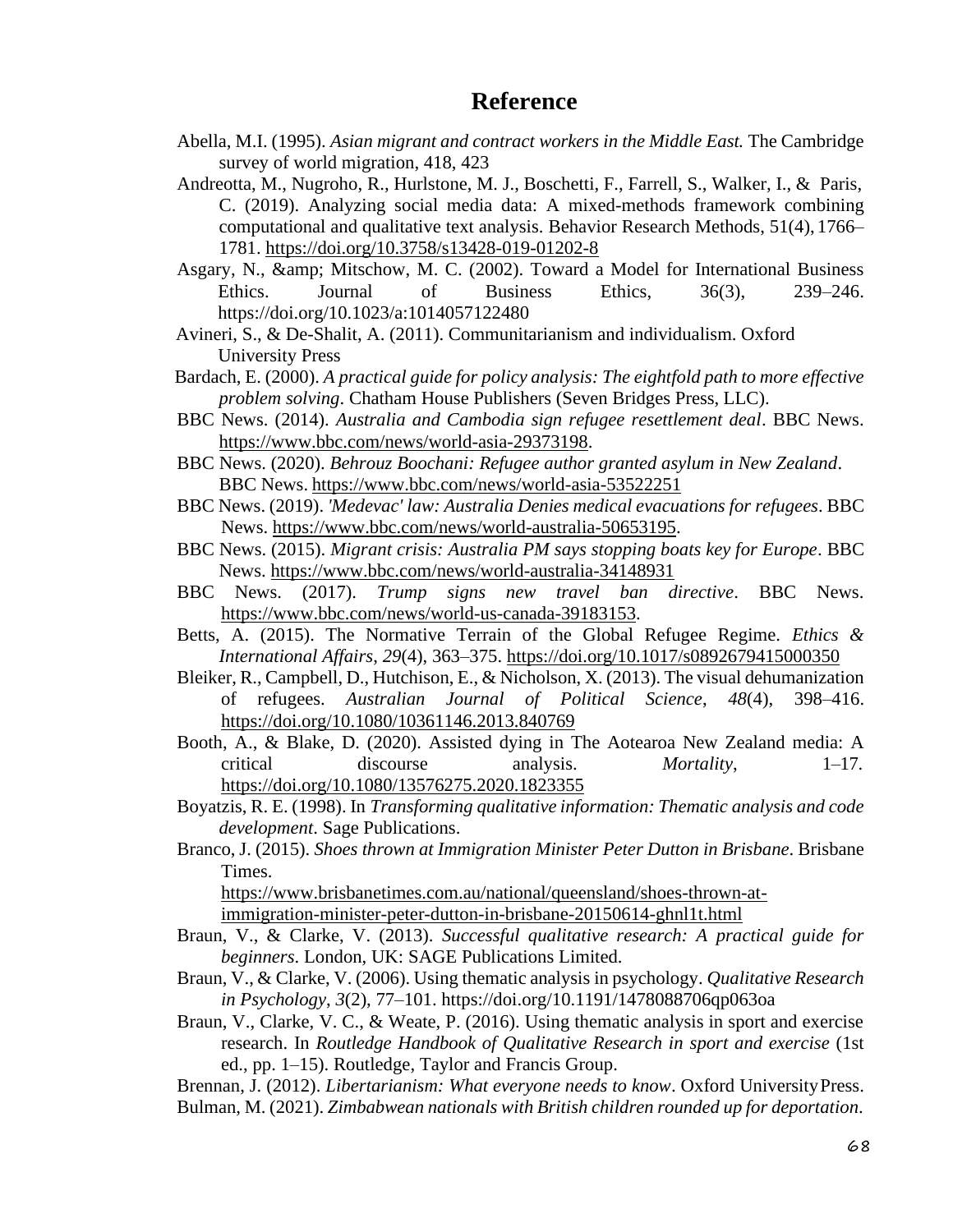The Independent.

[https://www.independent.co.uk/news/uk/home-news/zimbabwe-deportation-charter](https://www.independent.co.uk/news/uk/home-news/zimbabwe-deportation-charter-detention-home-office-b1884636.html)[detention-home-office-b1884636.html.](https://www.independent.co.uk/news/uk/home-news/zimbabwe-deportation-charter-detention-home-office-b1884636.html)

- Canetti, D., Snider, K. L., Pedersen, A., & Hall, B. J. (2016). Threatened or threatening? how ideology shapes asylum seekers' immigration policy attitudes in Israel and Australia. *Journal of Refugee Studies*, *29*(4), 583–606. <https://doi.org/10.1093/jrs/few012>
- Carens, J. H. (1987). Aliens and citizens: The case for open borders. *The Review of Politics*, *49*(2), 251–273.<https://doi.org/10.1017/s0034670500033817>
- Carens, J. H. (2014). An overview of the ethics of immigration. *Critical Review of International Social and Political Philosophy*, *17*(5), 538–559. <https://doi.org/10.1080/13698230.2014.919057>
- Carter, S. M. (2014). Health promotion: An ethical analysis. *Health Promotion Journal of Australia*, *25*(1), 19–24. https://doi.org/10.1071/he13074
- Cheah, P. (2006). Cosmopolitanism. *Theory, Culture & Society*, *23*(2-3), 486–496. <https://doi.org/10.1177/026327640602300290>
- Chikanda, A. (2017). An analysis of forced migration from Zimbabwe. *Migration Studies*, *7*(1), 59–82.<https://doi.org/10.1093/migration/mnx067>
- Cooper, S., Olejniczak, E., Lenette, C., & Smedley, C. (2016). Media coverage of refugees and asylum seekers in regional Australia: A critical discourse analysis. *Media International Australia*, *162*(1), 78–89. <https://doi.org/10.1177/1329878x16667832>
- Cousins, S. (2019). Australia repeals medical evacuation LAW. The Lancet, 394(10215), [2138. https://doi.org/10.1016/s0140-6736\(19\)33067-3](https://doi.org/10.1016/s0140-6736(19)33067-3)
- Crowe, D., & Harris, R. (2019). *Medevac deal with Lambie clears ground for New Zealand solution*. The Sydney Morning Herald. [https://www.smh.com.au/politics/federal/medevac-deal-with-lambie-clears-ground](https://www.smh.com.au/politics/federal/medevac-deal-with-lambie-clears-ground-for-new-zealand-solution-20191204-p53gx8.html)[for-new-zealand-solution-20191204-p53gx8.html.](https://www.smh.com.au/politics/federal/medevac-deal-with-lambie-clears-ground-for-new-zealand-solution-20191204-p53gx8.html)
- Dalzell, S. (2021). *'If you spend a day in the shire, people look at you a little different': For some, racism is part of everyday life*. ABC News. [https://www.abc.net.au/news/2021-05-31/australia-talks-racism-discrimination](https://www.abc.net.au/news/2021-05-31/australia-talks-racism-discrimination-society/100172652)[society/100172652.](https://www.abc.net.au/news/2021-05-31/australia-talks-racism-discrimination-society/100172652)
- Dapkus, M. A. (1985). Experience of time interview. *Journal of Personality and Social Psychology*, *49*(2), 408–419. https://doi.org/10.1037/t06104-000
- Davey, M. (2016). *African migrants in Australia report worst discrimination, diversity study reveals*. The Guardian.

ht[tps://www.theguardian.com/world/2016/aug/24/african-migrants-australia-report](http://www.theguardian.com/world/2016/aug/24/african-migrants-australia-report-)worst-discrimination-scanlon-report

- Davidson, H. (2016,). *Australia's politicians have promoted xenophobia: UN expert*. The Guardian. [https://www.theguardian.com/australia-news/2016/nov/18/australias-immigration](https://www.theguardian.com/australia-news/2016/nov/18/australias-immigration-policies-have-promoted-xenophobia-un-expert)[policies-have-promoted-xenophobia-un-expert.](https://www.theguardian.com/australia-news/2016/nov/18/australias-immigration-policies-have-promoted-xenophobia-un-expert)
- Delaney, B. (2018). Behrouz Boochani to Richard flanagan: The writers pushing for revolution in Australia's refugee crisis. The Guardian. [https://www.theguardian.com/books/2018/sep/13/books-of-resistance-the-writers](https://www.theguardian.com/books/2018/sep/13/books-of-resistance-the-writers-pushingfor-a-revolution-in-australias-refugee-policies)[pushingfor-a-revolution-in-australias-refugee-policies.](https://www.theguardian.com/books/2018/sep/13/books-of-resistance-the-writers-pushingfor-a-revolution-in-australias-refugee-policies)

Denzin, N.K., & Lincoln, Y.S. (1994). Introduction: Entering the field of qualitativeresearch*.* In Denzin, N.K., Lincoln, Y.S. (Eds.), *Handbook of qualitative research* (pp. 1-18). Thousand Oaks: Sage.

Doherty, B. (2021). Budget immigration costs: Australia will spend almost \$3.4m for each person in offshore detention. The Guardian.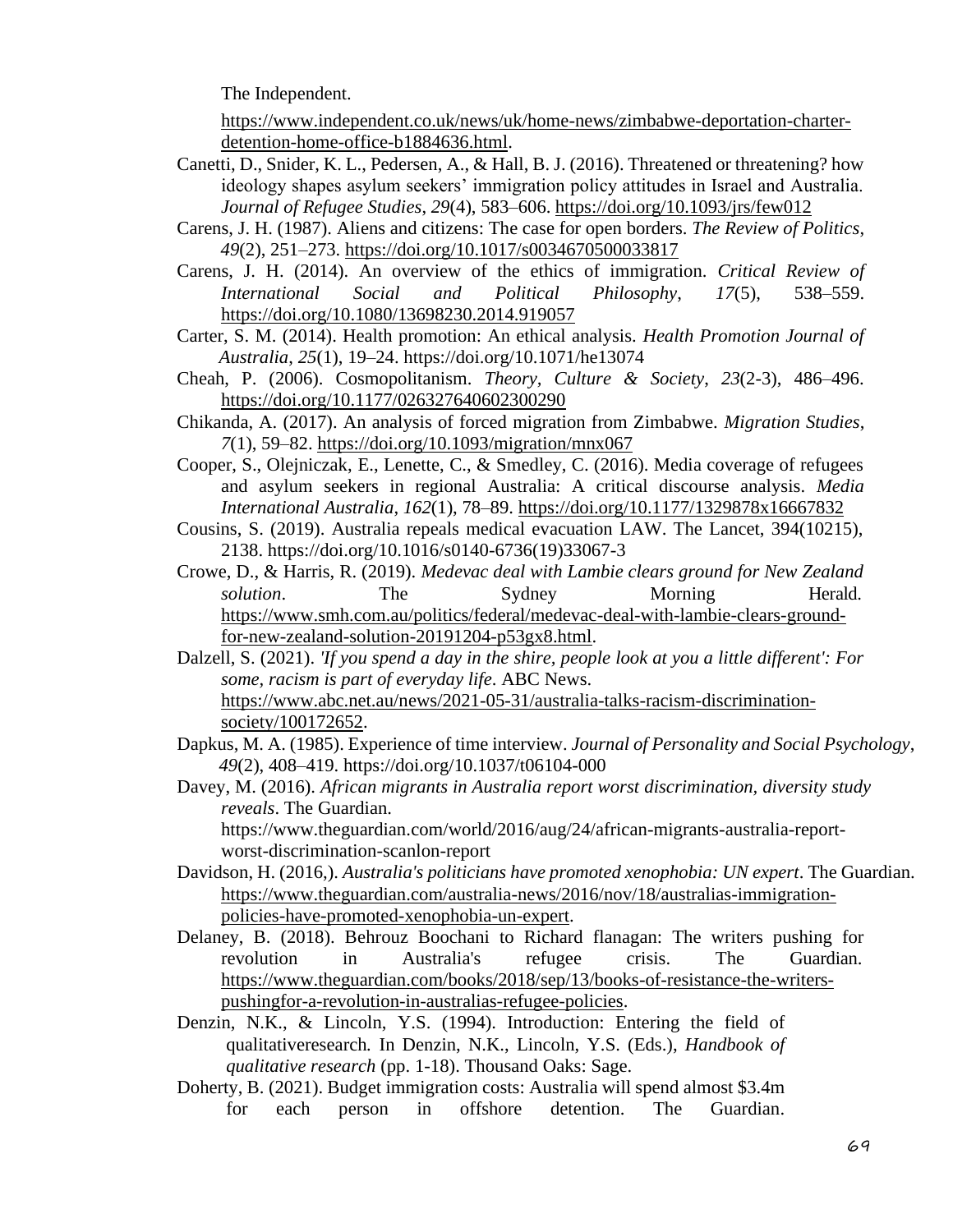ht[tps://www.theguardian.com/australia-news/2021/may/12/australia-will](http://www.theguardian.com/australia-news/2021/may/12/australia-will-)spend-almost-34m-for-each-person-in-offshore-detention-budget-shows.

Doherty, B. (2021). *Indefinite detention of refugees is unlawful under international law, but Australia has quietly made it legal*. The Guardian. [https://www.theguardian.com/australia](https://www.theguardian.com/australia-news/commentisfree/2021/may/16/indefinite-detention-of-refugees-is-unlawful-under-international-law-but-australia-has-quietly-made-it-legal)[news/commentisfree/2021/may/16/indefinite-](https://www.theguardian.com/australia-news/commentisfree/2021/may/16/indefinite-detention-of-refugees-is-unlawful-under-international-law-but-australia-has-quietly-made-it-legal) [detention-of-refugees-is-](https://www.theguardian.com/australia-news/commentisfree/2021/may/16/indefinite-detention-of-refugees-is-unlawful-under-international-law-but-australia-has-quietly-made-it-legal)

[unlawful-under-international-law-but-australia-has-quietly-](https://www.theguardian.com/australia-news/commentisfree/2021/may/16/indefinite-detention-of-refugees-is-unlawful-under-international-law-but-australia-has-quietly-made-it-legal) [made-it-legal.](https://www.theguardian.com/australia-news/commentisfree/2021/may/16/indefinite-detention-of-refugees-is-unlawful-under-international-law-but-australia-has-quietly-made-it-legal)

Doherty, B. (2021). *Kurdish refugee sues Australian Government for alleged unlawful imprisonment in Melbourne hotels*. The Guardian. [https://www.theguardian.com/australia-news/2021/jul/30/kurdish-refugee](https://www.theguardian.com/australia-news/2021/jul/30/kurdish-refugee-sues-australian-government-for-alleged-unlawful-imprisonment-in-melbourne-hotels)[sues-](https://www.theguardian.com/australia-news/2021/jul/30/kurdish-refugee-sues-australian-government-for-alleged-unlawful-imprisonment-in-melbourne-hotels) [australian-government-for-alleged-unlawful-imprisonment-in](https://www.theguardian.com/australia-news/2021/jul/30/kurdish-refugee-sues-australian-government-for-alleged-unlawful-imprisonment-in-melbourne-hotels)[melbourne-hotels.](https://www.theguardian.com/australia-news/2021/jul/30/kurdish-refugee-sues-australian-government-for-alleged-unlawful-imprisonment-in-melbourne-hotels)

Doherty, B. (2021). *'Torturous': Australian family fights to free refugee held for eight years without charge*. The Guardian. [https://www.theguardian.com/australia-news/2021/jul/20/torturous](https://www.theguardian.com/australia-news/2021/jul/20/torturous-australian-family-fights-to-free-refugee-held-for-eight-years-without-charge)[australian-family-](https://www.theguardian.com/australia-news/2021/jul/20/torturous-australian-family-fights-to-free-refugee-held-for-eight-years-without-charge) [fights-to-free-refugee-held-for-eight-years-without](https://www.theguardian.com/australia-news/2021/jul/20/torturous-australian-family-fights-to-free-refugee-held-for-eight-years-without-charge)[charge.](https://www.theguardian.com/australia-news/2021/jul/20/torturous-australian-family-fights-to-free-refugee-held-for-eight-years-without-charge)

Doherty, B. (2021). *UN urges Australia to release dangerously ill refugee who has 'given up on living' after eight years*. The Guardian. [https://www.theguardian.com/australia-news/2021/aug/11/un-urges-](https://www.theguardian.com/australia-news/2021/aug/11/un-urges-australia-to-release-dangerously-ill-refugee-who-has-given-up-on-living-after-eight-years)

[australia-to-](https://www.theguardian.com/australia-news/2021/aug/11/un-urges-australia-to-release-dangerously-ill-refugee-who-has-given-up-on-living-after-eight-years) [release-dangerously-ill-refugee-who-has-given-up-on-living](https://www.theguardian.com/australia-news/2021/aug/11/un-urges-australia-to-release-dangerously-ill-refugee-who-has-given-up-on-living-after-eight-years)[after-eight-years.](https://www.theguardian.com/australia-news/2021/aug/11/un-urges-australia-to-release-dangerously-ill-refugee-who-has-given-up-on-living-after-eight-years)

- Engelman, A., Case, B., Meeks, L., & Fetters, M. D. (2019). Conducting health policy analysis in primary care research: Turning clinical ideas into action. *Family Medicine and Community Health*, *7*(2). <https://doi.org/10.1136/fmch-2018-000076>
- Esses, V. M., Medianu, S., & Lawson, A. S. (2013). Uncertainty, threat, and the role of the media in promoting the dehumanization of immigrants and refugees. *Journal of Social Issues*, *69*(3), 518–536. https://doi.org/10.1111/josi.12027
- Fairclough, N. (2003). *Analysing discourse: Textual analysis for social research*. Routledge.
- Ferguson, P. (2016). Liberalism and economic growth: A theoretical exploration. *Environmental Values*, *25*(5), 593–619. https://doi.org/10.3197/096327116x14703858759170
- Fitzgerald, T. (2008). Rethinking Public Opinion. *The New Atlantis*, *21*, 45–62. <http://www.jstor.org/stable/43152423>
- Fossey, E., Harvey, C., Mcdermott, F., & Davidson, L. (2002). Understanding and evaluating qualitative research. *Australian & New Zealand Journal of Psychiatry*, *36*(6), 717–732. [https://doi.org/10.1046/j.1440-](https://doi.org/10.1046/j.1440-1614.2002.01100.x) [1614.2002.01100.x](https://doi.org/10.1046/j.1440-1614.2002.01100.x)
- Fozdar, F., & Torezani, S. (2008). Discrimination and well-being: Perceptions of refugees in Western Australia. *International Migration Review*, *42*(1), 30– 63. https://doi.org/10.1111/j.1747-7379.2007.00113.x
- Gelber, K. (2003). A fair queue? Australian public discourse on refugees and immigration. *Journal of Australian Studies*, *27*(77),23– 30.<https://doi.org/10.1080/14443050309387848>
- Gibney, M. J. (1999). Liberal Democratic States and Responsibilities to Refugees. *American Political Science Review*, *93*(1), 169–181.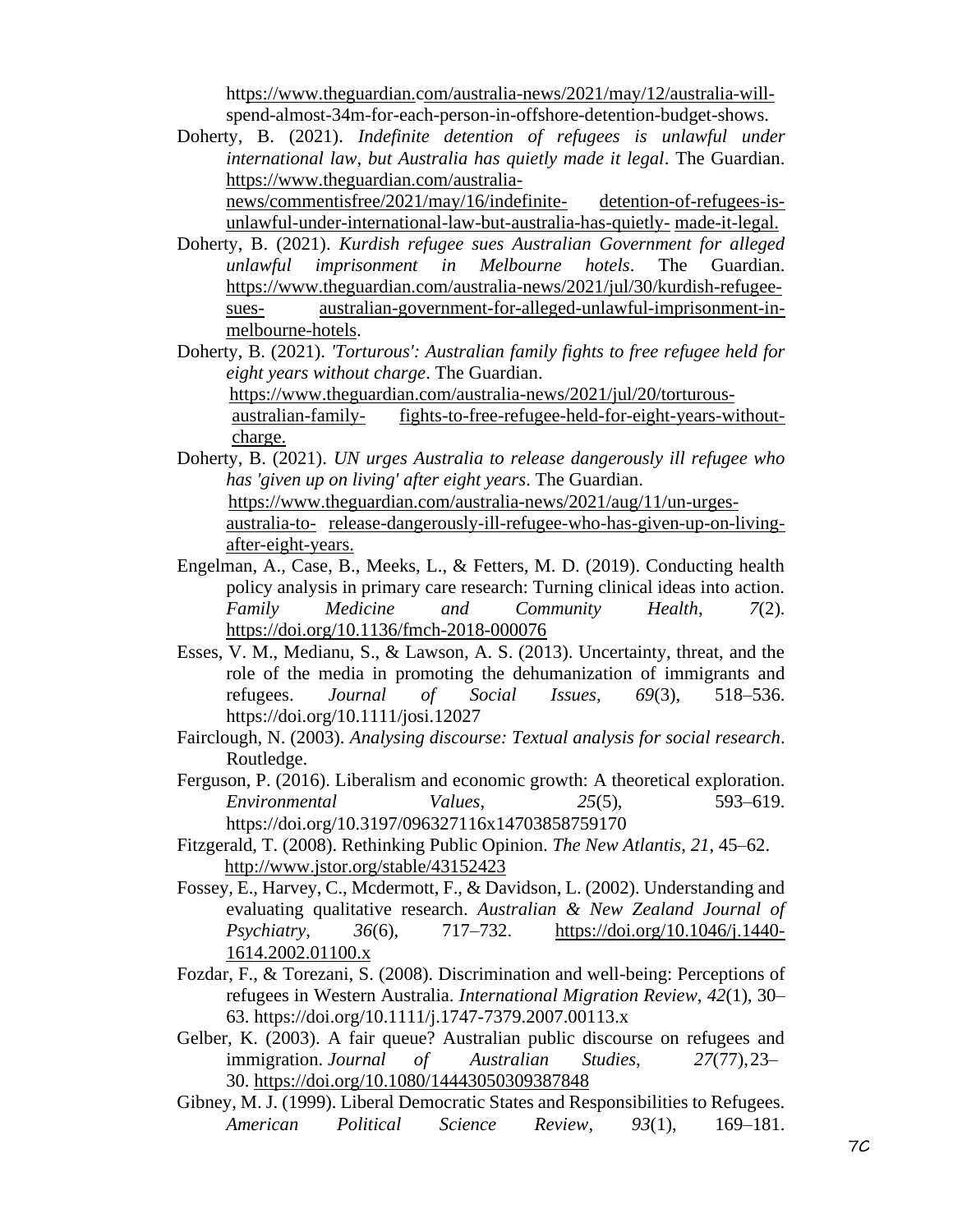<https://doi.org/10.2307/2585768>

Gibney, M. J. (2015). Refugees and justice between states. *European Journal of Political Theory*, *14*(4), 448–463. <https://doi.org/10.1177/1474885115585325>

- Gregory, K. L. (1983). Native-view paradigms: Multiple cultures and culture conflicts in organizations. *Administrative Science Quarterly*, *28*(3), 359– 376. https://doi.org/10.2307/2392247
- Gritten, D., Saastamoinen, O., & Sajama, S. (2009). Ethical analysis: A structured approach to facilitate the resolution of forest conflicts. *Forest Policy and Economics*, *11*(8), 555– 560. https://doi.org/10.1016/j.forpol.2009.07.003
- Hagelund, A. (2020). After the refugee crisis: public discourse and policy change in Denmark, Norway and Sweden. *Comparative Migration Studies*, *8*(1). <https://doi.org/10.1186/s40878-019-0169-8>
- Hamlin, R. (2012). Illegal Refugees: Competing Policy Ideas and the Rise of the Regime of Deterrence in American Asylum Politics. *Refugee Survey Quarterly*, *31*(2), 33–53.<https://doi.org/10.1093/rsq/hds004>
- Harris, R. (2021). Limbo could end: Karen Andrews eyeing off New Zealand asylum-seeker deal. The Sydney Morning Herald. ht[tps://www.smh.com.au/politics/federal/limbo-](http://www.smh.com.au/politics/federal/limbo-) could-end-karenandrews-eyeing-off-new-zealand-asylum-seeker-deal-20210602 p57xf7.html.
- Hart, C. (2017). *Asylum applications doomed to fail after visa deadline changes, says refugee support service*. ABC News. [https://www.abc.net.au/news/2017-02-26/asylum-seekers-issued-with](https://www.abc.net.au/news/2017-02-26/asylum-seekers-issued-with-new-deadline-for-visa-applications/8304766)[new-deadline-](https://www.abc.net.au/news/2017-02-26/asylum-seekers-issued-with-new-deadline-for-visa-applications/8304766) [for-visa-applications/8304766.](https://www.abc.net.au/news/2017-02-26/asylum-seekers-issued-with-new-deadline-for-visa-applications/8304766)
- Hartman, L. P. (2003). Perspectives in business ethics. *Ethical Theory and Moral Practice*, *6*(4).
- Haukvik, I. (2015). *Communitarianism vs cosmopolitanism? Refugee and asylum policy of the conservative "blue-blue" Government*. Brage NMBU. [https://nmbu.brage.unit.no/nmbu-xmlui/handle/11250/293714.](https://nmbu.brage.unit.no/nmbu-xmlui/handle/11250/293714)
- Hodgetts, D., & Chamberlain, K. (2006). Developing a critical media research agenda for health psychology. *Journal of Health Psychology*, *11*(2), 317– 327. https://doi.org/10.1177/1359105306061190
- Holloway, I., & Todres, L. (2003). The status of method: Flexibility, consistency and coherence. *Qualitative Research*, *3*(3), 345–357. <https://doi.org/10.1177/1468794103033004>
- Hope, Z., Hastie, H., & Curtis, K. (2021, June 9). *'Consequences of blinking': Cash warns about taking softer line ON Biloela family*. The Sydney Morning Herald. [https://www.smh.com.au/politics/federal/biloela-family-unaware](https://www.smh.com.au/politics/federal/biloela-family-unaware-of-option-to-resettle-in-nz-or-us-20210609-p57zj3.html)[of-option-to-](https://www.smh.com.au/politics/federal/biloela-family-unaware-of-option-to-resettle-in-nz-or-us-20210609-p57zj3.html) [resettle-in-nz-or-us-20210609-p57zj3.html.](https://www.smh.com.au/politics/federal/biloela-family-unaware-of-option-to-resettle-in-nz-or-us-20210609-p57zj3.html)
- Horstmann, A. (1976). Kosmopolit, kosmopolitismus. *Historisches Wörterbuch der Philosophie*, *4*, 1155-1176.
- Hospers, J. (1998). A Libertarian Argument Against Open Borders. *Journal of Libertarian Studies, 13,* 153-166.
- Huggler, J. (2016). *Austria to reduce its cap on refugees entering the country*. The Telegraph.

[https://www.telegraph.co.uk/news/worldnews/europe/austria/12111426/A](https://www.telegraph.co.uk/news/worldnews/europe/austria/12111426/Austria-to-reduce-its-cap-on-refugees-entering-the-country.html) [ustria-to-](https://www.telegraph.co.uk/news/worldnews/europe/austria/12111426/Austria-to-reduce-its-cap-on-refugees-entering-the-country.html) [reduce-its-cap-on-refugees-entering-the-country.html.](https://www.telegraph.co.uk/news/worldnews/europe/austria/12111426/Austria-to-reduce-its-cap-on-refugees-entering-the-country.html)

Gray, D. E. (2018). *Doing research in the real world*. SAGE Publications.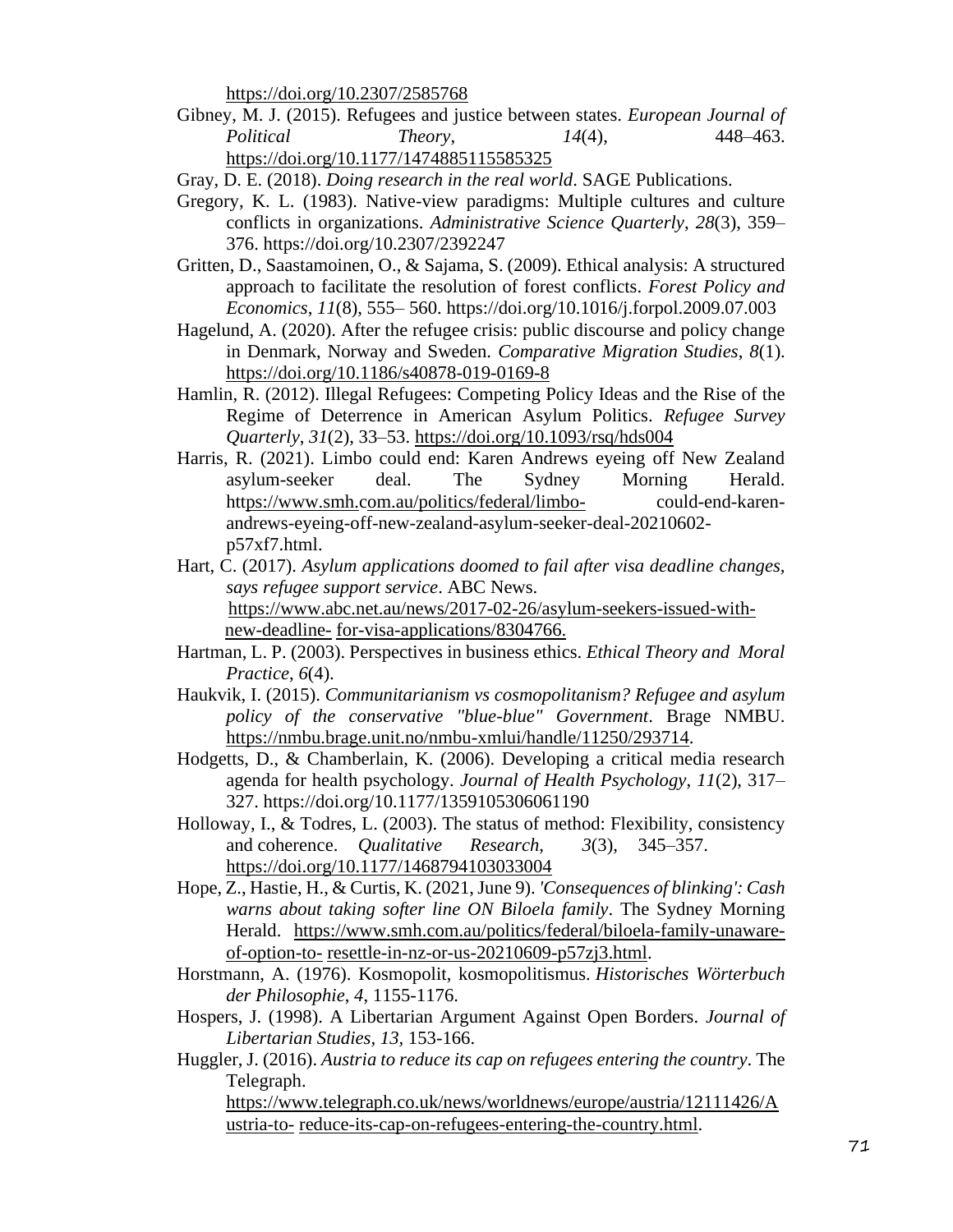- Ilgit, A., & Klotz, A. (2018). Refugee rights or refugees as threats? Germany's new Asylum policy. *The British Journal of Politics and International Relations*, *20*(3), 613–631.<https://doi.org/10.1177/1369148118778958>
- Jacobsen, K. (2002). Can refugees benefit the state? Refugee resources and African state building. *The Journal of Modern African Studies*, *40*(4), 577– 596.<https://doi.org/10.1017/s0022278x02004081>
- Karp, P. (2016). Turnbull claims Australian border policies 'best in world' despite widespread criticism. The Guardian. ht[tps://www.theguardian.com/australia-](http://www.theguardian.com/australia-) news/2016/sep/18/malcolmturnbull-australias-border-protection-policy-the-best-in- the-world.
- Keely, C. B. (1996). How Nation-States Create and Respond to Refugee Flows. *The International Migration Review*, *30*(4), 1046–1066. https://doi.org/10.2307/2547603
- KhosraviNik, M. (2010). Actor descriptions, action attributions, and argumentation: Towards a systematization of CDA analytical categories in the representation of Social Groups *Critical Discourse Studies*, *7*(1), 55–72.

<https://doi.org/10.1080/17405900903453948>

- Killedar, A., & Harris, P. (2017). Australia's refugee policies and their health impact: a review of the evidence and recommendations for the Australian Government. *Australian and New Zealand Journal of Public Health*, *41*(4), 335–337.<https://doi.org/10.1111/1753-6405.12663>
- King, N. (2004). 21 Using templates in the thematic analysis of text. *Essential guide to qualitative methods in organizational research*, (pp. 257–270).
- Kleingeld, P., & Brown, E. (2019). *Cosmopolitanism*. Stanford Encyclopedia of Philosophy. https://plato.stanford.edu/entries/cosmopolitanism/.
- Klocker, N., & Dunn, K. M. (2003). Who's driving the asylum debate? newspaper and government representations of asylum seekers. *Media International Australia*, *109*(1), 71–92.<https://doi.org/10.1177/1329878x0310900109>
- Knaus, C. (2020). *Handcuffed asylum seekers 'paraded like criminals' in Australian hospitals, doctors say*. The Guardian. [https://www.theguardian.com/australia-news/2020/nov/25/handcuffed](https://www.theguardian.com/australia-news/2020/nov/25/handcuffed-asylum-seekers-paraded-like-criminals-in-australian-hospitals-doctors-say)[asylum-](https://www.theguardian.com/australia-news/2020/nov/25/handcuffed-asylum-seekers-paraded-like-criminals-in-australian-hospitals-doctors-say) [seekers-paraded-like-criminals-in-australian-hospitals-doctors](https://www.theguardian.com/australia-news/2020/nov/25/handcuffed-asylum-seekers-paraded-like-criminals-in-australian-hospitals-doctors-say)[say.](https://www.theguardian.com/australia-news/2020/nov/25/handcuffed-asylum-seekers-paraded-like-criminals-in-australian-hospitals-doctors-say)
- Knight, K. (2005). Aristotelianism versus communitarianism. *Analyse & Kritik*, *27*(2), 259– 273.<https://doi.org/10.1515/auk-2005-0203>
- Li, R., & Suh, A. (2015). Factors influencing information credibility on social media platforms: Evidence from facebook pages. *Procedia Computer Science*, *72*, 314–328. https://doi.org/10.1016/j.procs.2015.12.146
- Lister, M. (2012). Who are refugees? *Law and Philosophy*, *32*(5), 645–671. <https://doi.org/10.1007/s10982-012-9169-7>
- Lowy Institute. (2021). Australia's humanitarian policy options. Lowy Institute Poll 2021. [https://poll.lowyinstitute.org/charts/australias-humanitarian](https://poll.lowyinstitute.org/charts/australias-humanitarian-policy-options)[policy-options.](https://poll.lowyinstitute.org/charts/australias-humanitarian-policy-options)
- Lowy Institute. (2021). Attitudes to immigration. Lowy Institute Poll 2021. https://poll.lowyinstitute.org/charts/attitudes-to-immigration.
- Lueck, K., Due, C., & Augoustinos, M. (2015). Neoliberalism and nationalism: Representations of asylum seekers in the Australian mainstream news media. *Discourse & Society*, *26*(5), 608–629.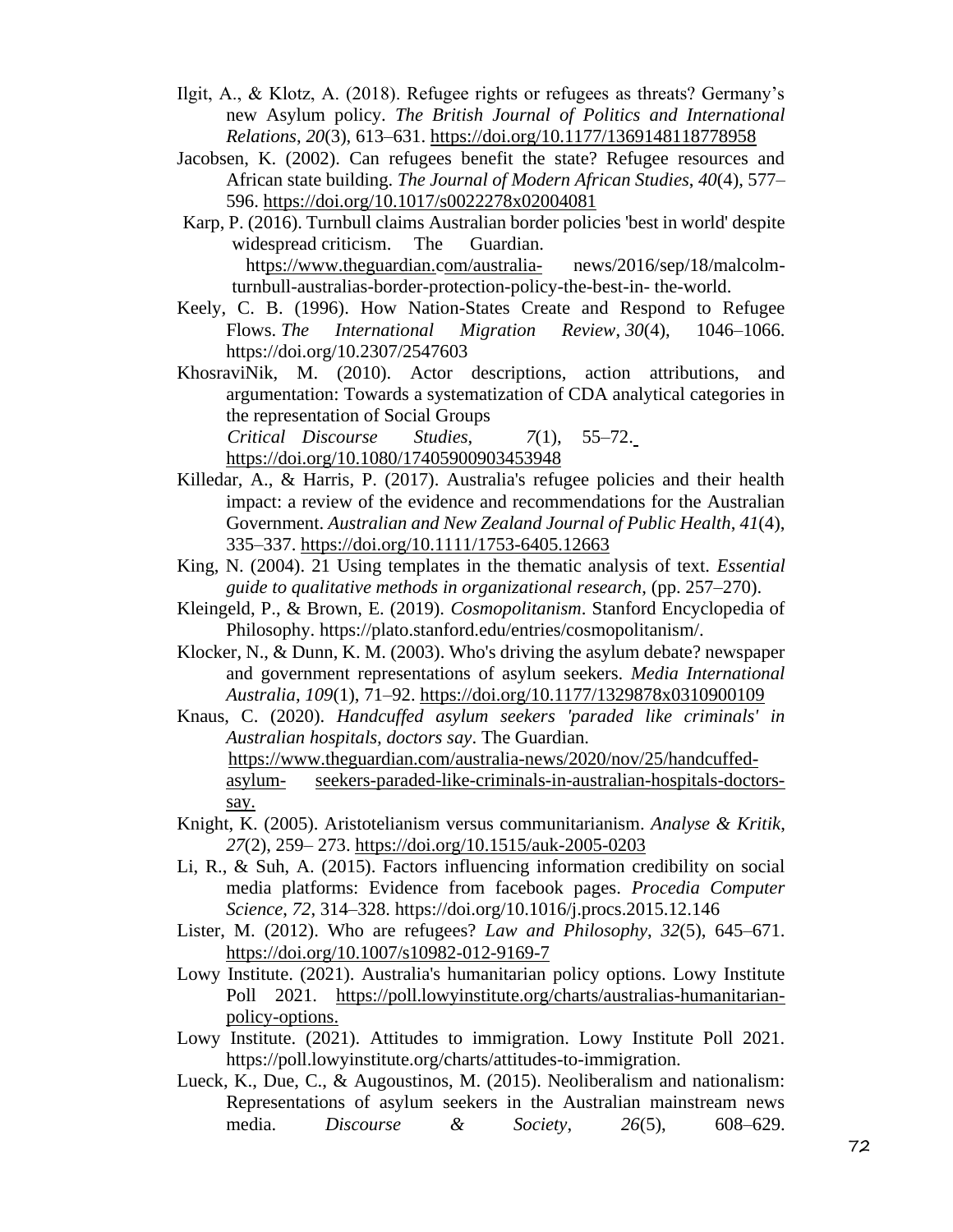<https://doi.org/10.1177/0957926515581159>

- Maley, W. (2016). Australia's refugee policy: domestic politics and diplomatic consequences. *Australian Journal of International Affairs*, *70*(6), 670–680. <https://doi.org/10.1080/10357718.2016.1220494>
- Mao, F. (2021). *Biloela family: Locked up by Australia for three years*. BBC News.<https://www.bbc.com/news/world-australia-56768529>
- Marr, D. (2018). *Politicians may be panicking about immigration. Australians are not*. The Guardian. [https://www.theguardian.com/australia-news/2018/dec/04/politicians-may-](https://www.theguardian.com/australia-news/2018/dec/04/politicians-may-be-panicking-about-immigration-australians-are-not)

[be-](https://www.theguardian.com/australia-news/2018/dec/04/politicians-may-be-panicking-about-immigration-australians-are-not) [panicking-about-immigration-australians-are-not.](https://www.theguardian.com/australia-news/2018/dec/04/politicians-may-be-panicking-about-immigration-australians-are-not)

- Martin, S. F. (2016). The global refugee crisis. *Georgetown Journal of International Affairs*, *17*(1), 5–11.<https://doi.org/10.1353/gia.2016.0000>
- Matamoros-Fernández, A., & Farkas, J. (2021). Racism, hate speech, and Social Media: A systematic review and Critique. *Television & New Media*, *22*(2), 205–224. https://doi.org/10.1177/1527476420982230
- McAdam, J. (2013). Australia and Asylum Seekers. *International Journal of Refugee Law*, *25*(3), 435–448.<https://doi.org/10.1093/ijrl/eet044>
- McAdam, J., & Gleeson, M. (2020). *Australia's offshore asylum centers have been a cruel disaster. They must not be replicated by the UK | Jane McAdam and Madeline Gleeson*. The Guardian.

 [https://www.theguardian.com/commentisfree/2020/oct/02/australias](https://www.theguardian.com/commentisfree/2020/oct/02/australias-offshore-asylum-centres-have-been-a-cruel-disaster-they-must-not-be-replicated-by-the-uk)[offshore-](https://www.theguardian.com/commentisfree/2020/oct/02/australias-offshore-asylum-centres-have-been-a-cruel-disaster-they-must-not-be-replicated-by-the-uk) [asylum-centres-have-been-a-cruel-disaster-they-must-not-be](https://www.theguardian.com/commentisfree/2020/oct/02/australias-offshore-asylum-centres-have-been-a-cruel-disaster-they-must-not-be-replicated-by-the-uk)[replicated-by-the-uk.](https://www.theguardian.com/commentisfree/2020/oct/02/australias-offshore-asylum-centres-have-been-a-cruel-disaster-they-must-not-be-replicated-by-the-uk)

- McKenzie, J., & Hasmath, R. (2013). Deterring the 'boat people': Explaining the Australian government's People Swap response to asylum seekers. *Australian Journal of Political Science*, *48*(4), 417–430. <https://doi.org/10.1080/10361146.2013.841124>
- Medhora, S. (2015). *'Nope, nope, nope': Tony Abbott says Australia will take no Rohingya refugees*. The Guardian.
- [https://www.theguardian.com/world/2015/may/21/nope-nope-nope-tony-abbott](https://www.theguardian.com/world/2015/may/21/nope-nope-nope-tony-abbott-says-australia-will-take-no-rohingya-refugees)[says-](https://www.theguardian.com/world/2015/may/21/nope-nope-nope-tony-abbott-says-australia-will-take-no-rohingya-refugees) [australia-will-take-no-rohingya-refugees](https://www.theguardian.com/world/2015/may/21/nope-nope-nope-tony-abbott-says-australia-will-take-no-rohingya-refugees)
- Minns, J., Bradley, K., & Chagas-Bastos, F. H. (2018). Australia's refugee policy. *International Studies*, 55(1), 1–21. https://doi.org/10.1177/0020881717746797

Murphy, K. (2016). *Pauline Hanson calls for immigration ban: 'go back to where you came from'*. The Guardian. [https://www.theguardian.com/australia-news/2016/sep/14/pauline-](https://www.theguardian.com/australia-news/2016/sep/14/pauline-hanson-first-speech-senate-calls-for-immigration-ban)

[hanson-first-](https://www.theguardian.com/australia-news/2016/sep/14/pauline-hanson-first-speech-senate-calls-for-immigration-ban) [speech-senate-calls-for-immigration-ban.](https://www.theguardian.com/australia-news/2016/sep/14/pauline-hanson-first-speech-senate-calls-for-immigration-ban)

- Muytjens, S., & Ball, M. (2016). Neutralising Punitive Asylum Seeker Policies: An Analysis of Australian News Media During the 2013 Federal Election Campaign. *Journal of Australian Studies*, *40*(4), 448–463. <https://doi.org/10.1080/14443058.2016.1223153>
- Nagel, T. (2003). John Rawls and affirmative action. *The Journal of Blacks in Higher Education*, (39), 82–84.<https://doi.org/10.2307/3134387>
- Newman, E. (2018). The Limits of Liberal Humanitarianism in Europe: The 'Responsibility to Protect' and Forced Migration. *ERIS – European Review of International Studies*, *4*(2-3), 59–77. [https://doi.org/10.3224/eris.v4i2-](https://doi.org/10.3224/eris.v4i2-3.04) [3.04](https://doi.org/10.3224/eris.v4i2-3.04)
- Newman, L., Proctor, N., & Dudley, M. (2013). Seeking asylum in Australia: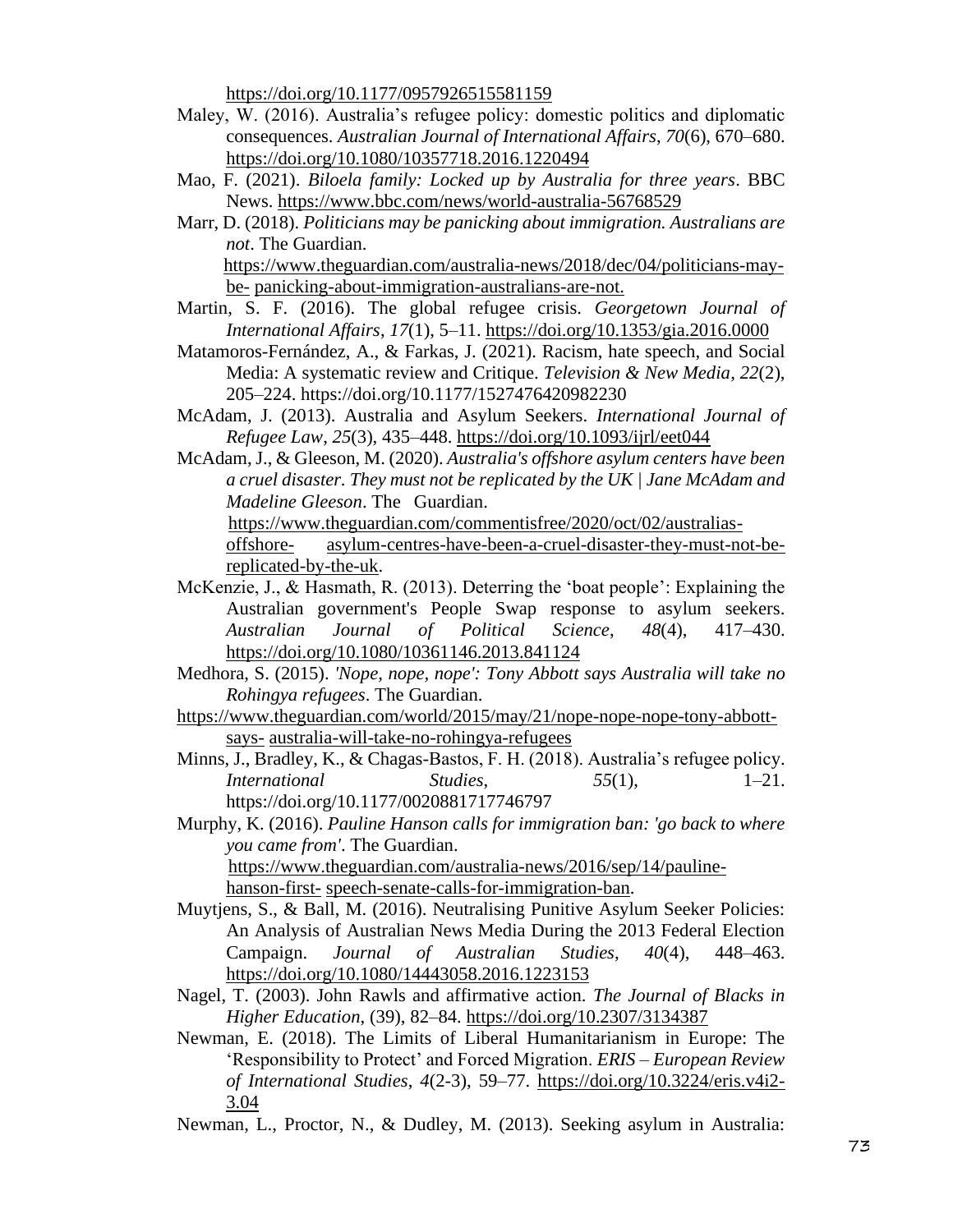immigration detention, human rights and mental health care. *Australasian Psychiatry*, *21*(4), 315– 320.<https://doi.org/10.1177/1039856213491991>

- Norman, K. P. (2018). Inclusion, exclusion or indifference? redefining migrant and refugee host state engagement options in Mediterranean 'transit' countries. Journal of Ethnic and Migration Studies, 45(1), 42–60. https://doi.org/10.1080/1369183x.2018.1482201
- Nowell, L. S., Norris, J. M., White, D. E., & Moules, N. J. (2017). Thematic analysis. *International Journal of Qualitative Methods*, *16*(1).<https://doi.org/10.1177/1609406917733847>
- Nycyk, M. (2020). *Using internet and social media data for research: A Thematic Analysis of EthicalChallenges* Research Gate. https:[//www.researchgate.net/profile/Michael\\_Nycyk/publication/3436818](http://www.researchgate.net/profile/Michael_Nycyk/publication/343681881_Using_) [81\\_Using\\_](http://www.researchgate.net/profile/Michael_Nycyk/publication/343681881_Using_)

internet and social media data for research A Thematic Analysis of Ethical Ch allenges/links/5fb61024458515b79750e3d7/Using-internetand-social-media-data- for-research-A-Thematic-Analysis-of-Ethical-Challenges.pdf.

- O'Leary, B. (1996). Symposium on David Miller's on nationality. *Nations and Nationalism*, *2*(3), 407–408. [https://doi.org/10.1111/j.1469-](https://doi.org/10.1111/j.1469-8219.1996.tb00006.x) [8219.1996.tb00006.x](https://doi.org/10.1111/j.1469-8219.1996.tb00006.x)
- Orgad, L. (2019). The citizen‐makers: Ethical dilemmas in immigrant integration. *European Law Journal*, *25*(6), 524–543.<https://doi.org/10.1111/eulj.12338>
- Oroujlou, N. (2012). The importance of media in Foreign Language Learning. *Procedia - Social and Behavioral Sciences*, *51*, 24–28. https://doi.org/10.1016/j.sbspro.2012.08.113
- Ott, B. L., & Mack, R. L. (2020). Critical media studies: An introduction. John Wiley & Sons.
- Packham, C. (2017). *Australia should accept New Zealand offer to Resettle Refugees: UNHCR*. Reuters.

[https://www.reuters.com/article/us-australia-asylum-idUSKBN1DE01J.](https://www.reuters.com/article/us-australia-asylum-idUSKBN1DE01J)

- Palinkas, L. A., Horwitz, S. M., Green, C. A., Wisdom, J. P., Duan, N., & Hoagwood, K. (2013). Purposeful sampling for qualitative data collection and analysis in Mixed Method Implementation Research. *Administration and Policy in Mental Health and Mental Health Services Research*, *42*(5), 533–544. https://doi.org/10.1007/s10488- 013-0528-y
- Parker, C. (2021). *As some countries welcome Afghan refugees, others are trying to keep them out*. The Washington Post. [https://www.washingtonpost.com/world/2021/09/01/afghan-refugees](https://www.washingtonpost.com/world/2021/09/01/afghan-refugees-obstacles/)[obstacles/.](https://www.washingtonpost.com/world/2021/09/01/afghan-refugees-obstacles/)
- Pedersen, A., Watt, S., & Hanser, S. (2006). The Role of False Beliefs in the Community's and the Federal Government's Attitudes toward Australian Asylum Seekers. *The Australian Journal of Social Issues*, 41(1), 105–124. <https://search.informit.org/doi/10.3316/ielapa.157615711086279>
- Plante, T. G. (2004). *Do the right thing: Living ethically in an unethical world*. New Harbinger Publications.
- Polonsky, M. J., Ferdous, A. S., Renzaho, A. M. N., Waters, N., & McQuilten, Z. (2018). Factors leading to health care exclusion among African refugees in Australia: The case of blood donation. *Journal of Public Policy & Marketing*, *37*(2), 306–326. https://doi.org/10.1177/0748676618813115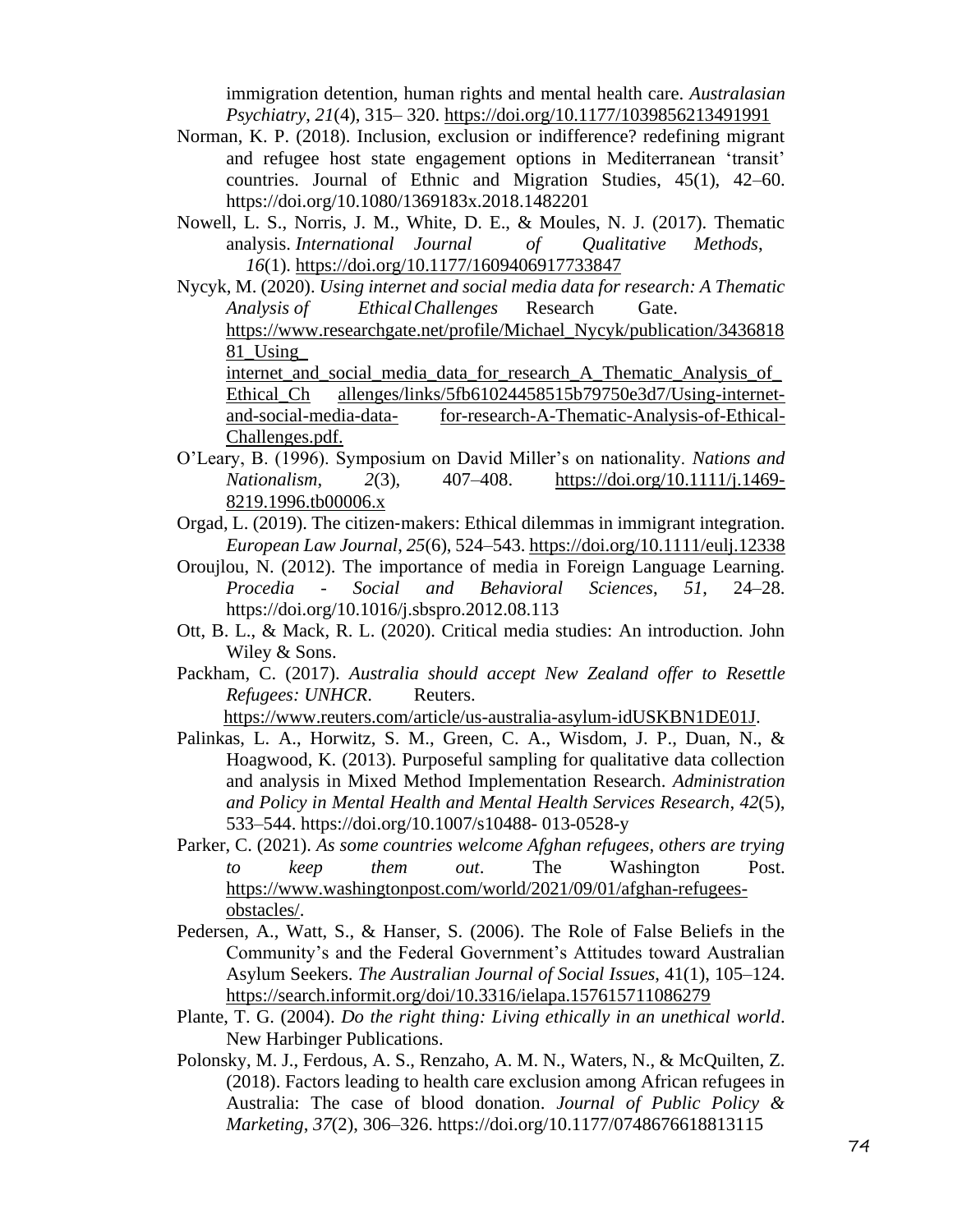Rawls, J. (1999). *A theory of justice*. Oxford University Press.

- Rees, S., Silove, D. M., Tay, K., & Kareth, M. (2013). Human rights trauma and the mental health of West Papuan refugees resettled in Australia. *Medical Journal of Australia*, *199*(4), 280–283. https://doi.org/10.5694/mja12.11651
- Roberts, M. J., & Reich, M. R. (2002). Ethical analysis in public health. *The Lancet*, *359*(9311), 1055–1059. [https://doi.org/10.1016/s0140-](https://doi.org/10.1016/s0140-6736(02)08097-2) [6736\(02\)08097-2](https://doi.org/10.1016/s0140-6736(02)08097-2)
- Robinson, P. (2000). The policy-media interaction model: Measuring media power during humanitarian crisis. *Journal of Peace Research*, *37*(5), 613– 633. <https://doi.org/10.1177/0022343300037005006>
- Rose, G. (2016). *Visual methodologies: An introduction to researching with visual materials*. Sage.
- Rowe, E., & O'Brien, E. (2014). 'Genuine' refugees or illegitimate boat people': Political constructions of asylum seekers and refugees in the Malaysia Deal debate. *Australian Journal of Social Issues*, *49*(2), 171–193. <https://doi.org/10.1002/j.18394655.2014.tb00307.x>
- Ryan, H. (2020). *Revealed: 1,500 people in Limbo under Australia's 'bizarre and Cruel' Refugee Deterrence Policy*. The Guardian. [https://www.theguardian.com/australia-news/2020/dec/10/lives-in-limbo](https://www.theguardian.com/australia-news/2020/dec/10/lives-in-limbo-more-than-1500-asylum-seekers-still-face-uncertain-future)[more-than-](https://www.theguardian.com/australia-news/2020/dec/10/lives-in-limbo-more-than-1500-asylum-seekers-still-face-uncertain-future) [1500-asylum-seekers-still-face-uncertain-future](https://www.theguardian.com/australia-news/2020/dec/10/lives-in-limbo-more-than-1500-asylum-seekers-still-face-uncertain-future)
- Savic, M., Chur-Hansen, A., Mahmood, M. A., & Moore, V. M. (2015). 'we don't have to go and see a special person to solve this problem': Trauma, mental health beliefs and processes for addressing 'mental health issues' among Sudanese refugees in Australia. *International Journal of Social Psychiatry*, *62*(1), 76–83. https://doi.org/10.1177/0020764015595664
- Scotland, J. (2012). Exploring the philosophical underpinnings of Research: Relating ontology and epistemology to the methodology and methods of the scientific, interpretive, and critical Research Paradigms. *English Language Teaching*, *5*(9), 9.<https://doi.org/10.5539/elt.v5n9p9>
- Sicakkan, H. (2004). The modern state, the citizen, and the perilous refugee. *Journal of Human Rights*, *3*(4), 445–463. <https://doi.org/10.1080/1475483042000299705>
- Sullivan, S., & Miroff, N. (2021). *Amid furor over border images, Biden faces Democratic backlash on immigration*. The Washington Post. [https://www.washingtonpost.com/politics/biden-immigration](https://www.washingtonpost.com/politics/biden-immigration-democratic-backlash/2021/09/21/4de126b8-1adf-11ec-a99a-5fea2b2da34b_story.html)[democratic-](https://www.washingtonpost.com/politics/biden-immigration-democratic-backlash/2021/09/21/4de126b8-1adf-11ec-a99a-5fea2b2da34b_story.html) [backlash/2021/09/21/4de126b8-1adf-11ec-a99a-](https://www.washingtonpost.com/politics/biden-immigration-democratic-backlash/2021/09/21/4de126b8-1adf-11ec-a99a-5fea2b2da34b_story.html)[5fea2b2da34b\\_story.html.](https://www.washingtonpost.com/politics/biden-immigration-democratic-backlash/2021/09/21/4de126b8-1adf-11ec-a99a-5fea2b2da34b_story.html)
- Symons, X. (2020). *Tony Abbott's views may be repellent to many but that's no reason not to honourhim*. The Sydney Morning Herald. [https://www.smh.com.au/national/tony-abbott-s-views-may-be](https://www.smh.com.au/national/tony-abbott-s-views-may-be-repellent-to-many-but-that-s-no-reason-not-to-honour-him-20200609-p550xn.html)[repellent-to-many-](https://www.smh.com.au/national/tony-abbott-s-views-may-be-repellent-to-many-but-that-s-no-reason-not-to-honour-him-20200609-p550xn.html) [but-that-s-no-reason-not-to-honour-him-20200609](https://www.smh.com.au/national/tony-abbott-s-views-may-be-repellent-to-many-but-that-s-no-reason-not-to-honour-him-20200609-p550xn.html) [p550xn.html.](https://www.smh.com.au/national/tony-abbott-s-views-may-be-repellent-to-many-but-that-s-no-reason-not-to-honour-him-20200609-p550xn.html)
- Szostak, R. (2002). Politics and the five types of ethical analysis. *International Journal of Politics and Ethics*, *2*(4), 275+. https://link.gale.com/apps/doc/A115035540/AONE?u=anon~a979aba7&si d=googleS cholar&xid=e51f4a28
- Taylor, D. (2021). *Legal bids mean UK deportation flight to Zimbabwe takes off*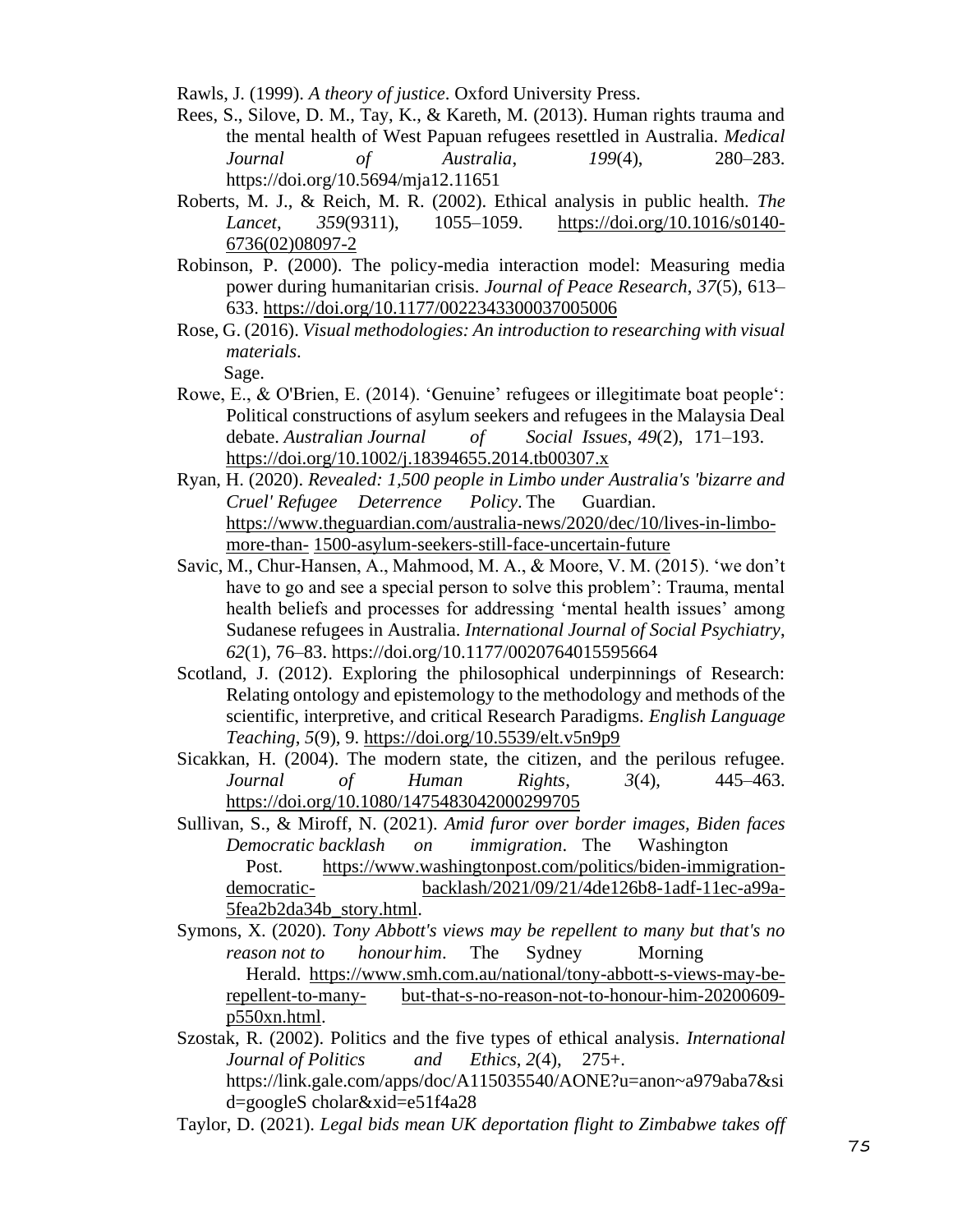*just one- third full*. The Guardian.

[https://www.theguardian.com/uk-news/2021/jul/22/legal-bids-mean-uk](https://www.theguardian.com/uk-news/2021/jul/22/legal-bids-mean-uk-deportation-flight-to-zimbabwe-takes-off-just-one-third-full)[deportation-](https://www.theguardian.com/uk-news/2021/jul/22/legal-bids-mean-uk-deportation-flight-to-zimbabwe-takes-off-just-one-third-full) [flight-to-zimbabwe-takes-off-just-one-third-full.](https://www.theguardian.com/uk-news/2021/jul/22/legal-bids-mean-uk-deportation-flight-to-zimbabwe-takes-off-just-one-third-full)

- Tshuma, L. A., & Ndlovu, M. (2018). Remembering the past against the grain: An analysis of the reconstructions of the past in the Sunday news's ' lest we forget ' column. *Nations and Nationalism*, *25*(3), 954–973. https://doi.org/10.1111/nana.12472
- UNHCR. (2021).*Figures at a glance*.UNHCR. [https://www.unhcr.org/figures-at-a-glance.html.](https://www.unhcr.org/figures-at-a-glance.html) .
- UNHCR. (1999). *UNHCR's revised guidelines on applicable criteria and standards relating to the detention of asylum seekers*. UNHCR.

- UNSW. (2021). *Medical transfers from offshore processing to Australia*. Medical transfers from offshore processing to Australia Kaldor Centre. [https://www.kaldorcentre.unsw.edu.au/publication/medevac](https://www.kaldorcentre.unsw.edu.au/publication/medevac-law-medical-transfers-offshore-detention-australia)[law-medical-transfers-](https://www.kaldorcentre.unsw.edu.au/publication/medevac-law-medical-transfers-offshore-detention-australia) [offshore-detention-australia](https://www.kaldorcentre.unsw.edu.au/publication/medevac-law-medical-transfers-offshore-detention-australia)
- United Nations. (n.d.). *Europe and the Refugee Crisis: A challenge to our civilization. United Nations.* https://www.un.org/en/academic-impact/europe-and-refugee-crisischallenge-our-civilization
- Van Berlo, P. (2015). Australia's operation Sovereign Borders: Discourse, power, and policy from an immigration perspective. *Refugee Survey Quarterly*, *34*(4), 75–104.<https://doi.org/10.1093/rsq/hdv011>
- Walsh, R. S., McClean, B., Doyle, N., Ryan, S., Scarborough-Lang, S.-J., Rishton, A., & Dagnall, N. (2019). A thematic analysis investigating the impact of positive behavioral support training on the lives of service providers: "It makes you think differently." *Frontiers in Psychology*, *10*. https://doi.org/10.3389/fpsyg.2019.02408
- Westcott, B. (2016). *Protesters armed with superglue shut down Australia's parliament*. CNN. [https://edition.cnn.com/2016/11/30/asia/australia](https://edition.cnn.com/2016/11/30/asia/australia-protest-parliament-gallery/index.html)[protest-parliament-](https://edition.cnn.com/2016/11/30/asia/australia-protest-parliament-gallery/index.html) [gallery/index.html.](https://edition.cnn.com/2016/11/30/asia/australia-protest-parliament-gallery/index.html)
- Whiteman, H. (2020). *Australia vowed to never let these men settle on its soil. Some just got visas*. CNN. [https://edition.cnn.com/2020/12/20/australia/australia-refugee-visas-intl-](https://edition.cnn.com/2020/12/20/australia/australia-refugee-visas-intl-dst-hnk/index.html)

[dst-](https://edition.cnn.com/2020/12/20/australia/australia-refugee-visas-intl-dst-hnk/index.html) [hnk/index.html.](https://edition.cnn.com/2020/12/20/australia/australia-refugee-visas-intl-dst-hnk/index.html)

- Whyte, A. (2021). *Woman with alleged ISIS link to return to NZ*. One News. [https://www.tvnz.co.nz/one-news/new-zealand/woman-alleged-isis-link](https://www.tvnz.co.nz/one-news/new-zealand/woman-alleged-isis-link-return-nz)[return-nz.](https://www.tvnz.co.nz/one-news/new-zealand/woman-alleged-isis-link-return-nz)
- Wiącek, E. (2017). Poland's Refugee Policy and Polish Society Between Values of Survival and Self-Expression. *Intercultural Relations*, *1*(2(2), 165–188. <https://doi.org/10.12797/rm.01.2017.02.10>
- Wicker, H. R. (2010). 7. Deportation at the Limits of "Tolerance": The Juridical, Institutional, and Social Construction of "Illegality" in Switzerland. In The Deportation Regime (pp. 224-244). Duke University Press.
- Wilkins, B. (2007). Rawls on human rights: A review essay. *The Journal of Ethics*, *12*(1), 105–122.

<https://doi.org/10.1007/s10892-007-9024-5>

https:[//www.unhcr.org/protection/globalconsult/3bd036a74/unhcr-revised](http://www.unhcr.org/protection/globalconsult/3bd036a74/unhcr-revised-guidelines-)[guidelines-](http://www.unhcr.org/protection/globalconsult/3bd036a74/unhcr-revised-guidelines-) applicable-criteria-standards-relating-detention.html.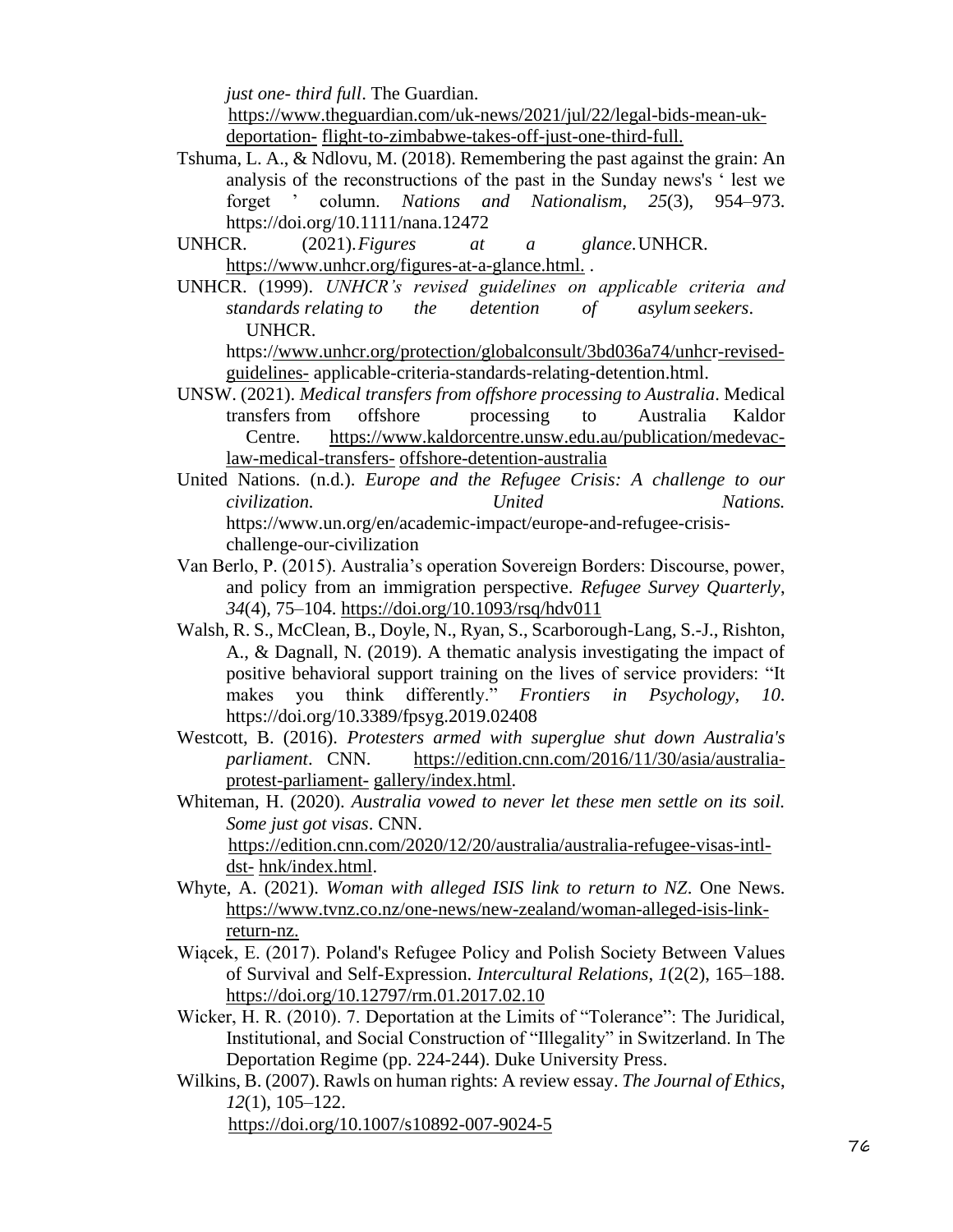- Woiceshyn, J., & Daellenbach, U. (2018). Evaluating inductive vs deductive research in management studies. *Qualitative Research in Organizations and Management: An International Journal*, *13*(2), 183–195. <https://doi.org/10.1108/qrom-06-2017-1538>
- Wolin, S. S. (1996). The Liberal/Democratic Divide. On Rawl's Political Liberalism [Review of *Political Liberalism*, by J. Rawls]. *Political Theory*, *24*(1), 97–119.<http://www.jstor.org/stable/192092>
- Zhuang, Y. (2021). *Australia tells Afghan refugees: 'do not attempt an illegal boat journey.'*

The New York Times.

 [https://www.nytimes.com/2021/08/23/world/asia/australia-tells-afghan](https://www.nytimes.com/2021/08/23/world/asia/australia-tells-afghan-refugees-do-not-attempt-an-illegal-boat-journey.html)[refugees-do-](https://www.nytimes.com/2021/08/23/world/asia/australia-tells-afghan-refugees-do-not-attempt-an-illegal-boat-journey.html) [not-attempt-an-illegal-boat-journey.html.](https://www.nytimes.com/2021/08/23/world/asia/australia-tells-afghan-refugees-do-not-attempt-an-illegal-boat-journey.html)

Ziersch, A., Due, C., & Walsh, M. (2020). Discrimination: a health hazard for people from refugee and asylum-seeking backgrounds resettled in Australia. *BMC Public Health*, *20*(1), 1–14. https://doi.org/10.1186/s12889-019-8068-3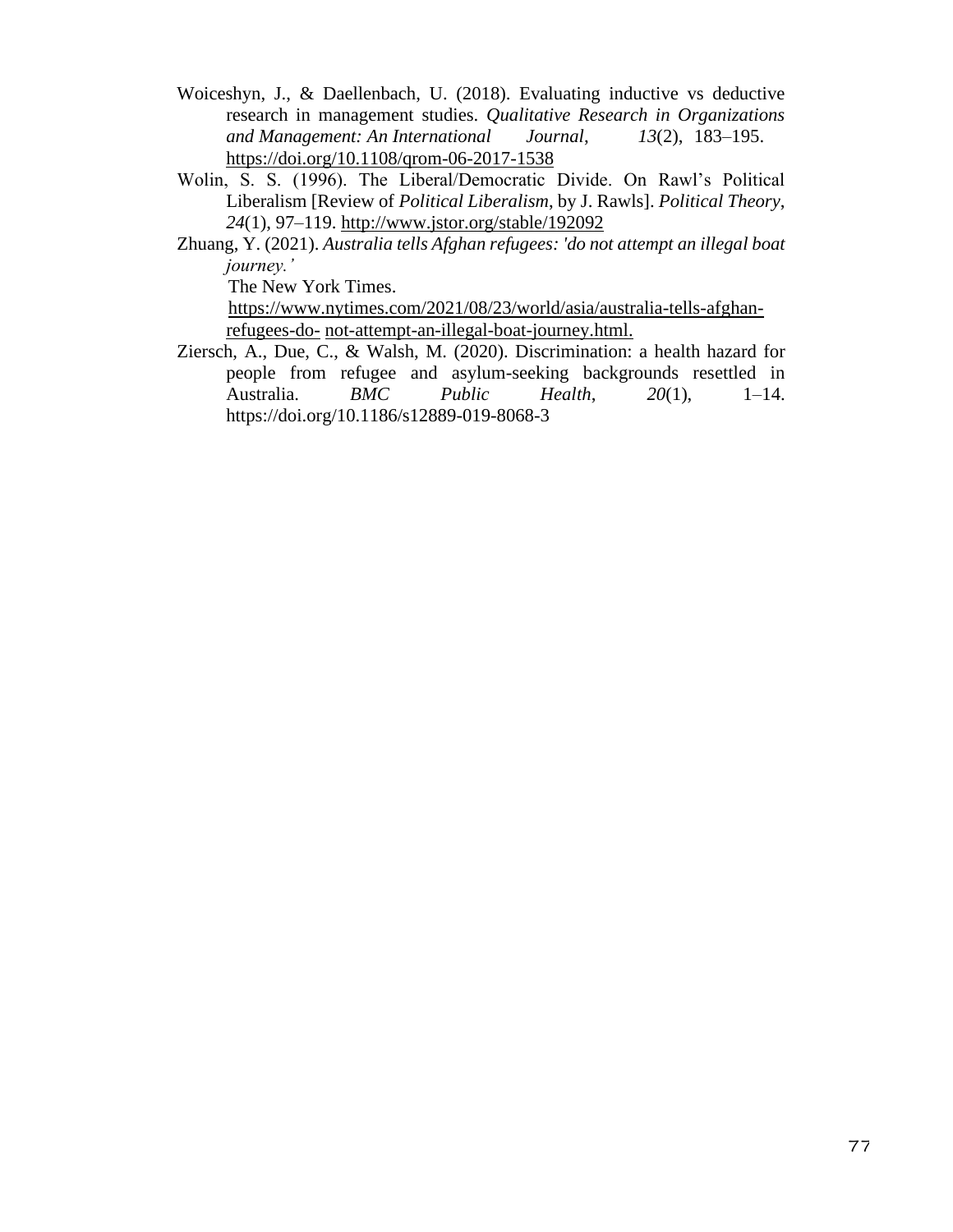## **Appendix**

## **Detention policy in media articles and developed themes**

Theme 1: Sovereignty

Code – Border protection policy

Shoes thrown at Immigration Minister Peter Dutton in Brisbane| Brisbanetimes.com.au (2015, June 14)

[https://www.brisbanetimes.com.au/national/queensland/shoes-thrown-at-immigration](https://www.brisbanetimes.com.au/national/queensland/shoes-thrown-at-immigration-minister-peter-dutton-in-brisbane-20150614-ghnl1t.html)[minister-peter-dutton-in-brisbane-20150614-ghnl1t.html](https://www.brisbanetimes.com.au/national/queensland/shoes-thrown-at-immigration-minister-peter-dutton-in-brisbane-20150614-ghnl1t.html)

Turnbull claims Australian border policies 'best in world' despite widespread criticism| Theguardian.com (2016, September 17) [https://www.theguardian.com/australia](https://www.theguardian.com/australia-news/2016/sep/18/malcolm-turnbull-australias-border-protection-policy-the-best-in-the-world)[news/2016/sep/18/malcolm-turnbull-australias-border-protection-policy-the-best-in-the](https://www.theguardian.com/australia-news/2016/sep/18/malcolm-turnbull-australias-border-protection-policy-the-best-in-the-world)[world](https://www.theguardian.com/australia-news/2016/sep/18/malcolm-turnbull-australias-border-protection-policy-the-best-in-the-world)

Code – Illegal entrants

'Nope, nope, nope': Tony Abbott says Australia will take no Rohingya refugees| Theguardian.com 2015, May 21) [https://www.theguardian.com/world/2015/may/21/nope](https://www.theguardian.com/world/2015/may/21/nope-nope-nope-tony-abbott-says-australia-will-take-no-rohingya-refugees)[nope-nope-tony-abbott-says-australia-will-take-no-rohingya-refugees](https://www.theguardian.com/world/2015/may/21/nope-nope-nope-tony-abbott-says-australia-will-take-no-rohingya-refugees)

Migrant crisis: Australia PM says stopping boats key for Europe| BBC.com| (2015, September 4)<https://www.bbc.com/news/world-australia-34148931>

Code – National security risk

'Medevac' law: Australia denies medical evacuations for refugees| BBC.com| (2019, December 4)<https://www.bbc.com/news/world-australia-50653195>

Limbo could end: Karen Andrews eyeing off New Zealand asylum-seeker deal| SMH.com.au (2021, June 2) [https://www.smh.com.au/politics/federal/limbo-could-end-](https://www.smh.com.au/politics/federal/limbo-could-end-karen-andrews-eyeing-off-new-zealand-asylum-seeker-deal-20210602-p57xf7.html)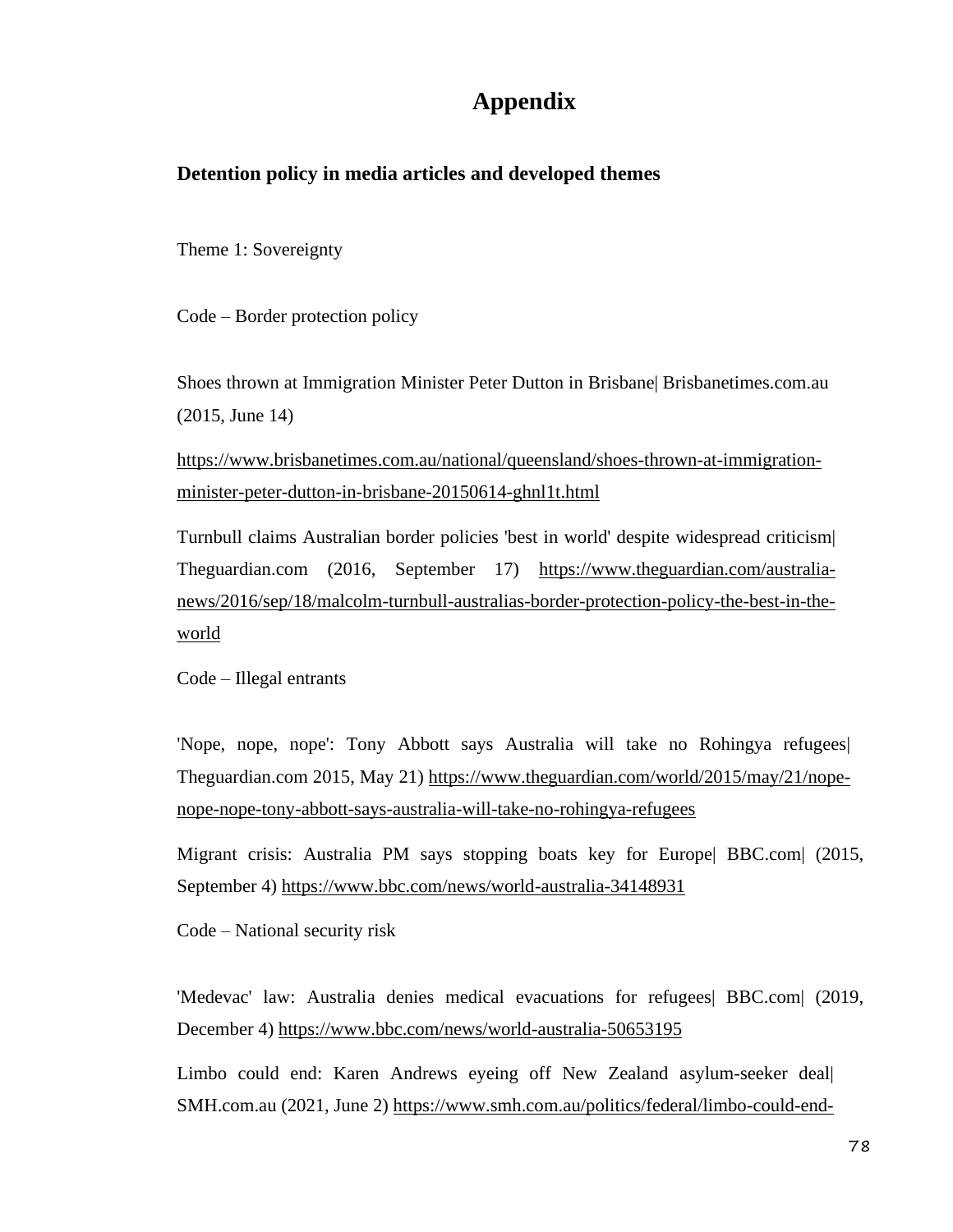[karen-andrews-eyeing-off-new-zealand-asylum-seeker-deal-20210602-p57xf7.html](https://www.smh.com.au/politics/federal/limbo-could-end-karen-andrews-eyeing-off-new-zealand-asylum-seeker-deal-20210602-p57xf7.html)

Code – Challenge to democracy

Protesters armed with superglue shut down Australia's parliament Edition.CNN.com (2016, November 30) [https://edition.cnn.com/2016/11/30/asia/australia-protest-parliament](https://edition.cnn.com/2016/11/30/asia/australia-protest-parliament-gallery/index.html)[gallery/index.html](https://edition.cnn.com/2016/11/30/asia/australia-protest-parliament-gallery/index.html)

Pauline Hanson calls for immigration ban: 'Go back to where you came from'| Theguardian.com (2016, September 14) [https://www.theguardian.com/australia](https://www.theguardian.com/australia-news/2016/sep/14/pauline-hanson-first-speech-senate-calls-for-immigration-ban)[news/2016/sep/14/pauline-hanson-first-speech-senate-calls-for-immigration-ban](https://www.theguardian.com/australia-news/2016/sep/14/pauline-hanson-first-speech-senate-calls-for-immigration-ban) Theme 2: Equality

Code – Equal opportunity

Australia's humanitarian policy options| Lowyinstitute.org (2021) <https://poll.lowyinstitute.org/charts/australias-humanitarian-policy-options>

Australia's politicians have promoted xenophobia: UN expert| Theguardian.com (2016, November 18) [https://www.theguardian.com/australia-news/2016/nov/18/australias](https://www.theguardian.com/australia-news/2016/nov/18/australias-immigration-policies-have-promoted-xenophobia-un-expert)[immigration-policies-have-promoted-xenophobia-un-expert](https://www.theguardian.com/australia-news/2016/nov/18/australias-immigration-policies-have-promoted-xenophobia-un-expert)

Code – Inclusion

Biloela family: Locked up by Australia for three years| BBC.com (2021, May 10) <https://www.bbc.com/news/world-australia-56768529>

'Consequences of blinking': Cash warns about taking softer line on Biloela family| SMH.com.au (2021, June 9) [https://www.smh.com.au/politics/federal/biloela-family](https://www.smh.com.au/politics/federal/biloela-family-unaware-of-option-to-resettle-in-nz-or-us-20210609-p57zj3.html)[unaware-of-option-to-resettle-in-nz-or-us-20210609-p57zj3.html](https://www.smh.com.au/politics/federal/biloela-family-unaware-of-option-to-resettle-in-nz-or-us-20210609-p57zj3.html)

Theme 3: Human rights

Code – Freedom

Behrouz Boochani: Refugee author granted asylum in New Zealand| BBC.com (2020, July 24) <https://www.bbc.com/news/world-asia-53522251>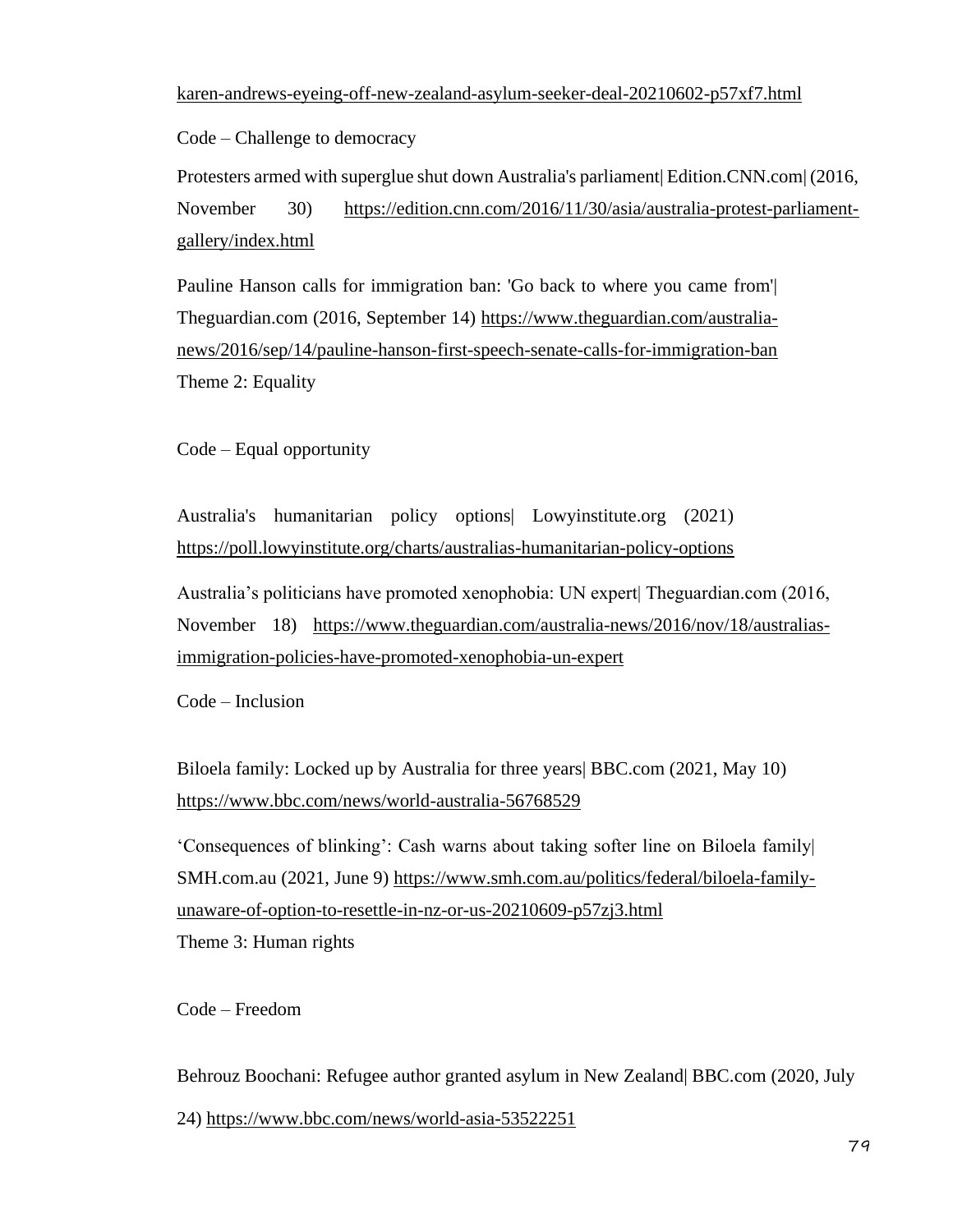UN urges Australia to release dangerously ill refugee who has 'given up on living' after eight years| Theguardian.com (2021, August 11) [https://www.theguardian.com/australia](https://www.theguardian.com/australia-news/2021/aug/11/un-urges-australia-to-release-dangerously-ill-refugee-who-has-given-up-on-living-after-eight-years)[news/2021/aug/11/un-urges-australia-to-release-dangerously-ill-refugee-who-has-given-up-](https://www.theguardian.com/australia-news/2021/aug/11/un-urges-australia-to-release-dangerously-ill-refugee-who-has-given-up-on-living-after-eight-years) [on](https://www.theguardian.com/australia-news/2021/aug/11/un-urges-australia-to-release-dangerously-ill-refugee-who-has-given-up-on-living-after-eight-years)[living-after-eight-years](https://www.theguardian.com/australia-news/2021/aug/11/un-urges-australia-to-release-dangerously-ill-refugee-who-has-given-up-on-living-after-eight-years)

Code – Citizenship

Attitudes to immigration| Lowyinstitute.org (2021) <https://poll.lowyinstitute.org/charts/attitudes-to-immigration>

Politicians may be panicking about immigration. Australians are not| Theguardian.com (2018, December 3) [https://www.theguardian.com/australia-news/2018/dec/04/politicians](https://www.theguardian.com/australia-news/2018/dec/04/politicians-may-be-panicking-about-immigration-australians-are-not)[may-be-panicking-about-immigration-australians-are-not](https://www.theguardian.com/australia-news/2018/dec/04/politicians-may-be-panicking-about-immigration-australians-are-not)

Code – Duty of care

Medevac deal with Lambie clears ground for New Zealand solution| SMH.com.au (2019, December 5) [https://www.smh.com.au/politics/federal/medevac-deal-with-lambie-clears](https://www.smh.com.au/politics/federal/medevac-deal-with-lambie-clears-ground-for-new-zealand-solution-20191204-p53gx8.html)[ground-for-new-zealand-solution-20191204-p53gx8.html](https://www.smh.com.au/politics/federal/medevac-deal-with-lambie-clears-ground-for-new-zealand-solution-20191204-p53gx8.html)

Code – Imprisonment

New law allows Australian government to indefinitely detain refugees| Theguardian.com (2021, May 13) [https://www.theguardian.com/australia-news/2021/may/13/new-law](https://www.theguardian.com/australia-news/2021/may/13/new-law-allows-australian-government-to-indefinitely-detain-refugees-with-criminal-convictions)[allows-australian-government-to-indefinitely-detain-refugees-with-criminal-convictions](https://www.theguardian.com/australia-news/2021/may/13/new-law-allows-australian-government-to-indefinitely-detain-refugees-with-criminal-convictions)

Kurdish refugee sues Australian government for alleged unlawful imprisonment in Melbourne hotels| Theguardian.com (2021, July 29) [https://www.theguardian.com/australia-news/2021/jul/30/kurdish-refugee-sues-australian](https://www.theguardian.com/australia-news/2021/jul/30/kurdish-refugee-sues-australian-government-for-alleged-unlawful-imprisonment-in-melbourne-hotels)[government-for-alleged-unlawful-imprisonment-in-melbourne-hotels](https://www.theguardian.com/australia-news/2021/jul/30/kurdish-refugee-sues-australian-government-for-alleged-unlawful-imprisonment-in-melbourne-hotels)

Code – Rejection

Revealed: 1,500 people in limbo under Australia's 'bizarre and cruel' refugee deterrence policy| Theguardian.com (2020, December, 9) [https://www.theguardian.com/australia-](https://www.theguardian.com/australia-news/2020/dec/10/lives-in-limbo-more-than-1500-asylum-seekers-still-face-uncertain-future)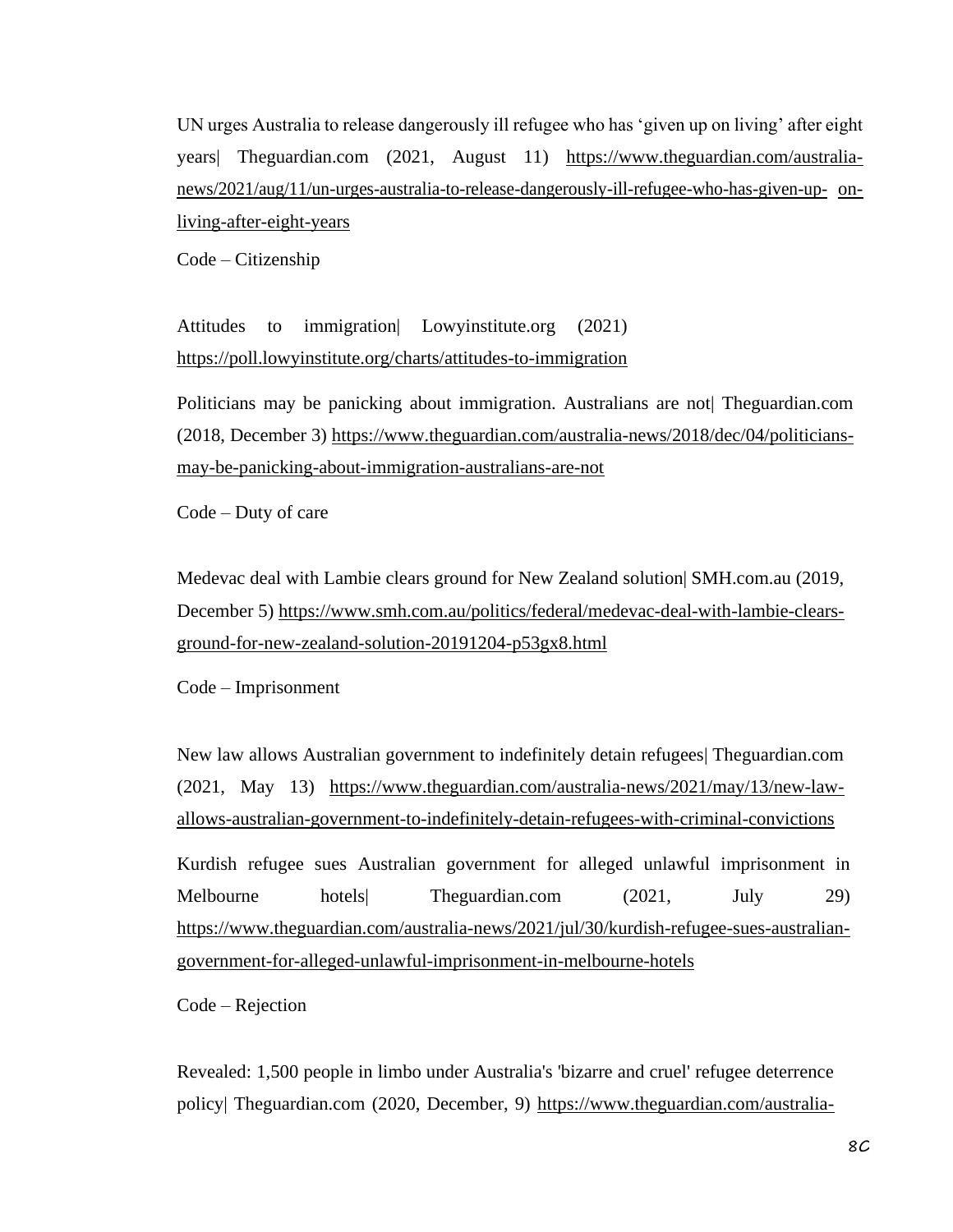[news/2020/dec/10/lives-in-limbo-more-than-1500-asylum-seekers-still-face-uncertain](https://www.theguardian.com/australia-news/2020/dec/10/lives-in-limbo-more-than-1500-asylum-seekers-still-face-uncertain-future)[future](https://www.theguardian.com/australia-news/2020/dec/10/lives-in-limbo-more-than-1500-asylum-seekers-still-face-uncertain-future)

Theme 4: Stigma and discrimination

Code – Dangerous other

African migrants in Australia report worst discrimination, diversity study reveals| Theguardian.com (2016, August 23)

[https://www.theguardian.com/world/2016/aug/24/african-migrants-australia-report-worst](https://www.theguardian.com/world/2016/aug/24/african-migrants-australia-report-worst-discrimination-scanlon-report)[discrimination-scanlon-report](https://www.theguardian.com/world/2016/aug/24/african-migrants-australia-report-worst-discrimination-scanlon-report)

Handcuffed asylum seekers 'paraded like criminals' in Australian hospitals, doctors say| Theguardian.com (2020, November 25) [https://www.theguardian.com/australia](https://www.theguardian.com/australia-news/2020/nov/25/handcuffed-asylum-seekers-paraded-like-criminals-in-australian-hospitals-doctors-say)[news/2020/nov/25/handcuffed-asylum-seekers-paraded-like-criminals-in-australian](https://www.theguardian.com/australia-news/2020/nov/25/handcuffed-asylum-seekers-paraded-like-criminals-in-australian-hospitals-doctors-say)[hospitals-doctors-say](https://www.theguardian.com/australia-news/2020/nov/25/handcuffed-asylum-seekers-paraded-like-criminals-in-australian-hospitals-doctors-say)

Code – Intolerance

Behrouz Boochani to Richard Flanagan: the writers pushing for revolution in Australia's refugee crisis Theguardian.com (2018, September 12) [https://www.theguardian.com/books/2018/sep/13/books-of-resistance-the-writers-pushing](https://www.theguardian.com/books/2018/sep/13/books-of-resistance-the-writers-pushing-for-a-revolution-in-australias-refugee-policies)[for-a-revolution-in-australias-refugee-policies](https://www.theguardian.com/books/2018/sep/13/books-of-resistance-the-writers-pushing-for-a-revolution-in-australias-refugee-policies)

Most Australians believe there's a lot of racism these days, but experts say recognising discrimination is just the beginning| ABC.net.au (2021, May 31) [https://www.abc.net.au/news/2021-05-31/australia-talks-racism-discrimination](https://www.abc.net.au/news/2021-05-31/australia-talks-racism-discrimination-society/100172652)[society/100172652](https://www.abc.net.au/news/2021-05-31/australia-talks-racism-discrimination-society/100172652)

Code – Vulnerability

Asylum seekers' applications doomed to fail after visa deadline changes, says refugee support service| ABC.net.au (2017, February 26) [https://www.abc.net.au/news/2017-02-](https://www.abc.net.au/news/2017-02-26/asylum-seekers-issued-with-new-deadline-for-visa-applications/8304766) [26/asylum-seekers-issued-with-new-deadline-for-visa-applications/8304766](https://www.abc.net.au/news/2017-02-26/asylum-seekers-issued-with-new-deadline-for-visa-applications/8304766)

'Torturous': Australian family fights to free refugee held for eight years without charge|